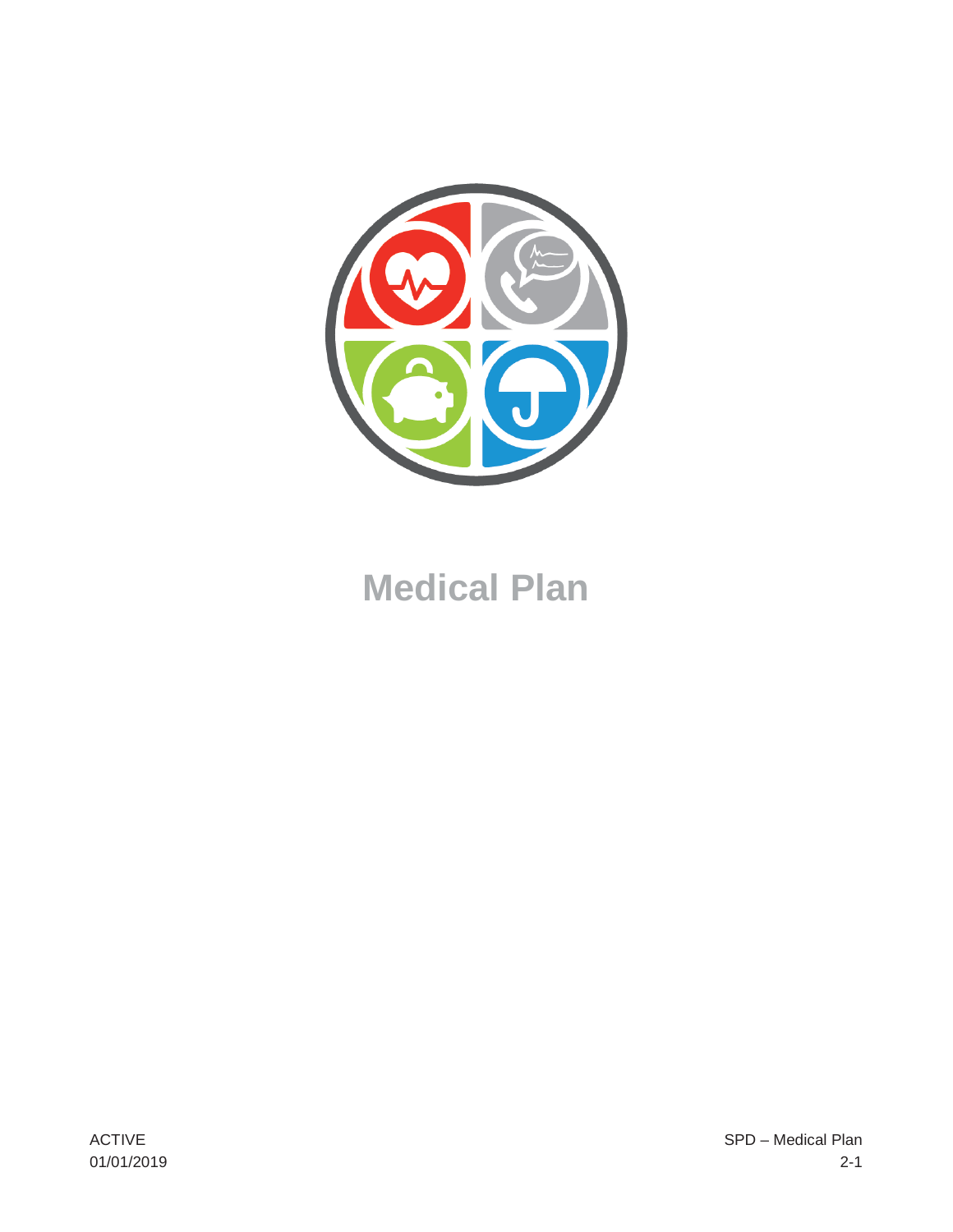This page intentionally left blank.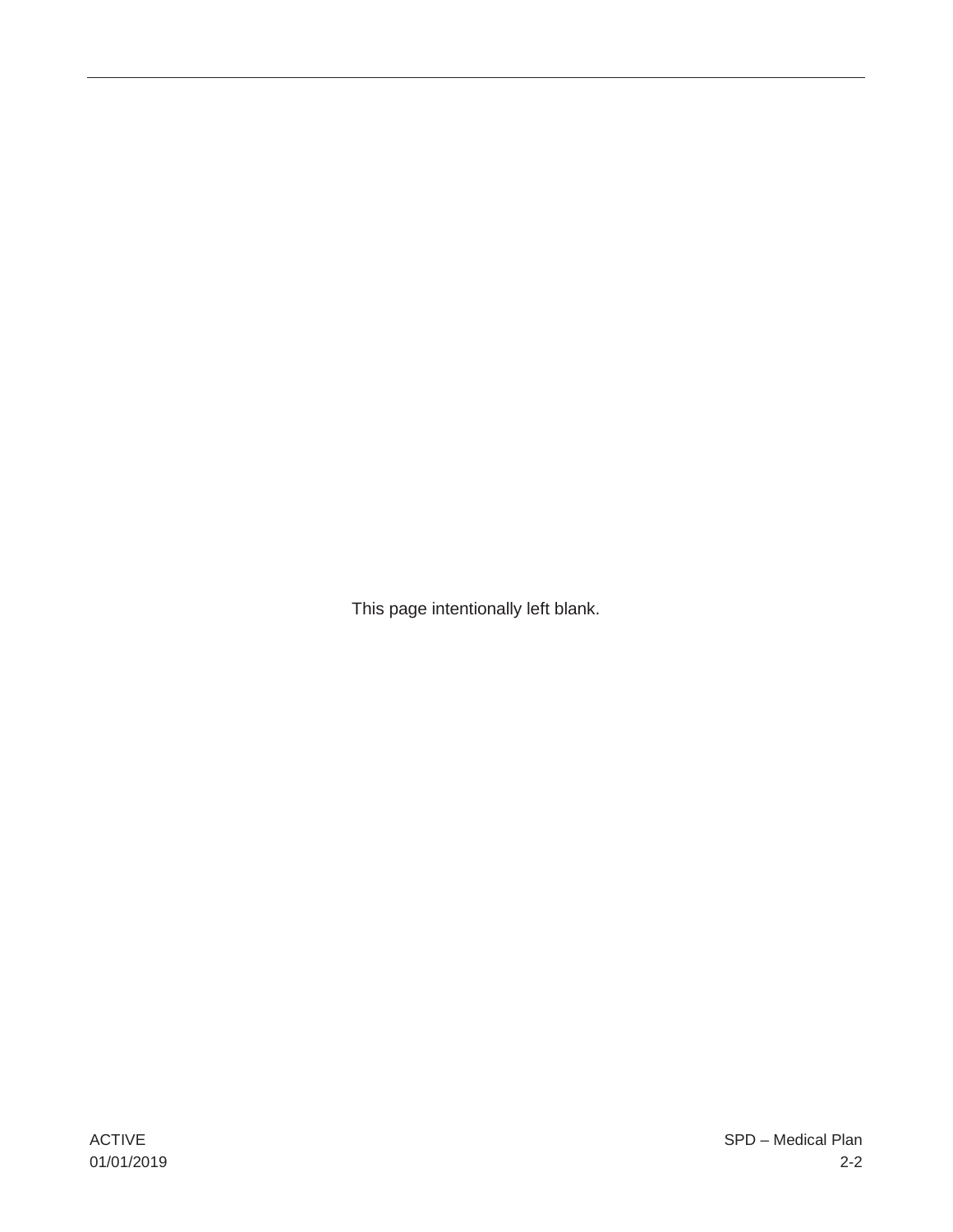### **Your Medical Benefits**

Your medical benefits offer coverage under the following Cigna Plans:

- Available to Pantex Guards Union (PGU):
	- o Cigna Open Access Plus (OAP) Choice Fund with Health Savings Account (HSA) Plan
	- o Cigna Open Access Plus (OAP) PGU Preferred Provider Option (PPO) Core Plan
	- o Cigna Open Access Plus (OAP) PGU Preferred Provider Option (PPO) Select Plan
- Available to International Guards Union of America (IGUA) Y-12 Security Police Officers
	- o Cigna Open Access Plus (OAP) Choice Fund with Health Savings Account (HSA) Plan
	- o Cigna Open Access Plus (OAP) IGUA Preferred Provider Option (PPO) Core Plan
	- o Cigna Open Access Plus (OAP) IGUA Preferred Provider Option (PPO) Select Plan
- Available to Atomic Trades and Labor Council (ATLC); International Guards Union of America (IGUA) Central Alarm Station Operators, Central Training Facility Instructors, and Beta 9 Operators; Metal Trades Council (MTC); Pantex and Y-12 Non-Bargaining; Y-12 Fire Captains and Lieutenants (FCLT); and United Steel Workers (USW)
	- o Cigna Open Access Plus (OAP) Choice Fund with Health Savings Account (HSA) Plan
	- o Cigna Open Access Plus (OAP) Preferred Provider Option (PPO) Core Plan
	- o Cigna Open Access Plus (OAP) Preferred Provider Option (PPO) Select Plan
- If you temporarily reside outside of Tennessee or Texas, and Cigna has a local open access network available, you may be provided use of that network and receive in-network benefits.
- If you reside in an area where a Cigna network is not available:
	- o Cigna Indemnity Plan
- Cigna has discretion to determine network availability.
- You may also choose to waive coverage. If you initially waive coverage, you may enroll during the next Open Enrollment period or when you experience a Qualifying Life Event, as described within the "About Your Benefits" section.
- Your Cigna plan will also provide protection and coverage for your Eligible Dependents under the same plan in which you are enrolled.

#### L **For more information about what happens to your medical benefits when certain changes or events occur, see "How Changes Affect Your Benefits" in the "About Your Benefits" section.**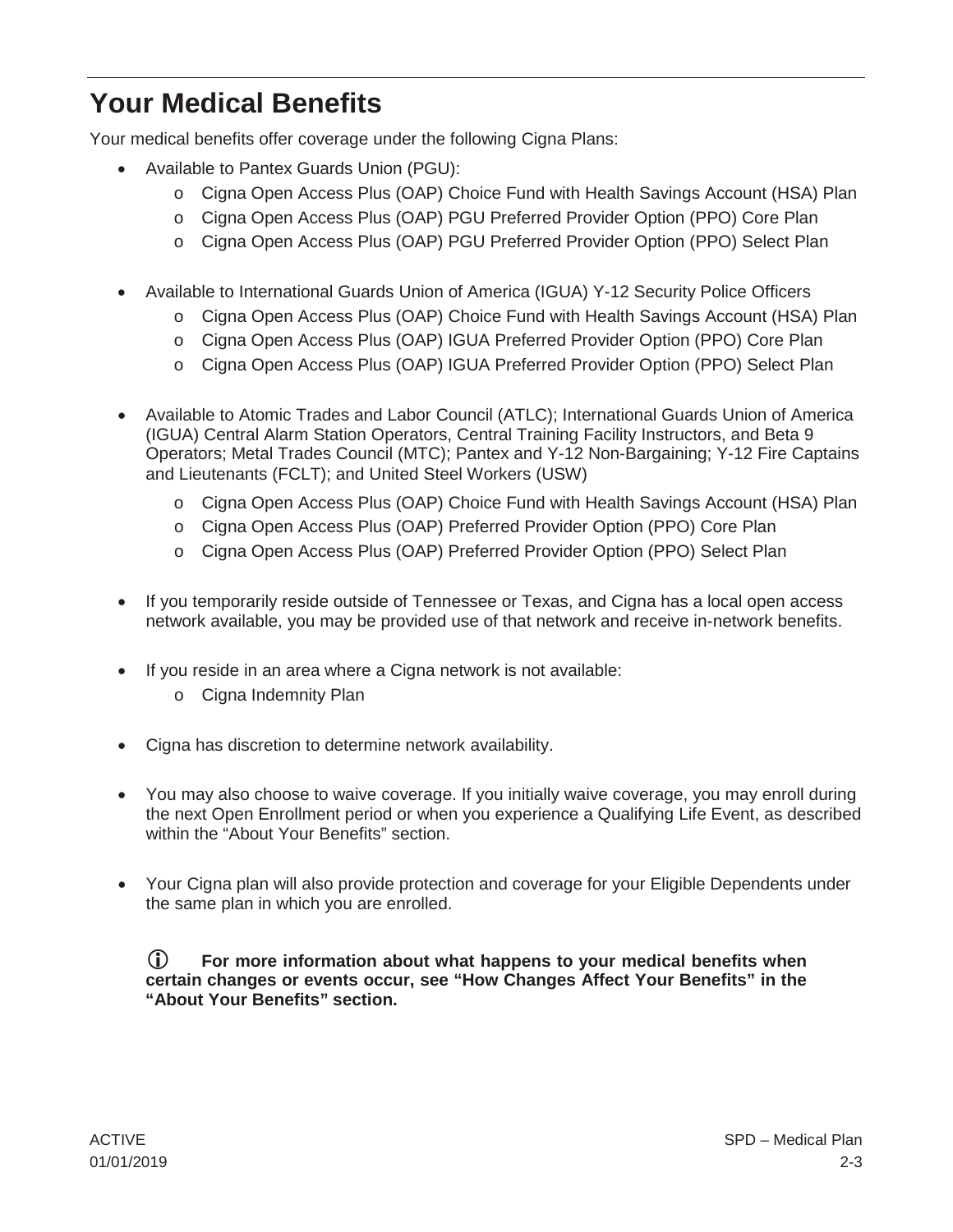## **Open Access Plus (OAP) Plans**

#### **How the Open Access Plus Plans Work**

The PPO Core, PPO Select, and Choice Fund HSA center around a network of physicians, hospitals, and other health care providers who have agreed to provide care to patients at pre-negotiated rates.

Your plan may enter into specific collaborative arrangements with health care professionals committed to improving quality care, patient satisfaction, and affordability. Through these collaborative arrangements, health care professionals commit to proactively providing Participants with certain care management and care coordination services to facilitate achievement of these goals. Reimbursement is provided at 100% for these services when rendered by designated health care professionals in these collaborative arrangements.

When you select a participating provider, these Plans pay a greater share of the costs than if you select a non-participating provider. Participating providers are in-network Primary Care Physicians (PCPs) who are family or general practitioners, internists, and pediatricians who contract with Cigna to provide their services and charge only the contracted fee amount. Consult the Cigna website for a list of participating providers in your area. Participating providers are committed to providing you and your dependents appropriate care while lowering medical costs. A PCP is generally responsible for coordinating all health care. In-network PCPs and specialists also handle all inpatient and outpatient precertification.

For maximum coordination of your medical care, it is recommended that you choose a PCP. You are not required to choose a PCP or obtain a referral from a PCP in order to receive available benefits to you under these Plans. However, a PCP may serve an important role in meeting your health care needs by providing or arranging for medical care for you and your Eligible Dependents. For this reason, we encourage the use of PCPs and provide you with the opportunity to select a PCP from a list provided by Cigna for yourself and your Eligible Dependents. The PCP you choose for yourself may be different from the PCP you select for each of your Eligible Dependents.

You may select a new PCP by contacting Cigna at the member services number on your identification (ID) card. Any such transfer will be effective on the first day of the month following the month in which the processing of the change request is completed. In addition, if at any time a PCP ceases to be a participating provider, you or your Eligible Dependents will be notified for the purpose of selecting a new PCP. For information on how to select a PCP, and for a list of the participating PCPs, visit www.myCigna.com or contact Cigna customer service at 1-855-247-0884.

Preventive care, like simple health screenings and immunizations, can help prevent or detect serious illnesses early, when they are less expensive to treat and you are more likely to fully recover. A PCP will provide a full range of preventive care based on recognized medical guidelines for your age, gender, and personal and family health histories. This care includes the following:

- immunizations
- $\bullet$  annual well-woman/man exam
- $\bullet$  well-child care
- cholesterol screenings
- prostate exams
- mammograms
- routine physical exams

With an OAP Plan, you have a choice each time you need health care to use only in-network providers, or to use providers outside the network and receive less benefits.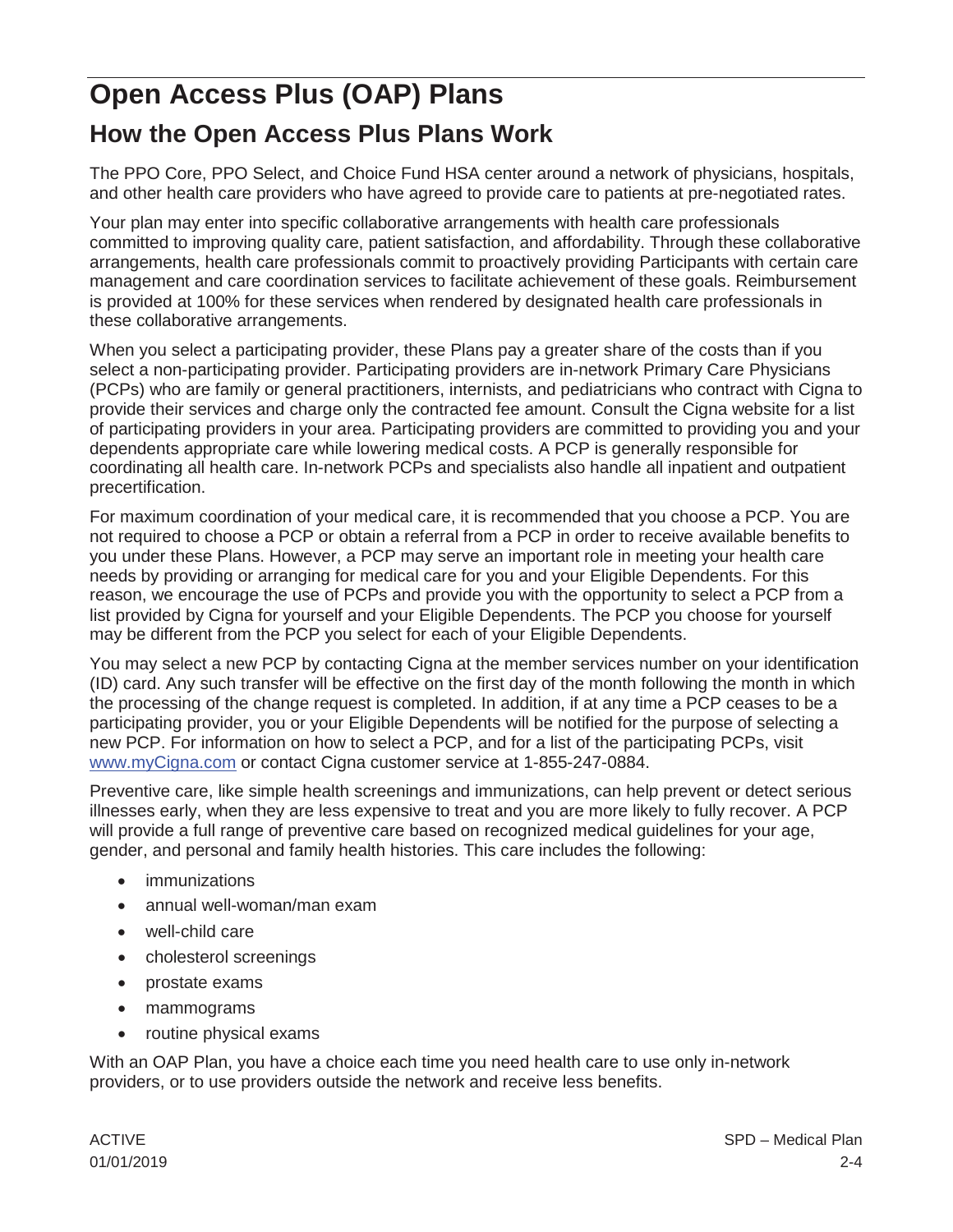### **Under the OAP Plans:**

- You do not need a referral to receive covered services from any participating specialist, but you may want your PCP's advice and assistance in arranging care with a specialist in the network. If you choose to see an out-of-network specialist, the health care services you receive will be covered at the out-of-network level.
- x You do not need prior authorization from the Plan or from any other person (including a PCP) to obtain access to obstetrical or gynecological care from a health care professional in the network who specializes in obstetrics or gynecology. The health care professional, however, may be required to comply with certain procedures, including obtaining prior authorization for certain services, following a pre-approved treatment plan, or making referrals.
- For an Emergency, you will need to call your PCP within 48 hours after the Emergency to ensure in-network benefits and have your PCP coordinate any follow-up care.

### **Deductibles, Copayments, and Coinsurance**

You and your Eligible Dependents may be required to pay a portion of the covered expenses for services and supplies. That portion is the Deductible, Copayment, or Coinsurance:

- Coinsurance is your share of the costs of a covered service, calculated as a percent of the allowed amount of the service. For example, if the medical plan's allowed amount for an overnight hospital stay is \$1,000, your Coinsurance payment of 20% would be \$200. This may change if you have not met your Deductible.
- The amount the plan pays for covered services is based on the allowed amount. If an out-of-network provider charges more than the allowed amount, you may have to pay the difference. For example, if an out-of-network hospital charge is \$1,500 for an overnight stay and the allowed amount is \$1,000, you may have to pay the \$500 difference. (This is called balance billing.)
- Copayments (Copay) are fixed dollar amounts you pay for covered health care, usually when you receive the service. Deductibles are expenses to be paid by you or your Eligible Dependents. Deductibles are in addition to any Coinsurance. Once the Deductible for your Plan has been reached, you and your family need not satisfy any further medical deductible for the remainder of that year.
- Copayments and Deductibles are expenses to be paid by you or your Eligible Dependents for services received.
- Deductible amounts are separate from, and not reduced by, Copayments.
- Copayments and Deductibles are in addition to any Coinsurance.
- The Plans encourage you to use in-network providers by charging you lower Deductibles, Copayments, and Coinsurance amounts.

*For Deductibles, Copayments, or Coinsurance amounts, refer to the Summary of Benefits for your plan.*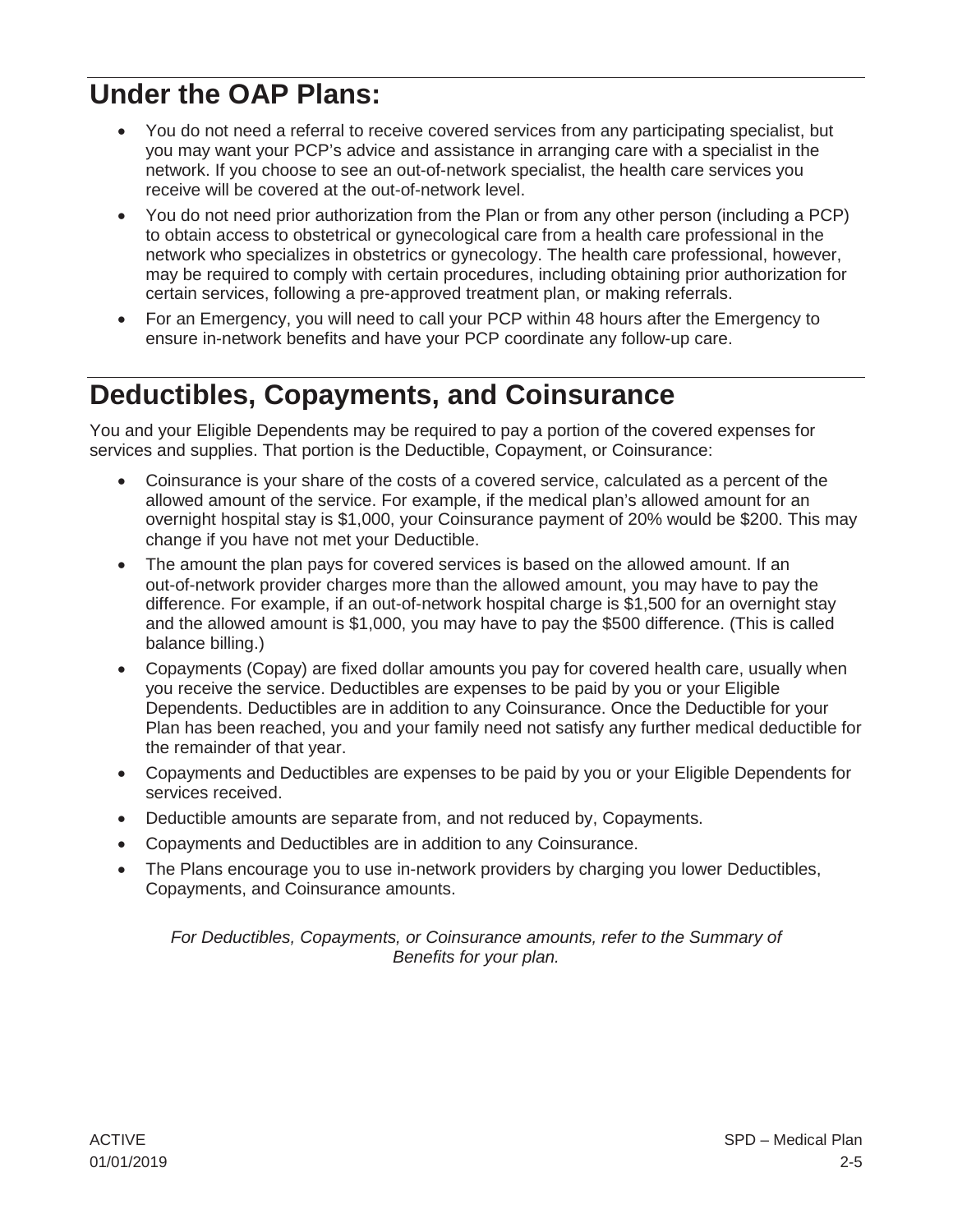### **If You Have an Emergency**

If you have an Emergency, go to the nearest emergency facility for treatment. You must contact your PCP or Cigna member services within 48 hours of your Emergency treatment to ensure in-network benefits are paid and to arrange for follow-up care.

If the situation is urgent, but not an Emergency, you should contact your PCP first and follow his or her directions or go to an in-network Urgent Care facility.

*Definitions for "Emergency" and "Urgent Care" can be found in the Glossary.*

### **If you need care while traveling outside your network area**

You are covered for Emergency care or Urgent Care on an in-network basis, as long as you call your PCP or Cigna member services within 48 hours of receiving Emergency or Urgent Care. (If you are traveling outside the U.S., you may wait until you return home to contact your PCP. You must file a paper claim for reimbursement as soon as possible when you return).

### **The Network Credentialing Process**

All network doctors (i.e., PCPs and specialists) must meet certain educational and professional requirements before they are admitted into the network. Cigna has a regular credentialing process to ensure the doctors in the network meet certain standards, such as the following:

- medical degree and current unrestricted state license
- admitting privileges at a network hospital
- board certification or board eligibility
- malpractice criteria
- good reputation among peers
- 24-hour emergency availability
- sufficient office hours to meet patient demand
- on-site review of office facilities

Cigna reviews its physicians regularly. If any physician does not meet the requirements, that physician will be dropped from the network.

Network hospitals are also credentialed. Hospitals are selected based on their facilities, services, medical outcomes, staff quality measures, and reputation in the community.

Cigna has the right to change network doctors and network hospitals at any time without advance notice.

#### **Case Management**

Coordinated by Cigna HealthCare, this is a service designated to provide assistance to a patient who is at risk of developing medical complexities or for whom a health incident has precipitated a need for rehabilitation or additional health care support. The program strives to attain a balance between quality and cost-effective care while maximizing the patient's quality of life.

### **Multiple Surgical Reduction**

Multiple surgeries performed during one operating session result in payment reduction of 50% to the surgery of lesser charge. The most expensive procedure is paid as any other surgery.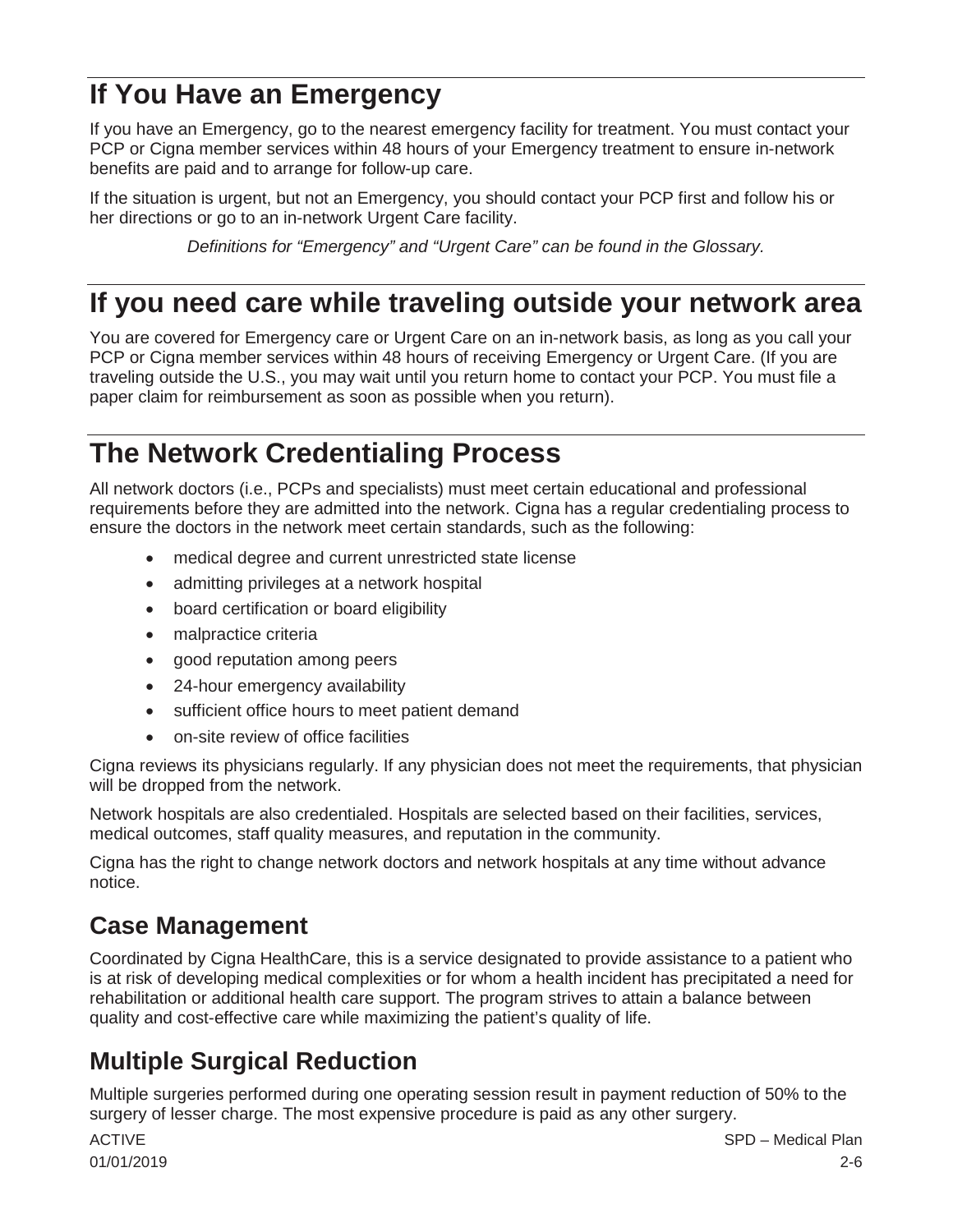#### **Maximum Reimbursable Charge**

Maximum Reimbursable Charge is determined based on the lesser of the provider's normal charge for a similar service or supply or on a percentage of a schedule based on a methodology similar to one used by Medicare to determine the allowable fee for similar services within the geographic market. In some cases, a Medicare-based schedule will not be used and the Maximum Reimbursable Charge for covered services is determined based on the lesser of one of the following:

- the provider's normal charge for a similar service or supply, or
- the charges made by providers of such service or supply in the geographic area where it is received as compiled in a database selected by the insurance company.

**Note 1:** The provider may bill you for the difference between the provider's normal charge and the Maximum Reimbursable Charge, in addition to applicable Deductibles and Coinsurance.

**Note 2:** Some providers forgive or waive the cost-share obligation (e.g., your Deductible and/or Coinsurance) that this Plan requires you to pay. Waiver of your required cost-share obligation can jeopardize your coverage under this Plan. For more details, see the Exclusions Section.

#### **Out-of-Network Benefits**

When you go out-of-network, you can use any physician or facility you like. After you meet an annual Deductible, the Plan pays the Maximum Reimbursable Charge for most kinds of medically necessary services until the annual Out-of-Pocket Maximum has been reached.

The Out-of-Pocket Maximum protects you by establishing a ceiling on the amount you pay for covered medical expenses during a year. Once you reach the Out-of-Pocket Maximum, the plan pays 100% of the Maximum Reimbursable Charge for the remainder of that year.

You must file paper claims to be reimbursed for out-of-network expenses. Claim forms are available from Cigna member services or Benefit Plans. If your physician recommends any non-emergency hospitalization or surgery, you are responsible for calling Cigna member services for hospital precertification at least seven days, or as soon as reasonably possible, before you are admitted to the hospital. If you do not call for pre-certification, your benefit will be reduced by 50%.

#### **Pre-Certification Requirements**

Pre-certification helps ensure all inpatient and certain outpatient services are medically necessary and, in the case of hospital confinement, the length of stay is appropriate.

If services are provided in-network, you do not have to worry about pre-certification. Your in-network PCP or specialist will handle it for you. But, if you go out-of-network for care, you are responsible for calling Cigna member services at least seven days, or as soon as possible, before you are admitted to the hospital or receive outpatient diagnostic testing or procedures. If you do not call, your benefit will be reduced.

When you call Cigna member services for pre-certification, you need to provide the following information:

- your name, address, and telephone number
- your physician's name and telephone number
- the date of your admission or services
- the reason for your admission or services

For the Indemnity plan, you are responsible for requesting certification. If you do not obtain approval through certification, penalties will apply.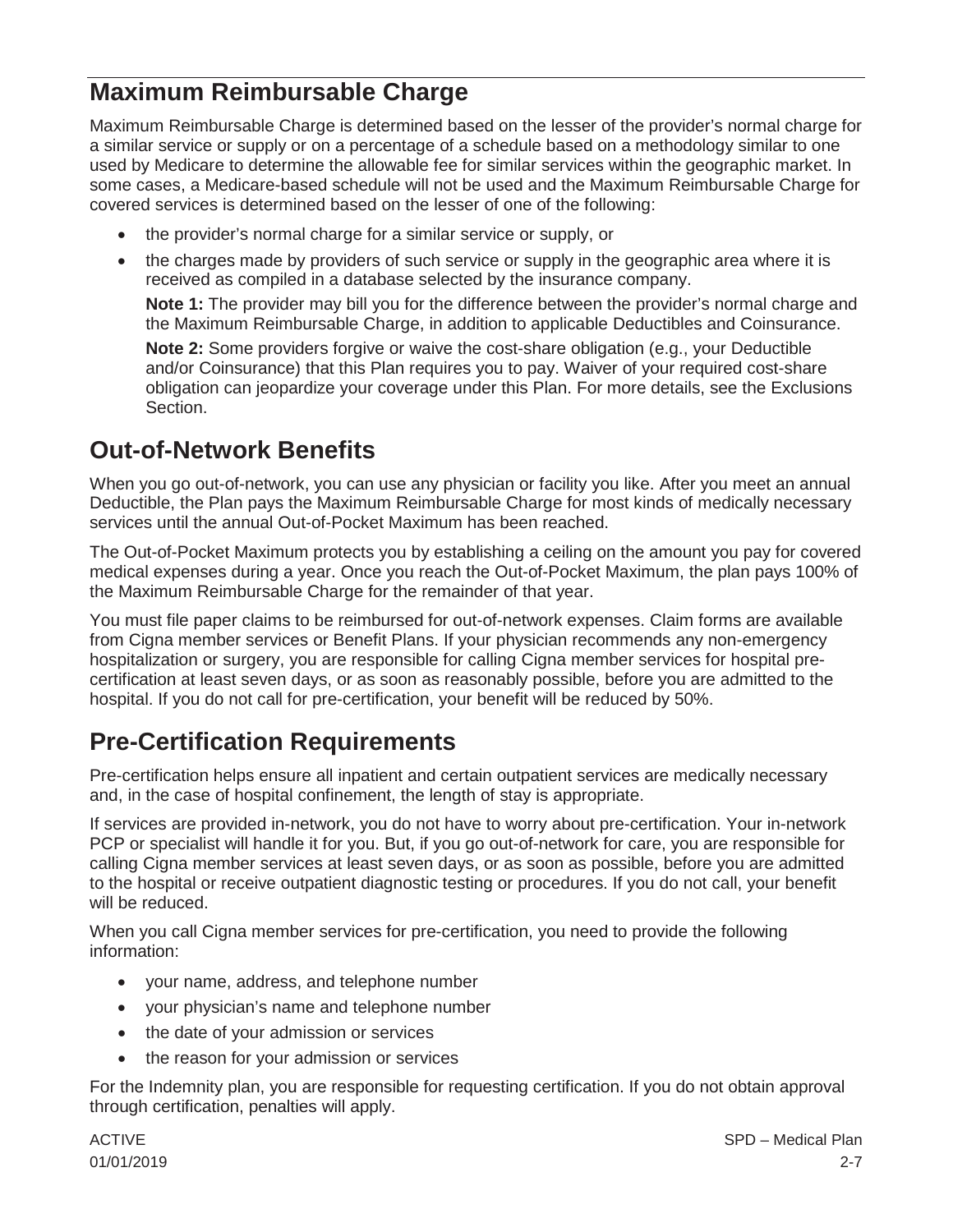#### **Preadmission Certification (PAC)/ Continued Stay Review (CSR) for Hospital Confinement**

Preadmission Certification (PAC) and Continued Stay Review (CSR) refer to the process used to certify the medical necessity and length of a hospital confinement when you or your Eligible Dependent requires treatment in a hospital:

- As a registered bed patient,
- For a partial hospitalization for the treatment of mental health or substance abuse, or
- For mental health or substance abuse residential treatment services.

PAC should be requested prior to any non-emergency treatment in a hospital described above. In the case of an emergency admission, the Review Organization should be contacted within 48 hours after the admission. For an admission due to pregnancy, the Review Organization should be contacted by the end of the third month of pregnancy. CSR should be requested, prior to the end of the certified length of stay, for continued hospital confinement.

Covered expenses incurred will be reduced for hospital charges made for each separate admission to the hospital unless PAC is received prior to the date of admission or, in the case of an emergency admission, within 48 hours after the date of admission.

Covered expenses incurred for which benefits would otherwise be payable under this plan for the charges listed below will not include:

- Hospital charges for bed and board, for treatment listed above for which PAC was performed, that are made for any day in excess of the number of days certified through PAC or CSR; or
- Any hospital charges for treatment listed above for which PAC was requested but that was not certified as medically necessary.

PAC and CSR are performed through a utilization review program by a Review Organization with which Cigna has contracted. In any case, those expenses incurred for which payment is excluded by the terms set forth above will not be considered as expenses incurred for the purpose of any other part of this plan, except for the "Coordination of Benefits" section.

#### **Outpatient Certification Requirements**

Outpatient Certification refers to the process used to certify the medical necessity of outpatient diagnostic testing and outpatient procedures, including but not limited to, those listed in this section when performed as an outpatient in a free-standing surgical facility, other health care facility, or a physician's office.

The toll-free number on the back of your ID card should be called to determine if Outpatient Certification is required prior to any outpatient diagnostic testing or procedures.

Outpatient Certification is performed through a utilization review program by a Review Organization with which Cigna has contracted. Outpatient Certification should be requested only for nonemergency procedures or services and should be requested at least four working days (Monday through Friday) prior to having the procedure performed or the service rendered.

Covered expenses incurred will be reduced for charges made for any outpatient diagnostic testing or procedure performed unless Outpatient Certification is received prior to the date the testing or procedure is performed.

Covered expenses incurred will not include expenses incurred for charges made for outpatient diagnostic testing or procedures for which Outpatient Certification was performed but that were not certified as medically necessary.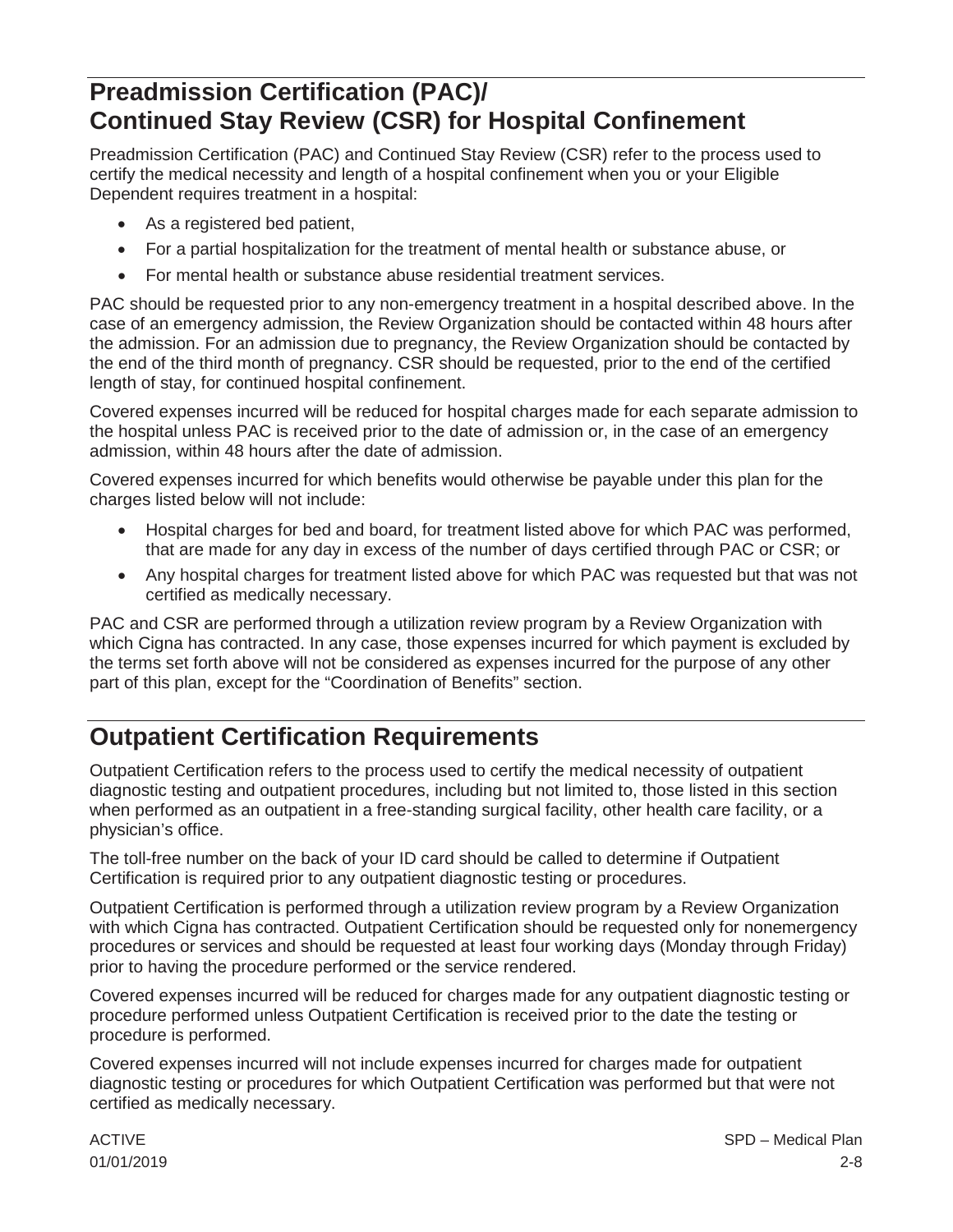In any case, those expenses incurred for which payment is excluded by the terms set forth above will not be considered as expenses incurred for the purpose of any other part of this plan, except for the "Coordination of Benefits" section.

#### **Diagnostic Testing and Outpatient Procedures**

Diagnostic tests and outpatient procedures that require certification include, but are not limited to, Advanced Radiological Imaging (e.g., CT scans, MRI, MRA, or PET scans) and hysterectomy.

#### **Emergency Hospitalization**

If you have a medical emergency and are admitted to the hospital, someone must call for precertification within two days of your admission or on the first business day following your admission, if later.

#### **Filing Claims**

If you stay in-network under the Open Access Plus (OAP) plans, your network provider is responsible for filing your claims.

To file a claim for out-of-network treatment under the Open Access Plus (OAP) plans or for any treatment under the Indemnity plan, you must complete a claim form and send it to Cigna within 90 days after the plan year in which services have been rendered.

Be sure to do the following:

- Include the account number listed on your ID card.
- Use a separate form for each covered dependent.
- Indicate whether you would like reimbursement of a payment you have made sent to you. Otherwise, it will be sent to the provider.

You can either attach itemized bills or have your physician complete the physician's section of the form. Either way, the following information must be provided:

- Patient's full name, date of birth, and relationship to you
- Physician's full name, address, and tax identification number
- Diagnosis code
- Date and charge for each service

Claim forms can be obtained from Cigna member services or Benefit Plans.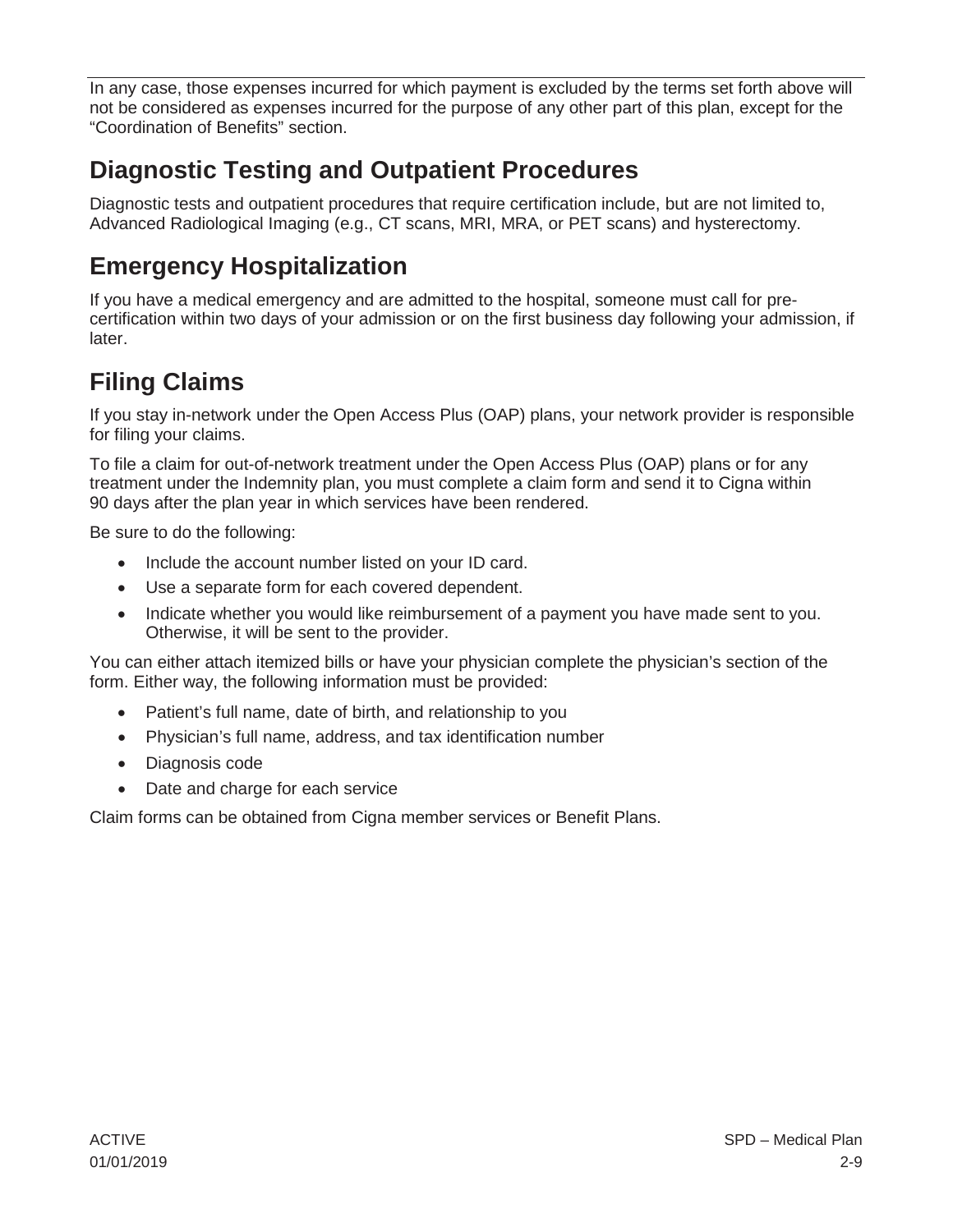#### **Coordination of Benefits**

If you or any of your Eligible Dependents are covered under another medical plan, Cigna determines how benefits from all such plans will be coordinated.

#### **Medical Insurance after Age 65 – During Active Service**

If you continue working after age 65, you have the right to make one of the following elections:

- **Continue primary coverage under the Company medical plan.** In this case, the plan will pay benefits first. Your spouse and/or dependents can continue coverage under the company plan, as well. It is recommended; however, that you or any Medicare-eligible dependents enroll in Medicare Part A when eligible.
- x **Cancel company health coverage and elect primary coverage under Medicare**. Should you elect this option, you should first compare benefits and costs of employer coverage and Medicare. If you are considering traditional Medicare, consider costs for Part B, a Part D prescription drug plan, and a Medigap supplemental insurance plan.
- With either election, please consult your Social Security office for additional guidance.

#### **Company Right to Reimbursement (Subrogation)**

If you or a covered dependent receives benefits for a covered expense and then collects payment for the same expense from a third party by settlement, judgment, or otherwise, you or your dependent must reimburse the Company for the amount of benefits paid by the plan or the amount received from the third party, whichever is less. This is called "subrogation."

The plan is also granted a right of reimbursement of any recovery, whether by settlement, judgment, or otherwise. This right of reimbursement is cumulative with and exclusive of the subrogation right granted under subrogation, but only to the extent of the benefits provided by the plan.

As a condition of participation in the medical plan, you and your covered Eligible Dependents agree to cooperate with the plan fully to permit the plan to recover the amounts it has paid or will pay on your or your covered Eligible Dependents' behalf for an injury caused by a third party, but not more than these amounts. You or your covered Eligible Dependents may keep the portion of any recovery from or settlement with the third party or its insurer for your out-of-pocket medical expenses not covered by the plan, such as copayments and deductibles, and your reasonable attorney's fees to obtain the recovery. The plan is entitled to recover these amounts regardless of whether the recovery is designated as compensation for medical expenses. It is your responsibility to notify the Plan Administrator when you or your covered dependent may have an injury that may entitle the plan to assert subrogation rights.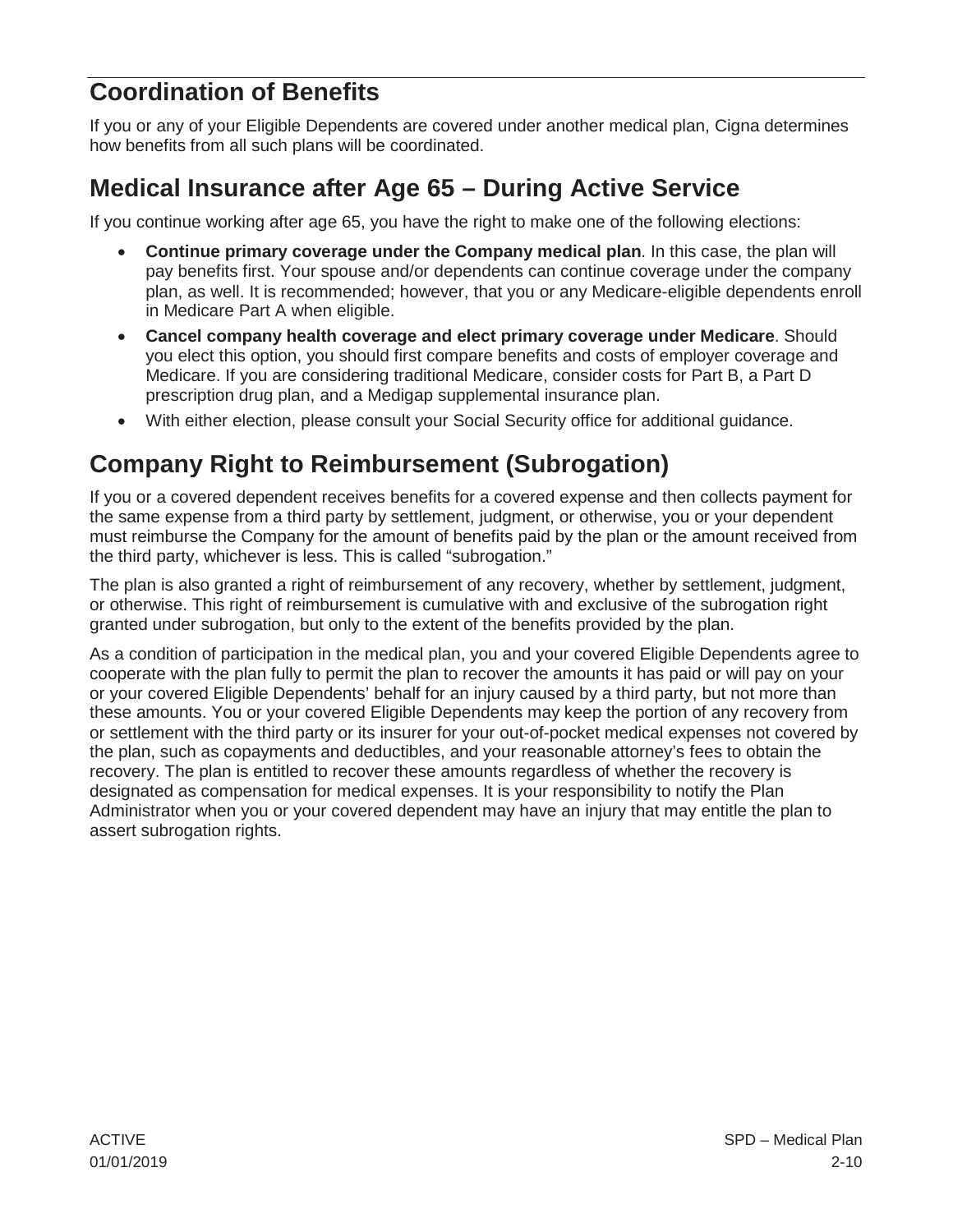### **Mental Health/Alcohol and Substance Abuse Treatment**

Under the Cigna OAP Plans, you must have mental health/alcohol and drug abuse treatment reviewed and authorized by calling the number listed on your ID card.

If you prefer, your PCP, local Employee Assistance Program, or your site's Occupational Health Services department can make the call for you. A PCP referral is not necessary.

#### **Personal Health Team**

Client-specific team of clinical specialists who provide support for healthy, at-risk, and acute-care individuals to help them stay healthy:

- Health and Wellness Coaching
- Cigna Well-Informed Program
- Preference Sensitive Care
- Behavioral Health Case Management
- 24-hour Health Information Line Outreach
- Pre-Admission Outreach
- Post-Discharge Outreach
- Inpatient Advocacy
- $\bullet$  Case Management Short-term and complex

### **Continuation of Medical Coverage (COBRA)**

You and your covered Eligible Dependent may continue your medical coverage in certain cases when coverage would otherwise end. Refer to COBRA within the "Administrative Information" section.

#### **Conversion Privileges**

You may convert your coverage to an individual policy within 30 days after plan coverage terminates or during the final 180 days of continued contributory COBRA coverage—see the "Administrative Information" section—without taking a medical examination.

To convert your coverage, you must submit the appropriate form to the insurance company. Your cost for this coverage will be based on the insurance company's regular premium rates for the type of coverage you elect. Your coverage may differ from the coverage provided under this plan.

Conversion of plan coverage is also available to your Eligible Dependents if you die or if your Eligible Dependents no longer meet the plan's eligibility requirements. Your spouse may also convert coverage in the case of divorce or annulment.

### **Certificate of Creditable Coverage**

Upon loss of coverage under these plans, a Certificate of Creditable Coverage will be mailed to each terminating individual at the last address on file. You or your Eligible Dependent may also request, without charge, a Certificate of Creditable Coverage at any time while enrolled in the plan and for 24 months following termination of coverage.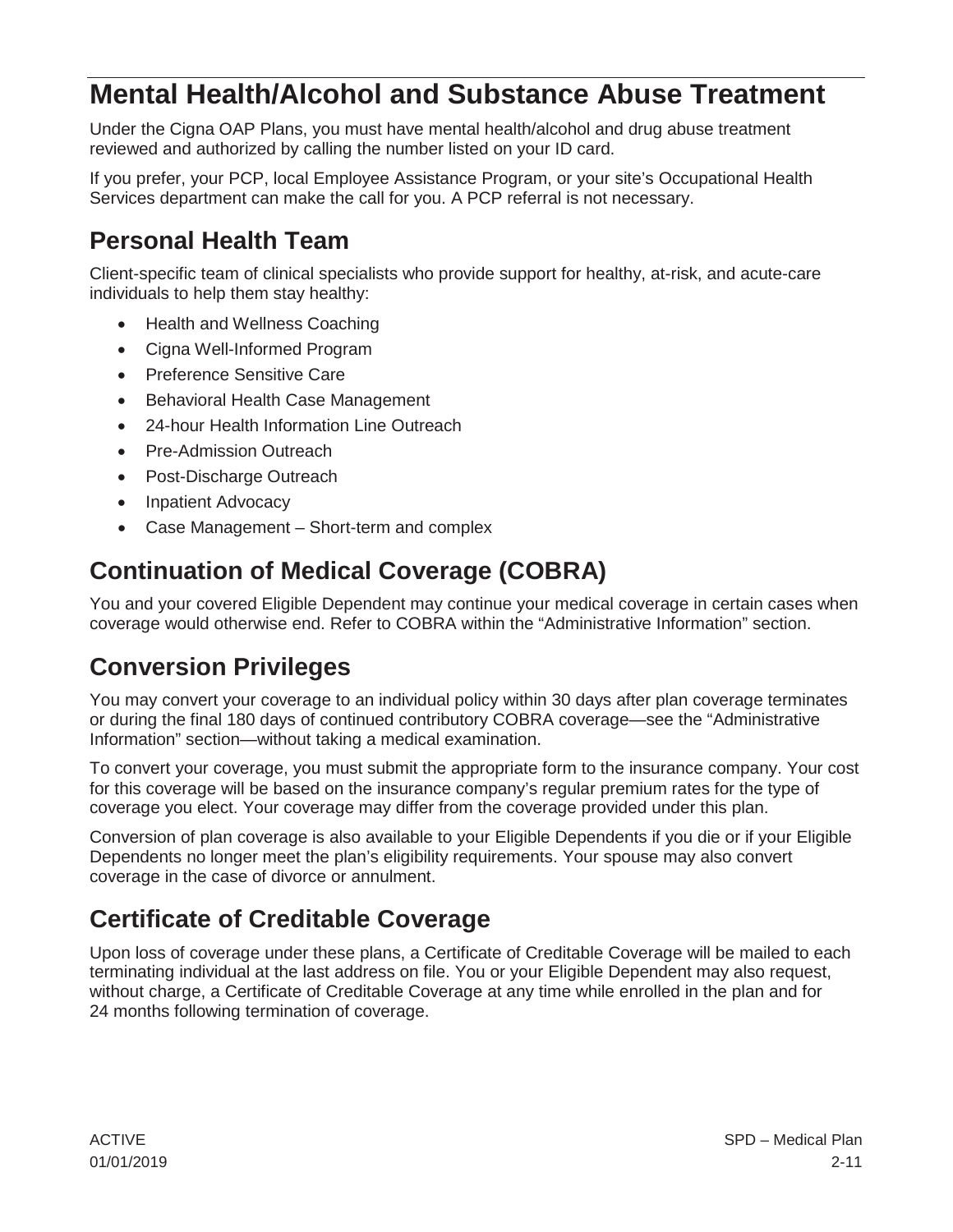### **Cigna Member Services**

Cigna member services is a customer service line staffed to answer your questions and provide information about your participation and benefits. Cigna member services can help you with the following:

- find out more about in-network PCP, specialists, and facilities
- get more information about plan features and procedures
- change PCP
- order replacement ID cards
- register comments about network providers and services
- request out-of-network claim forms

#### **In Addition to Member Services:**

You may locate participating providers in your Cigna network by accessing www.myCigna.com. Click on the "Provider Directory" link and follow the instructions for locating providers in your area.

As a Cigna member, you have access to your benefit information through your own personalized Cigna website. There you can do the following:

- locate participating providers
- $\bullet$  change your PCP
- print a temporary ID card
- order a new ID card
- access your benefit information
- check the status of your claims

If you go out-of-network, you must also call Cigna member services for pre-certification.

#### L **Contacting Cigna Member Services**

Please call 1-855-247-0884 or log on to www.myCigna.com.

### **Information for All Medical Plans Newborns' and Mothers' Health Protection Act of 1996**

Group health plans and health insurance issuers generally may not, under federal law, restrict benefits for any hospital length of stay in connection with childbirth for the mother or newborn child to less than 48 hours following a vaginal delivery or less than 96 hours following a cesarean section. However, federal law generally does not prohibit the mother's or newborn's attending provider, after consulting with the mother, from discharging the mother or her newborn earlier than 48 hours (or 96 hours, as applicable).

In any case, plans and issuers may not, under federal law, require that a provider obtain authorization from the plan or the insurance issuer for prescribing a length of stay not in excess of 48 hours (or 96 hours).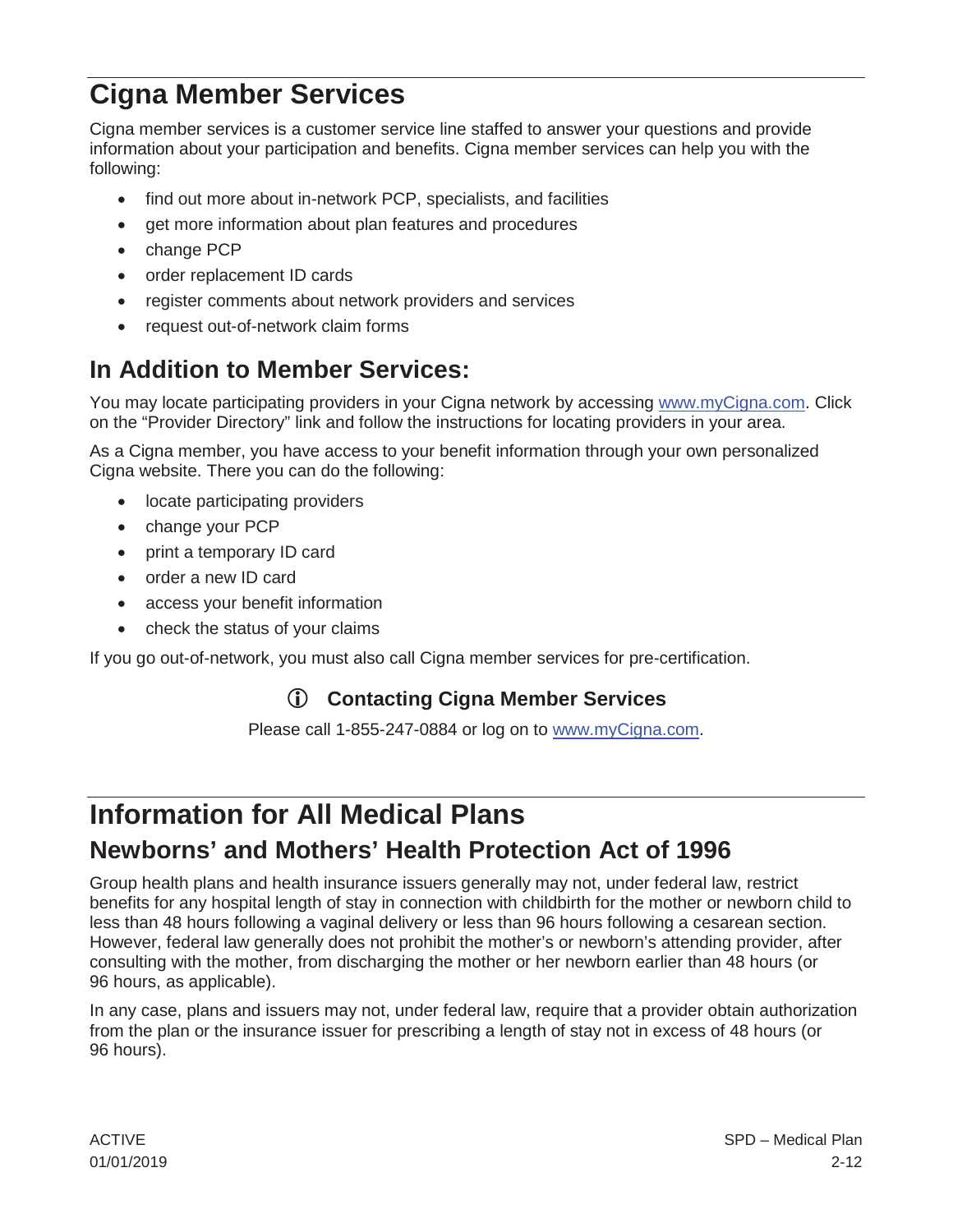

# **Open Access Plus (OAP) PGU Preferred Provider Organization (PPO) Core**

**Pantex Guards Union**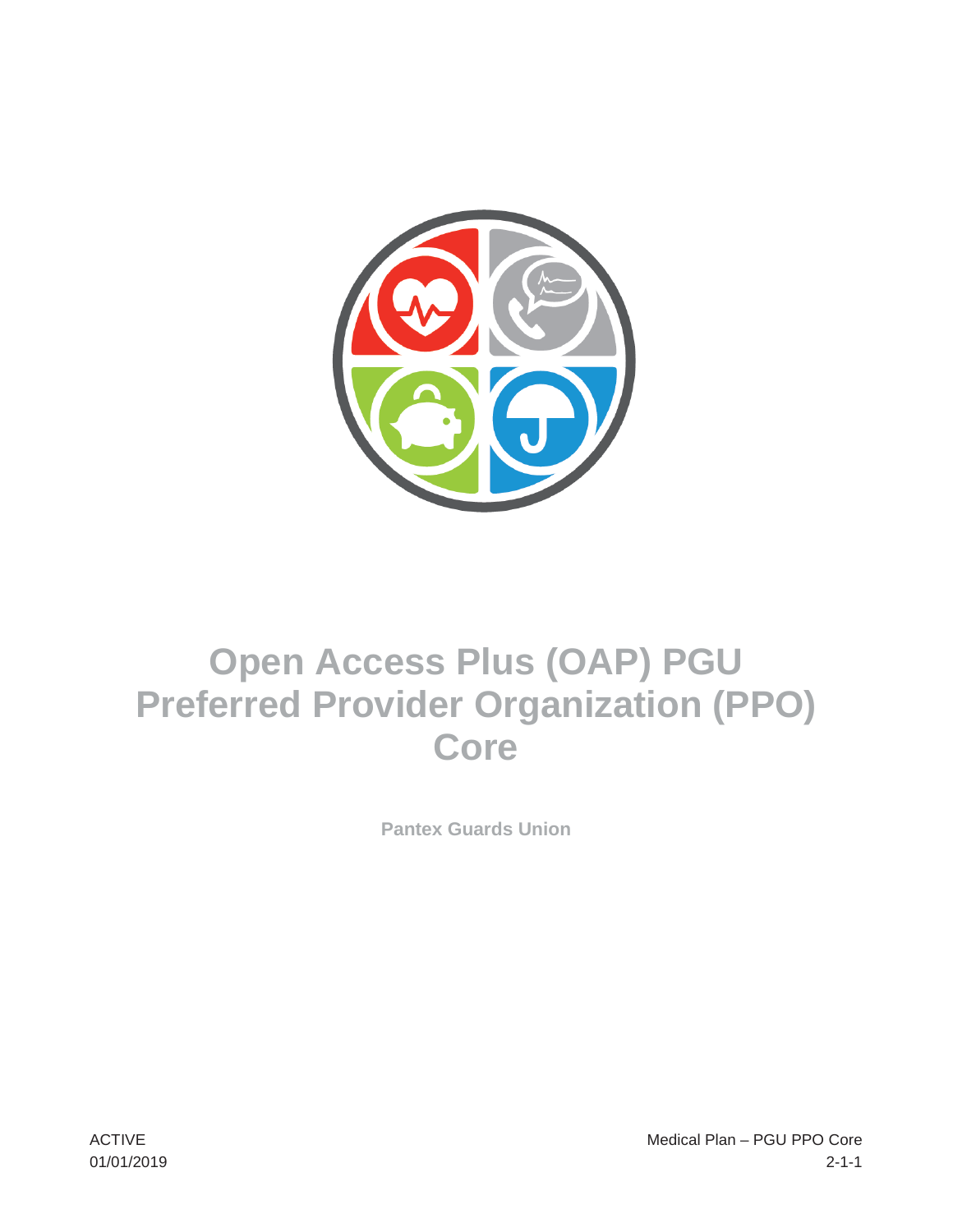This page intentionally left blank.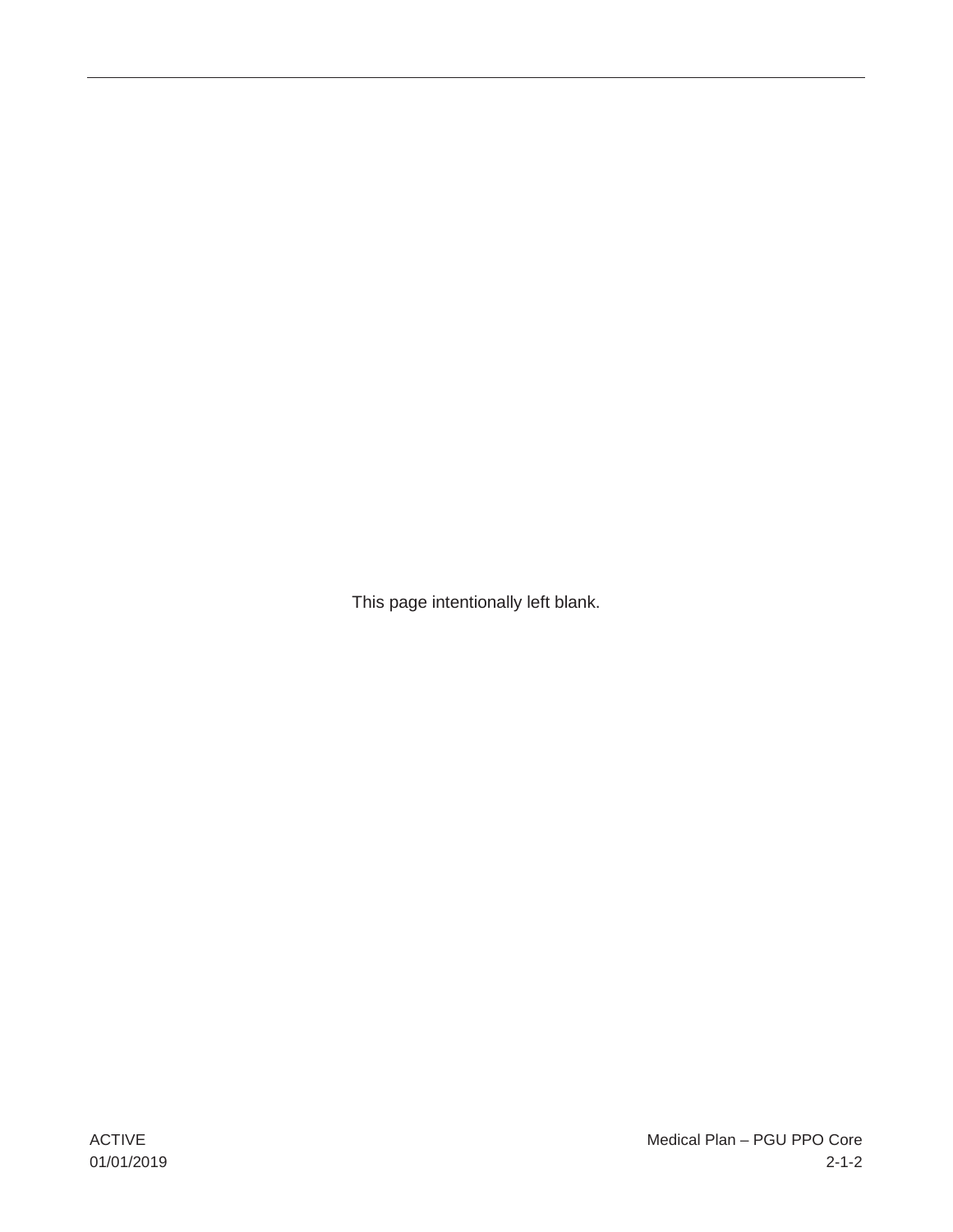#### **PGU PPO Core**

| <b>Important</b><br><b>Questions</b>                        | <b>Answers</b>                                                                                                                                                                                                                     | <b>Why this Matters</b>                                                                                                               |
|-------------------------------------------------------------|------------------------------------------------------------------------------------------------------------------------------------------------------------------------------------------------------------------------------------|---------------------------------------------------------------------------------------------------------------------------------------|
| What is the<br>overall<br>Deductible?                       | In-network providers:<br>\$250/Individual and \$500/Family<br>Out-of-network providers:<br>\$800/Individual and \$1,600/Family<br>Individual Deductible applies when the<br>employee is the only person covered<br>under the plan. | You must pay all the costs up to the<br>Deductible amount before this plan begins to<br>pay for covered services you use.             |
| Are there any<br>out-of-pocket<br>limits on my<br>expenses? | In-network providers:<br>\$1,500/Individual and \$3,000/Family<br>Out-of-network providers:<br>\$3,000/Individual and \$6,000/Family                                                                                               | The <b>out-of-pocket limit</b> is the most you could<br>pay during a calendar year for your share of<br>the cost of covered services. |
| What is not<br>included in the<br>out-of-pocket<br>limit?   | Premiums, balanced-billed charges,<br>penalties for no pre-certification, and<br>health care this plan does not cover                                                                                                              | Even though you pay these expenses, they do<br>not count toward the out-of-pocket limit.                                              |
| Do I need a<br>referral to see<br>a Specialist?             | No. You do not need a referral to see a<br>Specialist.                                                                                                                                                                             | You can see the <b>Specialist</b> you choose.                                                                                         |

| <b>Benefit</b>                  | <b>In-Network</b>                 | Out-of-Network                     |
|---------------------------------|-----------------------------------|------------------------------------|
| <b>Maximum Lifetime Benefit</b> | Unlimited                         | Unlimited                          |
| <b>Coinsurance</b>              | Plan Pays 90%<br>after deductible | Plan Pays 70%<br>after deductible  |
| <b>Calendar Year Deductible</b> | \$250/Individual<br>\$500/Family  | \$800/Individual<br>\$1,600/Family |

• The amount you pay for all covered expenses counts toward both your in-network and out-of-network Deductibles.

• Copays always apply before plan Deductible and Coinsurance.

• After an eligible family member meets his or her individual Deductible, covered expenses for that family member will be paid based on the Coinsurance level specified by the plan. After the family Deductible has been met, covered expenses for each eligible family member will be paid based on the Coinsurance level specified by the plan.

| Calendar Year Out-of-Pocket Maximum | \$1,500/Individual | \$3,000/Individual |
|-------------------------------------|--------------------|--------------------|
|                                     | \$3,000/Family     | \$6,000/Family     |

• The amount you pay for all covered expenses counts toward both your in-network and out-of-network Outof-Pocket Maximums.

• All Copays, Coinsurance, and plan Deductibles contribute toward your Out-of-Pocket Maximum.

• This plan includes a combined medical/pharmacy plan Out-of-Pocket Maximum.

• After an eligible family member meets his or her individual Out-of-Pocket Maximum, the plan will pay 100% of his or her covered expenses. After the family Out-of-Pocket Maximum has been met, the plan will pay 100% of each eligible family member's covered expenses.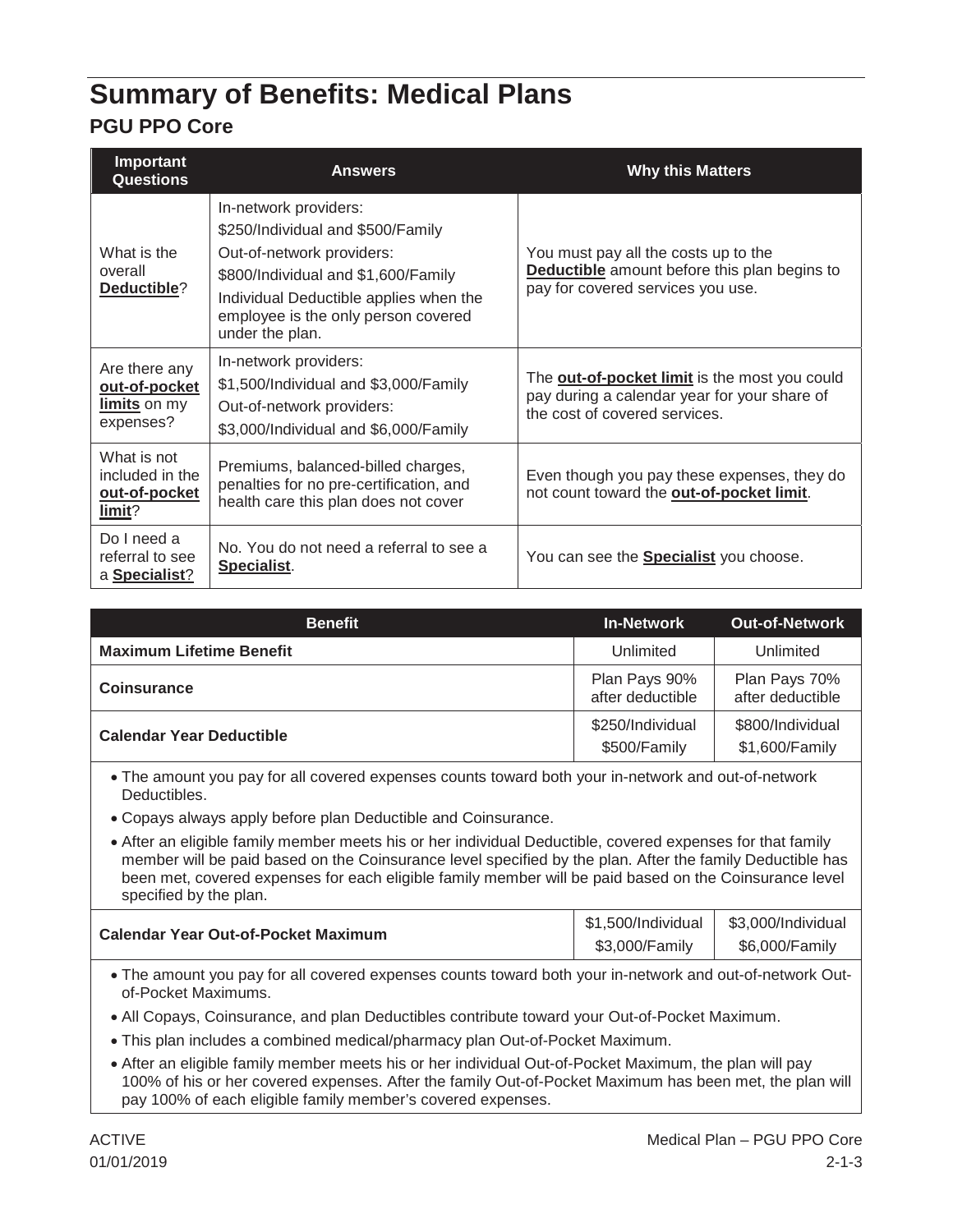#### **Summary of Benefits: Medical Plans PGU PPO Core**

| <b>Benefit</b>                                                                                                                                                                                                                                                                                                                     | <b>In-Network</b>                                                                        | <b>Out-of-Network</b>                                                                 |
|------------------------------------------------------------------------------------------------------------------------------------------------------------------------------------------------------------------------------------------------------------------------------------------------------------------------------------|------------------------------------------------------------------------------------------|---------------------------------------------------------------------------------------|
| <b>Preventive Care</b>                                                                                                                                                                                                                                                                                                             |                                                                                          |                                                                                       |
| <b>Preventive Care</b><br>• Includes coverage of additional services, such as urinalysis,<br>EKG, and other laboratory tests, supplementing the standard<br>Preventive Care benefit when billed as part of the office visit.                                                                                                       | Plan Pays 100%                                                                           | Not Covered                                                                           |
| <b>Immunizations</b>                                                                                                                                                                                                                                                                                                               | Plan Pays 100%                                                                           | Not Covered                                                                           |
| <b>Mammogram, PAP, and PSA Tests</b>                                                                                                                                                                                                                                                                                               |                                                                                          |                                                                                       |
| • Routine services                                                                                                                                                                                                                                                                                                                 | Plan Pays 100%                                                                           | Plan Pays 70% after<br>deductible                                                     |
| • Non-routine services                                                                                                                                                                                                                                                                                                             | Plan Pays<br>subject to Plan's<br>Lab and X-ray<br>benefit; based on<br>place of service | Plan Pays subject to<br>Plan's Lab and<br>X-ray benefit; based<br>on place of service |
| <b>Physician Services</b>                                                                                                                                                                                                                                                                                                          |                                                                                          |                                                                                       |
| <b>PCP Office</b><br><b>Specialist Office</b><br>• All services including Lab and X-ray<br>• Plan Pays 100% after your Copay                                                                                                                                                                                                       | You Pay \$20<br>Copay<br>You Pay \$30<br>Copay                                           | Plan Pays 70% after<br>deductible<br>Plan Pays 70% after<br>deductible                |
| <b>Surgery Performed in the Physician's Office</b><br>• PCP Office<br>• Specialist Office                                                                                                                                                                                                                                          | You Pay \$20<br>Copay<br>You Pay \$30<br>Copay                                           | Plan Pays 70% after<br>deductible<br>Plan Pays 70% after<br>deductible                |
| <b>Allergy Treatment/Injections</b><br>• PCP Office<br>• Specialist Office                                                                                                                                                                                                                                                         | You Pay \$20<br>Copay<br>You Pay \$30<br>Copay                                           | Plan Pays 70% after<br>deductible<br>Plan Pays 70% after<br>deductible                |
| <b>Allergy Serum</b><br>(Medication only dispensed by the Physician in the Office)                                                                                                                                                                                                                                                 | Plan Pays 100%                                                                           | Plan Pays 70% after<br>deductible                                                     |
| Inpatient                                                                                                                                                                                                                                                                                                                          |                                                                                          |                                                                                       |
| <b>Inpatient Hospital Facility Services</b><br>• Semi-private and Private rooms: Limited to the In-Network<br>semi-private negotiated rate<br>· Special Care Units: Intensive Care Unit (ICU), Critical Care<br>Unit (CCU): In-Network: Limited to the negotiated rate /<br>Out-of-Network: Limited to the ICU/CCU daily room rate | Plan Pays 90%<br>after deductible                                                        | Plan Pays 70% after<br>deductible                                                     |
| <b>Inpatient Hospital Physician's Visit/Consult</b>                                                                                                                                                                                                                                                                                | Plan Pays 90%<br>after deductible                                                        | Plan Pays 70% after<br>deductible                                                     |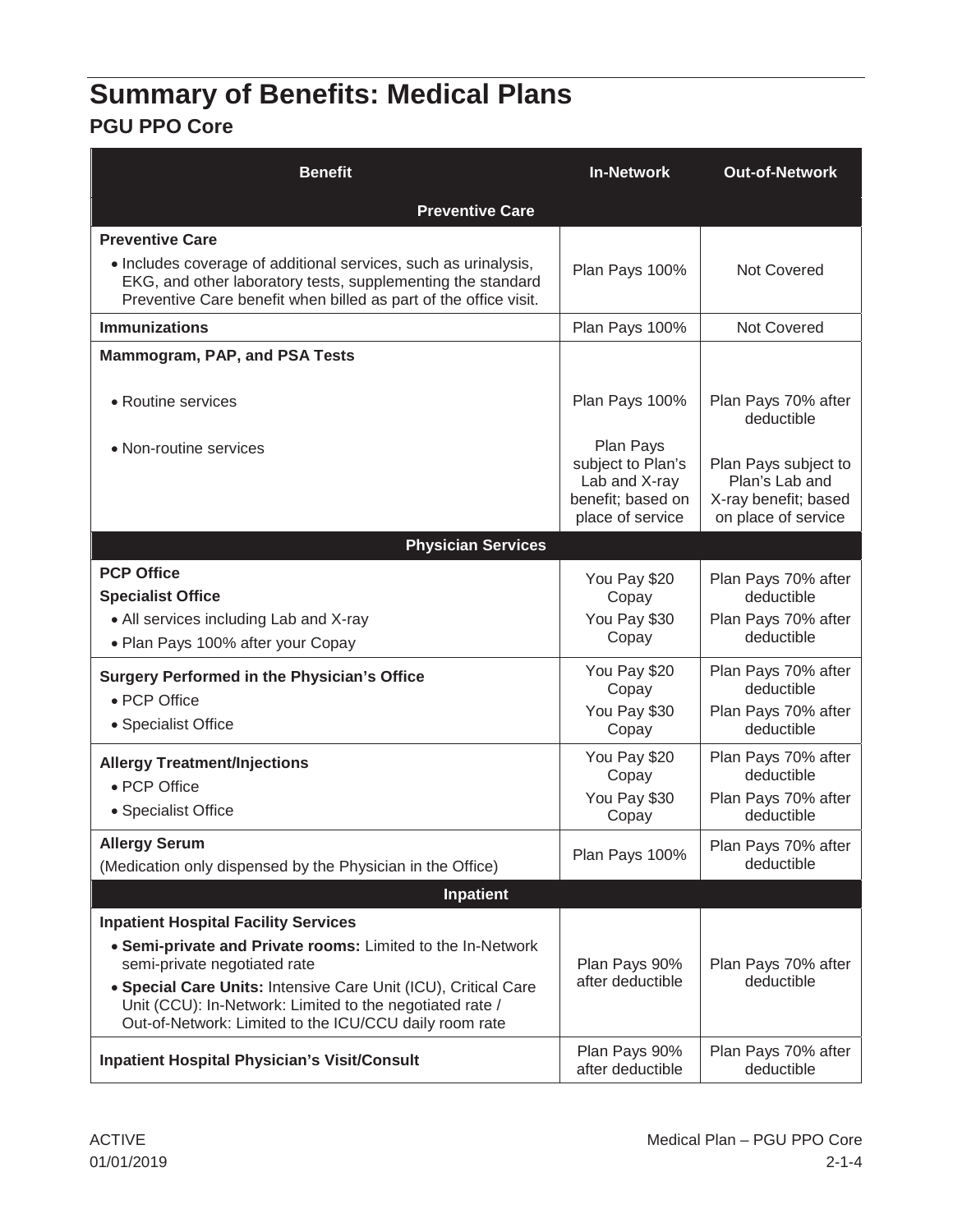| <b>Benefits</b>                                                                                                                                                                         | <b>In-Network</b>                 | Out-of-Network                    |  |
|-----------------------------------------------------------------------------------------------------------------------------------------------------------------------------------------|-----------------------------------|-----------------------------------|--|
| <b>Inpatient Professional Services</b><br>• For services performed by Surgeons, Radiologists,<br>Pathologists, and Anesthesiologists                                                    | Plan Pays 90%<br>after deductible | Plan Pays 70% after<br>deductible |  |
| <b>Outpatient</b>                                                                                                                                                                       |                                   |                                   |  |
| <b>Outpatient Facility Services</b>                                                                                                                                                     | Plan Pays 90%<br>after deductible | Plan Pays 70% after<br>deductible |  |
| <b>Outpatient Professional Services</b>                                                                                                                                                 |                                   |                                   |  |
| • For services performed by Surgeons, Radiologists,<br>Pathologists, and Anesthesiologists                                                                                              | Plan Pays 90%<br>after deductible | Plan Pays 70% after<br>deductible |  |
| <b>Short-Term Rehabilitation</b>                                                                                                                                                        |                                   |                                   |  |
| Calendar Year Maximum: 180 days                                                                                                                                                         |                                   |                                   |  |
| • Pulmonary Rehabilitation, Cognitive Therapy, Physical<br>Therapy, Speech Therapy, Occupational Therapy, and<br>Cardiac Rehabilitation (includes coverage for developmental<br>delays) | Plan Pays 90%<br>after deductible | Plan Pays 70% after<br>deductible |  |
| Note: Therapy days, provided as part of an approved Home<br>Health Care plan, accumulate to the applicable outpatient<br>short-term rehabilitation therapy maximum.                     |                                   |                                   |  |
| <b>Chiropractic Care</b>                                                                                                                                                                | You Pay \$15                      | Plan Pays 70% after               |  |
| Calendar Year Maximum: 25 days                                                                                                                                                          | Copay                             | deductible                        |  |
| <b>Other Health Care Facilities/Services</b>                                                                                                                                            |                                   |                                   |  |
| <b>Home Health Care</b>                                                                                                                                                                 |                                   |                                   |  |
| (includes outpatient private-duty nursing subject to medical<br>necessity)                                                                                                              | Plan Pays 90%<br>after deductible | Plan Pays 70% after<br>deductible |  |
| · Calendar Year Maximum: 60 days                                                                                                                                                        |                                   |                                   |  |
| • 16-hour maximum per day                                                                                                                                                               |                                   |                                   |  |
| <b>Skilled Nursing Facility, Rehabilitation Hospital, Sub-Acute</b><br><b>Facility</b>                                                                                                  | Plan Pays 90%<br>after deductible | Plan Pays 70% after<br>deductible |  |
| • Calendar Year Maximum: 60 days                                                                                                                                                        |                                   |                                   |  |
| <b>Durable Medical Equipment</b>                                                                                                                                                        |                                   |                                   |  |
| • Calendar Year Maximum: Unlimited                                                                                                                                                      | Plan Pays 90%<br>after deductible | Plan Pays 70% after<br>deductible |  |
| • Includes coverage for foot orthotics and supportive devices;<br>orthotic shoes                                                                                                        |                                   |                                   |  |
| <b>Breastfeeding Equipment and Supplies</b>                                                                                                                                             |                                   |                                   |  |
| • Limited to the rental of one breast pump per birth as ordered<br>or prescribed by a physician                                                                                         | Plan Pays 100%                    | <b>Not Covered</b>                |  |
| • Includes related supplies                                                                                                                                                             |                                   |                                   |  |
| <b>Enteral Formulas</b>                                                                                                                                                                 | Plan Pays 90%                     | Plan Pays 70% after               |  |
| • Nutritional formulas for enteral feedings are covered<br>regardless of diagnosis.                                                                                                     | after deductible                  | deductible                        |  |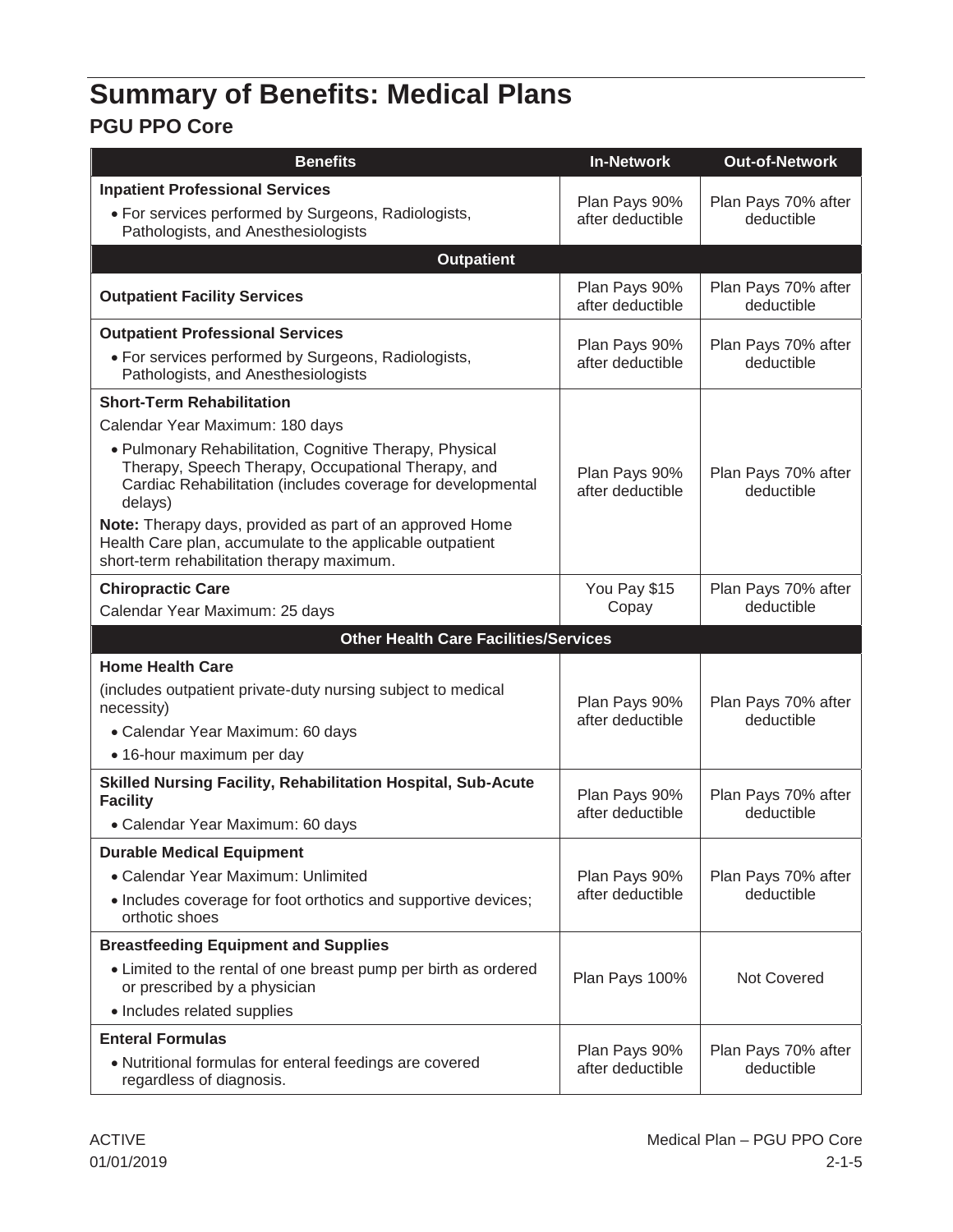| <b>Benefits</b>                                                                                                                                                                                    | <b>In-Network</b>                 | <b>Out-of-Network</b>             |
|----------------------------------------------------------------------------------------------------------------------------------------------------------------------------------------------------|-----------------------------------|-----------------------------------|
| <b>External Prosthetic Appliances (EPA)</b>                                                                                                                                                        | Plan Pays 90%                     | Not Covered                       |
| • Calendar Year Maximum: Unlimited                                                                                                                                                                 | after deductible                  |                                   |
| <b>Routine Foot Disorders</b>                                                                                                                                                                      |                                   |                                   |
| Note: Services associated with foot care for diabetes and<br>peripheral vascular disease are covered when medically<br>necessary.                                                                  | Not Covered                       | <b>Not Covered</b>                |
| <b>Hearing Aid</b>                                                                                                                                                                                 |                                   |                                   |
| • \$5,000 maximum In-Network per pair per 36 months                                                                                                                                                |                                   |                                   |
| • Includes testing and fitting of hearing-aid devices covered at<br>PCP or Specialist Office visit level                                                                                           | Plan Pays 100%                    | Plan Pays 70% after<br>deductible |
| • Excludes replacement and repair of hearing aid due to normal<br>wear; replacement batteries                                                                                                      |                                   |                                   |
| <b>Cochlear Implants</b>                                                                                                                                                                           | Plan Pays 90%<br>after deductible | Plan Pays 70% after<br>deductible |
| <b>Medical Specialty Drugs</b>                                                                                                                                                                     |                                   |                                   |
| Inpatient                                                                                                                                                                                          |                                   |                                   |
| This benefit applies to the cost of the Infusion Therapy<br>drugs administered in an Inpatient Facility. This benefit<br>does not cover the related Facility or Professional<br>charges.           | Plan Pays 90%<br>after deductible | Plan Pays 70% after<br>deductible |
| <b>Outpatient Facility Services</b>                                                                                                                                                                |                                   |                                   |
| This benefit applies to the cost of the Infusion Therapy<br>drugs administered in an Outpatient Facility. This benefit<br>does not cover the related Facility or Professional<br>charges.          | Plan Pays 90%<br>after deductible | Plan Pays 70% after<br>deductible |
| Physician's Office                                                                                                                                                                                 |                                   |                                   |
| This benefit applies to the cost of targeted Infusion<br>Therapy drugs administered in the Physician's office.<br>This benefit does not cover the related Office Visit or<br>Professional charges. | Plan Pays 100%                    | Plan Pays 70% after<br>deductible |
| Home                                                                                                                                                                                               |                                   |                                   |
| This benefit applies to the cost of targeted Infusion<br>$\bullet$<br>Therapy drugs administered in the patient's home. This<br>benefit does not cover the related Professional charges.           | Plan Pays 90%<br>after deductible | Plan Pays 70% after<br>deductible |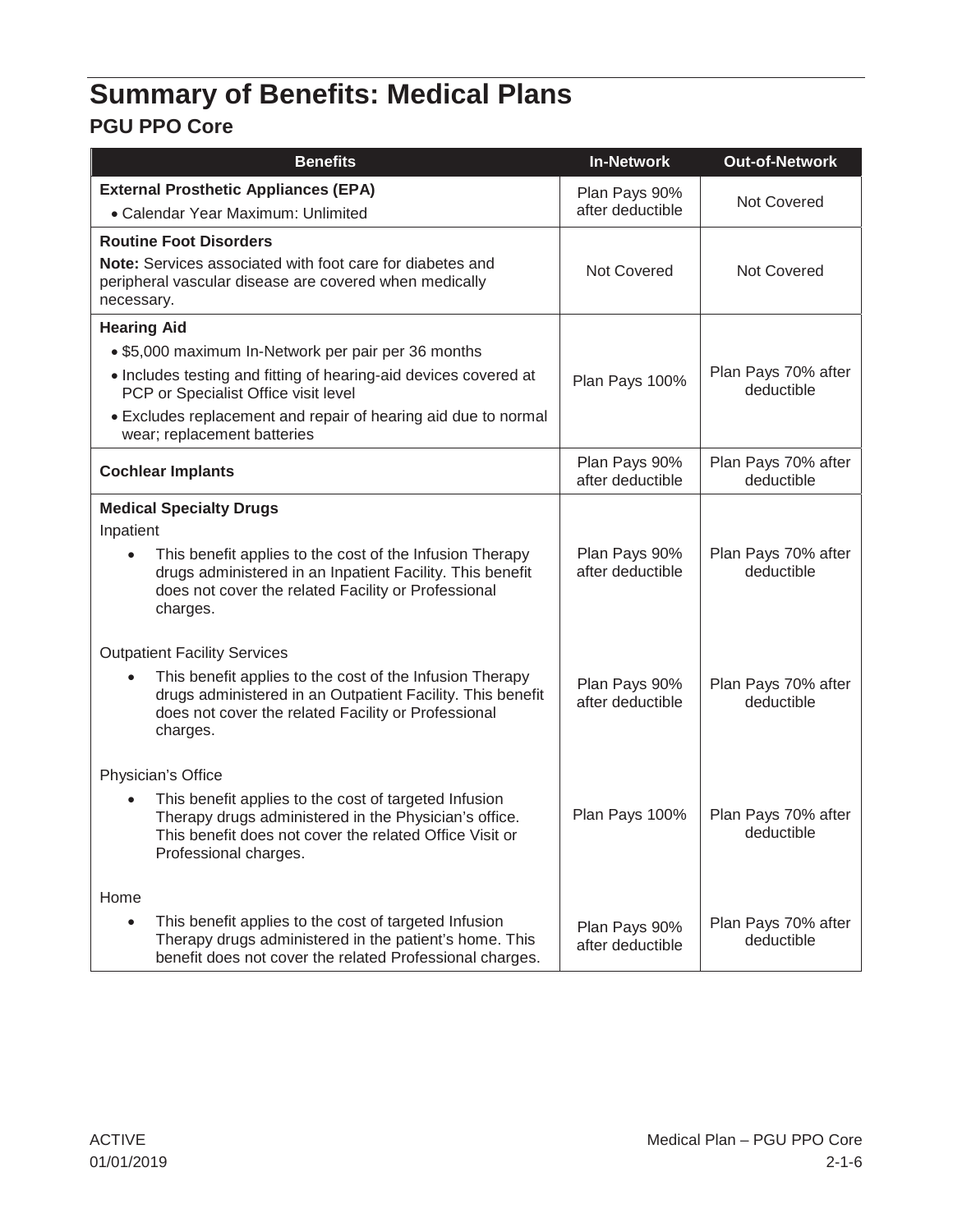| <b>Benefit</b>                                                                                                                                                                                                                                                                                                                                                                                                                               | <b>In-Network</b>                                                                       | <b>Out-of-Network</b>                                                                                                                            |
|----------------------------------------------------------------------------------------------------------------------------------------------------------------------------------------------------------------------------------------------------------------------------------------------------------------------------------------------------------------------------------------------------------------------------------------------|-----------------------------------------------------------------------------------------|--------------------------------------------------------------------------------------------------------------------------------------------------|
| Lab and X-ray In:<br>· Physician's Office<br>• Specialist Office<br>• Independent Lab<br>• Outpatient Facility<br>Note: Emergency Room/Urgent Care Facility lab and X-ray services<br>covered the same as Emergency Room and Urgent Care Facility<br>services.                                                                                                                                                                               | Plan Pays 100%<br>Plan Pays 100%<br>Plan Pays 90%<br>Plan Pays 90%                      | Plan Pays 70%<br>after deductible<br>Plan Pays 70%<br>after deductible<br>Plan Pays 70%<br>after deductible<br>Plan Pays 70%<br>after deductible |
| <b>Advanced Radiological Imaging In:</b><br>• Physician's Office<br>• Outpatient Facility<br>Note 1: ARI includes MRI, MRA, CAT Scan, PET Scan, etc.<br>Note 2: All lab and X-ray services, including ARI, provided at<br>Inpatient Hospital are covered under Inpatient Hospital benefit.<br>Note 3: Emergency Room/Urgent Care Facility lab and X-ray<br>services covered the same as Emergency Room and Urgent Care<br>Facility services. | You Pay \$100<br>Copay Per Scan<br>You Pay \$100<br>Copay Per Scan                      | Plan Pays 70%<br>after deductible<br>Plan Pays 70%<br>after deductible                                                                           |
| <b>Emergency Care</b><br>• Emergency Room<br>· Outpatient Professional Services<br><b>Urgent Care</b><br>• Urgent Care Facility<br>· Outpatient Professional Services<br>Note: Copays are waived if admitted.                                                                                                                                                                                                                                | You Pay \$125 Copay Per Visit<br>Plan Pays 100%<br>You Pay \$30 Copay<br>Plan Pays 100% |                                                                                                                                                  |
| <b>Ambulance Services</b><br>If used as Non-Emergency Transportation (e.g., transportation from<br>hospital back home), services generally are not covered.                                                                                                                                                                                                                                                                                  |                                                                                         | Plan Pays 90% after deductible                                                                                                                   |
| <b>Hospice Care and Bereavement Counseling</b><br>• Inpatient Hospital and Other Health Care Facilities<br>• Outpatient Services<br>Note: Services provided by mental health professionals are covered<br>under mental health benefits.                                                                                                                                                                                                      | Plan Pays 90%<br>after deductible<br>Plan Pays 90%<br>after deductible                  | Plan Pays 70%<br>after deductible<br>Plan Pays 70%<br>after deductible                                                                           |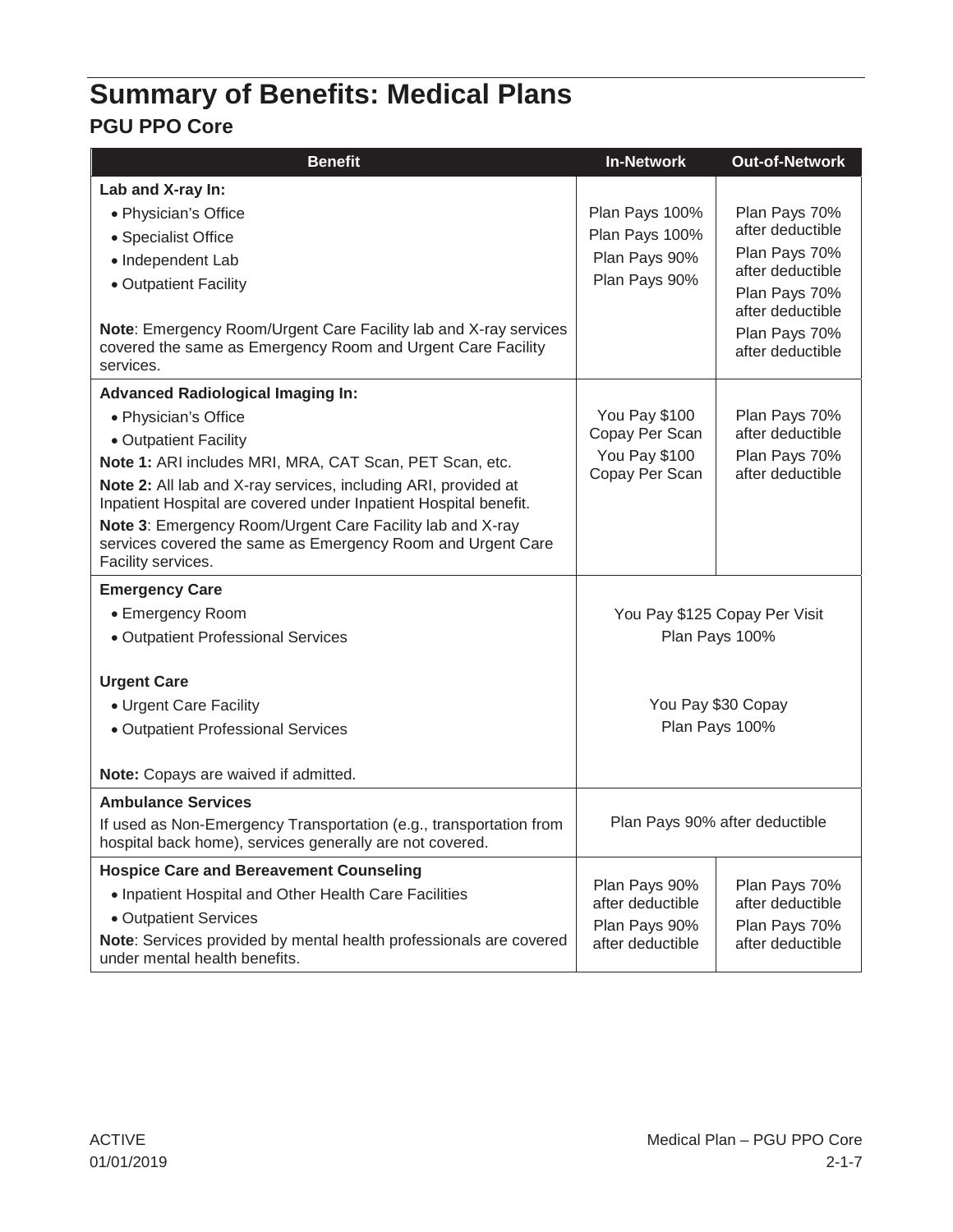| <b>Benefit</b>                                                     | <b>In-Network</b>                 | <b>Out-of-Network</b>             |
|--------------------------------------------------------------------|-----------------------------------|-----------------------------------|
| <b>Organ Transplant Coverage</b>                                   |                                   |                                   |
| Includes all medically appropriate, non-experimental transplants   |                                   |                                   |
| <b>Inpatient Hospital Facility</b>                                 |                                   |                                   |
| • Lifesource Facility                                              | Plan Pays 100%                    |                                   |
| • Non-Lifesource Inpatient Facility                                | Plan Pays 90%<br>after deductible | <b>Not Covered</b>                |
|                                                                    |                                   | Not Covered                       |
| <b>Inpatient Professional Services</b>                             |                                   |                                   |
| • Lifesource Facility                                              | Plan Pays 100%                    | Not Covered                       |
| • Non-Lifesource Facility                                          | Plan Pays 90%                     | <b>Not Covered</b>                |
| Travel Lifetime Maximum to a Lifesource Facility \$10,000 Per      | after deductible                  |                                   |
| Transplant (If using an approved Lifesource facility)              |                                   |                                   |
| <b>Maternity</b>                                                   |                                   |                                   |
| Initial Visit to Confirm Pregnancy                                 | You Pay \$20                      | Plan Pays 70%                     |
| • PCP Office Visit                                                 | Copay                             | after deductible                  |
| • Specialist Office Visit                                          | You Pay \$30                      | Plan Pays 70%<br>after deductible |
|                                                                    | Copay                             |                                   |
| <b>Global Maternity Fee</b>                                        | Plan Pays 90%                     | Plan Pays 70%                     |
| (All Subsequent Prenatal Visits, Postnatal Visits, and Physician's | after deductible                  | after deductible                  |
| Delivery Charges)                                                  |                                   |                                   |
| Office Visits in Addition to Global Maternity Fee                  |                                   |                                   |
| Performed by Physician Office                                      | You Pay \$20                      | Plan Pays 70%                     |
| Performed by OB/GYN or Specialist                                  | Copay                             | after deductible                  |
|                                                                    | You Pay \$30<br>Copay             | Plan Pays 70%<br>after deductible |
| <b>Delivery Facility</b>                                           |                                   |                                   |
| Inpatient Hospital, Birthing Center                                | Covered same as                   | Covered same as                   |
|                                                                    | Plan's Inpatient                  | Plan's Inpatient                  |
|                                                                    | Hospital benefit                  | Hospital benefit                  |
| Abortion – Elective and Non-Elective Procedures                    |                                   |                                   |
| • PCP Office                                                       | You Pay \$20                      | Plan Pays 70%                     |
| • Specialist Office                                                | Copay                             | after deductible                  |
| • Inpatient Facility                                               | You Pay \$30<br>Copay             | Plan Pays 70%<br>after deductible |
| • Outpatient Facility                                              | Plan Pays 90%                     | Plan Pays 70%                     |
| • Inpatient Professional Services                                  | after deductible                  | after deductible                  |
| • Outpatient Professional Services                                 | Plan Pays 90%                     | Plan Pays 70%                     |
|                                                                    | after deductible                  | after deductible                  |
|                                                                    | Plan Pays 90%<br>after deductible | Plan Pays 70%<br>after deductible |
|                                                                    | Plan Pays 90%                     | Plan Pays 70%                     |
|                                                                    | after deductible                  | after deductible                  |
|                                                                    |                                   |                                   |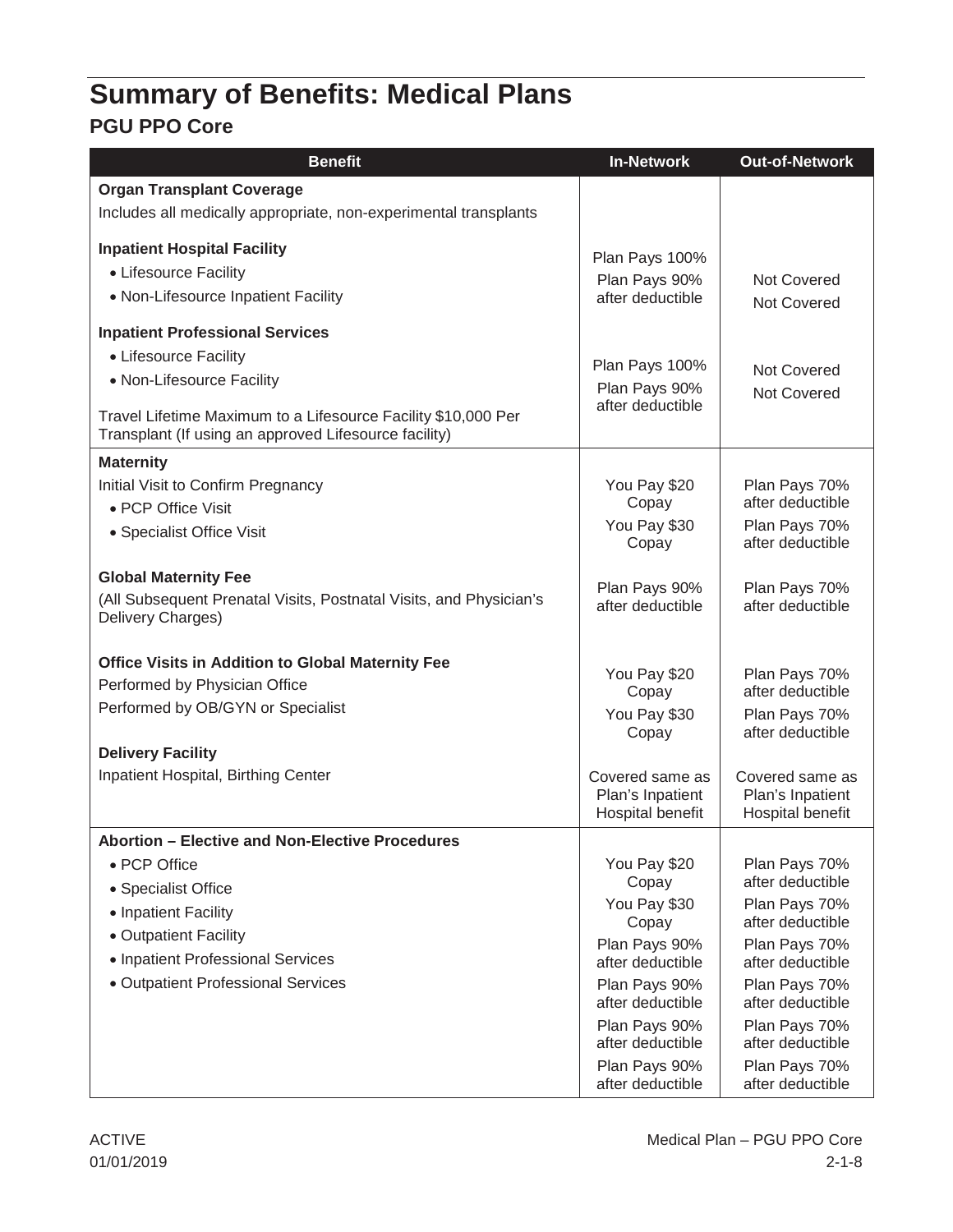| <b>Benefit</b>                                                                                                                                                                                            | <b>In-Network</b>                 | <b>Out-of-Network</b>             |
|-----------------------------------------------------------------------------------------------------------------------------------------------------------------------------------------------------------|-----------------------------------|-----------------------------------|
| <b>Family Planning - Men's Services</b>                                                                                                                                                                   |                                   |                                   |
| Includes surgical services, such as vasectomy (Excludes                                                                                                                                                   |                                   |                                   |
| reversals)                                                                                                                                                                                                | You Pay \$20                      | Plan Pays 70%                     |
| • PCP Office                                                                                                                                                                                              | Copay                             | after deductible                  |
| • Specialist Office                                                                                                                                                                                       | You Pay \$30<br>Copay             | Plan Pays 70%<br>after deductible |
| • Inpatient Facility                                                                                                                                                                                      | Plan Pays 90%                     | Plan Pays 70%                     |
| • Outpatient Facility                                                                                                                                                                                     | after deductible                  | after deductible                  |
| • Inpatient Professional Services                                                                                                                                                                         | Plan Pays 90%                     | Plan Pays 70%                     |
| • Outpatient Professional Services                                                                                                                                                                        | after deductible                  | after deductible<br>Plan Pays 70% |
|                                                                                                                                                                                                           | Plan Pays 90%<br>after deductible | after deductible                  |
|                                                                                                                                                                                                           | Plan Pays 90%                     | Plan Pays 70%                     |
|                                                                                                                                                                                                           | after deductible                  | after deductible                  |
| <b>Family Planning - Women's Services</b>                                                                                                                                                                 |                                   |                                   |
| Includes surgical services, such as tubal ligation (Excludes<br>reversals)                                                                                                                                |                                   |                                   |
| Contraceptive devices as ordered or prescribed by a physician                                                                                                                                             |                                   | Plan Pays 70%                     |
| • PCP Office                                                                                                                                                                                              | Plan Pays 100%                    | after deductible                  |
| • Specialist Office                                                                                                                                                                                       | Plan Pays 100%                    | Plan Pays 70%                     |
| • Inpatient Facility                                                                                                                                                                                      | Plan Pays 100%                    | after deductible<br>Plan Pays 70% |
| • Outpatient Facility                                                                                                                                                                                     | Plan Pays 100%                    | after deductible                  |
| • Inpatient Professional Services                                                                                                                                                                         | Plan Pays 100%                    | Plan Pays 70%                     |
| • Outpatient Professional Services                                                                                                                                                                        | Plan Pays 100%                    | after deductible                  |
|                                                                                                                                                                                                           |                                   | Plan Pays 70%<br>after deductible |
|                                                                                                                                                                                                           |                                   | Plan Pays 70%                     |
|                                                                                                                                                                                                           |                                   | after deductible                  |
| Infertility Note: Coverage will be provided for the treatment of an underlying medical condition up to the<br>point an infertility condition is diagnosed. Services will be covered as any other illness. |                                   |                                   |
| Temporomandibular Joint (TMJ)                                                                                                                                                                             |                                   |                                   |
| Surgical and Non-Surgical Services provided on a case-by-case                                                                                                                                             |                                   |                                   |
| basis. Always excludes appliances and orthodontic treatment.                                                                                                                                              | You Pay \$20                      | Plan Pays 70%                     |
| Subject to medical necessity.<br>Non-Surgical: Unlimited maximum per lifetime                                                                                                                             | Copay                             | after deductible                  |
| • PCP Office                                                                                                                                                                                              | You Pay \$30<br>Copay             | Plan Pays 70%<br>after deductible |
| • Specialist Office                                                                                                                                                                                       | Plan Pays 90%<br>after deductible | Plan Pays 70%                     |
| • Inpatient Facility                                                                                                                                                                                      | Plan Pays 90%                     | after deductible<br>Plan Pays 70% |
| • Outpatient Facility                                                                                                                                                                                     | after deductible                  | after deductible                  |
| • Inpatient Professional Services                                                                                                                                                                         | Plan Pays 90%                     | Plan Pays 70%                     |
| • Outpatient Professional Services                                                                                                                                                                        | after deductible                  | after deductible                  |
|                                                                                                                                                                                                           | Plan Pays 90%<br>after deductible | Plan Pays 70%<br>after deductible |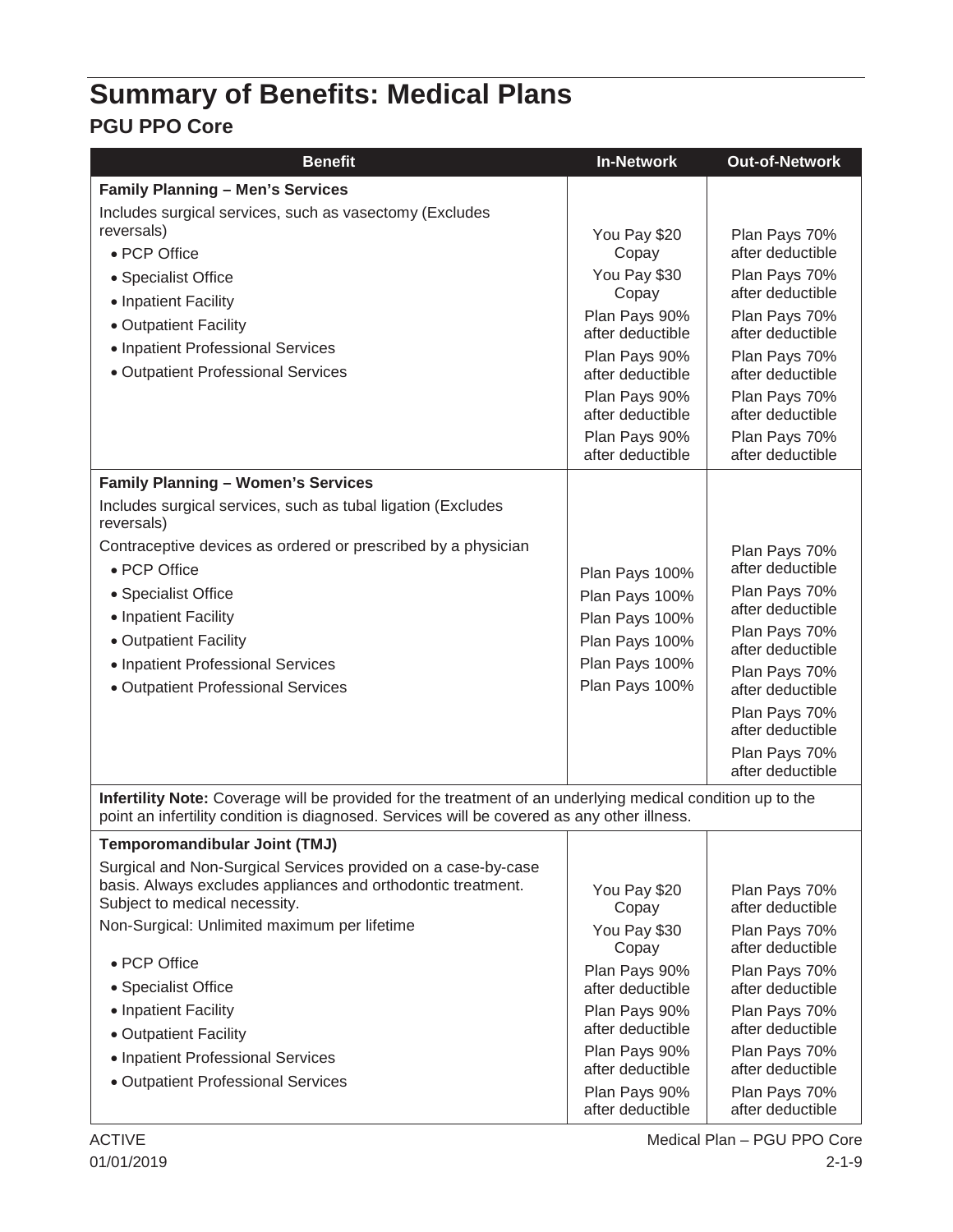| <b>Benefit</b>                                                                                                                                                                                              | <b>In-Network</b>                 | <b>Out-of-Network</b>             |
|-------------------------------------------------------------------------------------------------------------------------------------------------------------------------------------------------------------|-----------------------------------|-----------------------------------|
| Bariatric Surgery (in accordance with medical necessity<br>requirements)                                                                                                                                    |                                   |                                   |
| • PCP Office                                                                                                                                                                                                | You pay \$20                      | <b>Not Covered</b>                |
| • Specialist Office                                                                                                                                                                                         | Copay                             | Not Covered                       |
| • Inpatient Facility                                                                                                                                                                                        | You pay \$30                      | Not Covered                       |
| • Outpatient Facility                                                                                                                                                                                       | Copay                             | <b>Not Covered</b>                |
| • Inpatient Professional Services                                                                                                                                                                           | Plan Pays 90%<br>after deductible | Not Covered                       |
| • Outpatient Professional Services                                                                                                                                                                          | Plan Pays 90%<br>after deductible | Not Covered                       |
| Surgeon Charges Lifetime Maximum: \$10,000                                                                                                                                                                  | Plan Pays 90%<br>after deductible |                                   |
| Treatment of clinically severe obesity, as defined by the body mass<br>index (BMI) is covered.                                                                                                              | Plan Pays 90%<br>after deductible |                                   |
| The following are excluded:                                                                                                                                                                                 |                                   |                                   |
| Medical and surgical services to alter appearances or physical<br>$\bullet$<br>changes that are the result of any surgery performed for the<br>management of obesity or clinically severe (morbid) obesity. |                                   |                                   |
| Weight loss programs or treatments, whether prescribed or<br>$\bullet$<br>recommended by a physician or under medical supervision.                                                                          |                                   |                                   |
| <b>Mental Health and Substance Abuse Disorder Services</b>                                                                                                                                                  |                                   |                                   |
|                                                                                                                                                                                                             |                                   |                                   |
| Mental Health/Substance Abuse Disorder Utilization Review, Case Management, and Programs;<br><b>Inpatient and Outpatient Management:</b>                                                                    |                                   |                                   |
| • Inpatient utilization review and case management                                                                                                                                                          |                                   |                                   |
| • Outpatient utilization review and case management                                                                                                                                                         |                                   |                                   |
| • Partial Hospitalization                                                                                                                                                                                   |                                   |                                   |
| • Intensive outpatient programs                                                                                                                                                                             |                                   |                                   |
| <b>Mental Health or Substance Abuse Disorder</b>                                                                                                                                                            |                                   |                                   |
| Inpatient                                                                                                                                                                                                   | Plan Pays 90%                     | Plan Pays 70%                     |
| Outpatient - Physician's Office                                                                                                                                                                             | after deductible                  | after deductible                  |
| Outpatient - All Other Services                                                                                                                                                                             | You Pay \$30<br>Copay             | Plan Pays 70%<br>after deductible |
| Note 1: Calendar Year Maximum: Unlimited                                                                                                                                                                    | Plan Pays 90%                     | Plan Pays 70%                     |
| • Services are paid at 100% after you reach your Out-of-Pocket<br>Maximum.                                                                                                                                  | after deductible                  | after deductible                  |
| • Inpatient includes Rehabilitation, Residential Treatment, and<br>Detoxification.                                                                                                                          |                                   |                                   |
| . Outpatient includes partial hospitalization and individual,<br>intensive outpatient and group therapy.                                                                                                    |                                   |                                   |
| Note 2: ABA (Applied Behavioral Analysis) Therapy is covered<br>under Mental Health - Outpatient                                                                                                            |                                   |                                   |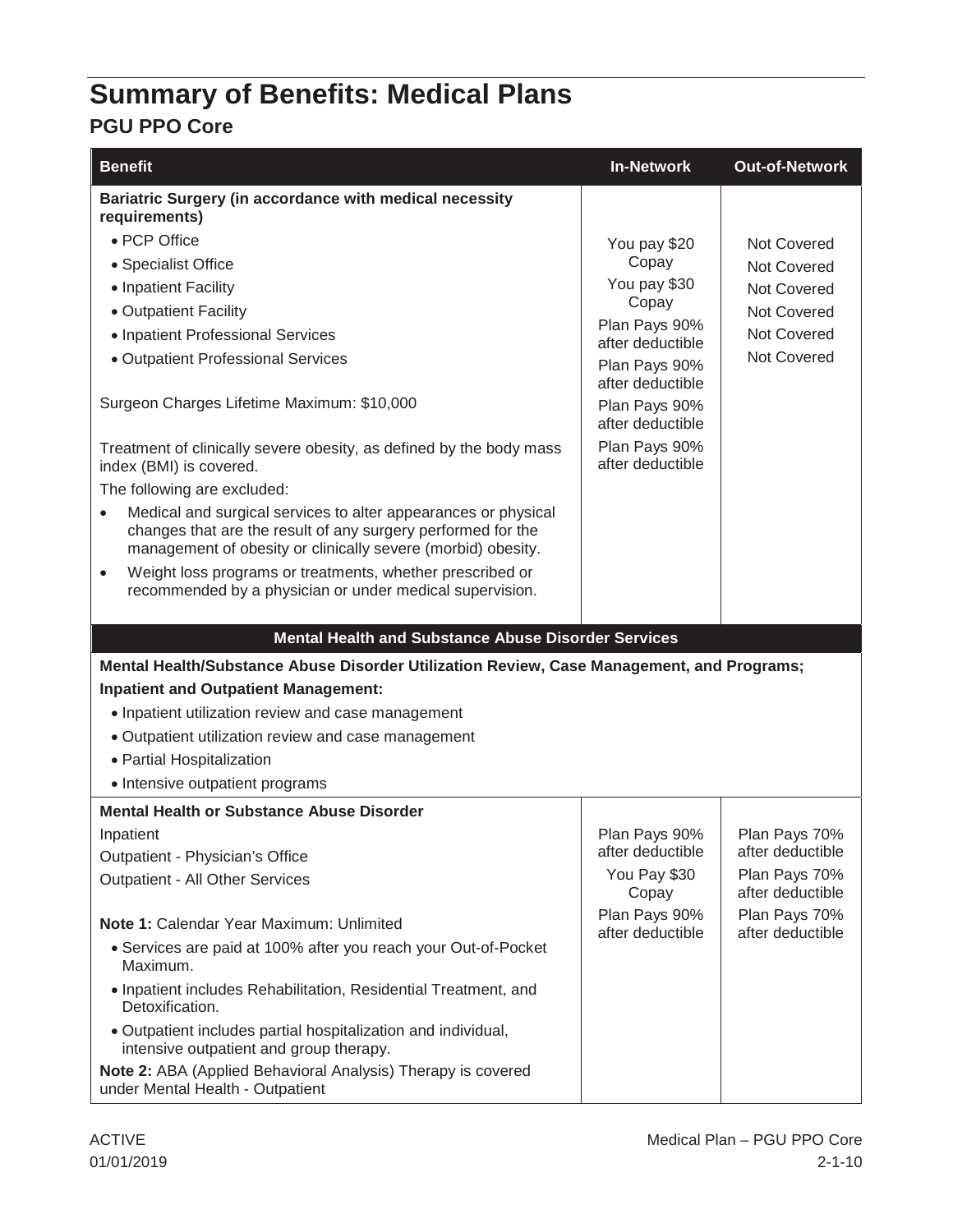#### **Summary of Benefits: Medical Plans PGU PPO Core**

| <b>Benefit</b>                          | <b>In-Network</b>     | <b>Out-of-Network</b> |
|-----------------------------------------|-----------------------|-----------------------|
| <b>Telephone or Video Consultations</b> |                       |                       |
| Services Provided by MDLive             |                       |                       |
| • Telephone consultation                | You Pay \$20<br>Copay | Not Covered           |
| • Video/online consultation             |                       |                       |

### **Excluded Services**

| <b>Services Your Plan Does NOT Cover</b><br>This is not a complete list. Check your policy or plan document for other excluded services. |                                                                                                                                  |                                                                            |  |  |
|------------------------------------------------------------------------------------------------------------------------------------------|----------------------------------------------------------------------------------------------------------------------------------|----------------------------------------------------------------------------|--|--|
| • Acupuncture<br>• Cosmetic Surgery<br>• Dental Care (Adult)<br>• Dental Care (Children)<br>• Routine Eye Care<br>(Children)             | • Habilitation Services<br>• Long-Term Care<br>• Non-Emergency Care when Traveling<br>outside the U.S.<br>• Private-Duty Nursing | • Routine Eye Care (Adult)<br>• Routine Foot Care<br>• Weight Loss Program |  |  |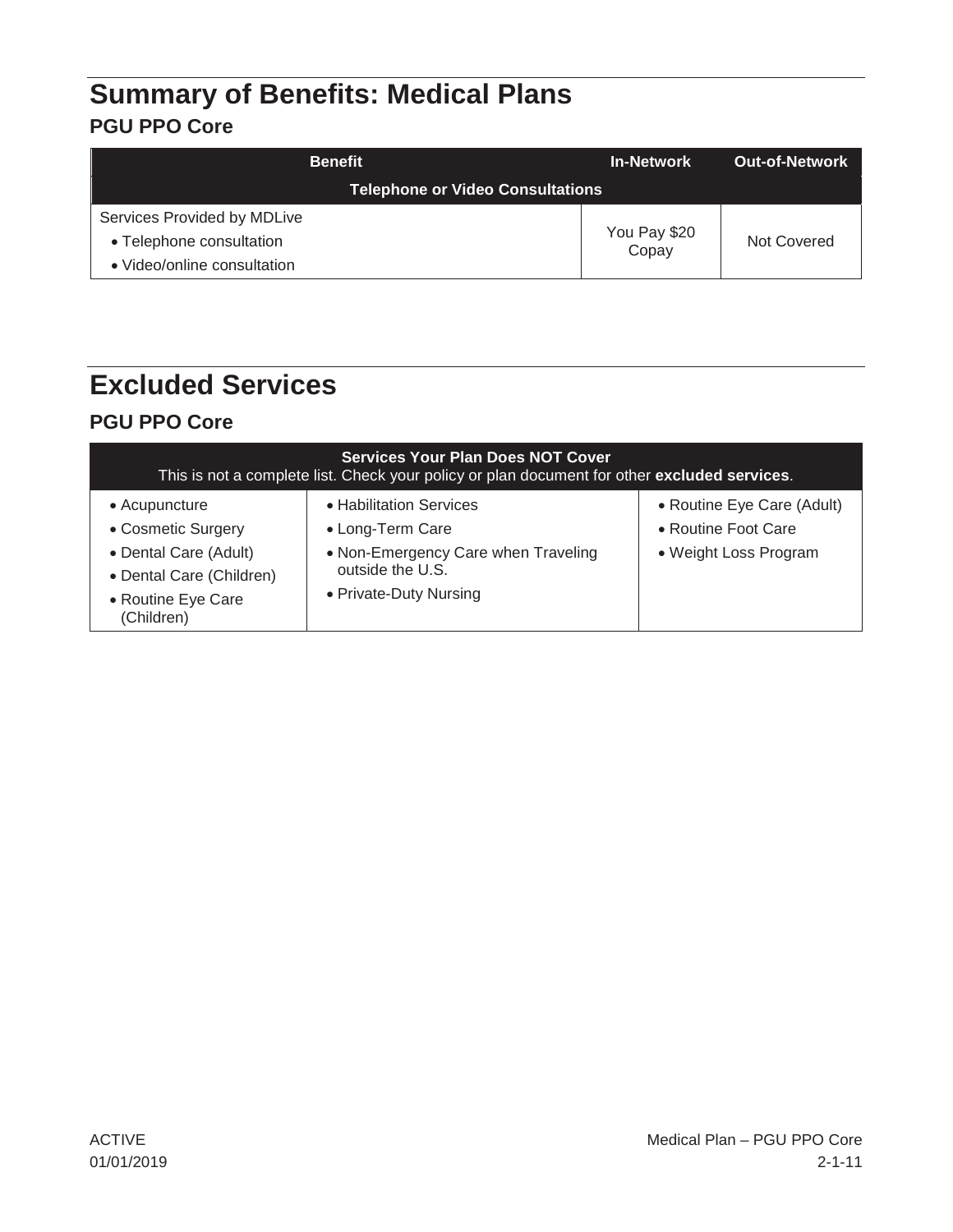This page intentionally left blank.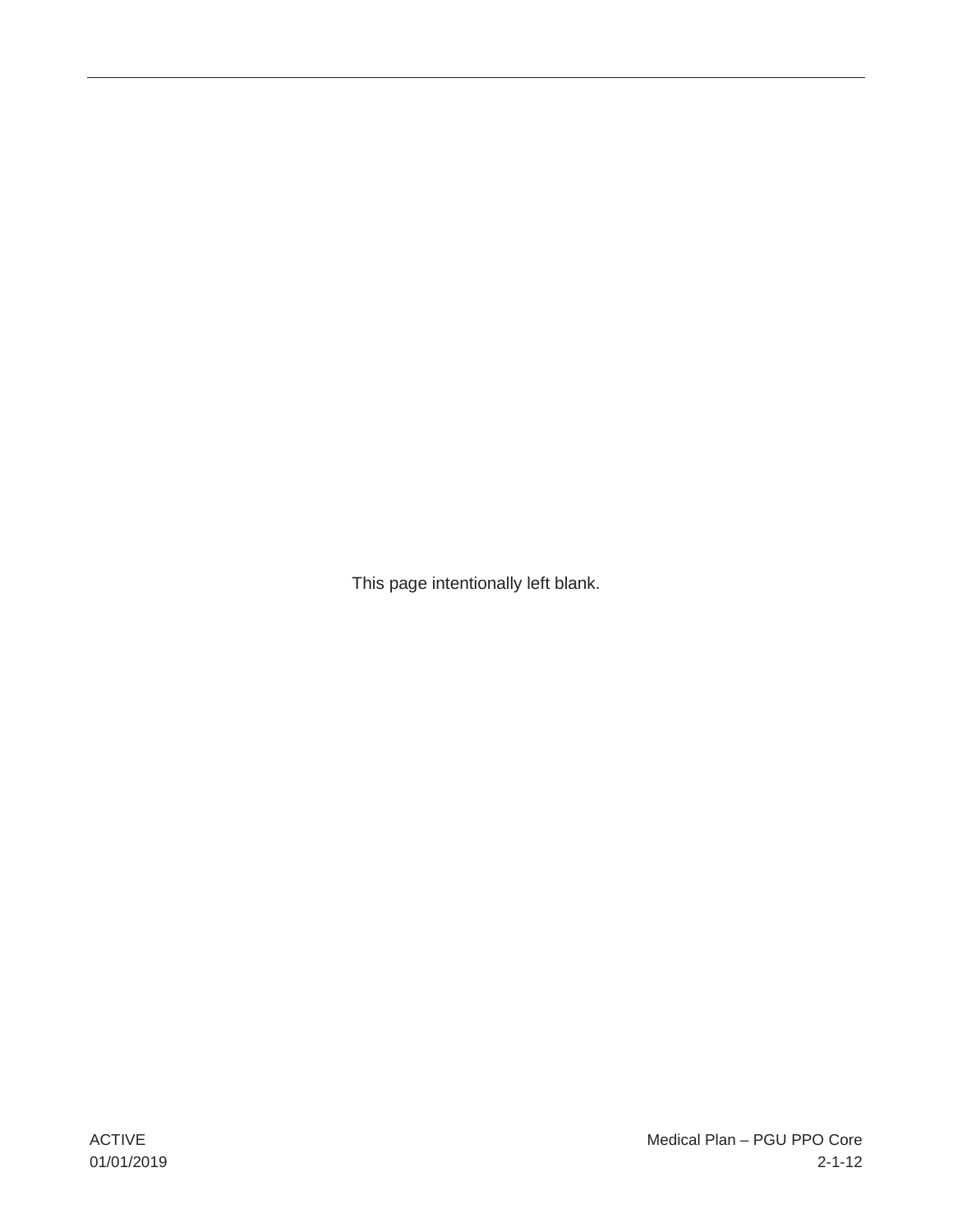

# **Open Access Plus (OAP) PGU Preferred Provider Organization (PPO) Select**

**Pantex Guards Union**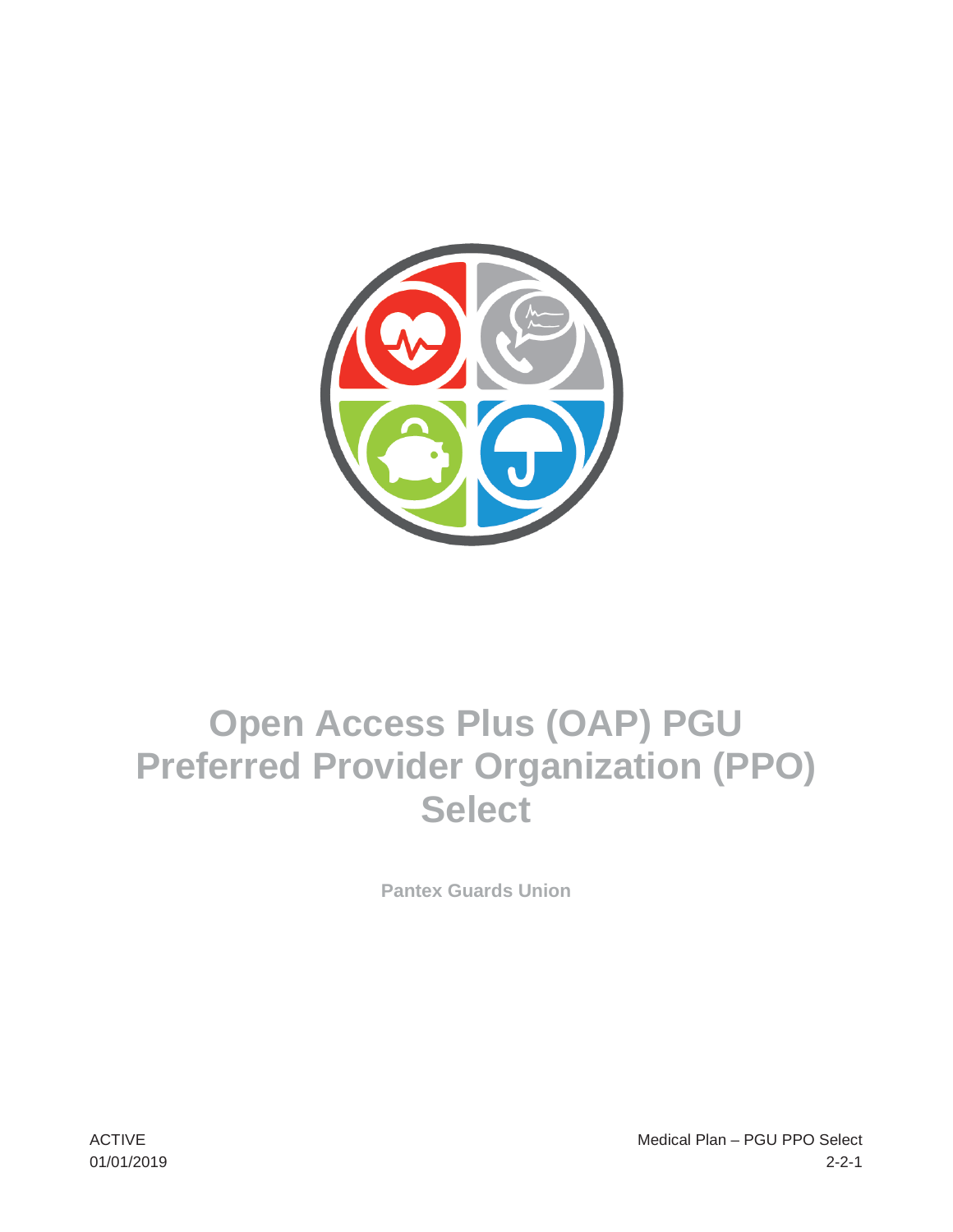This page intentionally left blank.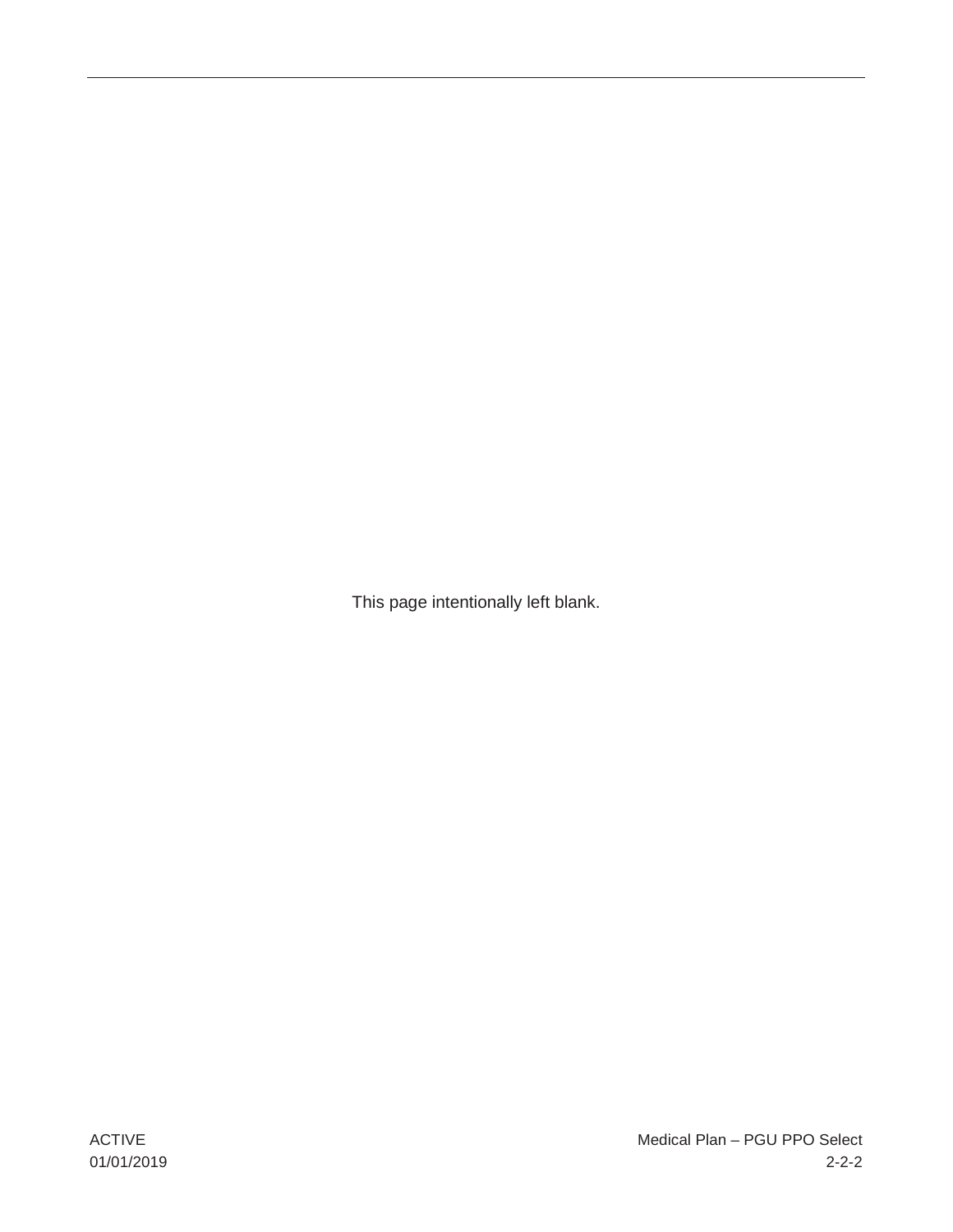#### **PGU PPO Select**

| Important<br><b>Questions</b>                               | <b>Answers</b>                                                                                                                   | <b>Why this Matters</b>                                                                                                               |
|-------------------------------------------------------------|----------------------------------------------------------------------------------------------------------------------------------|---------------------------------------------------------------------------------------------------------------------------------------|
| What is the<br>overall<br>Deductible?                       | In-network providers:<br>\$0/Individual and \$0 family<br>Out-of-network providers:<br>\$500/Individual and \$1,000/Family       | You must pay all the costs up to the<br>Deductible amount before this plan begins to<br>pay for covered services you use.             |
| Are there any<br>out-of-pocket<br>limits on my<br>expenses? | In-network providers:<br>\$1,500/Individual and \$3,000/Family<br>Out-of-network providers:<br>\$3,000/Individual \$6,000/Family | The <b>out-of-pocket limit</b> is the most you could<br>pay during a calendar year for your share of<br>the cost of covered services. |
| What is not<br>included in the<br>out-of-pocket<br>limit?   | Premiums, balanced-billed charges,<br>penalties for no pre-certification, and<br>health care this plan does not cover            | Even though you pay these expenses, they do<br>not count toward the out-of-pocket limit.                                              |
| Do I need a<br>referral to see<br>a Specialist?             | No. You do not need a referral to see a<br>Specialist.                                                                           | You can see the <b>Specialist</b> you choose.                                                                                         |

| <b>Benefit</b>                  | <b>In-Network</b> | Out-of-Network                     |
|---------------------------------|-------------------|------------------------------------|
| <b>Maximum Lifetime Benefit</b> | Unlimited         | Unlimited                          |
| <b>Coinsurance</b>              | Plan Pays 100%    | Plan Pays 70%<br>after deductible  |
| <b>Calendar Year Deductible</b> | None              | \$500/Individual<br>\$1,000/Family |

• The amount you pay for all covered expenses counts toward your out-of-network Deductible.

• Copays always apply before plan Deductible and Coinsurance.

• After an eligible family member meets his or her individual Deductible, covered expenses for that family member will be paid based on the Coinsurance level specified by the plan. After the family Deductible has been met, covered expenses for each eligible family member will be paid based on the Coinsurance level specified by the plan.

|                                     | $\frac{1}{2}$ \$1,500/Individual $\frac{1}{2}$ \$3,000/Individual |                |
|-------------------------------------|-------------------------------------------------------------------|----------------|
| Calendar Year Out-of-Pocket Maximum | \$3,000/Family                                                    | \$6,000/Family |

- The amount you pay for all covered expenses counts toward both your in-network and out-of-network Out-of-Pocket Maximums.
- All Copays, Coinsurance, and plan Deductibles contribute toward your Out-of-Pocket Maximum.
- This plan includes a combined medical/pharmacy plan Out-of-Pocket Maximum.
- After an eligible family member meets his or her individual Out-of-Pocket maximum, the plan will pay 100% of his or her covered expenses. After the family Out-of-Pocket Maximum has been met, the plan will pay 100% of each eligible family member's covered expenses.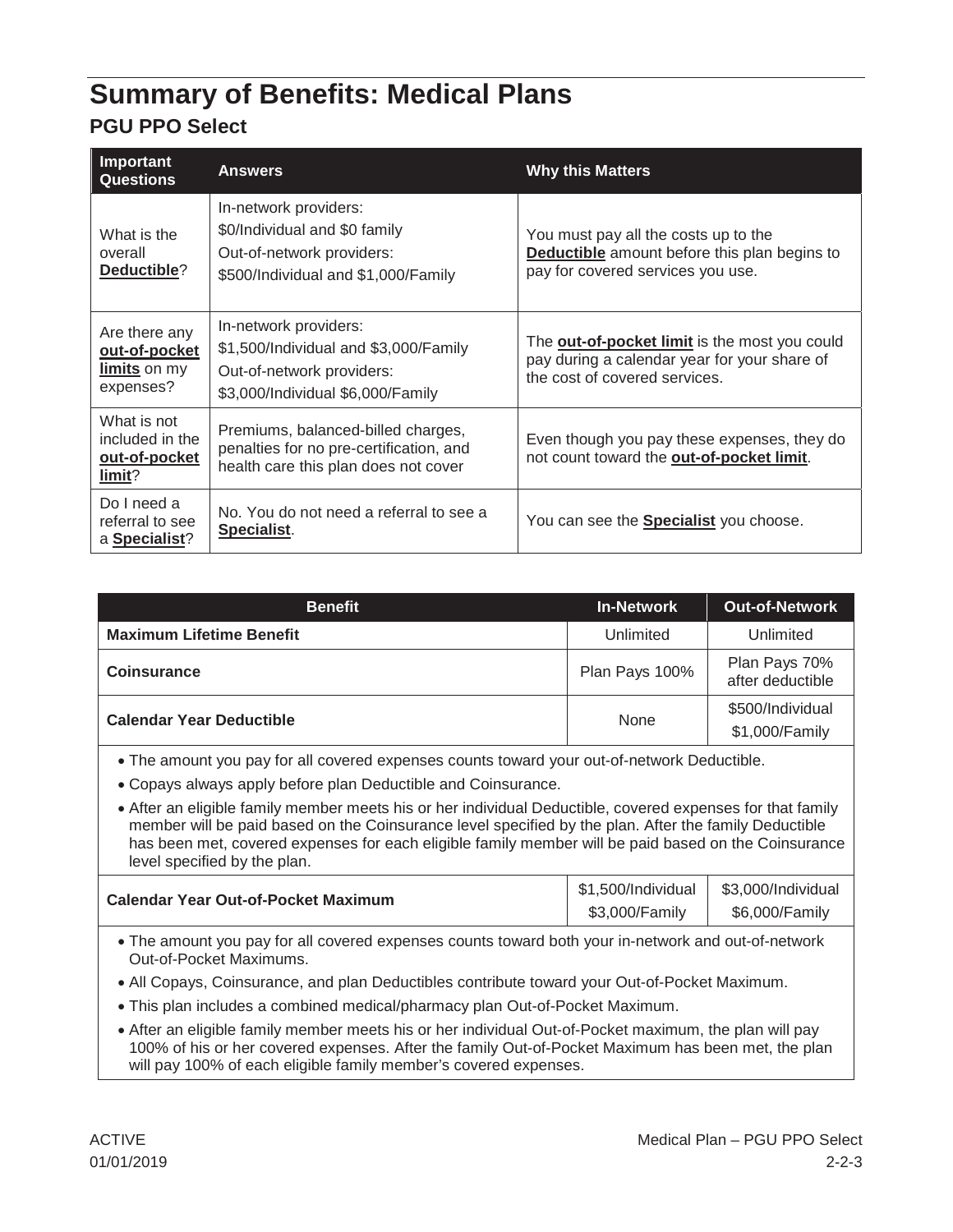| <b>Benefit</b>                                                                                                                                                                                     | <b>In-Network</b>                                                                        | <b>Out-of-Network</b>                                                                 |
|----------------------------------------------------------------------------------------------------------------------------------------------------------------------------------------------------|------------------------------------------------------------------------------------------|---------------------------------------------------------------------------------------|
| <b>Preventive Care</b>                                                                                                                                                                             |                                                                                          |                                                                                       |
| <b>Preventive Care</b>                                                                                                                                                                             |                                                                                          |                                                                                       |
| • Includes coverage of additional services, such as urinalysis,<br>EKG, and other laboratory tests, supplementing the standard<br>Preventive Care benefit when billed as part of the office visit. | Plan Pays 100%                                                                           | <b>Not Covered</b>                                                                    |
| <b>Immunizations</b>                                                                                                                                                                               | Plan Pays 100%                                                                           | Not Covered                                                                           |
| Mammogram, PAP, and PSA Tests                                                                                                                                                                      |                                                                                          |                                                                                       |
| • Routine services                                                                                                                                                                                 | Plan Pays 100%                                                                           | Plan Pays 70% after<br>deductible                                                     |
| • Non-routine services                                                                                                                                                                             | Plan Pays<br>subject to Plan's<br>Lab and X-ray<br>benefit; based on<br>place of service | Plan Pays subject to<br>Plan's Lab and<br>X-ray benefit; based<br>on place of service |
| <b>Physician Services</b>                                                                                                                                                                          |                                                                                          |                                                                                       |
| <b>PCP Office</b>                                                                                                                                                                                  | You Pay \$20<br>Copay                                                                    | Plan Pays 70% after<br>deductible                                                     |
| <b>Specialist Office</b>                                                                                                                                                                           |                                                                                          |                                                                                       |
|                                                                                                                                                                                                    | You Pay \$25<br>Copay                                                                    | Plan Pays 70% after<br>deductible                                                     |
| <b>Surgery Performed in the Physician's Office</b>                                                                                                                                                 | You Pay \$20                                                                             | Plan Pays 70% after                                                                   |
| • PCP Office                                                                                                                                                                                       | Copay                                                                                    | deductible                                                                            |
| • Specialist Office                                                                                                                                                                                | You Pay \$25<br>Copay                                                                    | Plan Pays 70% after<br>deductible                                                     |
| <b>Allergy Treatment/Injections</b><br>• PCP Office                                                                                                                                                | You Pay \$20<br>Copay                                                                    | Plan Pays 70% after<br>deductible                                                     |
| • Specialist Office                                                                                                                                                                                | You Pay \$25<br>Copay                                                                    | Plan Pays 70% after<br>deductible                                                     |
| <b>Allergy Serum</b>                                                                                                                                                                               | Plan Pays 100%                                                                           | Plan Pays 70% after                                                                   |
| (Medication only dispensed by the Physician in the Office)                                                                                                                                         |                                                                                          | deductible                                                                            |
| Inpatient                                                                                                                                                                                          |                                                                                          |                                                                                       |
| <b>Inpatient Hospital Facility:</b>                                                                                                                                                                |                                                                                          |                                                                                       |
| • Semi-private and Private rooms: Limited to the In-Network<br>semi-private negotiated rate                                                                                                        | You Pay \$200<br>Copay Per                                                               | Plan Pays 70% after                                                                   |
| • Special Care Units: Intensive Care Unit (ICU), Critical Care<br>Unit (CCU): In-Network: Limited to the negotiated rate /<br>Out-of-Network: Limited to the ICU/CCU daily room rate               | deductible<br>Admission                                                                  |                                                                                       |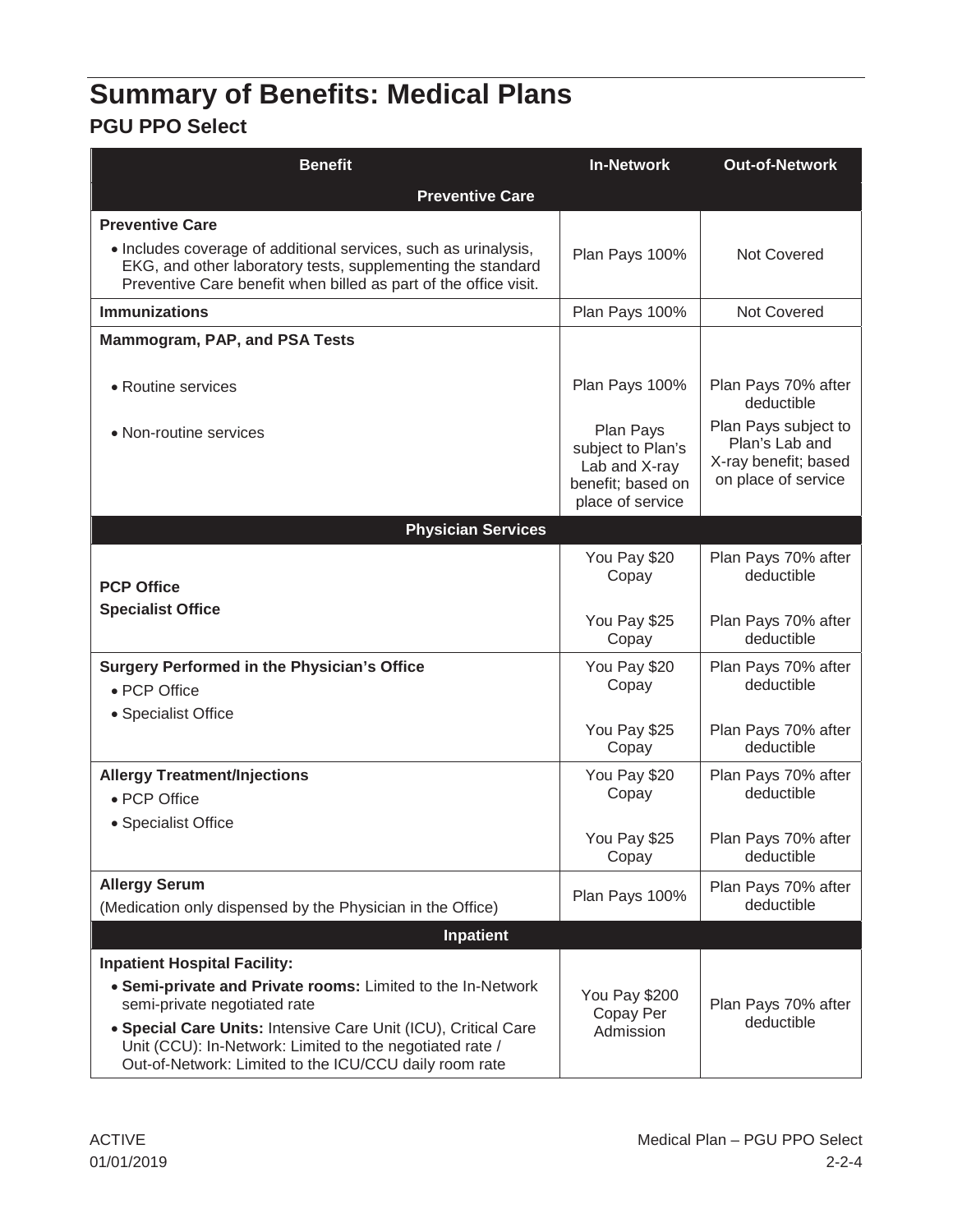| <b>Benefit</b>                                                                                                                                                      | <b>In-Network</b>           | <b>Out-of-Network</b>             |  |
|---------------------------------------------------------------------------------------------------------------------------------------------------------------------|-----------------------------|-----------------------------------|--|
| <b>Inpatient Hospital Physician's Visit/Consult</b>                                                                                                                 | Plan Pays 100%              | Plan Pays 70% after<br>deductible |  |
| <b>Inpatient Professional Services</b><br>• For services performed by Surgeons, Radiologists,<br>Pathologists, and Anesthesiologists                                | Plan Pays 100%              | Plan Pays 70% after<br>deductible |  |
| <b>Outpatient</b>                                                                                                                                                   |                             |                                   |  |
| <b>Outpatient Facility Services</b>                                                                                                                                 | You Pay \$100               | Plan Pays 70% after               |  |
| . Non-surgical treatment procedures are not subject to the<br>facility per visit Copay                                                                              | Copay<br>Per Facility/Visit | deductible                        |  |
| <b>Outpatient Professional Services</b>                                                                                                                             |                             | Plan Pays 70% after               |  |
| • For services performed by Surgeons, Radiologists,<br>Pathologists, and Anesthesiologists                                                                          | Plan Pays 100%              | deductible                        |  |
| <b>Short-Term Rehabilitation</b>                                                                                                                                    |                             |                                   |  |
| Calendar Year Maximum: 180 days                                                                                                                                     |                             | Plan Pays 70% after<br>deductible |  |
| • Pulmonary Rehabilitation, Cognitive Therapy, Physical<br>Therapy, Speech Therapy, Occupational Therapy, and<br><b>Cardiac Rehabilitation</b>                      | You Pay \$10<br>Copay       |                                   |  |
| • Includes coverage for developmental delay                                                                                                                         |                             |                                   |  |
| Note: Therapy days, provided as part of an approved Home<br>Health Care plan, accumulate to the applicable outpatient<br>short-term rehabilitation therapy maximum. |                             |                                   |  |
| <b>Chiropractic Care</b>                                                                                                                                            | You Pay \$10                | Plan Pays 70% after               |  |
| Calendar Year Maximum: 25 days                                                                                                                                      | Copay                       | deductible                        |  |
| <b>Other Health Care Facilities/Services</b>                                                                                                                        |                             |                                   |  |
| <b>Home Health Care</b>                                                                                                                                             |                             |                                   |  |
| (includes outpatient private-duty nursing subject to medical<br>necessity)                                                                                          |                             | Plan Pays 70% after<br>deductible |  |
| • Calendar Year Maximum: 60 days                                                                                                                                    | Plan Pays 100%              |                                   |  |
| • 16-hour maximum per day                                                                                                                                           |                             |                                   |  |
| <b>Skilled Nursing Facility, Rehabilitation Hospital, Sub-Acute</b>                                                                                                 |                             |                                   |  |
| <b>Facility</b>                                                                                                                                                     | Plan Pays 100%              | Plan Pays 70% after<br>deductible |  |
| • Calendar Year Maximum: 60 days                                                                                                                                    |                             |                                   |  |
| <b>Durable Medical Equipment</b>                                                                                                                                    |                             |                                   |  |
| • Calendar Year Maximum: Unlimited                                                                                                                                  | Plan Pays 100%              | Plan Pays 70% after               |  |
| • Includes coverage for foot orthotics and supportive devices;<br>orthotic shoes                                                                                    |                             | deductible                        |  |
| <b>Breastfeeding Equipment and Supplies</b>                                                                                                                         |                             |                                   |  |
| • Limited to the rental of one breast pump per birth as ordered<br>or prescribed by a physician                                                                     | Plan Pays 100%              | <b>Not Covered</b>                |  |
| • Includes related supplies                                                                                                                                         |                             |                                   |  |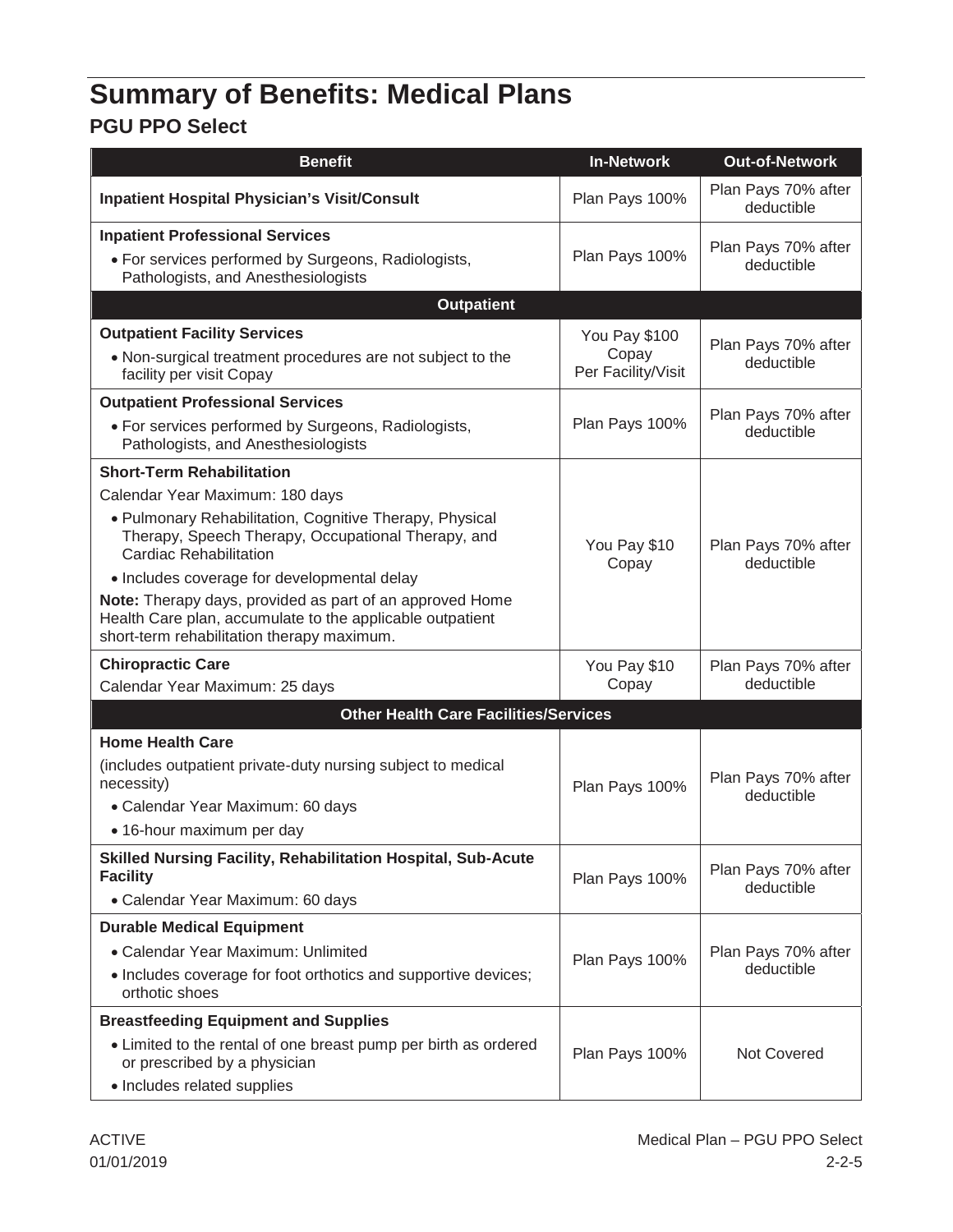| <b>Benefit</b>                                                                                                                                                                                                                                                                            | <b>In-Network</b>  | <b>Out-of-Network</b>             |
|-------------------------------------------------------------------------------------------------------------------------------------------------------------------------------------------------------------------------------------------------------------------------------------------|--------------------|-----------------------------------|
| <b>Enteral Formulas</b><br>• Nutritional formulas for enteral feedings are covered<br>regardless of diagnosis.                                                                                                                                                                            | Plan Pays 100%     | Plan Pays 70% after<br>deductible |
| <b>External Prosthetic Appliances (EPA)</b><br>• Calendar Year Maximum: Unlimited                                                                                                                                                                                                         | Plan Pays 100%     | Not Covered                       |
| <b>Routine Foot Disorders</b><br><b>Note:</b> Services associated with foot care for diabetes and<br>peripheral vascular disease are covered when medically<br>necessary.                                                                                                                 | <b>Not Covered</b> | <b>Not Covered</b>                |
| <b>Hearing Aid</b><br>• \$5,000 maximum In-Network per pair per 36 months<br>• Includes testing and fitting of hearing-aid devices covered at<br>PCP or Specialist Office visit level<br>• Excludes replacement and repair of hearing aid due to normal<br>wear and replacement batteries | Plan Pays 100%     | Plan Pays 70% after<br>deductible |
| <b>Cochlear Implants</b>                                                                                                                                                                                                                                                                  | Plan Pays 100%     | Plan Pays 70% after<br>deductible |
| <b>Medical Specialty Drugs</b><br>Inpatient<br>This benefit applies to the cost of the Infusion Therapy<br>drugs administered in an Inpatient Facility. This benefit<br>does not cover the related Facility or Professional<br>charges.                                                   | Plan Pays 100%     | Plan Pays 70% after<br>deductible |
| <b>Outpatient Facility Services</b><br>This benefit applies to the cost of the Infusion Therapy<br>drugs administered in an Outpatient Facility. This benefit<br>does not cover the related Facility or Professional<br>charges.                                                          | Plan Pays 100%     | Plan Pays 70% after<br>deductible |
| Physician's Office<br>This benefit applies to the cost of targeted Infusion<br>Therapy drugs administered in the Physician's office.<br>This benefit does not cover the related Office Visit or<br>Professional charges.                                                                  | Plan Pays 100%     | Plan Pays 70% after<br>deductible |
| Home<br>This benefit applies to the cost of targeted Infusion<br>Therapy drugs administered in the patient's home. This<br>benefit does not cover the related Professional charges.                                                                                                       | Plan Pays 100%     | Plan Pays 70% after<br>deductible |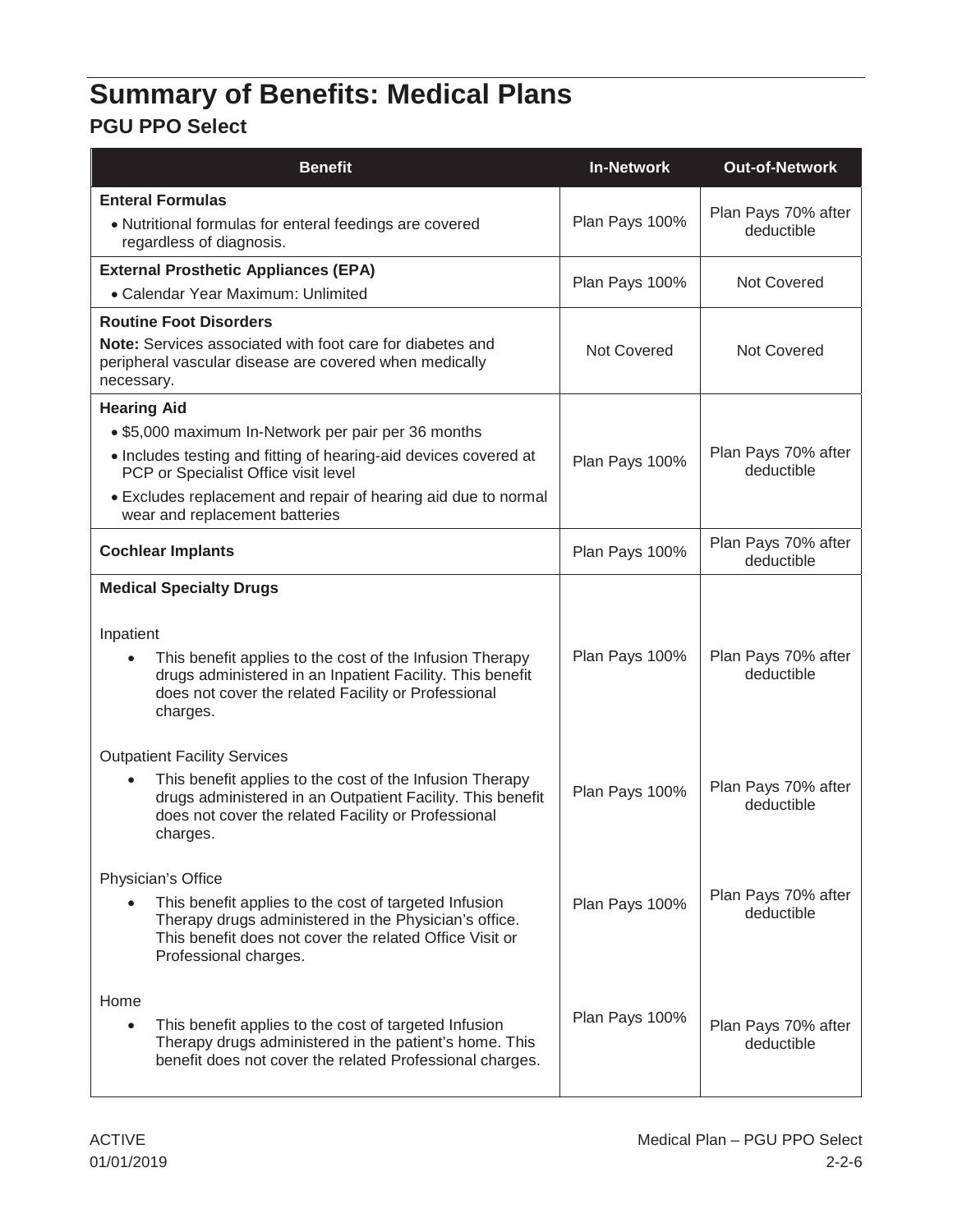| <b>Benefit</b>                                                                                                                                                                                                                                                                                                                      | <b>In-Network</b>                                                                                     | <b>Out-of-Network</b>                                                                                                                            |
|-------------------------------------------------------------------------------------------------------------------------------------------------------------------------------------------------------------------------------------------------------------------------------------------------------------------------------------|-------------------------------------------------------------------------------------------------------|--------------------------------------------------------------------------------------------------------------------------------------------------|
| Lab and X-ray In:<br>• PCP Office<br>• Specialist Office<br>• Independent Lab<br>• Outpatient Facility<br>Note: Emergency Room/Urgent Care Facility lab and X-ray<br>services covered the same as Emergency Room and Urgent<br>Care Facility services.                                                                              | Plan Pays 100%<br>Plan Pays 100%<br>Plan Pays 100%<br>Plan Pays 100%                                  | Plan Pays 70% after<br>deductible<br>Plan Pays 70% after<br>deductible<br>Plan Pays 70% after<br>deductible<br>Plan Pays 70% after<br>deductible |
| <b>Advanced Radiological Imaging In:</b><br>• Physician's Office<br>• Emergency Room/Urgent Care Facility<br>• Outpatient Facility<br>Note 1: ARI includes MRI, MRA, CAT Scan, PET Scan, etc.<br>Note 2: All lab and X-ray services, including ARI, provided at<br>Inpatient Hospital are covered under Inpatient Hospital benefit. | You Pay \$100<br>Copay Per Scan<br>You Pay \$100<br>Copay Per Scan<br>You Pay \$100<br>Copay Per Scan | Plan Pays 70% after<br>deductible<br>You Pay \$100 Copay<br>Per Scan<br>Plan Pays 70% after<br>deductible                                        |
| <b>Emergency Care</b><br>• Emergency Room<br>• Outpatient Professional Services<br><b>Urgent Care</b><br>• Urgent Care Facility<br>• Outpatient Professional Services<br>Note: Copays are waived if admitted.                                                                                                                       | You Pay \$100 Copay Per Visit<br>Plan Pays 100%<br>You Pay \$25 Copay Per Visit<br>Plan Pays 100%     |                                                                                                                                                  |
| <b>Ambulance Services</b><br>If used as Non-Emergency Transportation (e.g., transportation<br>from hospital back home), services generally are not covered.                                                                                                                                                                         | Plan Pays 100%                                                                                        |                                                                                                                                                  |
| <b>Hospice Care and Bereavement Counseling</b><br>• Inpatient Hospital and Other Health Care Facilities<br>• Outpatient Services<br>Note: Services provided by mental health professionals are<br>covered under mental health benefits.                                                                                             | Plan Pays 100%<br>Plan Pays 100%                                                                      | Plan Pays 70% after<br>deductible<br>Plan Pays 70% after<br>deductible                                                                           |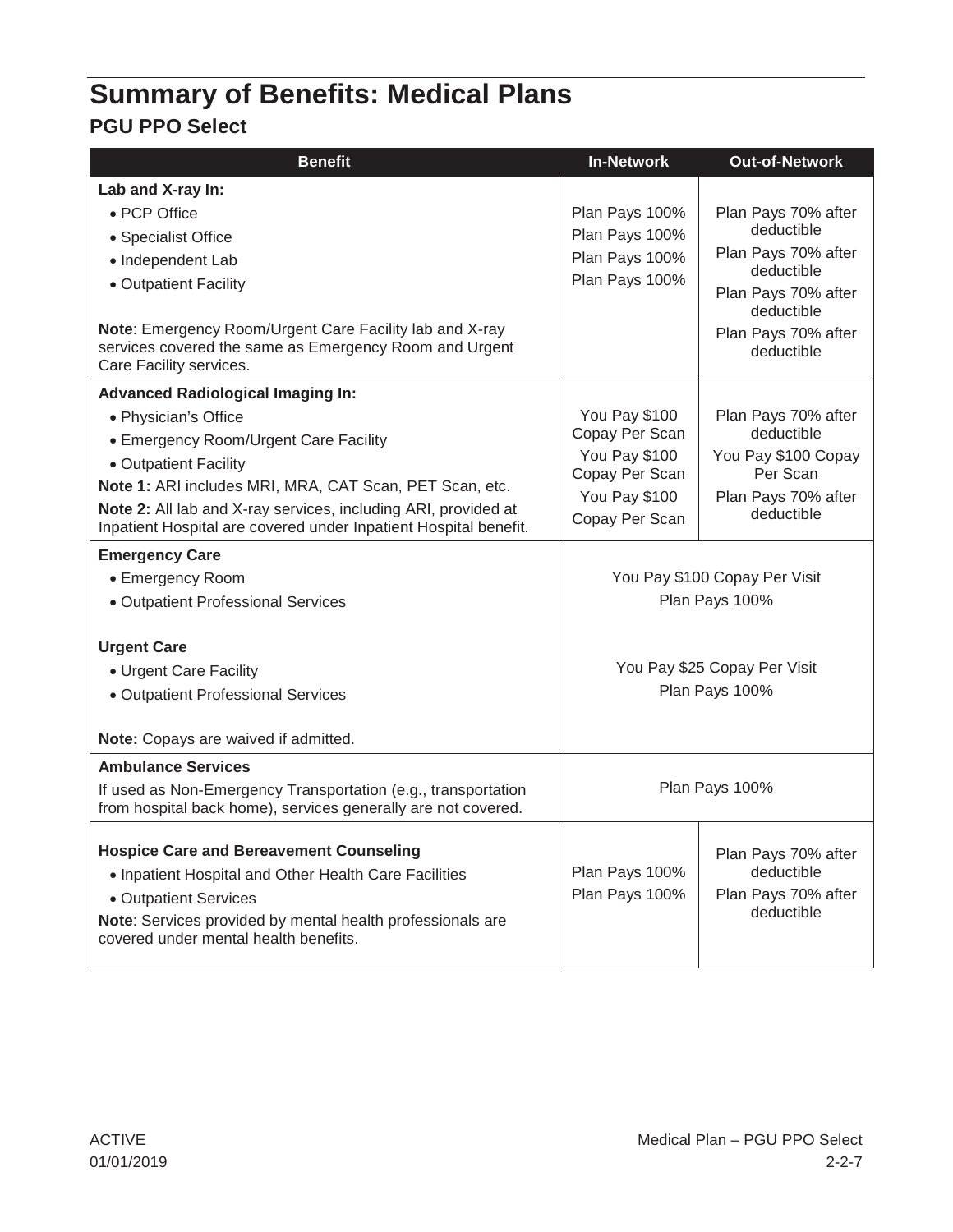| <b>Benefit</b>                                                                                                                                                                                                            | <b>In-Network</b>                                                                                                                                          | <b>Out-of-Network</b>                                                                                                                                                                                                      |
|---------------------------------------------------------------------------------------------------------------------------------------------------------------------------------------------------------------------------|------------------------------------------------------------------------------------------------------------------------------------------------------------|----------------------------------------------------------------------------------------------------------------------------------------------------------------------------------------------------------------------------|
| <b>Organ Transplant Coverage</b><br>Includes all medically appropriate, non-experimental transplants<br><b>Inpatient Hospital Facility</b><br>• Lifesource Facility<br>• Non-Lifesource Inpatient Facility                | \$200 Copay Per<br>Visit<br>\$200 Copay Per<br>Visit                                                                                                       | <b>Not Covered</b><br>Not Covered                                                                                                                                                                                          |
| <b>Inpatient Professional Services</b><br>• Lifesource Facility<br>• Non-Lifesource Facility<br>Travel Lifetime Maximum to a Lifesource Facility \$10,000 Per<br>Transplant (If using an approved Lifesource facility)    | Plan Pays 100%<br>Plan Pays 100%                                                                                                                           | <b>Not Covered</b><br><b>Not Covered</b>                                                                                                                                                                                   |
| <b>Maternity</b><br>Initial Visit to Confirm Pregnancy:<br>• PCP Office Visit<br>• Specialist Office Visit                                                                                                                | You Pay \$20<br>Copay<br>You Pay \$25<br>Copay                                                                                                             | Plan Pays 70% after<br>deductible<br>Plan Pays 70% after<br>deductible                                                                                                                                                     |
| <b>Global Maternity Fee</b><br>All Subsequent Prenatal Visits, Postnatal Visits, and Physician's<br><b>Delivery Charges</b>                                                                                               | Plan Pays 100%                                                                                                                                             | Plan Pays 70% after<br>deductible                                                                                                                                                                                          |
| <b>Office Visits in Addition to Global Maternity Fee</b><br><b>PCP Office Visit</b><br><b>Specialist Office Visit</b><br><b>Delivery Facility</b>                                                                         | You Pay \$20<br>Copay<br>You Pay \$25<br>Copay                                                                                                             | Plan Pays 70% after<br>deductible                                                                                                                                                                                          |
| Inpatient Hospital, Birthing Center                                                                                                                                                                                       | Covered same as<br>Plan's Inpatient<br>Hospital benefit                                                                                                    | Covered same as<br>Plan's Inpatient<br>Hospital benefit                                                                                                                                                                    |
| <b>Abortion - Elective and Non-Elective Procedures</b><br>• PCP Office<br>• Specialist Office<br>• Inpatient Facility<br>• Outpatient Facility<br>• Inpatient Professional Services<br>• Outpatient Professional Services | You Pay \$20<br>Copay<br>You Pay \$25<br>Copay<br>You Pay \$200<br>Copay Per Visit<br>You Pay \$100<br>Copay Per Visit<br>Plan Pays 100%<br>Plan Pays 100% | Plan Pays 70% after<br>deductible<br>Plan Pays 70% after<br>deductible<br>Plan Pays 70% after<br>deductible<br>Plan Pays 70% after<br>deductible<br>Plan Pays 70% after<br>deductible<br>Plan Pays 70% after<br>deductible |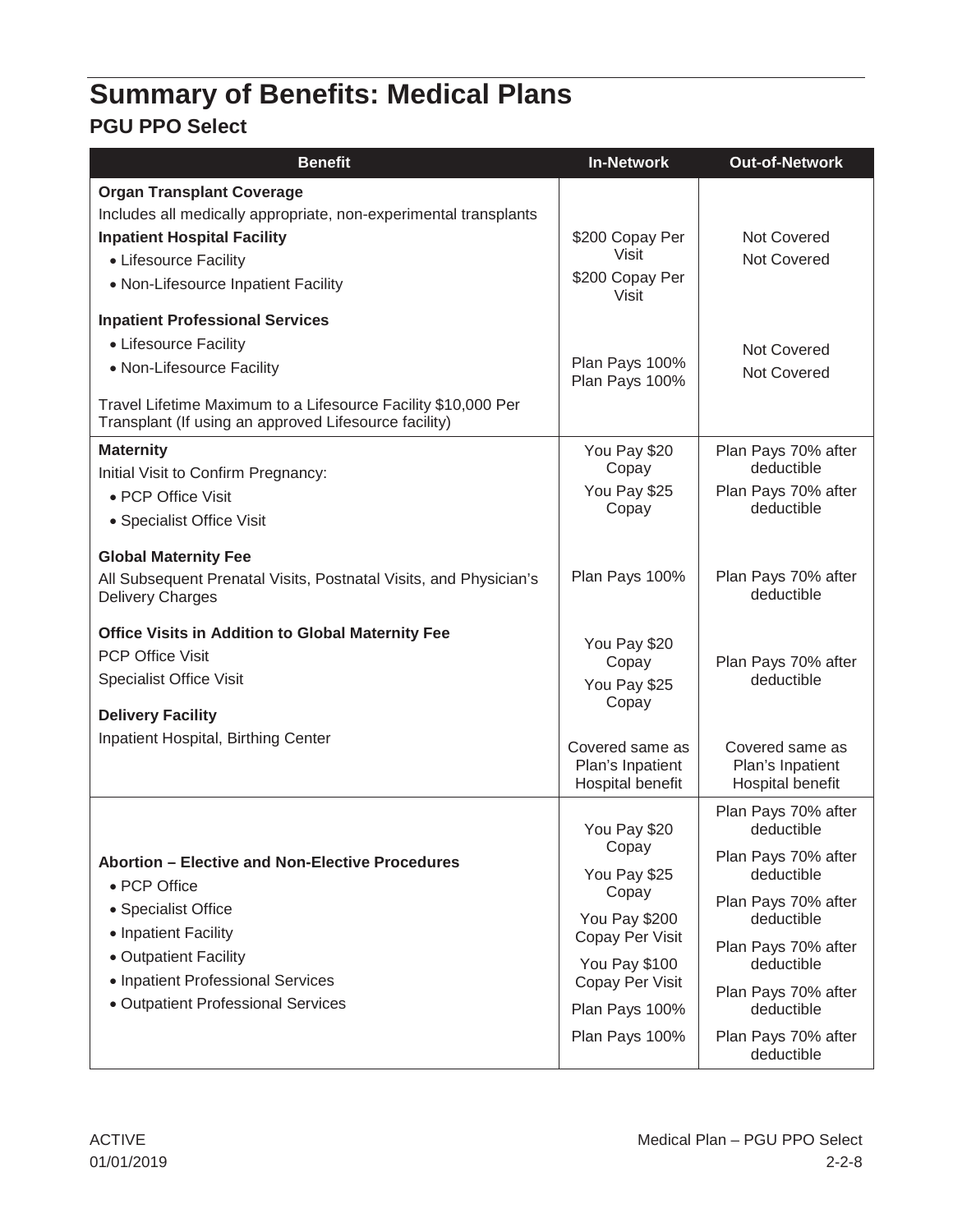| <b>Benefit</b>                                                                                                                                                                                            | <b>In-Network</b>                | <b>Out-of-Network</b>             |
|-----------------------------------------------------------------------------------------------------------------------------------------------------------------------------------------------------------|----------------------------------|-----------------------------------|
| <b>Family Planning - Men's Services</b>                                                                                                                                                                   |                                  |                                   |
| Includes surgical services, such as vasectomy (Excludes reversals)<br>• PCP Office                                                                                                                        | You Pay \$20<br>Copay            | Plan Pays 70%<br>after deductible |
| • Specialist Office<br>• Inpatient Facility<br>• Outpatient Facility                                                                                                                                      | You Pay \$25<br>Copay            | Plan Pays 70%<br>after deductible |
| • Inpatient Professional Services<br>• Outpatient Professional Services                                                                                                                                   | You Pay \$200<br>Copay Per Visit | Plan Pays 70%<br>after deductible |
|                                                                                                                                                                                                           | You Pay \$100<br>Copay Per Visit | Plan Pays 70%<br>after deductible |
|                                                                                                                                                                                                           | Plan Pays 100%                   | Plan Pays 70%<br>after deductible |
|                                                                                                                                                                                                           | Plan Pays 100%                   | Plan Pays 70%<br>after deductible |
| <b>Family Planning - Women's Services</b>                                                                                                                                                                 |                                  |                                   |
| Includes surgical services, such as tubal ligation (Excludes<br>reversals)                                                                                                                                |                                  |                                   |
| Contraceptive devices as ordered or prescribed by a physician                                                                                                                                             |                                  |                                   |
| • PCP Office                                                                                                                                                                                              | Plan Pays 100%                   | Plan Pays 70%                     |
| • Specialist Office                                                                                                                                                                                       | Plan Pays 100%                   | after deductible                  |
| • Inpatient Facility                                                                                                                                                                                      | Plan Pays 100%                   | Plan Pays 70%<br>after deductible |
| • Outpatient Facility                                                                                                                                                                                     | Plan Pays 100%                   | Plan Pays 70%                     |
| • Inpatient Professional Services                                                                                                                                                                         | Plan Pays 100%                   | after deductible                  |
| • Outpatient Professional Services                                                                                                                                                                        | Plan Pays 100%                   | Plan Pays 70%<br>after deductible |
|                                                                                                                                                                                                           |                                  | Plan Pays 70%<br>after deductible |
|                                                                                                                                                                                                           |                                  | Plan Pays 70%<br>after deductible |
| Infertility Note: Coverage will be provided for the treatment of an underlying medical condition up to the<br>point an infertility condition is diagnosed. Services will be covered as any other illness. |                                  |                                   |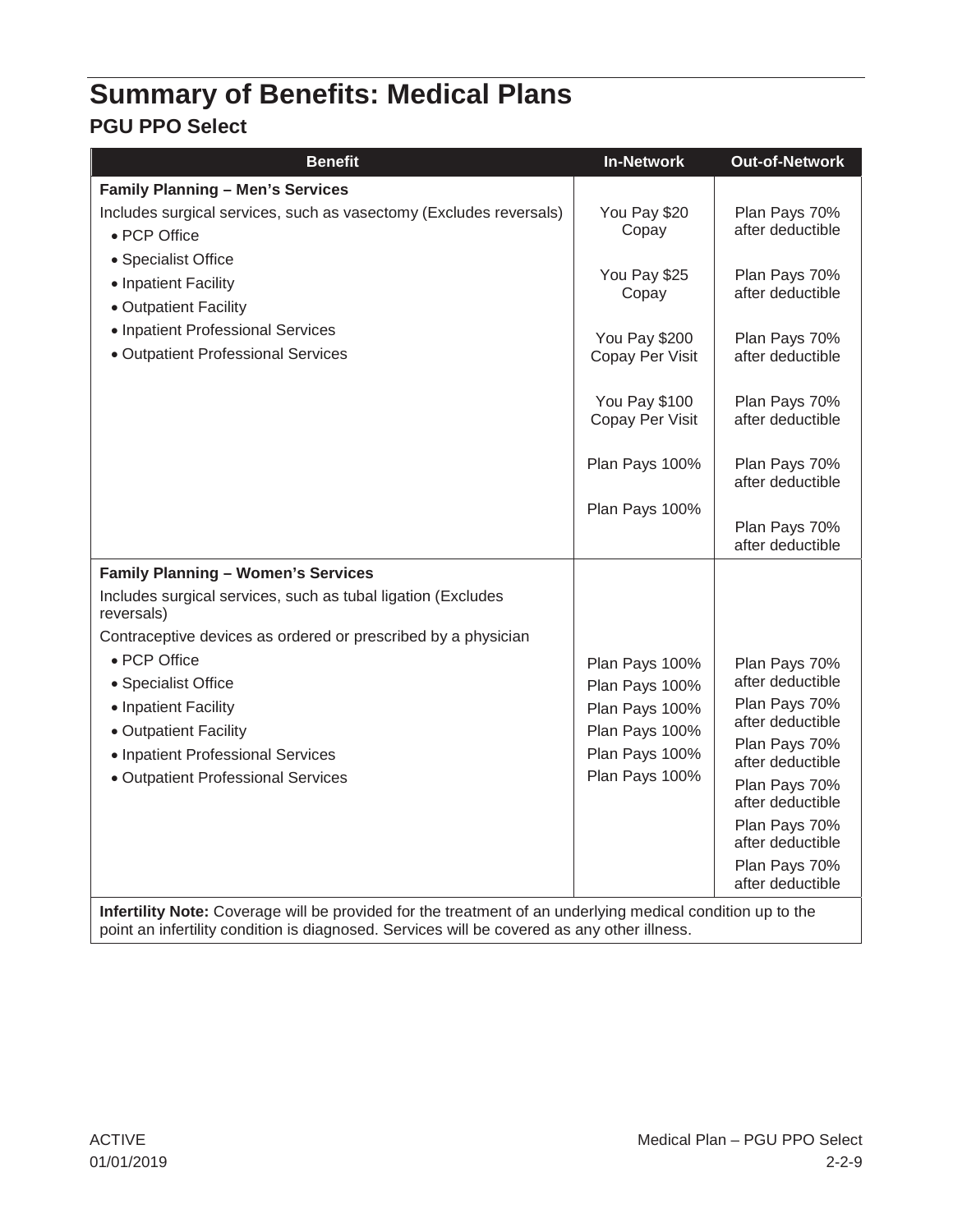| <b>Benefit</b>                                                                                                                                                                                                                                                                                                                                                         | <b>In-Network</b>                                                                                                                                          | <b>Out-of-Network</b>                                                                                                                                                                                                      |
|------------------------------------------------------------------------------------------------------------------------------------------------------------------------------------------------------------------------------------------------------------------------------------------------------------------------------------------------------------------------|------------------------------------------------------------------------------------------------------------------------------------------------------------|----------------------------------------------------------------------------------------------------------------------------------------------------------------------------------------------------------------------------|
| Temporomandibular Joint (TMJ)                                                                                                                                                                                                                                                                                                                                          |                                                                                                                                                            |                                                                                                                                                                                                                            |
| Services provided on a case-by-case basis. Always excludes<br>appliances and orthodontic treatment. Subject to medical<br>necessity                                                                                                                                                                                                                                    |                                                                                                                                                            |                                                                                                                                                                                                                            |
| • PCP Office<br>• Specialist Office<br>• Inpatient Facility<br>• Outpatient Facility<br>• Inpatient Professional Services<br>• Outpatient Professional Services                                                                                                                                                                                                        | You Pay \$20<br>Copay<br>You Pay \$25<br>Copay<br>You Pay \$200<br>Copay Per Visit<br>You Pay \$100<br>Copay Per Visit<br>Plan Pays 100%<br>Plan Pays 100% | Plan Pays 70% after<br>deductible<br>Plan Pays 70% after<br>deductible<br>Plan Pays 70% after<br>deductible<br>Plan Pays 70% after<br>deductible<br>Plan Pays 70% after<br>deductible<br>Plan Pays 70% after<br>deductible |
| Bariatric Surgery (in accordance with medical necessity<br>requirements)<br>• PCP Office<br>• Specialist Office                                                                                                                                                                                                                                                        | You Pay \$20<br>Copay Per Visit<br>You Pay \$25                                                                                                            | Not Covered<br>Not Covered<br>Not Covered                                                                                                                                                                                  |
| • Inpatient Facility<br>• Outpatient Facility<br>• Inpatient Professional Services                                                                                                                                                                                                                                                                                     | Copay Per Visit<br>You Pay \$200<br>Copay Per Visit                                                                                                        | Not Covered<br>Not Covered<br>Not Covered                                                                                                                                                                                  |
| • Outpatient Professional Services                                                                                                                                                                                                                                                                                                                                     | You Pay \$100<br>Copay Per Visit<br>Plan Pays 100%                                                                                                         |                                                                                                                                                                                                                            |
| Surgeon Charges Lifetime Maximum: \$10,000                                                                                                                                                                                                                                                                                                                             | Plan Pays 100%                                                                                                                                             |                                                                                                                                                                                                                            |
| Treatment of clinically severe obesity, as defined by the body<br>mass index (BMI), is covered.                                                                                                                                                                                                                                                                        |                                                                                                                                                            |                                                                                                                                                                                                                            |
| The following are excluded:<br>Medical and surgical services to alter appearances or<br>physical changes that are the result of any surgery performed<br>for the management of obesity or clinically severe (morbid)<br>obesity.<br>Weight loss programs or treatments, whether prescribed or<br>$\bullet$<br>recommended by a physician or under medical supervision. |                                                                                                                                                            |                                                                                                                                                                                                                            |
| <b>Mental Health and Substance Abuse Disorder Services</b>                                                                                                                                                                                                                                                                                                             |                                                                                                                                                            |                                                                                                                                                                                                                            |
| Mental Health/Substance Abuse Disorder Utilization Review, Case Management, and Programs;                                                                                                                                                                                                                                                                              |                                                                                                                                                            |                                                                                                                                                                                                                            |
| <b>Inpatient and Outpatient Management:</b>                                                                                                                                                                                                                                                                                                                            |                                                                                                                                                            |                                                                                                                                                                                                                            |
| • Inpatient utilization review and case management                                                                                                                                                                                                                                                                                                                     |                                                                                                                                                            |                                                                                                                                                                                                                            |
| • Outpatient utilization review and case management                                                                                                                                                                                                                                                                                                                    |                                                                                                                                                            |                                                                                                                                                                                                                            |
| • Partial Hospitalization                                                                                                                                                                                                                                                                                                                                              |                                                                                                                                                            |                                                                                                                                                                                                                            |
| • Intensive outpatient programs                                                                                                                                                                                                                                                                                                                                        |                                                                                                                                                            |                                                                                                                                                                                                                            |
| <b>ACTIVE</b>                                                                                                                                                                                                                                                                                                                                                          |                                                                                                                                                            | Medical Plan - PGU PPO Select                                                                                                                                                                                              |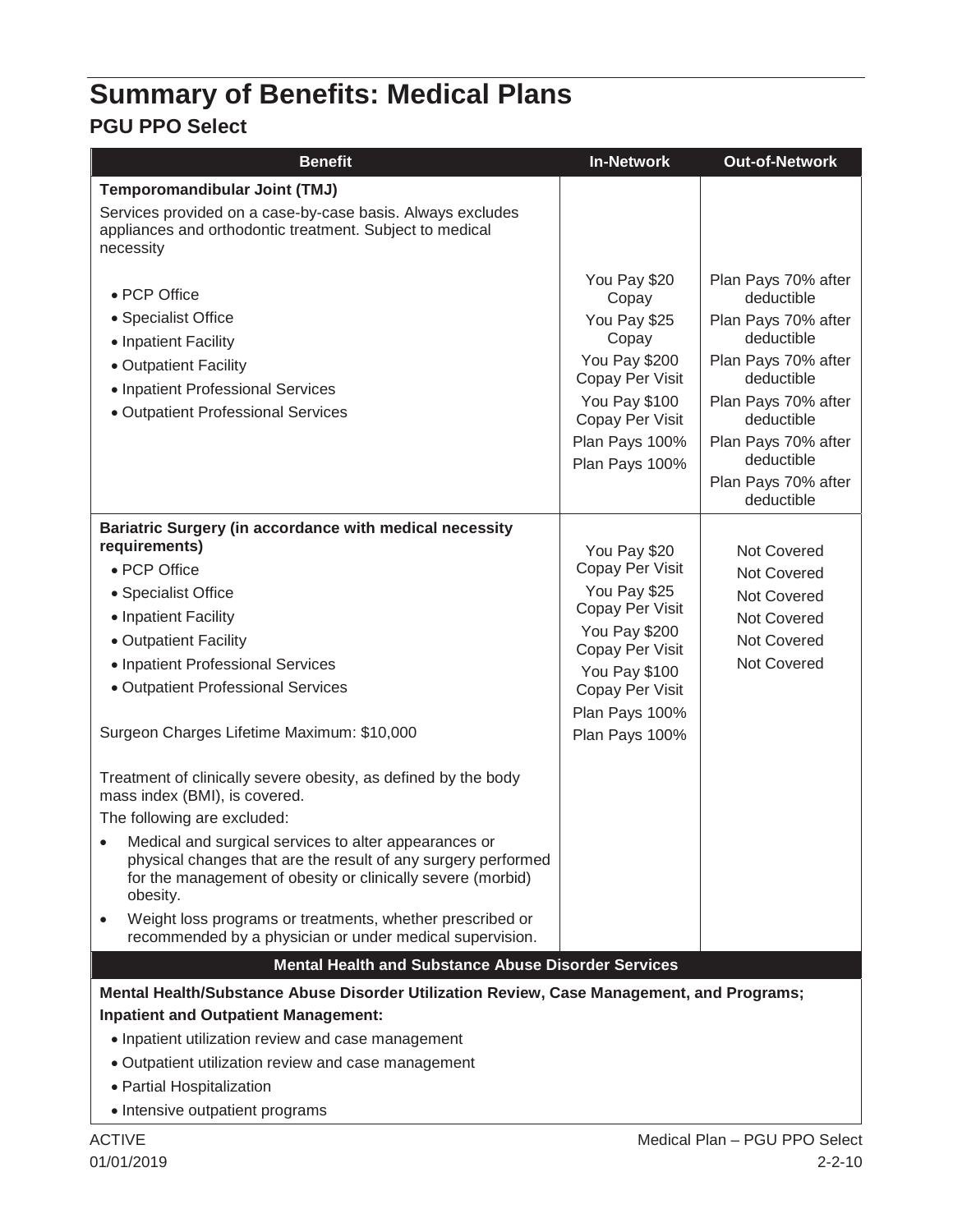#### **PGU PPO Select**

| <b>Benefit</b>                                                                                           | <b>In-Network</b>                               | <b>Out-of-Network</b>                                                  |  |
|----------------------------------------------------------------------------------------------------------|-------------------------------------------------|------------------------------------------------------------------------|--|
| <b>Mental Health or Substance Abuse Disorder</b>                                                         |                                                 |                                                                        |  |
| • Inpatient<br>• Outpatient - Physician's Office<br>• Outpatient - All Other Services                    | You Pay \$200<br>Copay<br>You Pay \$25<br>Copay | Plan Pays 70% after<br>deductible<br>Plan Pays 70% after<br>deductible |  |
| <b>Note 1: Calendar Year Maximum: Unlimited</b>                                                          | Plan Pays 100%                                  | Plan Pays 70% after<br>deductible                                      |  |
| • Services are paid at 100% after you reach your Out-of-Pocket<br>Maximum.                               |                                                 |                                                                        |  |
| • Inpatient includes Rehabilitation, Residential Treatment, and<br>Detoxification.                       |                                                 |                                                                        |  |
| • Outpatient includes partial hospitalization and individual,<br>intensive outpatient and group therapy. |                                                 |                                                                        |  |
| Note 2: ABA (Applied Behavioral Analysis) Therapy is covered<br>under Mental Health - Outpatient         |                                                 |                                                                        |  |
| <b>Telephone or Video Consultations</b>                                                                  |                                                 |                                                                        |  |
| Services Provided by MDLive<br>• Telephone consultation<br>• Video/online consultation                   | You Pay \$20<br>Copay                           | Not Covered                                                            |  |

### **Excluded Services**

| <b>Services Your Plan Does NOT Cover</b><br>This is not a complete list. Check your policy or plan document for other excluded services. |                                                                                   |                                                   |  |
|------------------------------------------------------------------------------------------------------------------------------------------|-----------------------------------------------------------------------------------|---------------------------------------------------|--|
| • Acupuncture<br>• Cosmetic Surgery                                                                                                      | • Habilitation Services<br>• Long-Term Care                                       | • Routine Eye Care (Adult)<br>• Routine Foot Care |  |
| • Dental Care (Adult)<br>• Dental Care (Children)<br>• Routine Eye Care<br>(Children)                                                    | . Non-Emergency Care when Traveling<br>outside the U.S.<br>• Private-Duty Nursing | • Weight Loss Program                             |  |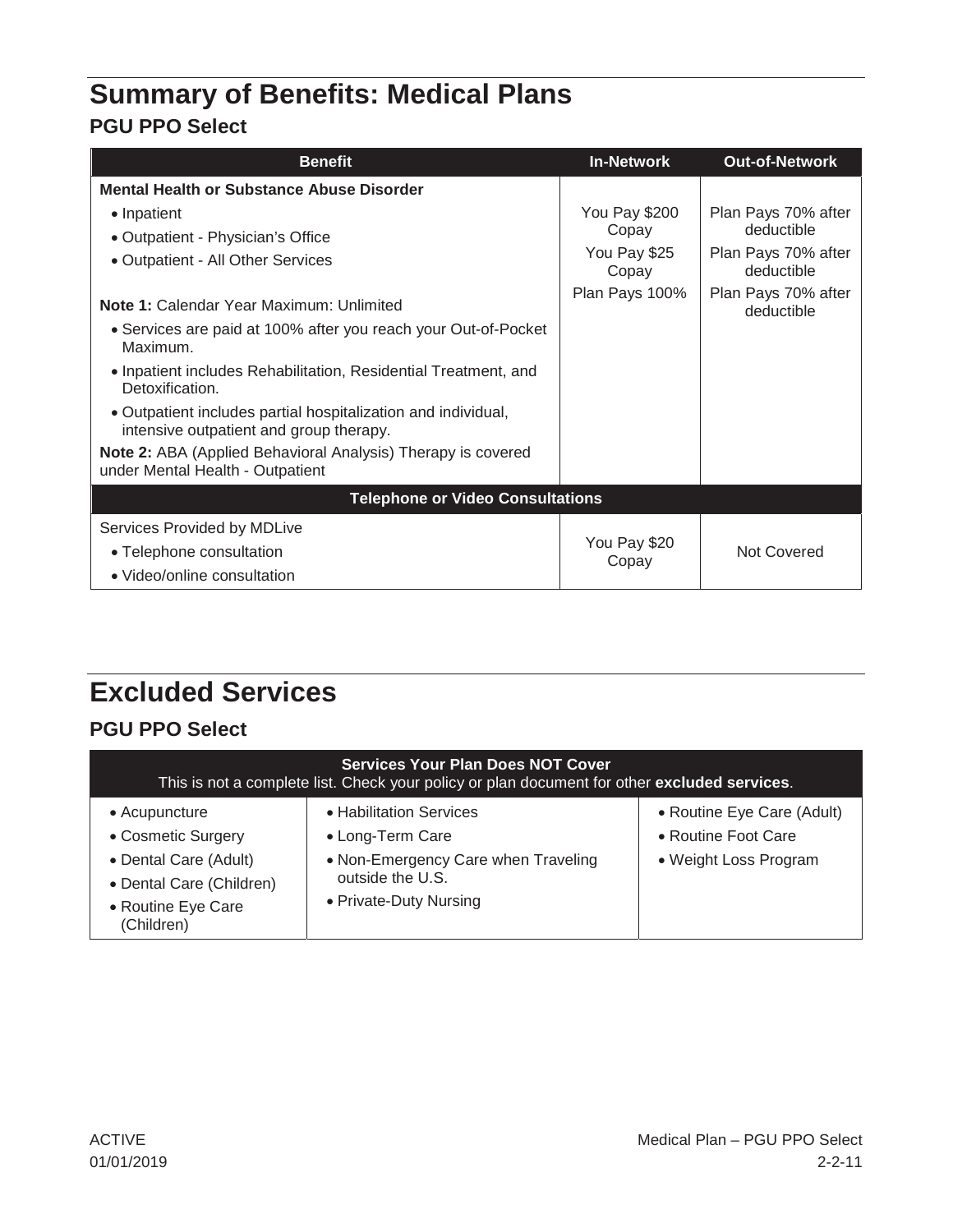This page intentionally left blank.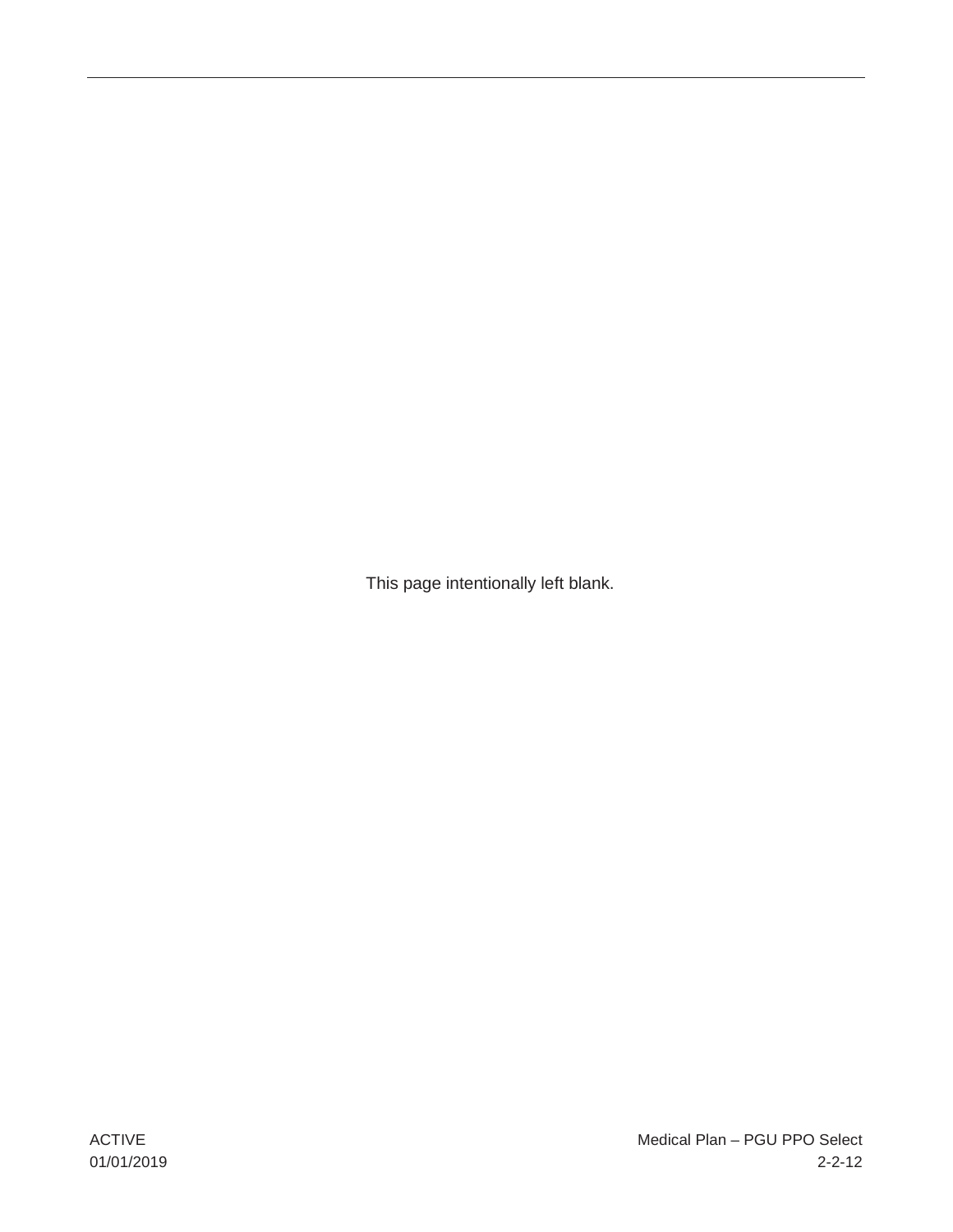

# **Open Access Plus (OAP) IGUA Preferred Provider Organization (PPO) Core**

**International Guards Union of America (IGUA) Y-12 Security Police Officers**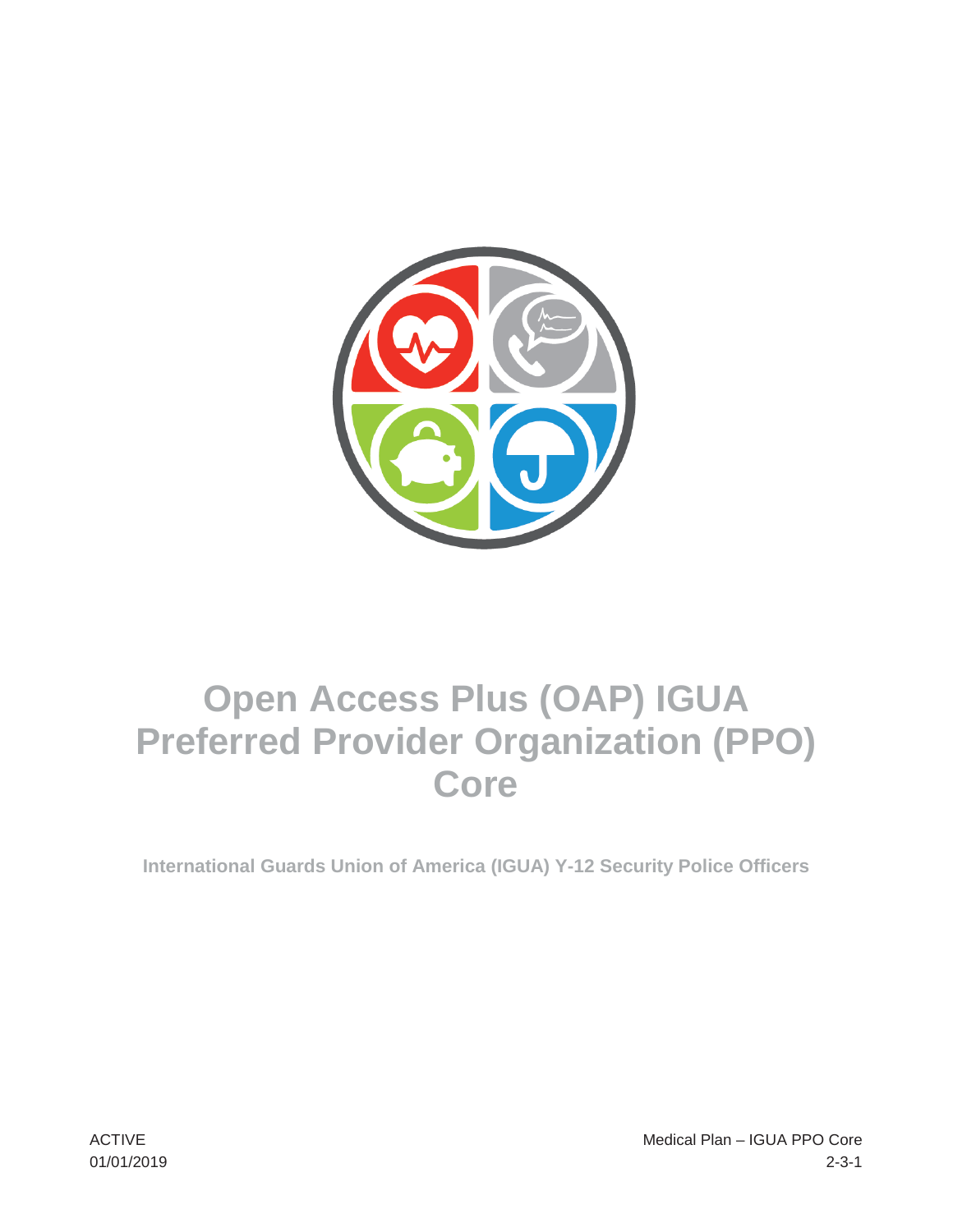This page intentionally left blank.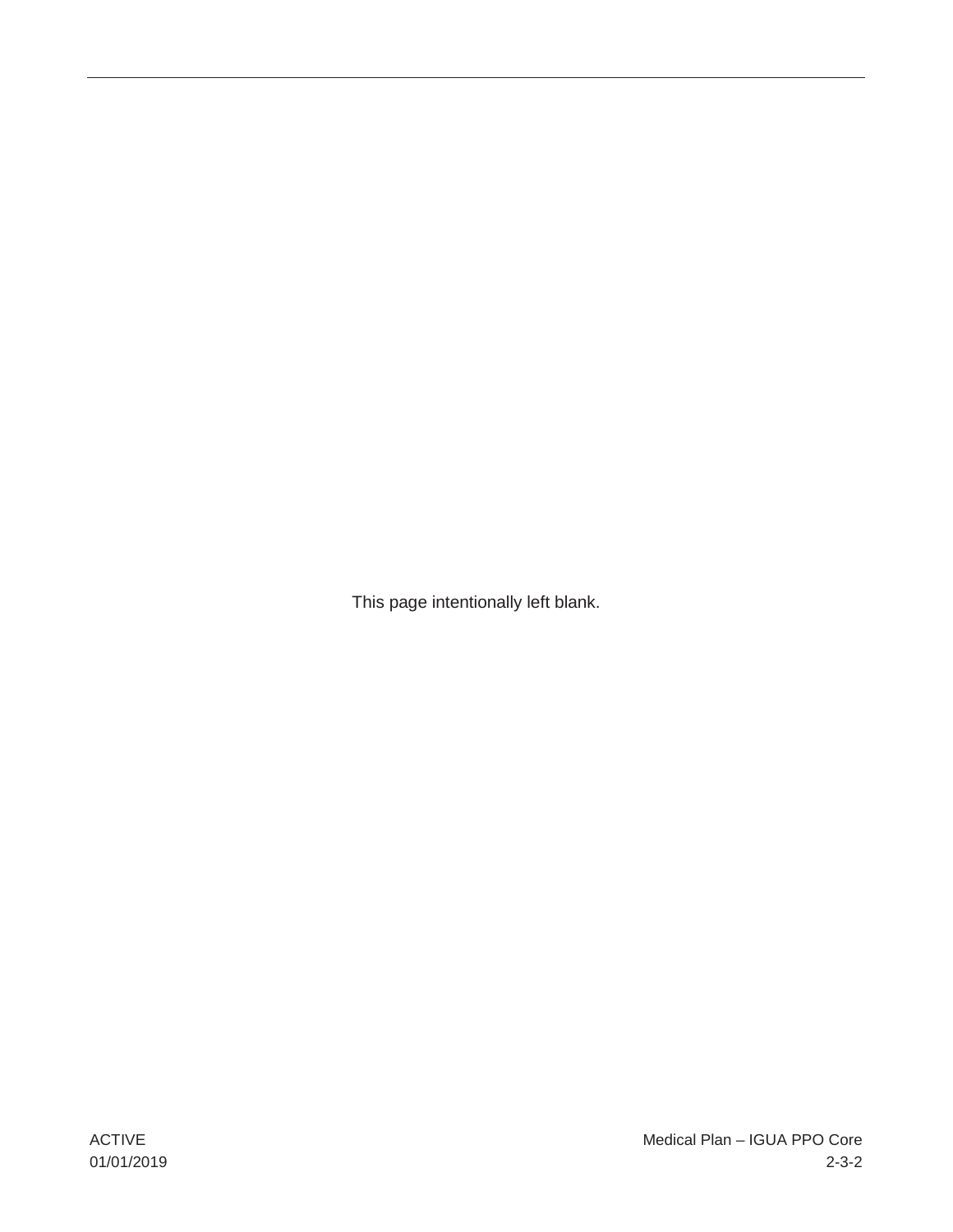#### **IGUA PPO Core**

| <b>Important</b><br><b>Questions</b>                        | <b>Answers</b>                                                                                                                                                                                                                     | <b>Why this Matters</b>                                                                                                               |
|-------------------------------------------------------------|------------------------------------------------------------------------------------------------------------------------------------------------------------------------------------------------------------------------------------|---------------------------------------------------------------------------------------------------------------------------------------|
| What is the<br>overall<br>Deductible?                       | In-network providers:<br>\$250/Individual and \$500/Family<br>Out-of-network providers:<br>\$800/Individual and \$1,600/Family<br>Individual Deductible applies when the<br>employee is the only person covered<br>under the plan. | You must pay all the costs up to the<br>Deductible amount before this plan begins to<br>pay for covered services you use.             |
| Are there any<br>out-of-pocket<br>limits on my<br>expenses? | In-network providers:<br>\$1,500/Individual and \$3,000/Family<br>Out-of-network providers:<br>\$3,000/Individual and \$6,000/Family                                                                                               | The <b>out-of-pocket limit</b> is the most you could<br>pay during a calendar year for your share of<br>the cost of covered services. |
| What is not<br>included in the<br>out-of-pocket<br>limit?   | Premiums, balanced-billed charges,<br>penalties for no pre-certification, and<br>health care this plan does not cover                                                                                                              | Even though you pay these expenses, they do<br>not count toward the out-of-pocket limit.                                              |
| Do I need a<br>referral to see<br>a Specialist?             | No. You do not need a referral to see a<br>Specialist.                                                                                                                                                                             | You can see the <b>Specialist</b> you choose.                                                                                         |

| <b>Benefit</b>                  | <b>In-Network</b>                 | Out-of-Network                     |
|---------------------------------|-----------------------------------|------------------------------------|
| <b>Maximum Lifetime Benefit</b> | Unlimited                         | Unlimited                          |
| <b>Coinsurance</b>              | Plan Pays 90%<br>after deductible | Plan Pays 70%<br>after deductible  |
| <b>Calendar Year Deductible</b> | \$250/Individual<br>\$500/Family  | \$800/Individual<br>\$1,600/Family |

• The amount you pay for all covered expenses counts toward both your in-network and out-of-network Deductibles.

• Copays always apply before plan Deductible and Coinsurance.

• After an eligible family member meets his or her individual Deductible, covered expenses for that family member will be paid based on the Coinsurance level specified by the plan. After the family Deductible has been met, covered expenses for each eligible family member will be paid based on the Coinsurance level specified by the plan.

| <b>Calendar Year Out-of-Pocket Maximum</b> | \$1,500/Individual | \$3,000/Individual |
|--------------------------------------------|--------------------|--------------------|
|                                            | \$3,000/Family     | \$6,000/Family     |

• The amount you pay for all covered expenses counts toward both your in-network and out-of-network Outof-Pocket Maximums.

• All Copays, Coinsurance, and plan Deductibles contribute toward your Out-of-Pocket Maximum.

• This plan includes a combined medical/pharmacy plan Out-of-Pocket Maximum.

• After an eligible family member meets his or her individual Out-of-Pocket Maximum, the plan will pay 100% of his or her covered expenses. After the family Out-of-Pocket Maximum has been met, the plan will pay 100% of each eligible family member's covered expenses.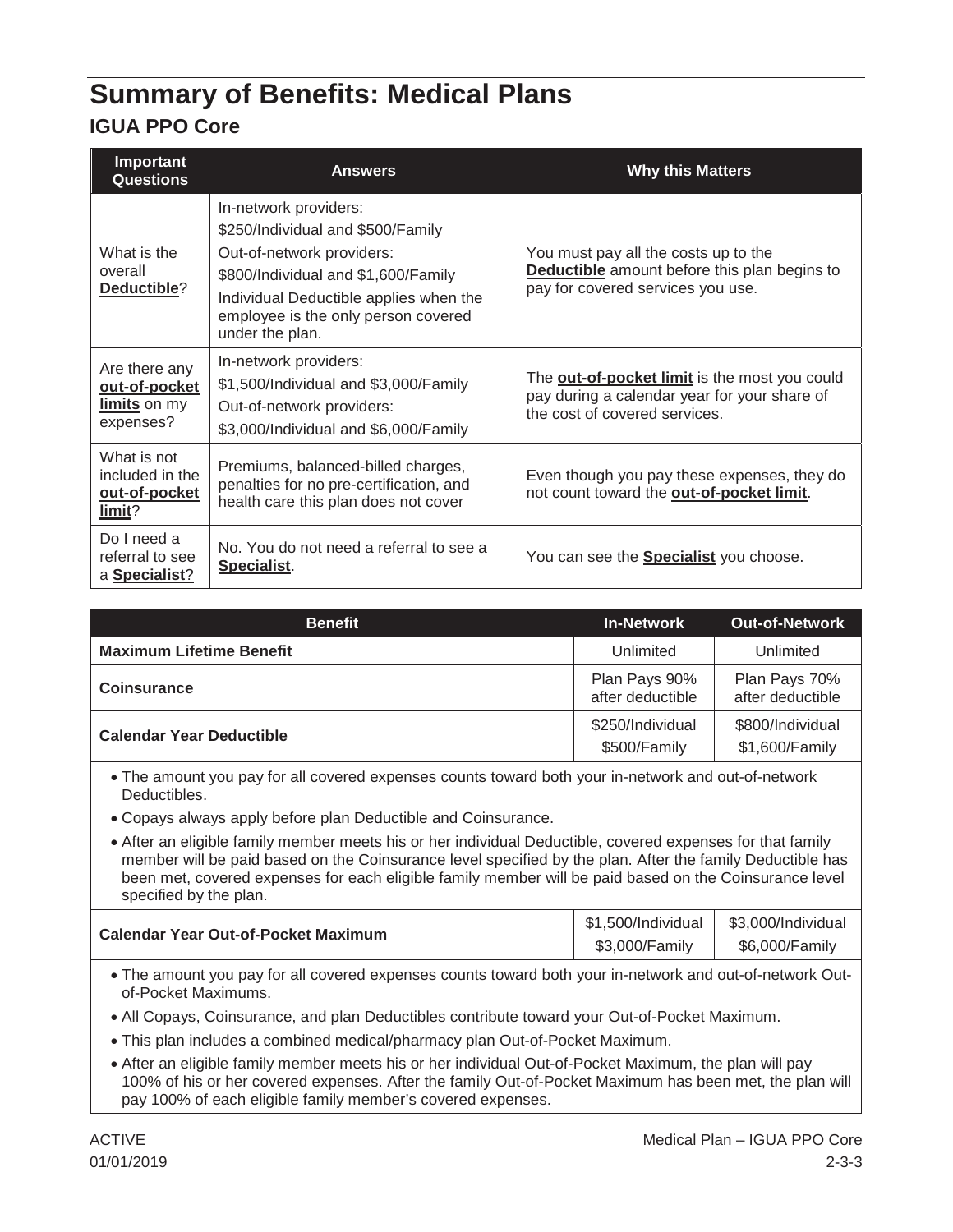### **Summary of Benefits: Medical Plans IGUA PPO Core**

| <b>Benefit</b>                                                                                                                                                                                                                                                                                                                     | <b>In-Network</b>                                                                        | <b>Out-of-Network</b>                                                                 |
|------------------------------------------------------------------------------------------------------------------------------------------------------------------------------------------------------------------------------------------------------------------------------------------------------------------------------------|------------------------------------------------------------------------------------------|---------------------------------------------------------------------------------------|
| <b>Preventive Care</b>                                                                                                                                                                                                                                                                                                             |                                                                                          |                                                                                       |
| <b>Preventive Care</b><br>• Includes coverage of additional services, such as urinalysis,<br>EKG, and other laboratory tests, supplementing the standard<br>Preventive Care benefit when billed as part of the office visit.                                                                                                       | Plan Pays 100%                                                                           | Not Covered                                                                           |
| <b>Immunizations</b>                                                                                                                                                                                                                                                                                                               | Plan Pays 100%                                                                           | Not Covered                                                                           |
| Mammogram, PAP, and PSA Tests                                                                                                                                                                                                                                                                                                      |                                                                                          |                                                                                       |
| • Routine services                                                                                                                                                                                                                                                                                                                 | Plan Pays 100%                                                                           | Plan Pays 70% after<br>deductible                                                     |
| • Non-routine services                                                                                                                                                                                                                                                                                                             | Plan Pays<br>subject to Plan's<br>Lab and X-ray<br>benefit; based on<br>place of service | Plan Pays subject to<br>Plan's Lab and<br>X-ray benefit; based<br>on place of service |
| <b>Physician Services</b>                                                                                                                                                                                                                                                                                                          |                                                                                          |                                                                                       |
| <b>PCP Office</b><br><b>Specialist Office</b><br>• All services including Lab and X-ray<br>• Plan Pays 100% after your Copay                                                                                                                                                                                                       | You Pay \$20<br>Copay<br>You Pay \$30<br>Copay                                           | Plan Pays 70% after<br>deductible<br>Plan Pays 70% after<br>deductible                |
| <b>Surgery Performed in the Physician's Office</b><br>• PCP Office<br>• Specialist Office                                                                                                                                                                                                                                          | You Pay \$20<br>Copay<br>You Pay \$30<br>Copay                                           | Plan Pays 70% after<br>deductible<br>Plan Pays 70% after<br>deductible                |
| <b>Allergy Treatment/Injections</b><br>• PCP Office<br>• Specialist Office                                                                                                                                                                                                                                                         | You Pay \$20<br>Copay<br>You Pay \$30<br>Copay                                           | Plan Pays 70% after<br>deductible<br>Plan Pays 70% after<br>deductible                |
| <b>Allergy Serum</b><br>(Medication only dispensed by the Physician in the Office)                                                                                                                                                                                                                                                 | Plan Pays 100%                                                                           | Plan Pays 70% after<br>deductible                                                     |
| <b>Inpatient</b>                                                                                                                                                                                                                                                                                                                   |                                                                                          |                                                                                       |
| <b>Inpatient Hospital Facility Services</b><br>• Semi-private and Private rooms: Limited to the In-Network<br>semi-private negotiated rate<br>• Special Care Units: Intensive Care Unit (ICU), Critical Care<br>Unit (CCU): In-Network: Limited to the negotiated rate /<br>Out-of-Network: Limited to the ICU/CCU daily room rate | Plan Pays 90%<br>after deductible                                                        | Plan Pays 70% after<br>deductible                                                     |
| <b>Inpatient Hospital Physician's Visit/Consult</b>                                                                                                                                                                                                                                                                                | Plan Pays 90%<br>after deductible                                                        | Plan Pays 70% after<br>deductible                                                     |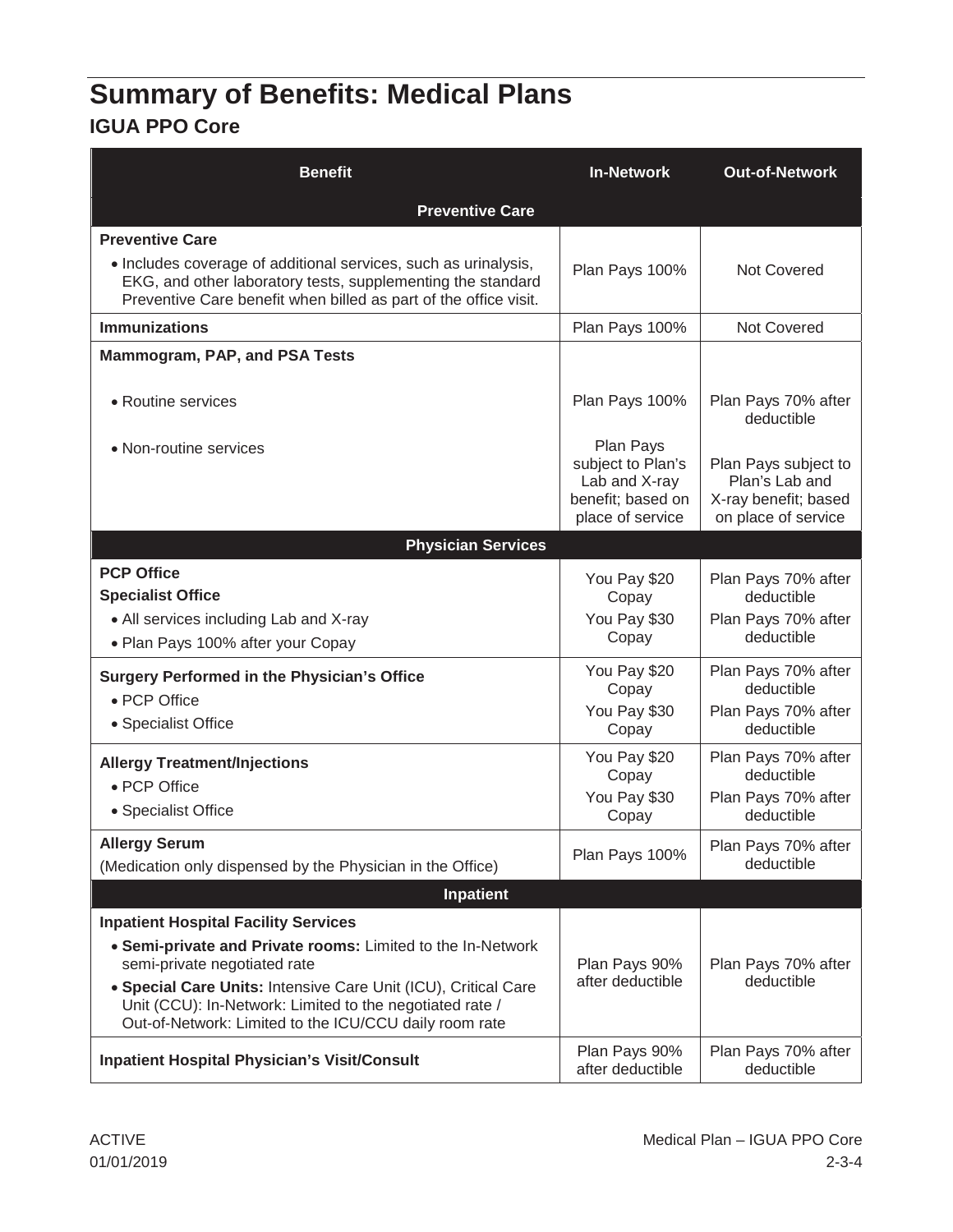| <b>Benefits</b>                                                                                                                                                                         | <b>In-Network</b>                 | <b>Out-of-Network</b>             |  |
|-----------------------------------------------------------------------------------------------------------------------------------------------------------------------------------------|-----------------------------------|-----------------------------------|--|
| <b>Inpatient Professional Services</b><br>• For services performed by Surgeons, Radiologists,<br>Pathologists, and Anesthesiologists                                                    | Plan Pays 90%<br>after deductible | Plan Pays 70% after<br>deductible |  |
| <b>Outpatient</b>                                                                                                                                                                       |                                   |                                   |  |
| <b>Outpatient Facility Services</b>                                                                                                                                                     | Plan Pays 90%<br>after deductible | Plan Pays 70% after<br>deductible |  |
| <b>Outpatient Professional Services</b><br>• For services performed by Surgeons, Radiologists,<br>Pathologists, and Anesthesiologists                                                   | Plan Pays 90%<br>after deductible | Plan Pays 70% after<br>deductible |  |
| <b>Short-Term Rehabilitation</b>                                                                                                                                                        |                                   |                                   |  |
| Calendar Year Maximum: 180 days                                                                                                                                                         |                                   |                                   |  |
| • Pulmonary Rehabilitation, Cognitive Therapy, Physical<br>Therapy, Speech Therapy, Occupational Therapy, and<br>Cardiac Rehabilitation (includes coverage for developmental<br>delays) | Plan Pays 90%<br>after deductible | Plan Pays 70% after<br>deductible |  |
| Note: Therapy days, provided as part of an approved Home<br>Health Care plan, accumulate to the applicable outpatient<br>short-term rehabilitation therapy maximum.                     |                                   |                                   |  |
| <b>Chiropractic Care</b>                                                                                                                                                                | You Pay \$15                      | Plan Pays 70% after               |  |
| Calendar Year Maximum: 25 days                                                                                                                                                          | Copay                             | deductible                        |  |
| <b>Other Health Care Facilities/Services</b>                                                                                                                                            |                                   |                                   |  |
| <b>Home Health Care</b>                                                                                                                                                                 |                                   |                                   |  |
| (includes outpatient private-duty nursing subject to medical<br>necessity)                                                                                                              | Plan Pays 90%<br>after deductible | Plan Pays 70% after<br>deductible |  |
| • Calendar Year Maximum: 60 days                                                                                                                                                        |                                   |                                   |  |
| • 16-hour maximum per day                                                                                                                                                               |                                   |                                   |  |
| Skilled Nursing Facility, Rehabilitation Hospital, Sub-Acute<br><b>Facility</b>                                                                                                         | Plan Pays 90%<br>after deductible | Plan Pays 70% after<br>deductible |  |
| • Calendar Year Maximum: 60 days                                                                                                                                                        |                                   |                                   |  |
| <b>Durable Medical Equipment</b>                                                                                                                                                        |                                   |                                   |  |
| • Calendar Year Maximum: Unlimited                                                                                                                                                      | Plan Pays 90%<br>after deductible | Plan Pays 70% after<br>deductible |  |
| • Includes coverage for foot orthotics and supportive devices;<br>orthotic shoes                                                                                                        |                                   |                                   |  |
| <b>Breastfeeding Equipment and Supplies</b>                                                                                                                                             |                                   |                                   |  |
| • Limited to the rental of one breast pump per birth as ordered<br>or prescribed by a physician                                                                                         | Plan Pays 100%                    | Not Covered                       |  |
| • Includes related supplies                                                                                                                                                             |                                   |                                   |  |
| <b>Enteral Formulas</b>                                                                                                                                                                 | Plan Pays 90%                     |                                   |  |
| • Nutritional formulas for enteral feedings are covered                                                                                                                                 |                                   | Plan Pays 70% after               |  |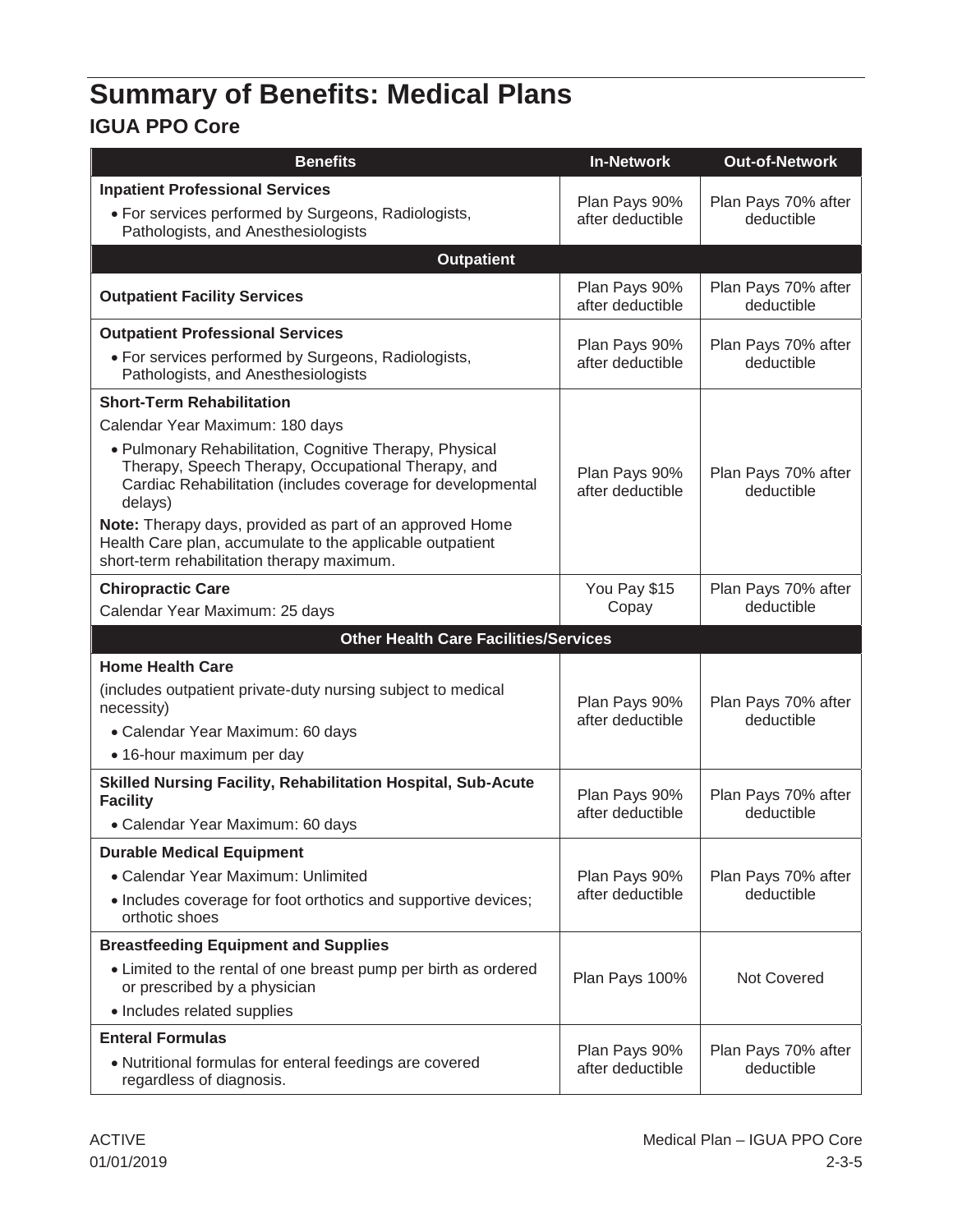| <b>Benefits</b>                                                                                                                                                                                                                | <b>In-Network</b>                 | <b>Out-of-Network</b>             |
|--------------------------------------------------------------------------------------------------------------------------------------------------------------------------------------------------------------------------------|-----------------------------------|-----------------------------------|
| <b>External Prosthetic Appliances (EPA)</b>                                                                                                                                                                                    | Plan Pays 90%                     | Not Covered                       |
| • Calendar Year Maximum: Unlimited                                                                                                                                                                                             | after deductible                  |                                   |
| <b>Routine Foot Disorders</b>                                                                                                                                                                                                  |                                   |                                   |
| Note: Services associated with foot care for diabetes and<br>peripheral vascular disease are covered when medically<br>necessary.                                                                                              | Not Covered                       | <b>Not Covered</b>                |
| <b>Hearing Aid</b>                                                                                                                                                                                                             |                                   |                                   |
| • \$5,000 maximum In-Network per pair per 36 months                                                                                                                                                                            |                                   |                                   |
| • Includes testing and fitting of hearing-aid devices covered at<br>PCP or Specialist Office visit level                                                                                                                       | Plan Pays 100%                    | Plan Pays 70% after<br>deductible |
| • Excludes replacement and repair of hearing aid due to normal<br>wear; replacement batteries                                                                                                                                  |                                   |                                   |
| <b>Cochlear Implants</b>                                                                                                                                                                                                       | Plan Pays 90%<br>after deductible | Plan Pays 70% after<br>deductible |
| <b>Medical Specialty Drugs</b>                                                                                                                                                                                                 |                                   |                                   |
| Inpatient                                                                                                                                                                                                                      |                                   |                                   |
| This benefit applies to the cost of the Infusion Therapy<br>drugs administered in an Inpatient Facility. This benefit<br>does not cover the related Facility or Professional<br>charges.                                       | Plan Pays 90%<br>after deductible | Plan Pays 70% after<br>deductible |
| <b>Outpatient Facility Services</b>                                                                                                                                                                                            |                                   |                                   |
| This benefit applies to the cost of the Infusion Therapy<br>Plan Pays 90%<br>drugs administered in an Outpatient Facility. This benefit<br>after deductible<br>does not cover the related Facility or Professional<br>charges. |                                   | Plan Pays 70% after<br>deductible |
| Physician's Office                                                                                                                                                                                                             |                                   |                                   |
| This benefit applies to the cost of targeted Infusion<br>Therapy drugs administered in the Physician's office.<br>This benefit does not cover the related Office Visit or<br>Professional charges.                             | Plan Pays 100%                    | Plan Pays 70% after<br>deductible |
| Home                                                                                                                                                                                                                           |                                   |                                   |
| This benefit applies to the cost of targeted Infusion<br>$\bullet$<br>Therapy drugs administered in the patient's home. This<br>benefit does not cover the related Professional charges.                                       | Plan Pays 90%<br>after deductible | Plan Pays 70% after<br>deductible |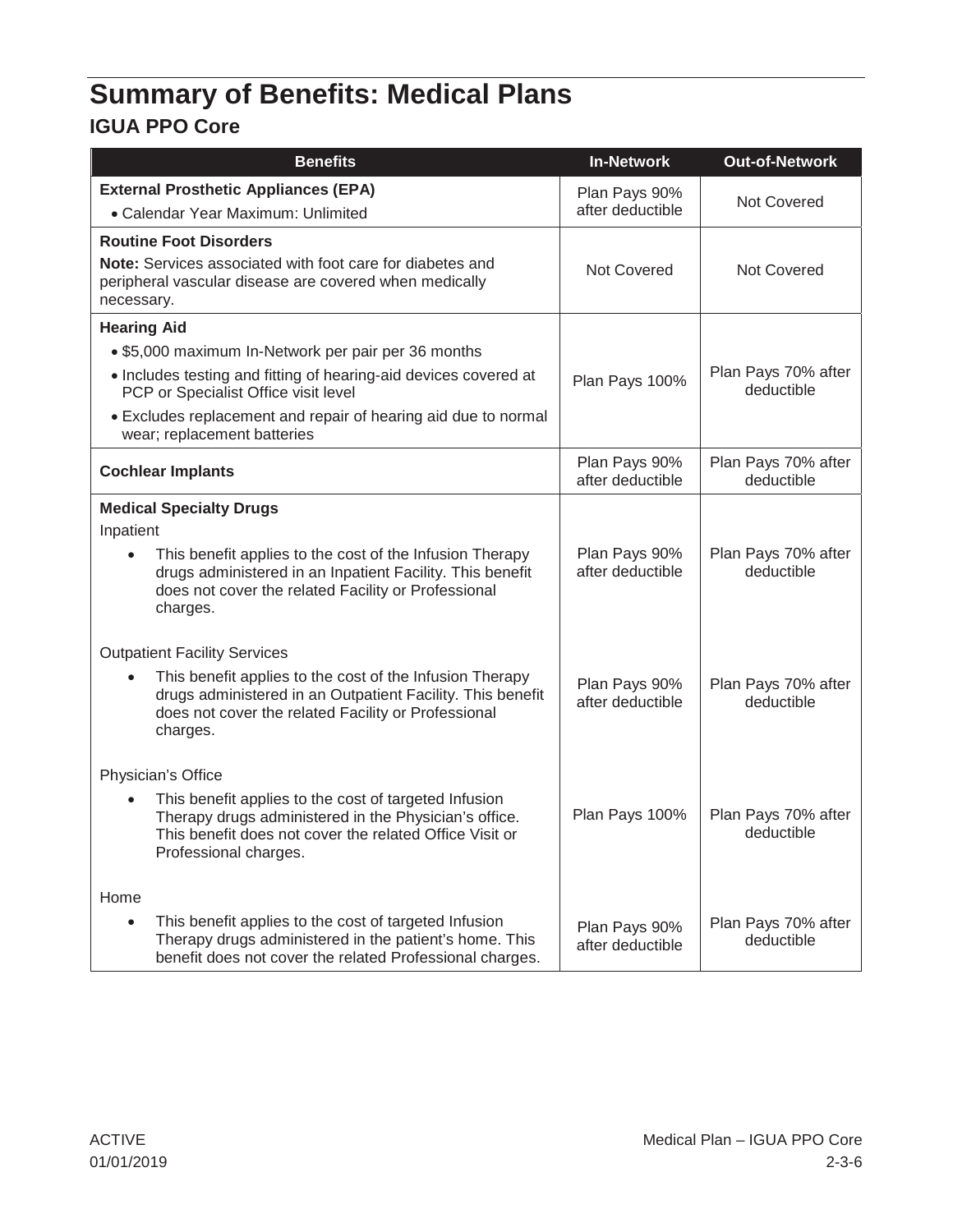| <b>Benefit</b>                                                                                                                                                                                                                                                                                                                                                                                                                               | <b>In-Network</b>                                                                       | <b>Out-of-Network</b>                                                                                                                            |
|----------------------------------------------------------------------------------------------------------------------------------------------------------------------------------------------------------------------------------------------------------------------------------------------------------------------------------------------------------------------------------------------------------------------------------------------|-----------------------------------------------------------------------------------------|--------------------------------------------------------------------------------------------------------------------------------------------------|
| Lab and X-ray In:<br>• Physician's Office<br>• Specialist Office<br>• Independent Lab<br>• Outpatient Facility<br>Note: Emergency Room/Urgent Care Facility lab and X-ray services<br>covered the same as Emergency Room and Urgent Care Facility<br>services.                                                                                                                                                                               | Plan Pays 100%<br>Plan Pays 100%<br>Plan Pays 90%<br>Plan Pays 90%                      | Plan Pays 70%<br>after deductible<br>Plan Pays 70%<br>after deductible<br>Plan Pays 70%<br>after deductible<br>Plan Pays 70%<br>after deductible |
| <b>Advanced Radiological Imaging In:</b><br>• Physician's Office<br>• Outpatient Facility<br>Note 1: ARI includes MRI, MRA, CAT Scan, PET Scan, etc.<br>Note 2: All lab and X-ray services, including ARI, provided at<br>Inpatient Hospital are covered under Inpatient Hospital benefit.<br>Note 3: Emergency Room/Urgent Care Facility lab and X-ray<br>services covered the same as Emergency Room and Urgent Care<br>Facility services. | You Pay \$100<br>Copay Per Scan<br>You Pay \$100<br>Copay Per Scan                      | Plan Pays 70%<br>after deductible<br>Plan Pays 70%<br>after deductible                                                                           |
| <b>Emergency Care</b><br>• Emergency Room<br>• Outpatient Professional Services<br><b>Urgent Care</b><br>• Urgent Care Facility<br>• Outpatient Professional Services<br>Note: Copays are waived if admitted.                                                                                                                                                                                                                                | You Pay \$125 Copay Per Visit<br>Plan Pays 100%<br>You Pay \$30 Copay<br>Plan Pays 100% |                                                                                                                                                  |
| <b>Ambulance Services</b><br>If used as Non-Emergency Transportation (e.g., transportation from<br>hospital back home), services generally are not covered.                                                                                                                                                                                                                                                                                  | Plan Pays 90% after deductible                                                          |                                                                                                                                                  |
| <b>Hospice Care and Bereavement Counseling</b><br>• Inpatient Hospital and Other Health Care Facilities<br>• Outpatient Services<br>Note: Services provided by mental health professionals are covered<br>under mental health benefits.                                                                                                                                                                                                      | Plan Pays 90%<br>after deductible<br>Plan Pays 90%<br>after deductible                  | Plan Pays 70%<br>after deductible<br>Plan Pays 70%<br>after deductible                                                                           |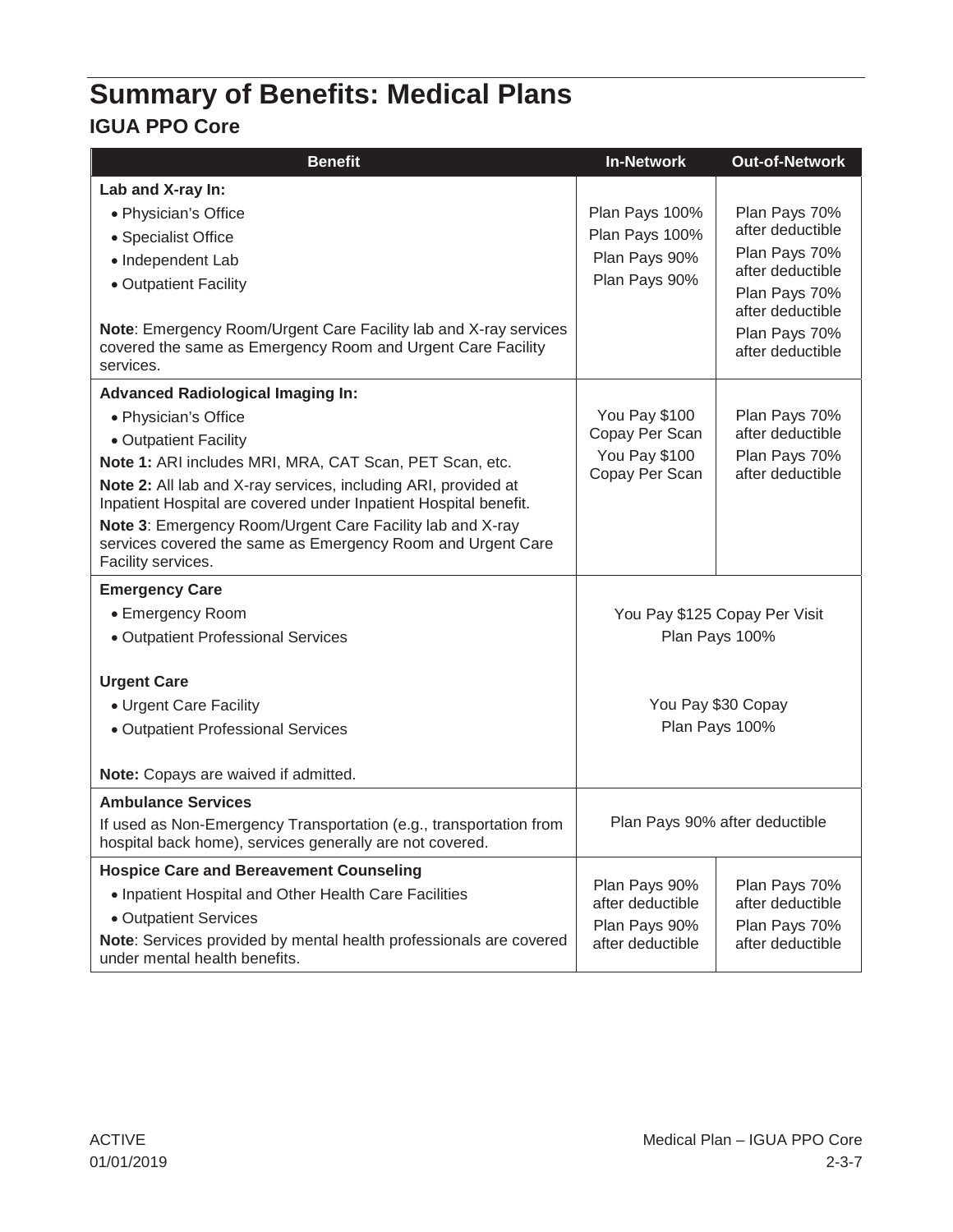| <b>Benefit</b>                                                     | <b>In-Network</b>                 | <b>Out-of-Network</b>             |
|--------------------------------------------------------------------|-----------------------------------|-----------------------------------|
| <b>Organ Transplant Coverage</b>                                   |                                   |                                   |
| Includes all medically appropriate, non-experimental transplants   |                                   |                                   |
| <b>Inpatient Hospital Facility</b>                                 |                                   |                                   |
| • Lifesource Facility                                              | Plan Pays 100%                    |                                   |
| • Non-Lifesource Inpatient Facility                                | Plan Pays 90%<br>after deductible | <b>Not Covered</b>                |
|                                                                    |                                   | Not Covered                       |
| <b>Inpatient Professional Services</b>                             |                                   |                                   |
| • Lifesource Facility                                              | Plan Pays 100%                    | Not Covered                       |
| • Non-Lifesource Facility                                          | Plan Pays 90%                     | Not Covered                       |
| Travel Lifetime Maximum to a Lifesource Facility \$10,000 Per      | after deductible                  |                                   |
| Transplant (If using an approved Lifesource facility)              |                                   |                                   |
| <b>Maternity</b>                                                   |                                   |                                   |
| Initial Visit to Confirm Pregnancy                                 | You Pay \$20                      | Plan Pays 70%                     |
| • PCP Office Visit                                                 | Copay                             | after deductible                  |
| • Specialist Office Visit                                          | You Pay \$30                      | Plan Pays 70%                     |
|                                                                    | Copay                             | after deductible                  |
| <b>Global Maternity Fee</b>                                        | Plan Pays 90%                     | Plan Pays 70%                     |
| (All Subsequent Prenatal Visits, Postnatal Visits, and Physician's | after deductible                  | after deductible                  |
| Delivery Charges)                                                  |                                   |                                   |
| <b>Office Visits in Addition to Global Maternity Fee</b>           |                                   |                                   |
| Performed by Physician Office                                      | You Pay \$20                      | Plan Pays 70%                     |
| Performed by OB/GYN or Specialist                                  | Copay                             | after deductible                  |
|                                                                    | You Pay \$30<br>Copay             | Plan Pays 70%<br>after deductible |
| <b>Delivery Facility</b>                                           |                                   |                                   |
| Inpatient Hospital, Birthing Center                                | Covered same as                   | Covered same as                   |
|                                                                    | Plan's Inpatient                  | Plan's Inpatient                  |
|                                                                    | Hospital benefit                  | Hospital benefit                  |
| Abortion – Elective and Non-Elective Procedures                    |                                   |                                   |
| • PCP Office                                                       | You Pay \$20                      | Plan Pays 70%                     |
| • Specialist Office                                                | Copay                             | after deductible                  |
| • Inpatient Facility                                               | You Pay \$30<br>Copay             | Plan Pays 70%<br>after deductible |
| • Outpatient Facility                                              | Plan Pays 90%                     | Plan Pays 70%                     |
| • Inpatient Professional Services                                  | after deductible                  | after deductible                  |
| • Outpatient Professional Services                                 | Plan Pays 90%                     | Plan Pays 70%                     |
|                                                                    | after deductible                  | after deductible                  |
|                                                                    | Plan Pays 90%                     | Plan Pays 70%                     |
|                                                                    | after deductible<br>Plan Pays 90% | after deductible<br>Plan Pays 70% |
|                                                                    | after deductible                  | after deductible                  |
|                                                                    |                                   |                                   |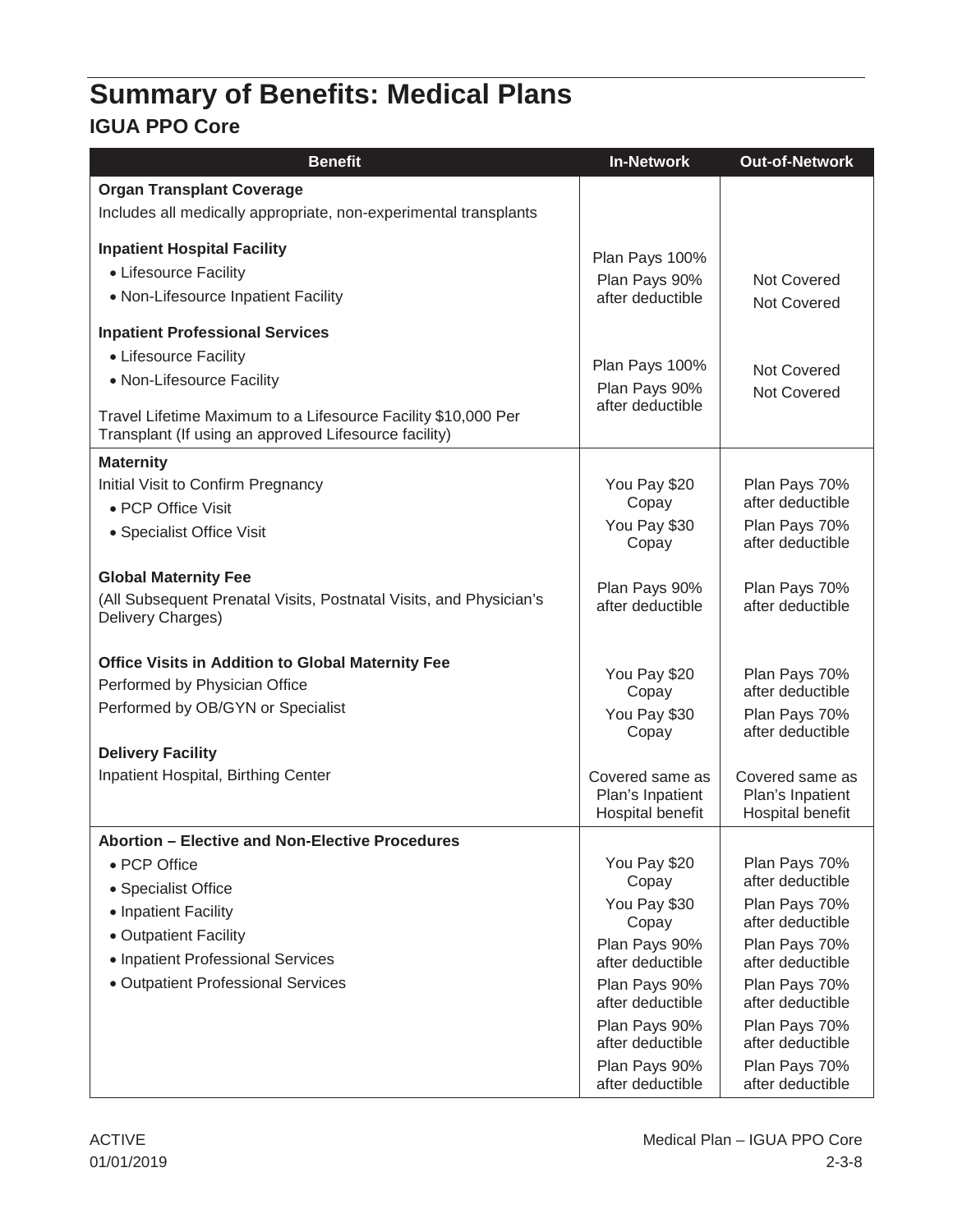| <b>Benefit</b>                                                                                                                                                                                            | <b>In-Network</b>                 | <b>Out-of-Network</b>             |
|-----------------------------------------------------------------------------------------------------------------------------------------------------------------------------------------------------------|-----------------------------------|-----------------------------------|
| <b>Family Planning - Men's Services</b>                                                                                                                                                                   |                                   |                                   |
| Includes surgical services, such as vasectomy (Excludes                                                                                                                                                   |                                   |                                   |
| reversals)                                                                                                                                                                                                | You Pay \$20                      | Plan Pays 70%                     |
| • PCP Office                                                                                                                                                                                              | Copay                             | after deductible                  |
| • Specialist Office                                                                                                                                                                                       | You Pay \$30                      | Plan Pays 70%                     |
| • Inpatient Facility                                                                                                                                                                                      | Copay                             | after deductible                  |
| • Outpatient Facility                                                                                                                                                                                     | Plan Pays 90%<br>after deductible | Plan Pays 70%<br>after deductible |
| • Inpatient Professional Services                                                                                                                                                                         | Plan Pays 90%                     | Plan Pays 70%                     |
| • Outpatient Professional Services                                                                                                                                                                        | after deductible                  | after deductible                  |
|                                                                                                                                                                                                           | Plan Pays 90%                     | Plan Pays 70%                     |
|                                                                                                                                                                                                           | after deductible                  | after deductible                  |
|                                                                                                                                                                                                           | Plan Pays 90%<br>after deductible | Plan Pays 70%                     |
|                                                                                                                                                                                                           |                                   | after deductible                  |
| <b>Family Planning - Women's Services</b>                                                                                                                                                                 |                                   |                                   |
| Includes surgical services, such as tubal ligation (Excludes<br>reversals)                                                                                                                                |                                   |                                   |
| Contraceptive devices as ordered or prescribed by a physician                                                                                                                                             | Plan Pays 100%                    | Plan Pays 70%                     |
| • PCP Office                                                                                                                                                                                              | Plan Pays 100%                    | after deductible                  |
| • Specialist Office                                                                                                                                                                                       | Plan Pays 100%                    | Plan Pays 70%                     |
| • Inpatient Facility                                                                                                                                                                                      | Plan Pays 100%                    | after deductible                  |
| • Outpatient Facility                                                                                                                                                                                     | Plan Pays 100%                    | Plan Pays 70%<br>after deductible |
| • Inpatient Professional Services                                                                                                                                                                         | Plan Pays 100%                    | Plan Pays 70%                     |
| • Outpatient Professional Services                                                                                                                                                                        |                                   | after deductible                  |
|                                                                                                                                                                                                           |                                   | Plan Pays 70%                     |
|                                                                                                                                                                                                           |                                   | after deductible                  |
|                                                                                                                                                                                                           |                                   | Plan Pays 70%<br>after deductible |
|                                                                                                                                                                                                           |                                   |                                   |
| Infertility Note: Coverage will be provided for the treatment of an underlying medical condition up to the<br>point an infertility condition is diagnosed. Services will be covered as any other illness. |                                   |                                   |
| Temporomandibular Joint (TMJ)                                                                                                                                                                             |                                   |                                   |
| Surgical and Non-Surgical Services provided on a case-by-case                                                                                                                                             |                                   |                                   |
| basis. Always excludes appliances and orthodontic treatment.                                                                                                                                              | You Pay \$20                      | Plan Pays 70%                     |
| Subject to medical necessity.                                                                                                                                                                             | Copay                             | after deductible                  |
| Non-Surgical: Unlimited maximum per lifetime                                                                                                                                                              | You Pay \$30                      | Plan Pays 70%                     |
| • PCP Office                                                                                                                                                                                              | Copay<br>Plan Pays 90%            | after deductible                  |
| • Specialist Office                                                                                                                                                                                       | after deductible                  | Plan Pays 70%<br>after deductible |
| • Inpatient Facility                                                                                                                                                                                      | Plan Pays 90%                     | Plan Pays 70%                     |
| • Outpatient Facility                                                                                                                                                                                     | after deductible                  | after deductible                  |
| • Inpatient Professional Services                                                                                                                                                                         | Plan Pays 90%                     | Plan Pays 70%                     |
| • Outpatient Professional Services                                                                                                                                                                        | after deductible                  | after deductible                  |
|                                                                                                                                                                                                           | Plan Pays 90%<br>after deductible | Plan Pays 70%<br>after deductible |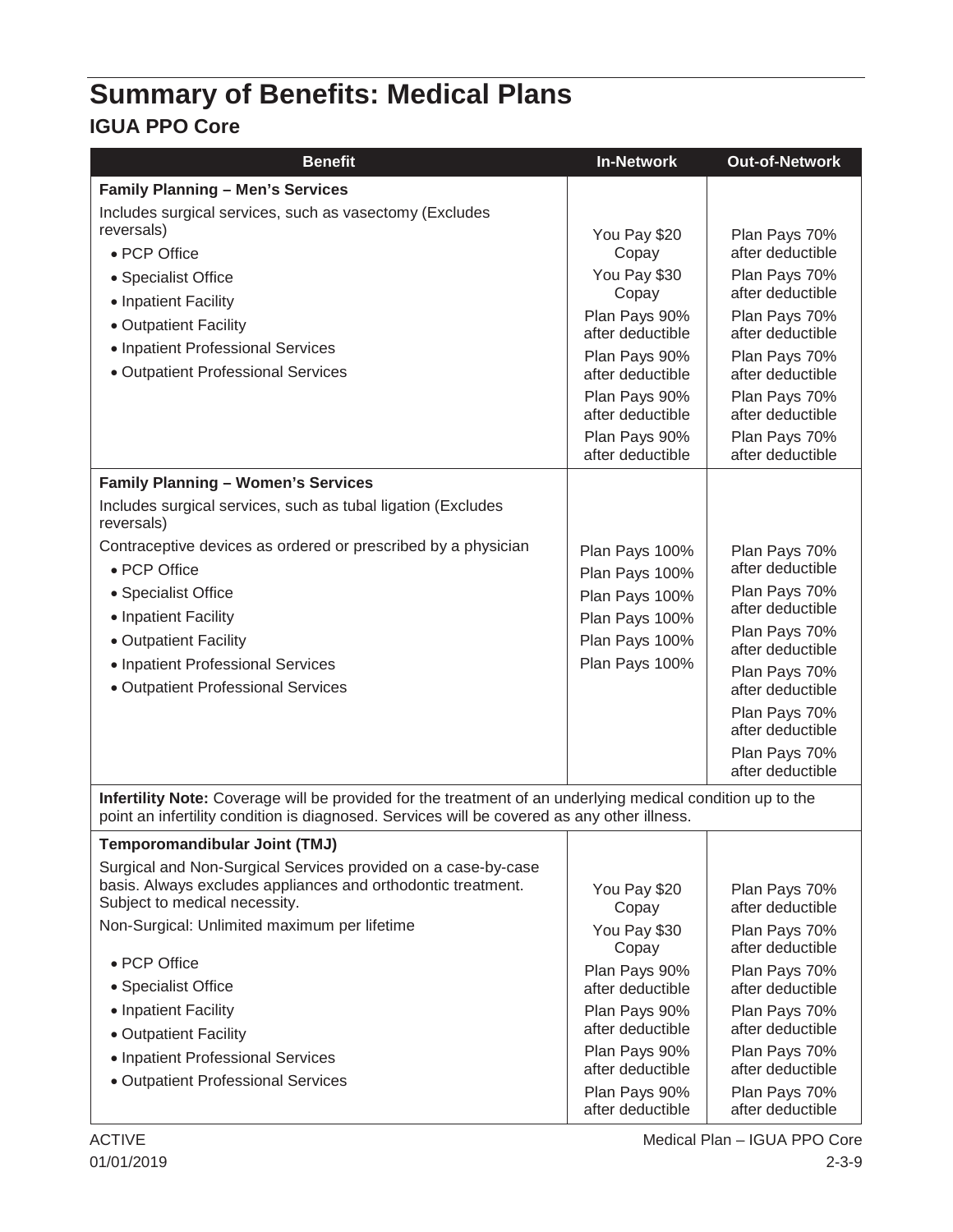| <b>Benefit</b>                                                                                                                                                                                              | <b>In-Network</b>                 | <b>Out-of-Network</b>             |
|-------------------------------------------------------------------------------------------------------------------------------------------------------------------------------------------------------------|-----------------------------------|-----------------------------------|
| Bariatric Surgery (in accordance with medical necessity<br>requirements)                                                                                                                                    |                                   |                                   |
| • PCP Office                                                                                                                                                                                                | You pay \$20                      | <b>Not Covered</b>                |
| • Specialist Office                                                                                                                                                                                         | Copay                             | Not Covered                       |
| • Inpatient Facility                                                                                                                                                                                        | You pay \$30                      | Not Covered                       |
| • Outpatient Facility                                                                                                                                                                                       | Copay                             | <b>Not Covered</b>                |
| • Inpatient Professional Services                                                                                                                                                                           | Plan Pays 90%<br>after deductible | <b>Not Covered</b>                |
| • Outpatient Professional Services                                                                                                                                                                          | Plan Pays 90%<br>after deductible | Not Covered                       |
| Surgeon Charges Lifetime Maximum: \$10,000                                                                                                                                                                  | Plan Pays 90%<br>after deductible |                                   |
| Treatment of clinically severe obesity, as defined by the body mass<br>index (BMI) is covered.                                                                                                              | Plan Pays 90%<br>after deductible |                                   |
| The following are excluded:                                                                                                                                                                                 |                                   |                                   |
| Medical and surgical services to alter appearances or physical<br>$\bullet$<br>changes that are the result of any surgery performed for the<br>management of obesity or clinically severe (morbid) obesity. |                                   |                                   |
| Weight loss programs or treatments, whether prescribed or<br>$\bullet$<br>recommended by a physician or under medical supervision.                                                                          |                                   |                                   |
| <b>Mental Health and Substance Abuse Disorder Services</b>                                                                                                                                                  |                                   |                                   |
| Mental Health/Substance Abuse Disorder Utilization Review, Case Management, and Programs;                                                                                                                   |                                   |                                   |
| <b>Inpatient and Outpatient Management:</b>                                                                                                                                                                 |                                   |                                   |
| • Inpatient utilization review and case management                                                                                                                                                          |                                   |                                   |
| • Outpatient utilization review and case management                                                                                                                                                         |                                   |                                   |
| • Partial Hospitalization                                                                                                                                                                                   |                                   |                                   |
| • Intensive outpatient programs                                                                                                                                                                             |                                   |                                   |
| <b>Mental Health or Substance Abuse Disorder</b>                                                                                                                                                            |                                   |                                   |
| Inpatient                                                                                                                                                                                                   | Plan Pays 90%                     | Plan Pays 70%                     |
| Outpatient - Physician's Office                                                                                                                                                                             | after deductible                  | after deductible                  |
| Outpatient - All Other Services                                                                                                                                                                             | You Pay \$30<br>Copay             | Plan Pays 70%<br>after deductible |
| Note 1: Calendar Year Maximum: Unlimited                                                                                                                                                                    | Plan Pays 90%<br>after deductible | Plan Pays 70%<br>after deductible |
| • Services are paid at 100% after you reach your Out-of-Pocket<br>Maximum.                                                                                                                                  |                                   |                                   |
| • Inpatient includes Rehabilitation, Residential Treatment, and<br>Detoxification.                                                                                                                          |                                   |                                   |
| . Outpatient includes partial hospitalization and individual,<br>intensive outpatient and group therapy.                                                                                                    |                                   |                                   |
| Note 2: ABA (Applied Behavioral Analysis) Therapy is covered<br>under Mental Health - Outpatient                                                                                                            |                                   |                                   |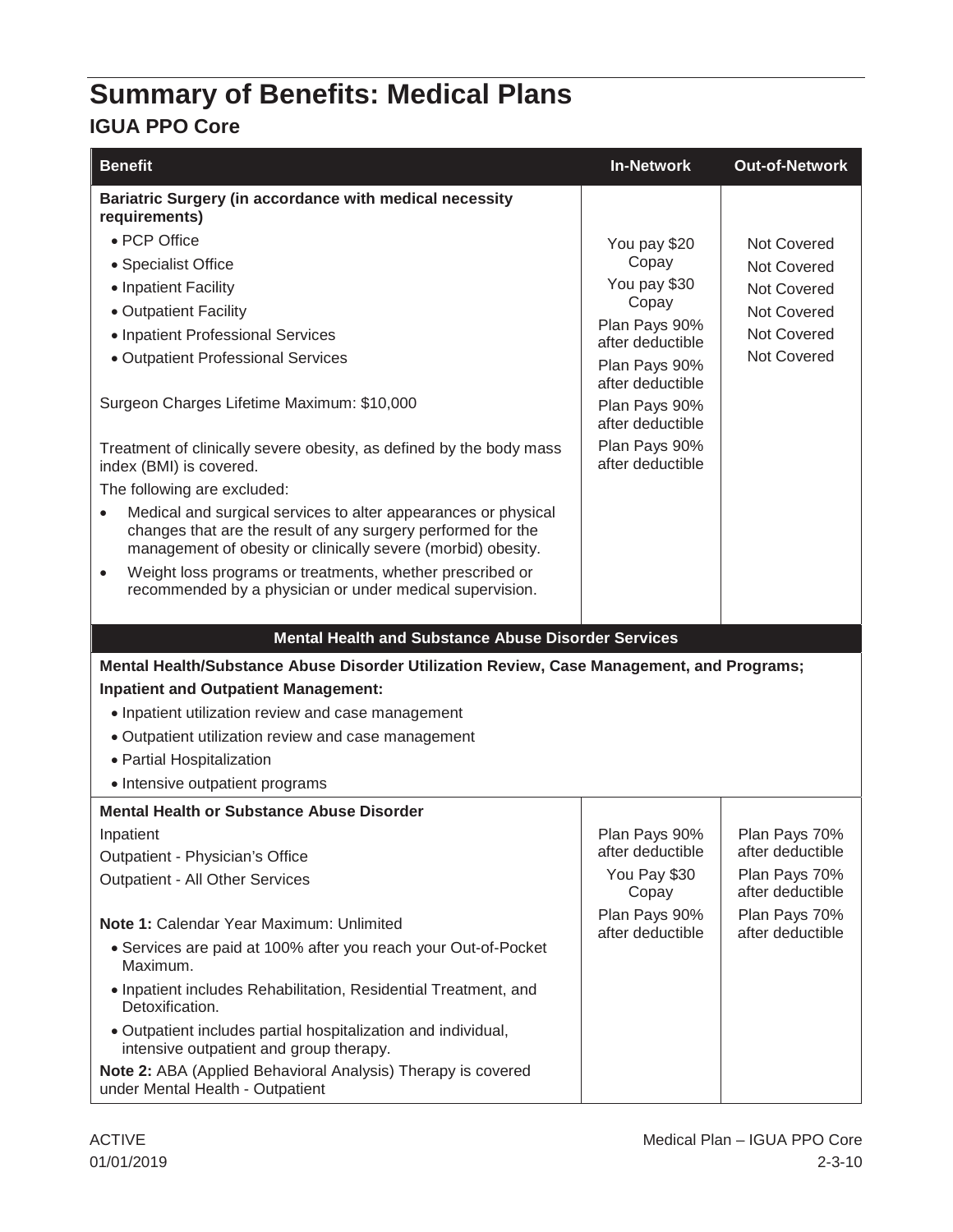### **Summary of Benefits: Medical Plans IGUA PPO Core**

| <b>Benefit</b>                                          | <b>In-Network</b>     | <b>Out-of-Network</b> |
|---------------------------------------------------------|-----------------------|-----------------------|
| <b>Telephone or Video Consultations</b>                 |                       |                       |
| Services Provided by MDLive<br>• Telephone consultation | You Pay \$20<br>Copay | Not Covered           |
| • Video/online consultation                             |                       |                       |

### **Excluded Services**

| <b>Services Your Plan Does NOT Cover</b><br>This is not a complete list. Check your policy or plan document for other excluded services. |                                                                                                                                  |                                                                            |  |  |
|------------------------------------------------------------------------------------------------------------------------------------------|----------------------------------------------------------------------------------------------------------------------------------|----------------------------------------------------------------------------|--|--|
| • Acupuncture<br>• Cosmetic Surgery<br>• Dental Care (Adult)<br>• Dental Care (Children)<br>• Routine Eye Care<br>(Children)             | • Habilitation Services<br>• Long-Term Care<br>• Non-Emergency Care when Traveling<br>outside the U.S.<br>• Private-Duty Nursing | • Routine Eye Care (Adult)<br>• Routine Foot Care<br>• Weight Loss Program |  |  |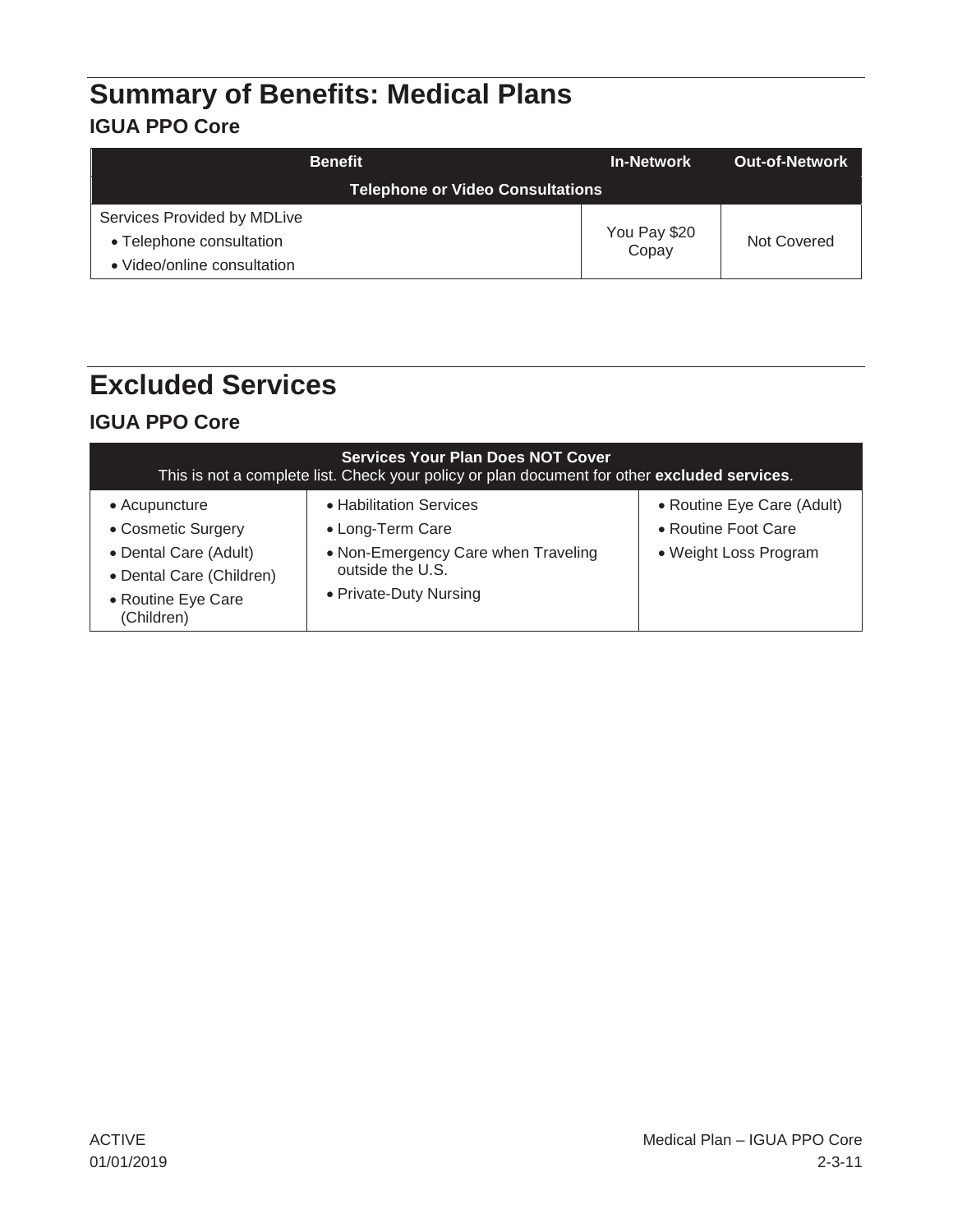This page intentionally left blank.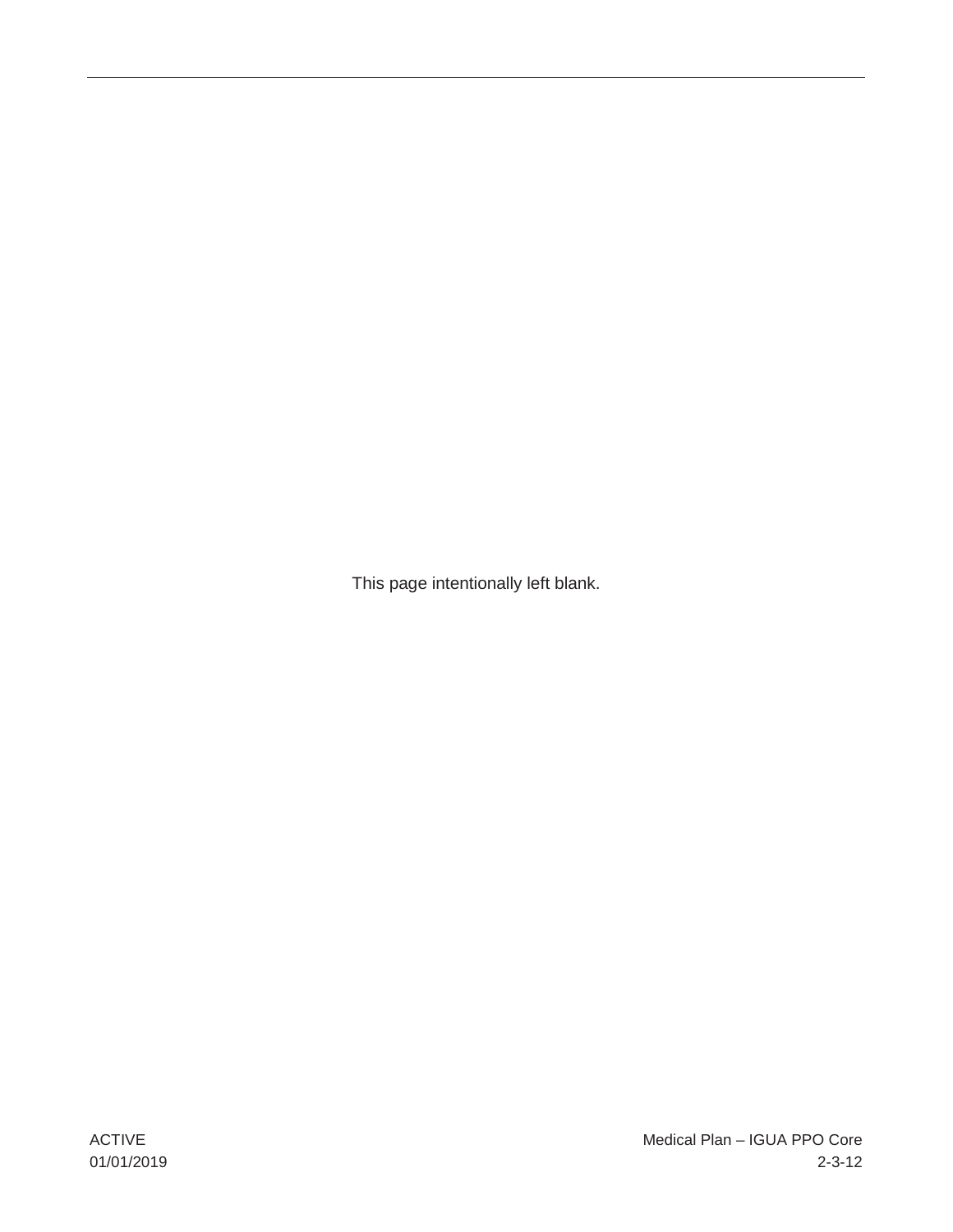

# **Open Access Plus (OAP) IGUA Preferred Provider Organization (PPO) Select**

**International Guards Union of America (IGUA) Y-12 Security Police Officers**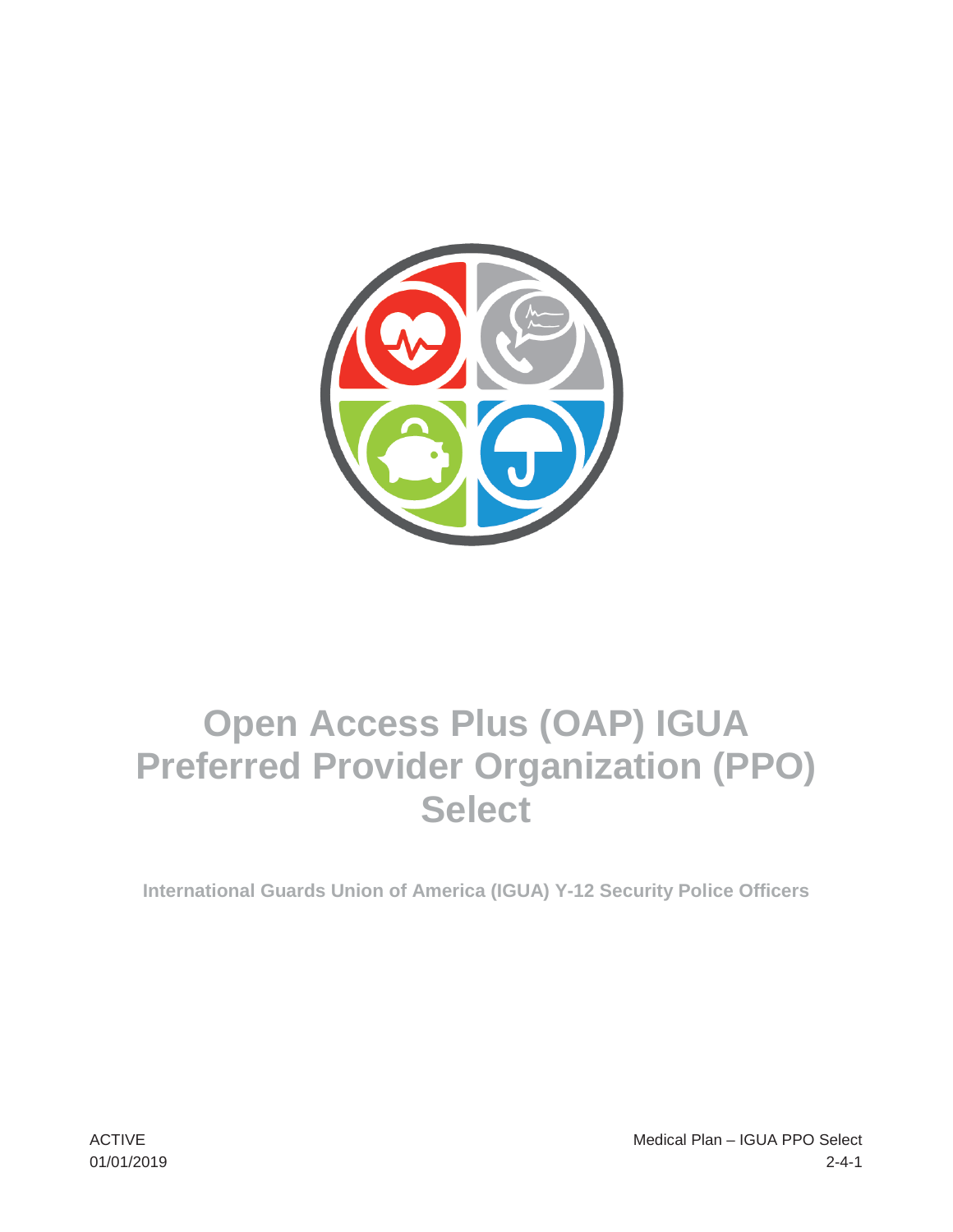This page intentionally left blank.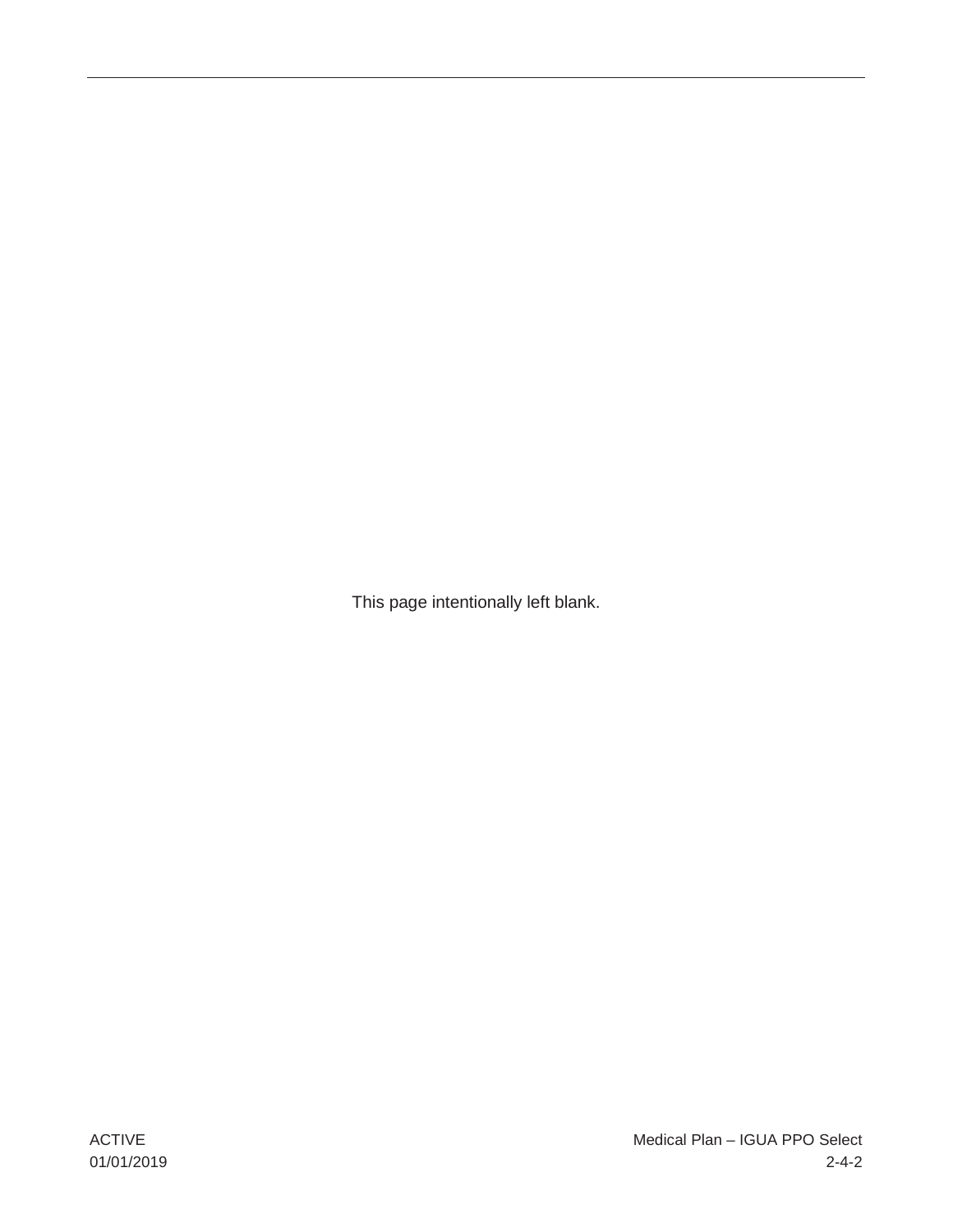#### **IGUA PPO Select**

| Important<br><b>Questions</b>                               | <b>Answers</b>                                                                                                                   | <b>Why this Matters</b>                                                                                                               |
|-------------------------------------------------------------|----------------------------------------------------------------------------------------------------------------------------------|---------------------------------------------------------------------------------------------------------------------------------------|
| What is the<br>overall<br>Deductible?                       | In-network providers:<br>\$0/Individual and \$0 family<br>Out-of-network providers:<br>\$500/Individual and \$1,000/Family       | You must pay all the costs up to the<br>Deductible amount before this plan begins to<br>pay for covered services you use.             |
| Are there any<br>out-of-pocket<br>limits on my<br>expenses? | In-network providers:<br>\$1,500/Individual and \$3,000/Family<br>Out-of-network providers:<br>\$3,000/Individual \$6,000/Family | The <b>out-of-pocket limit</b> is the most you could<br>pay during a calendar year for your share of<br>the cost of covered services. |
| What is not<br>included in the<br>out-of-pocket<br>limit?   | Premiums, balanced-billed charges,<br>penalties for no pre-certification, and<br>health care this plan does not cover            | Even though you pay these expenses, they do<br>not count toward the out-of-pocket limit.                                              |
| Do I need a<br>referral to see<br>a Specialist?             | No. You do not need a referral to see a<br>Specialist.                                                                           | You can see the <b>Specialist</b> you choose.                                                                                         |

| <b>Benefit</b>                  | <b>In-Network</b> | Out-of-Network                     |
|---------------------------------|-------------------|------------------------------------|
| <b>Maximum Lifetime Benefit</b> | Unlimited         | Unlimited                          |
| <b>Coinsurance</b>              | Plan Pays 100%    | Plan Pays 70%<br>after deductible  |
| <b>Calendar Year Deductible</b> | None              | \$500/Individual<br>\$1,000/Family |

• The amount you pay for all covered expenses counts toward your out-of-network Deductible.

• Copays always apply before plan Deductible and Coinsurance.

• After an eligible family member meets his or her individual Deductible, covered expenses for that family member will be paid based on the Coinsurance level specified by the plan. After the family Deductible has been met, covered expenses for each eligible family member will be paid based on the Coinsurance level specified by the plan.

|                                            | $\frac{1}{2}$ \$1,500/Individual $\frac{1}{2}$ \$3,000/Individual |                |
|--------------------------------------------|-------------------------------------------------------------------|----------------|
| <b>Calendar Year Out-of-Pocket Maximum</b> | \$3,000/Family                                                    | \$6,000/Family |

• The amount you pay for all covered expenses counts toward both your in-network and out-of-network Out-of-Pocket Maximums.

• All Copays, Coinsurance, and plan Deductibles contribute toward your Out-of-Pocket Maximum.

- This plan includes a combined medical/pharmacy plan Out-of-Pocket Maximum.
- After an eligible family member meets his or her individual Out-of-Pocket maximum, the plan will pay 100% of his or her covered expenses. After the family Out-of-Pocket Maximum has been met, the plan will pay 100% of each eligible family member's covered expenses.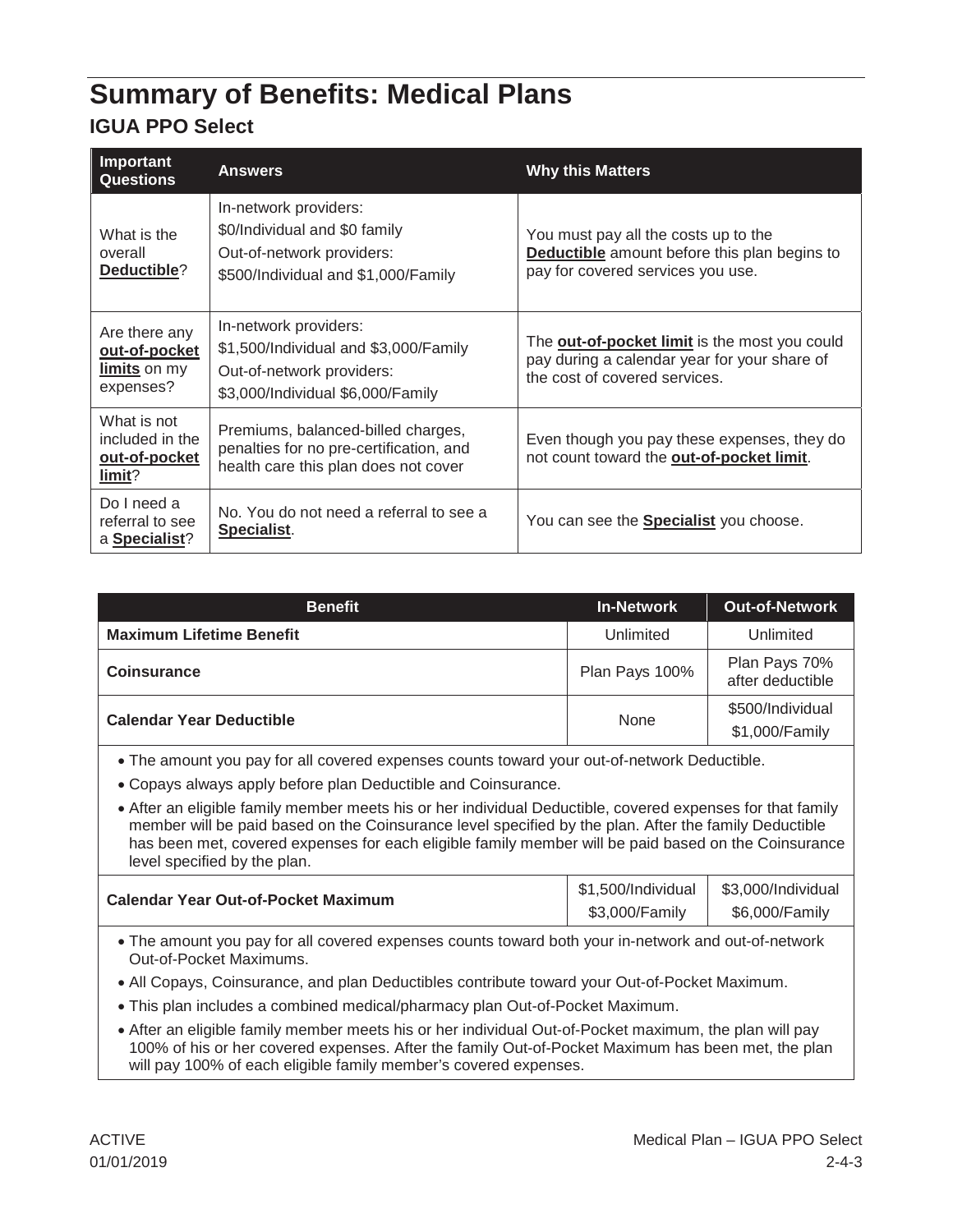| <b>Benefit</b>                                                                                                                                                                                     | <b>In-Network</b>                                                                        | <b>Out-of-Network</b>                                                                 |
|----------------------------------------------------------------------------------------------------------------------------------------------------------------------------------------------------|------------------------------------------------------------------------------------------|---------------------------------------------------------------------------------------|
| <b>Preventive Care</b>                                                                                                                                                                             |                                                                                          |                                                                                       |
| <b>Preventive Care</b>                                                                                                                                                                             |                                                                                          |                                                                                       |
| • Includes coverage of additional services, such as urinalysis,<br>EKG, and other laboratory tests, supplementing the standard<br>Preventive Care benefit when billed as part of the office visit. | Plan Pays 100%                                                                           | <b>Not Covered</b>                                                                    |
| <b>Immunizations</b>                                                                                                                                                                               | Plan Pays 100%                                                                           | Not Covered                                                                           |
| Mammogram, PAP, and PSA Tests                                                                                                                                                                      |                                                                                          |                                                                                       |
| • Routine services                                                                                                                                                                                 | Plan Pays 100%                                                                           | Plan Pays 70% after<br>deductible                                                     |
| • Non-routine services                                                                                                                                                                             | Plan Pays<br>subject to Plan's<br>Lab and X-ray<br>benefit; based on<br>place of service | Plan Pays subject to<br>Plan's Lab and<br>X-ray benefit; based<br>on place of service |
| <b>Physician Services</b>                                                                                                                                                                          |                                                                                          |                                                                                       |
| <b>PCP Office</b>                                                                                                                                                                                  | You Pay \$20<br>Copay                                                                    | Plan Pays 70% after<br>deductible                                                     |
| <b>Specialist Office</b>                                                                                                                                                                           |                                                                                          |                                                                                       |
|                                                                                                                                                                                                    | You Pay \$25<br>Copay                                                                    | Plan Pays 70% after<br>deductible                                                     |
| <b>Surgery Performed in the Physician's Office</b>                                                                                                                                                 | You Pay \$20                                                                             | Plan Pays 70% after                                                                   |
| • PCP Office                                                                                                                                                                                       | Copay                                                                                    | deductible                                                                            |
| • Specialist Office                                                                                                                                                                                | You Pay \$25<br>Copay                                                                    | Plan Pays 70% after<br>deductible                                                     |
| <b>Allergy Treatment/Injections</b>                                                                                                                                                                | You Pay \$20                                                                             | Plan Pays 70% after                                                                   |
| • PCP Office                                                                                                                                                                                       | Copay                                                                                    | deductible                                                                            |
| • Specialist Office                                                                                                                                                                                | You Pay \$25<br>Copay                                                                    | Plan Pays 70% after<br>deductible                                                     |
| <b>Allergy Serum</b>                                                                                                                                                                               | Plan Pays 100%                                                                           | Plan Pays 70% after                                                                   |
| (Medication only dispensed by the Physician in the Office)                                                                                                                                         |                                                                                          | deductible                                                                            |
| Inpatient                                                                                                                                                                                          |                                                                                          |                                                                                       |
| <b>Inpatient Hospital Facility:</b>                                                                                                                                                                |                                                                                          |                                                                                       |
| • Semi-private and Private rooms: Limited to the In-Network<br>semi-private negotiated rate                                                                                                        | You Pay \$200<br>Copay Per                                                               | Plan Pays 70% after                                                                   |
| • Special Care Units: Intensive Care Unit (ICU), Critical Care<br>Unit (CCU): In-Network: Limited to the negotiated rate /<br>Out-of-Network: Limited to the ICU/CCU daily room rate               | deductible<br>Admission                                                                  |                                                                                       |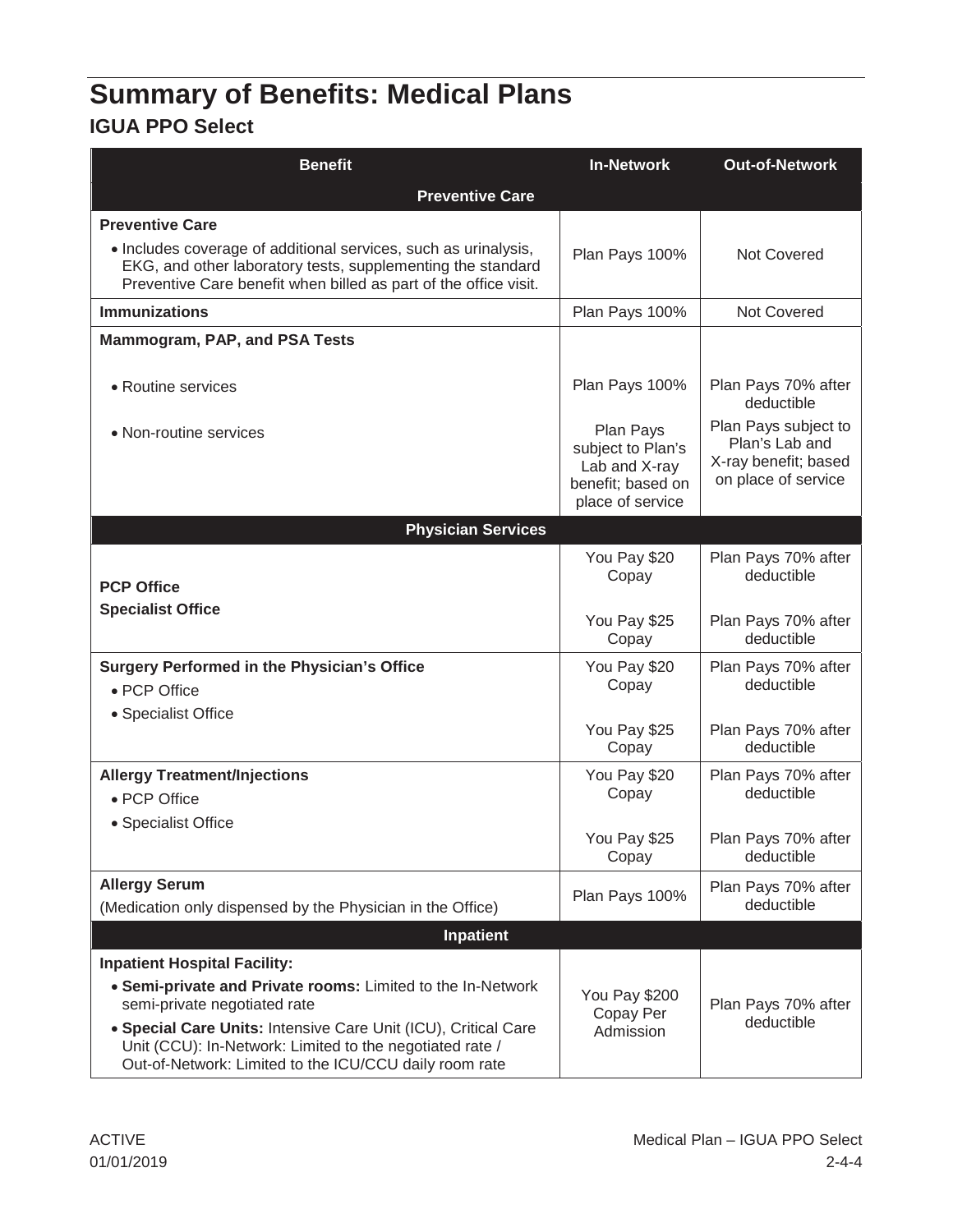| <b>Benefit</b>                                                                                                                                                      | <b>In-Network</b>           | <b>Out-of-Network</b>             |  |
|---------------------------------------------------------------------------------------------------------------------------------------------------------------------|-----------------------------|-----------------------------------|--|
| <b>Inpatient Hospital Physician's Visit/Consult</b>                                                                                                                 | Plan Pays 100%              | Plan Pays 70% after<br>deductible |  |
| <b>Inpatient Professional Services</b><br>• For services performed by Surgeons, Radiologists,<br>Pathologists, and Anesthesiologists                                | Plan Pays 100%              | Plan Pays 70% after<br>deductible |  |
| <b>Outpatient</b>                                                                                                                                                   |                             |                                   |  |
| <b>Outpatient Facility Services</b>                                                                                                                                 | You Pay \$100               |                                   |  |
| . Non-surgical treatment procedures are not subject to the<br>facility per visit Copay                                                                              | Copay<br>Per Facility/Visit | Plan Pays 70% after<br>deductible |  |
| <b>Outpatient Professional Services</b>                                                                                                                             |                             |                                   |  |
| • For services performed by Surgeons, Radiologists,<br>Pathologists, and Anesthesiologists                                                                          | Plan Pays 100%              | Plan Pays 70% after<br>deductible |  |
| <b>Short-Term Rehabilitation</b>                                                                                                                                    |                             |                                   |  |
| Calendar Year Maximum: 180 days                                                                                                                                     |                             |                                   |  |
| • Pulmonary Rehabilitation, Cognitive Therapy, Physical<br>Therapy, Speech Therapy, Occupational Therapy, and<br>You Pay \$10<br>Cardiac Rehabilitation<br>Copay    |                             | Plan Pays 70% after<br>deductible |  |
| • Includes coverage for developmental delay                                                                                                                         |                             |                                   |  |
| Note: Therapy days, provided as part of an approved Home<br>Health Care plan, accumulate to the applicable outpatient<br>short-term rehabilitation therapy maximum. |                             |                                   |  |
| <b>Chiropractic Care</b>                                                                                                                                            | You Pay \$10                | Plan Pays 70% after               |  |
| Calendar Year Maximum: 25 days                                                                                                                                      | Copay                       | deductible                        |  |
| <b>Other Health Care Facilities/Services</b>                                                                                                                        |                             |                                   |  |
| <b>Home Health Care</b>                                                                                                                                             |                             |                                   |  |
| (includes outpatient private-duty nursing subject to medical<br>necessity)                                                                                          |                             | Plan Pays 70% after<br>deductible |  |
| · Calendar Year Maximum: 60 days                                                                                                                                    | Plan Pays 100%              |                                   |  |
| • 16-hour maximum per day                                                                                                                                           |                             |                                   |  |
| Skilled Nursing Facility, Rehabilitation Hospital, Sub-Acute                                                                                                        |                             |                                   |  |
| <b>Facility</b>                                                                                                                                                     | Plan Pays 100%              | Plan Pays 70% after<br>deductible |  |
| • Calendar Year Maximum: 60 days                                                                                                                                    |                             |                                   |  |
| <b>Durable Medical Equipment</b>                                                                                                                                    |                             |                                   |  |
| • Calendar Year Maximum: Unlimited                                                                                                                                  | Plan Pays 100%              | Plan Pays 70% after               |  |
| • Includes coverage for foot orthotics and supportive devices;<br>orthotic shoes                                                                                    |                             | deductible                        |  |
| <b>Breastfeeding Equipment and Supplies</b>                                                                                                                         |                             |                                   |  |
| • Limited to the rental of one breast pump per birth as ordered<br>or prescribed by a physician                                                                     | Plan Pays 100%              | Not Covered                       |  |
| • Includes related supplies                                                                                                                                         |                             |                                   |  |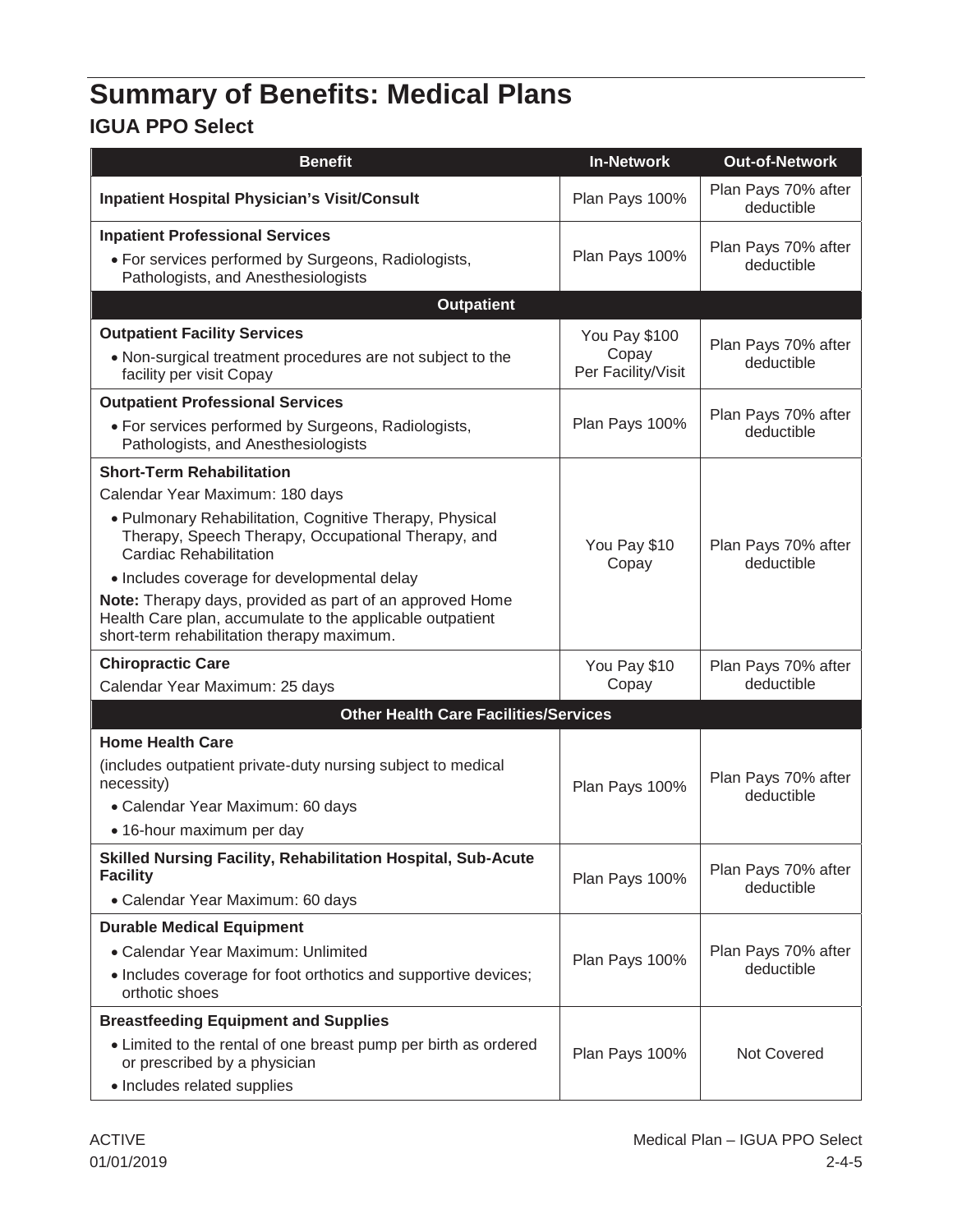| <b>Benefit</b>                                                                                                                                                                                        | <b>In-Network</b> | <b>Out-of-Network</b>             |
|-------------------------------------------------------------------------------------------------------------------------------------------------------------------------------------------------------|-------------------|-----------------------------------|
| <b>Enteral Formulas</b><br>• Nutritional formulas for enteral feedings are covered<br>regardless of diagnosis.                                                                                        | Plan Pays 100%    | Plan Pays 70% after<br>deductible |
| <b>External Prosthetic Appliances (EPA)</b>                                                                                                                                                           | Plan Pays 100%    | <b>Not Covered</b>                |
| • Calendar Year Maximum: Unlimited                                                                                                                                                                    |                   |                                   |
| <b>Routine Foot Disorders</b><br>Note: Services associated with foot care for diabetes and<br>peripheral vascular disease are covered when medically<br>necessary.                                    | Not Covered       | <b>Not Covered</b>                |
| <b>Hearing Aid</b>                                                                                                                                                                                    |                   |                                   |
| • \$5,000 maximum In-Network per pair per 36 months                                                                                                                                                   |                   |                                   |
| • Includes testing and fitting of hearing-aid devices covered at<br>PCP or Specialist Office visit level                                                                                              | Plan Pays 100%    | Plan Pays 70% after<br>deductible |
| • Excludes replacement and repair of hearing aid due to normal<br>wear and replacement batteries                                                                                                      |                   |                                   |
| <b>Cochlear Implants</b>                                                                                                                                                                              | Plan Pays 100%    | Plan Pays 70% after<br>deductible |
| <b>Medical Specialty Drugs</b>                                                                                                                                                                        |                   |                                   |
| Inpatient<br>This benefit applies to the cost of the Infusion Therapy<br>drugs administered in an Inpatient Facility. This benefit<br>does not cover the related Facility or Professional<br>charges. | Plan Pays 100%    | Plan Pays 70% after<br>deductible |
| <b>Outpatient Facility Services</b>                                                                                                                                                                   |                   |                                   |
| This benefit applies to the cost of the Infusion Therapy<br>drugs administered in an Outpatient Facility. This benefit<br>does not cover the related Facility or Professional<br>charges.             | Plan Pays 100%    | Plan Pays 70% after<br>deductible |
| Physician's Office                                                                                                                                                                                    |                   |                                   |
| This benefit applies to the cost of targeted Infusion<br>Therapy drugs administered in the Physician's office.<br>This benefit does not cover the related Office Visit or<br>Professional charges.    | Plan Pays 100%    | Plan Pays 70% after<br>deductible |
| Home<br>This benefit applies to the cost of targeted Infusion<br>$\bullet$<br>Therapy drugs administered in the patient's home. This<br>benefit does not cover the related Professional charges.      | Plan Pays 100%    | Plan Pays 70% after<br>deductible |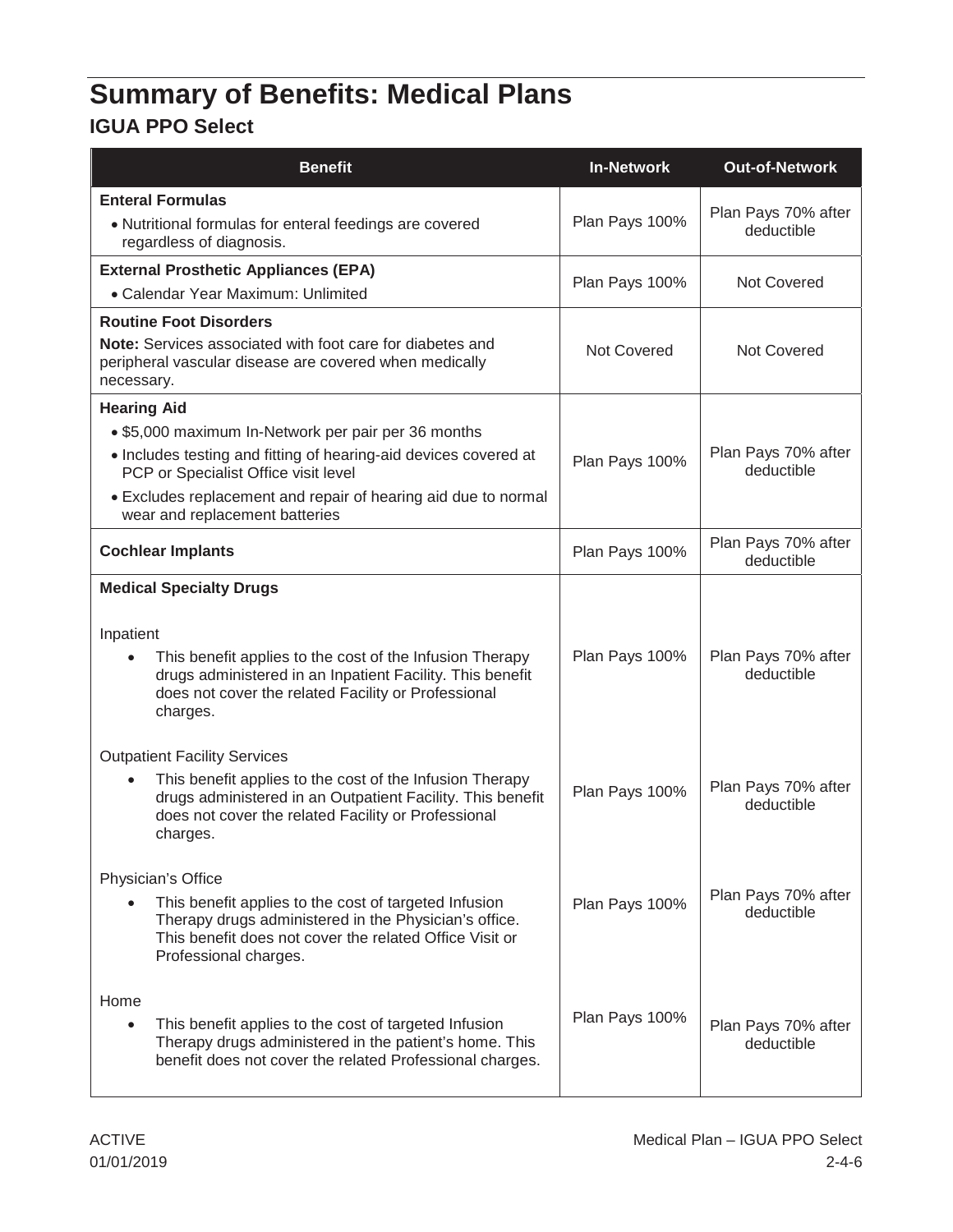| <b>Benefit</b>                                                                                                                                                                                                                                                                                                                      | <b>In-Network</b>                                                                                     | <b>Out-of-Network</b>                                                                                                                            |
|-------------------------------------------------------------------------------------------------------------------------------------------------------------------------------------------------------------------------------------------------------------------------------------------------------------------------------------|-------------------------------------------------------------------------------------------------------|--------------------------------------------------------------------------------------------------------------------------------------------------|
| Lab and X-ray In:<br>• PCP Office<br>• Specialist Office<br>• Independent Lab<br>• Outpatient Facility<br>Note: Emergency Room/Urgent Care Facility lab and X-ray<br>services covered the same as Emergency Room and Urgent<br>Care Facility services.                                                                              | Plan Pays 100%<br>Plan Pays 100%<br>Plan Pays 100%<br>Plan Pays 100%                                  | Plan Pays 70% after<br>deductible<br>Plan Pays 70% after<br>deductible<br>Plan Pays 70% after<br>deductible<br>Plan Pays 70% after<br>deductible |
| <b>Advanced Radiological Imaging In:</b><br>• Physician's Office<br>• Emergency Room/Urgent Care Facility<br>• Outpatient Facility<br>Note 1: ARI includes MRI, MRA, CAT Scan, PET Scan, etc.<br>Note 2: All lab and X-ray services, including ARI, provided at<br>Inpatient Hospital are covered under Inpatient Hospital benefit. | You Pay \$100<br>Copay Per Scan<br>You Pay \$100<br>Copay Per Scan<br>You Pay \$100<br>Copay Per Scan | Plan Pays 70% after<br>deductible<br>You Pay \$100 Copay<br>Per Scan<br>Plan Pays 70% after<br>deductible                                        |
| <b>Emergency Care</b><br>• Emergency Room<br>• Outpatient Professional Services<br><b>Urgent Care</b><br>• Urgent Care Facility<br>• Outpatient Professional Services<br>Note: Copays are waived if admitted.                                                                                                                       | You Pay \$100 Copay Per Visit<br>Plan Pays 100%<br>You Pay \$25 Copay Per Visit<br>Plan Pays 100%     |                                                                                                                                                  |
| <b>Ambulance Services</b><br>If used as Non-Emergency Transportation (e.g., transportation<br>from hospital back home), services generally are not covered.                                                                                                                                                                         | Plan Pays 100%                                                                                        |                                                                                                                                                  |
| <b>Hospice Care and Bereavement Counseling</b><br>• Inpatient Hospital and Other Health Care Facilities<br>• Outpatient Services<br>Note: Services provided by mental health professionals are<br>covered under mental health benefits.                                                                                             | Plan Pays 100%<br>Plan Pays 100%                                                                      | Plan Pays 70% after<br>deductible<br>Plan Pays 70% after<br>deductible                                                                           |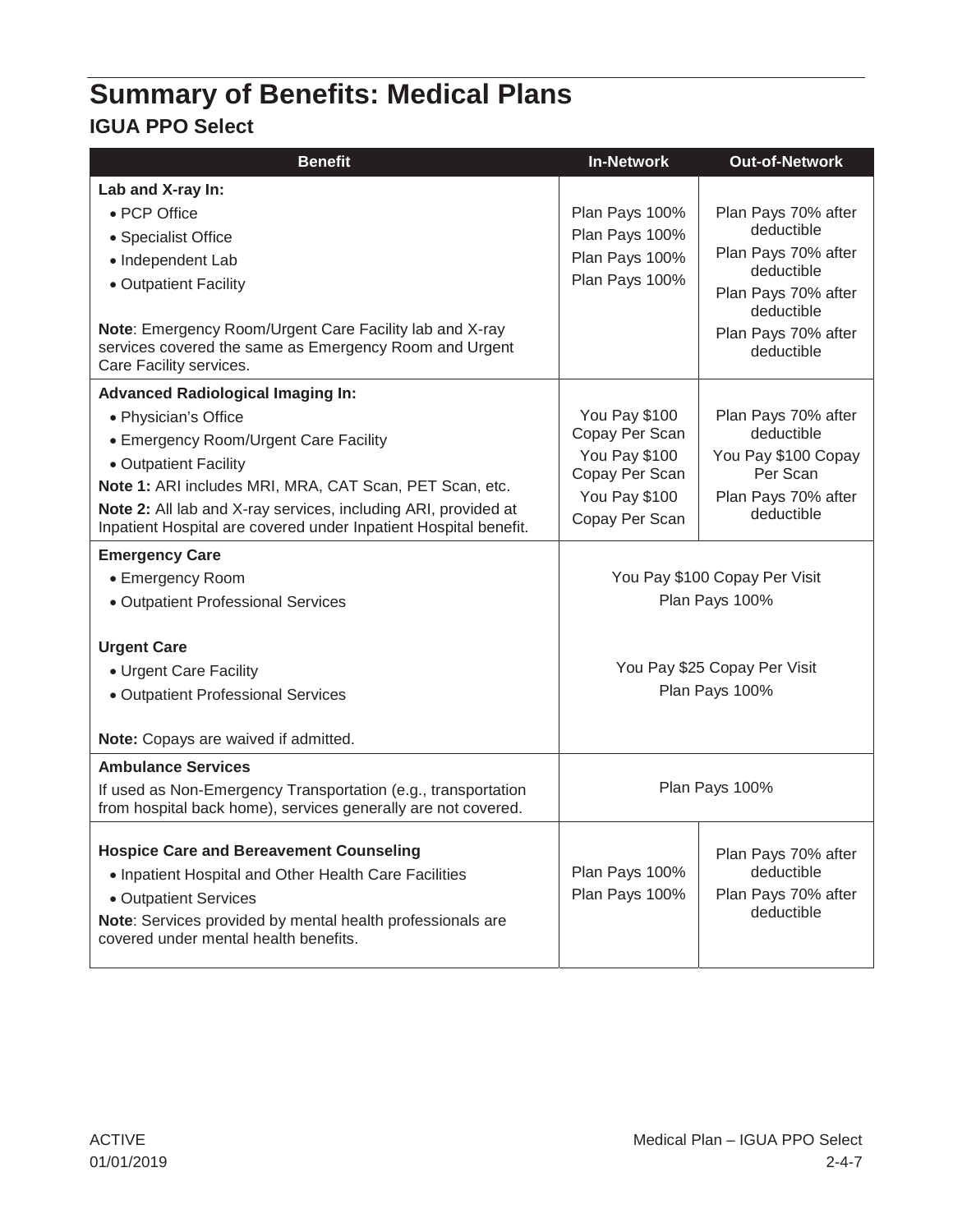| <b>Benefit</b>                                                                                                                                                                                                            | <b>In-Network</b>                                                                                                                                          | <b>Out-of-Network</b>                                                                                                                                                                                        |
|---------------------------------------------------------------------------------------------------------------------------------------------------------------------------------------------------------------------------|------------------------------------------------------------------------------------------------------------------------------------------------------------|--------------------------------------------------------------------------------------------------------------------------------------------------------------------------------------------------------------|
| <b>Organ Transplant Coverage</b><br>Includes all medically appropriate, non-experimental transplants                                                                                                                      |                                                                                                                                                            |                                                                                                                                                                                                              |
| <b>Inpatient Hospital Facility</b><br>• Lifesource Facility<br>• Non-Lifesource Inpatient Facility                                                                                                                        | \$200 Copay Per<br>Visit<br>\$200 Copay Per                                                                                                                | <b>Not Covered</b><br>Not Covered                                                                                                                                                                            |
| <b>Inpatient Professional Services</b><br>• Lifesource Facility<br>• Non-Lifesource Facility<br>Travel Lifetime Maximum to a Lifesource Facility \$10,000 Per<br>Transplant (If using an approved Lifesource facility)    | Visit<br>Plan Pays 100%<br>Plan Pays 100%                                                                                                                  | Not Covered<br>Not Covered                                                                                                                                                                                   |
| <b>Maternity</b><br>Initial Visit to Confirm Pregnancy:<br>• PCP Office Visit<br>• Specialist Office Visit                                                                                                                | You Pay \$20<br>Copay<br>You Pay \$25<br>Copay                                                                                                             | Plan Pays 70% after<br>deductible<br>Plan Pays 70% after<br>deductible                                                                                                                                       |
| <b>Global Maternity Fee</b><br>All Subsequent Prenatal Visits, Postnatal Visits, and Physician's<br><b>Delivery Charges</b>                                                                                               | Plan Pays 100%                                                                                                                                             | Plan Pays 70% after<br>deductible                                                                                                                                                                            |
| <b>Office Visits in Addition to Global Maternity Fee</b><br><b>PCP Office Visit</b><br><b>Specialist Office Visit</b><br><b>Delivery Facility</b>                                                                         | You Pay \$20<br>Copay<br>You Pay \$25<br>Copay                                                                                                             | Plan Pays 70% after<br>deductible                                                                                                                                                                            |
| Inpatient Hospital, Birthing Center                                                                                                                                                                                       | Covered same as<br>Plan's Inpatient<br>Hospital benefit                                                                                                    | Covered same as<br>Plan's Inpatient<br>Hospital benefit                                                                                                                                                      |
| <b>Abortion - Elective and Non-Elective Procedures</b><br>• PCP Office<br>• Specialist Office<br>• Inpatient Facility<br>• Outpatient Facility<br>• Inpatient Professional Services<br>• Outpatient Professional Services | You Pay \$20<br>Copay<br>You Pay \$25<br>Copay<br>You Pay \$200<br>Copay Per Visit<br>You Pay \$100<br>Copay Per Visit<br>Plan Pays 100%<br>Plan Pays 100% | Plan Pays 70% after<br>deductible<br>Plan Pays 70% after<br>deductible<br>Plan Pays 70% after<br>deductible<br>Plan Pays 70% after<br>deductible<br>Plan Pays 70% after<br>deductible<br>Plan Pays 70% after |
|                                                                                                                                                                                                                           |                                                                                                                                                            | deductible                                                                                                                                                                                                   |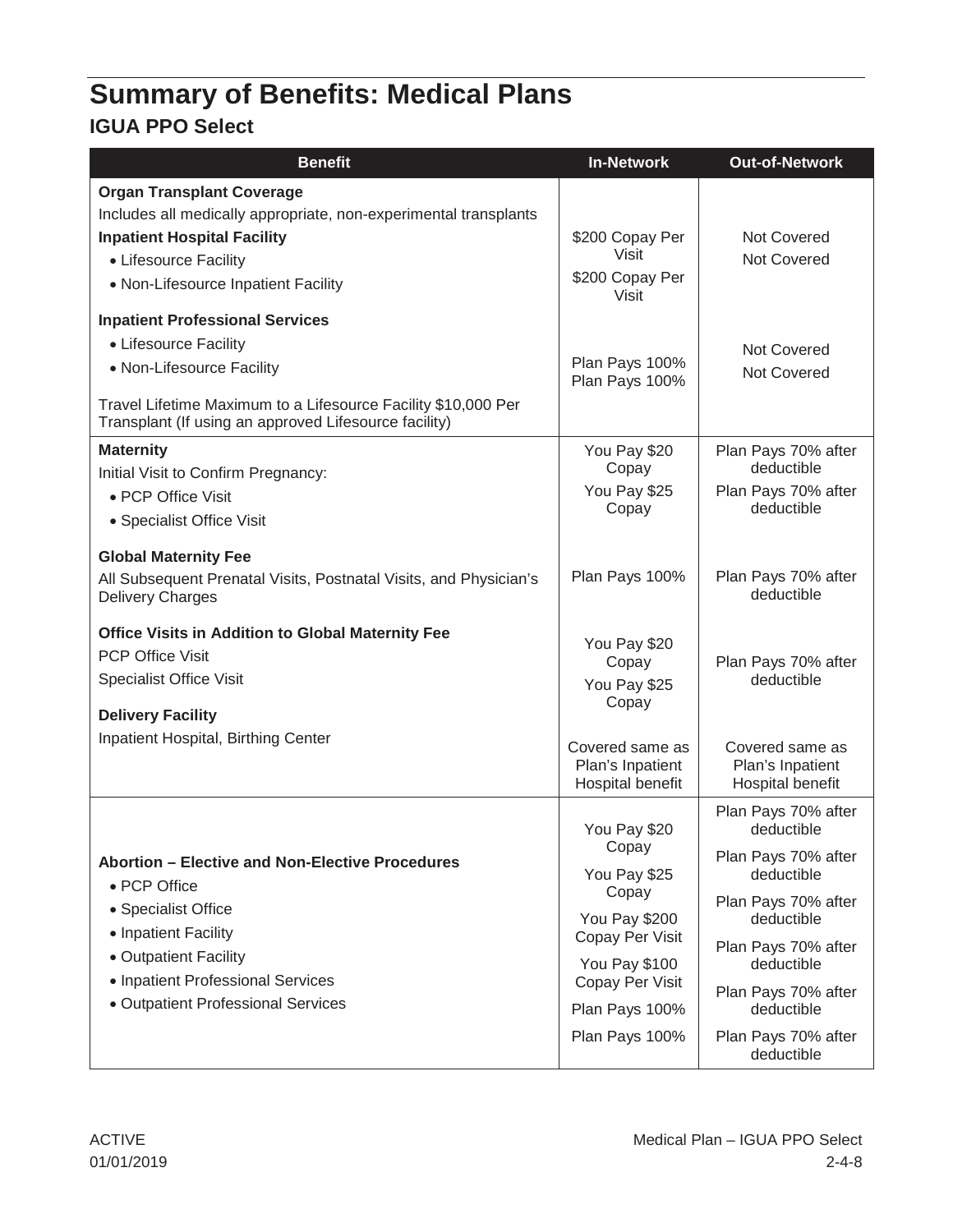| <b>Benefit</b>                                                                                                                                                                                            | <b>In-Network</b>                | <b>Out-of-Network</b>             |
|-----------------------------------------------------------------------------------------------------------------------------------------------------------------------------------------------------------|----------------------------------|-----------------------------------|
| <b>Family Planning - Men's Services</b>                                                                                                                                                                   |                                  |                                   |
| Includes surgical services, such as vasectomy (Excludes reversals)<br>• PCP Office                                                                                                                        | You Pay \$20<br>Copay            | Plan Pays 70%<br>after deductible |
| • Specialist Office<br>• Inpatient Facility<br>• Outpatient Facility                                                                                                                                      | You Pay \$25<br>Copay            | Plan Pays 70%<br>after deductible |
| • Inpatient Professional Services<br>• Outpatient Professional Services                                                                                                                                   | You Pay \$200<br>Copay Per Visit | Plan Pays 70%<br>after deductible |
|                                                                                                                                                                                                           | You Pay \$100<br>Copay Per Visit | Plan Pays 70%<br>after deductible |
|                                                                                                                                                                                                           | Plan Pays 100%                   | Plan Pays 70%<br>after deductible |
|                                                                                                                                                                                                           | Plan Pays 100%                   | Plan Pays 70%<br>after deductible |
| <b>Family Planning - Women's Services</b>                                                                                                                                                                 |                                  |                                   |
| Includes surgical services, such as tubal ligation (Excludes<br>reversals)                                                                                                                                |                                  |                                   |
| Contraceptive devices as ordered or prescribed by a physician                                                                                                                                             |                                  |                                   |
| • PCP Office                                                                                                                                                                                              | Plan Pays 100%                   | Plan Pays 70%                     |
| • Specialist Office                                                                                                                                                                                       | Plan Pays 100%                   | after deductible                  |
| • Inpatient Facility                                                                                                                                                                                      | Plan Pays 100%                   | Plan Pays 70%<br>after deductible |
| • Outpatient Facility                                                                                                                                                                                     | Plan Pays 100%                   | Plan Pays 70%                     |
| • Inpatient Professional Services                                                                                                                                                                         | Plan Pays 100%                   | after deductible                  |
| • Outpatient Professional Services                                                                                                                                                                        | Plan Pays 100%                   | Plan Pays 70%<br>after deductible |
|                                                                                                                                                                                                           |                                  | Plan Pays 70%<br>after deductible |
|                                                                                                                                                                                                           |                                  | Plan Pays 70%<br>after deductible |
| Infertility Note: Coverage will be provided for the treatment of an underlying medical condition up to the<br>point an infertility condition is diagnosed. Services will be covered as any other illness. |                                  |                                   |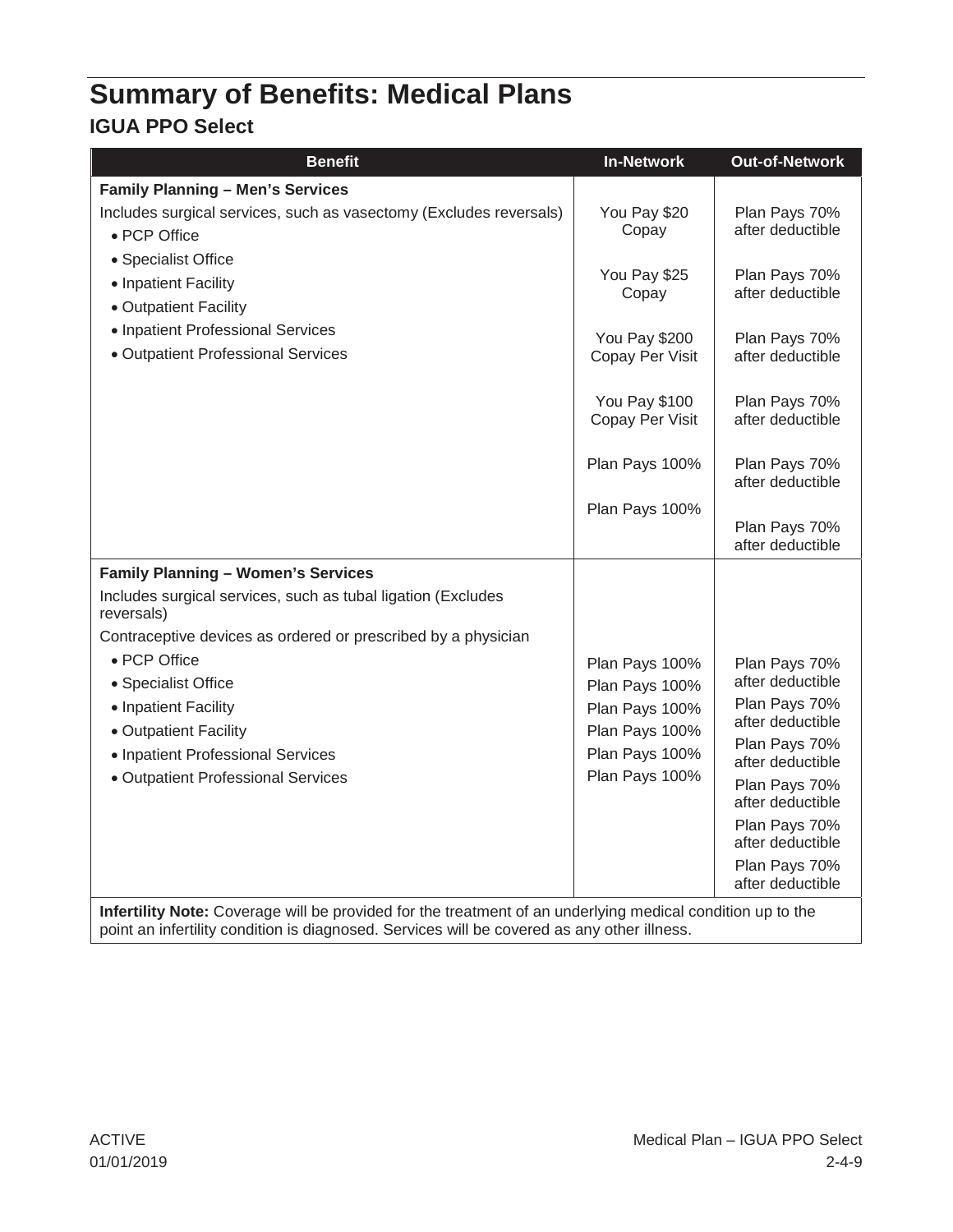| <b>Benefit</b>                                                                                                                                                                                                                                                                                                                                                                                                                                                                                                                                                                                                                                                                                                                                                         | <b>In-Network</b>                                                                                                                                                              | <b>Out-of-Network</b>                                                                                                                                                                                        |
|------------------------------------------------------------------------------------------------------------------------------------------------------------------------------------------------------------------------------------------------------------------------------------------------------------------------------------------------------------------------------------------------------------------------------------------------------------------------------------------------------------------------------------------------------------------------------------------------------------------------------------------------------------------------------------------------------------------------------------------------------------------------|--------------------------------------------------------------------------------------------------------------------------------------------------------------------------------|--------------------------------------------------------------------------------------------------------------------------------------------------------------------------------------------------------------|
| Temporomandibular Joint (TMJ)                                                                                                                                                                                                                                                                                                                                                                                                                                                                                                                                                                                                                                                                                                                                          |                                                                                                                                                                                |                                                                                                                                                                                                              |
| Services provided on a case-by-case basis. Always excludes<br>appliances and orthodontic treatment. Subject to medical<br>necessity                                                                                                                                                                                                                                                                                                                                                                                                                                                                                                                                                                                                                                    |                                                                                                                                                                                |                                                                                                                                                                                                              |
| • PCP Office<br>• Specialist Office<br>• Inpatient Facility<br>• Outpatient Facility<br>• Inpatient Professional Services<br>• Outpatient Professional Services                                                                                                                                                                                                                                                                                                                                                                                                                                                                                                                                                                                                        | You Pay \$20<br>Copay<br>You Pay \$25<br>Copay<br>You Pay \$200<br>Copay Per Visit<br>You Pay \$100<br>Copay Per Visit<br>Plan Pays 100%<br>Plan Pays 100%                     | Plan Pays 70% after<br>deductible<br>Plan Pays 70% after<br>deductible<br>Plan Pays 70% after<br>deductible<br>Plan Pays 70% after<br>deductible<br>Plan Pays 70% after<br>deductible<br>Plan Pays 70% after |
|                                                                                                                                                                                                                                                                                                                                                                                                                                                                                                                                                                                                                                                                                                                                                                        |                                                                                                                                                                                | deductible                                                                                                                                                                                                   |
| Bariatric Surgery (in accordance with medical necessity<br>requirements)<br>• PCP Office<br>• Specialist Office<br>• Inpatient Facility<br>• Outpatient Facility<br>• Inpatient Professional Services<br>• Outpatient Professional Services<br>Surgeon Charges Lifetime Maximum: \$10,000<br>Treatment of clinically severe obesity, as defined by the body<br>mass index (BMI), is covered.<br>The following are excluded:<br>Medical and surgical services to alter appearances or<br>physical changes that are the result of any surgery performed<br>for the management of obesity or clinically severe (morbid)<br>obesity.<br>Weight loss programs or treatments, whether prescribed or<br>$\bullet$<br>recommended by a physician or under medical supervision. | You Pay \$20<br>Copay Per Visit<br>You Pay \$25<br>Copay Per Visit<br>You Pay \$200<br>Copay Per Visit<br>You Pay \$100<br>Copay Per Visit<br>Plan Pays 100%<br>Plan Pays 100% | Not Covered<br>Not Covered<br>Not Covered<br>Not Covered<br>Not Covered<br>Not Covered                                                                                                                       |
| <b>Mental Health and Substance Abuse Disorder Services</b>                                                                                                                                                                                                                                                                                                                                                                                                                                                                                                                                                                                                                                                                                                             |                                                                                                                                                                                |                                                                                                                                                                                                              |
| Mental Health/Substance Abuse Disorder Utilization Review, Case Management, and Programs;                                                                                                                                                                                                                                                                                                                                                                                                                                                                                                                                                                                                                                                                              |                                                                                                                                                                                |                                                                                                                                                                                                              |
| <b>Inpatient and Outpatient Management:</b>                                                                                                                                                                                                                                                                                                                                                                                                                                                                                                                                                                                                                                                                                                                            |                                                                                                                                                                                |                                                                                                                                                                                                              |
| • Inpatient utilization review and case management                                                                                                                                                                                                                                                                                                                                                                                                                                                                                                                                                                                                                                                                                                                     |                                                                                                                                                                                |                                                                                                                                                                                                              |
| • Outpatient utilization review and case management                                                                                                                                                                                                                                                                                                                                                                                                                                                                                                                                                                                                                                                                                                                    |                                                                                                                                                                                |                                                                                                                                                                                                              |
| • Partial Hospitalization                                                                                                                                                                                                                                                                                                                                                                                                                                                                                                                                                                                                                                                                                                                                              |                                                                                                                                                                                |                                                                                                                                                                                                              |
| • Intensive outpatient programs                                                                                                                                                                                                                                                                                                                                                                                                                                                                                                                                                                                                                                                                                                                                        |                                                                                                                                                                                |                                                                                                                                                                                                              |
| <b>ACTIVE</b>                                                                                                                                                                                                                                                                                                                                                                                                                                                                                                                                                                                                                                                                                                                                                          |                                                                                                                                                                                | Medical Plan - IGUA PPO Select                                                                                                                                                                               |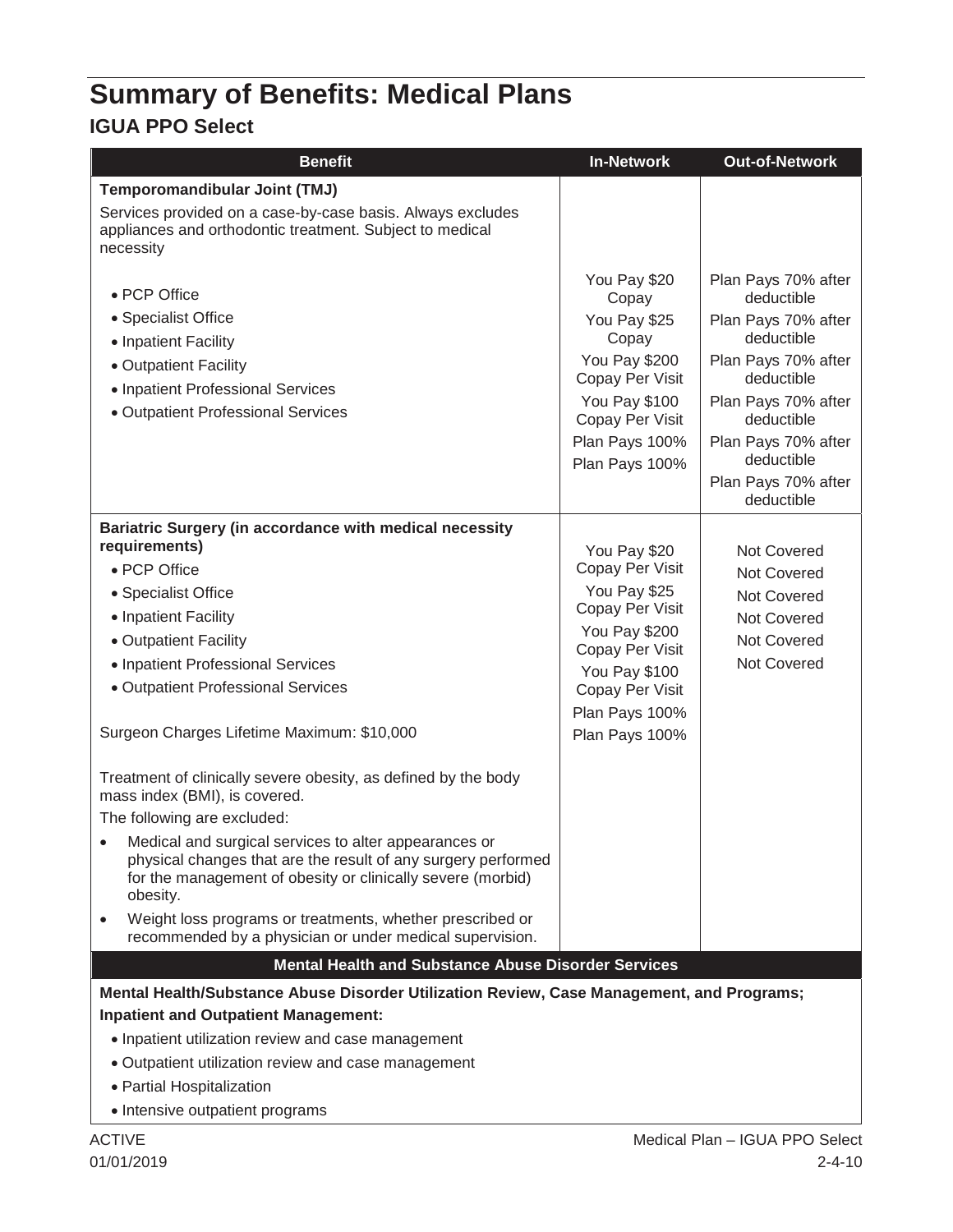#### **IGUA PPO Select**

| <b>Benefit</b>                                                                                           | <b>In-Network</b>                               | <b>Out-of-Network</b>                                                  |  |
|----------------------------------------------------------------------------------------------------------|-------------------------------------------------|------------------------------------------------------------------------|--|
| <b>Mental Health or Substance Abuse Disorder</b>                                                         |                                                 |                                                                        |  |
| • Inpatient<br>• Outpatient - Physician's Office<br>• Outpatient - All Other Services                    | You Pay \$200<br>Copay<br>You Pay \$25<br>Copay | Plan Pays 70% after<br>deductible<br>Plan Pays 70% after<br>deductible |  |
| Note 1: Calendar Year Maximum: Unlimited                                                                 | Plan Pays 100%                                  | Plan Pays 70% after<br>deductible                                      |  |
| • Services are paid at 100% after you reach your Out-of-Pocket<br>Maximum.                               |                                                 |                                                                        |  |
| • Inpatient includes Rehabilitation, Residential Treatment, and<br>Detoxification.                       |                                                 |                                                                        |  |
| • Outpatient includes partial hospitalization and individual,<br>intensive outpatient and group therapy. |                                                 |                                                                        |  |
| Note 2: ABA (Applied Behavioral Analysis) Therapy is covered<br>under Mental Health - Outpatient         |                                                 |                                                                        |  |
| <b>Telephone or Video Consultations</b>                                                                  |                                                 |                                                                        |  |
| Services Provided by MDLive<br>• Telephone consultation<br>• Video/online consultation                   | You Pay \$20<br>Copay                           | Not Covered                                                            |  |

### **Excluded Services**

| <b>Services Your Plan Does NOT Cover</b><br>This is not a complete list. Check your policy or plan document for other excluded services. |                                                                                                                                  |                                                                            |  |
|------------------------------------------------------------------------------------------------------------------------------------------|----------------------------------------------------------------------------------------------------------------------------------|----------------------------------------------------------------------------|--|
| • Acupuncture<br>• Cosmetic Surgery<br>• Dental Care (Adult)<br>• Dental Care (Children)<br>• Routine Eye Care                           | • Habilitation Services<br>• Long-Term Care<br>• Non-Emergency Care when Traveling<br>outside the U.S.<br>• Private-Duty Nursing | • Routine Eye Care (Adult)<br>• Routine Foot Care<br>• Weight Loss Program |  |
| (Children)                                                                                                                               |                                                                                                                                  |                                                                            |  |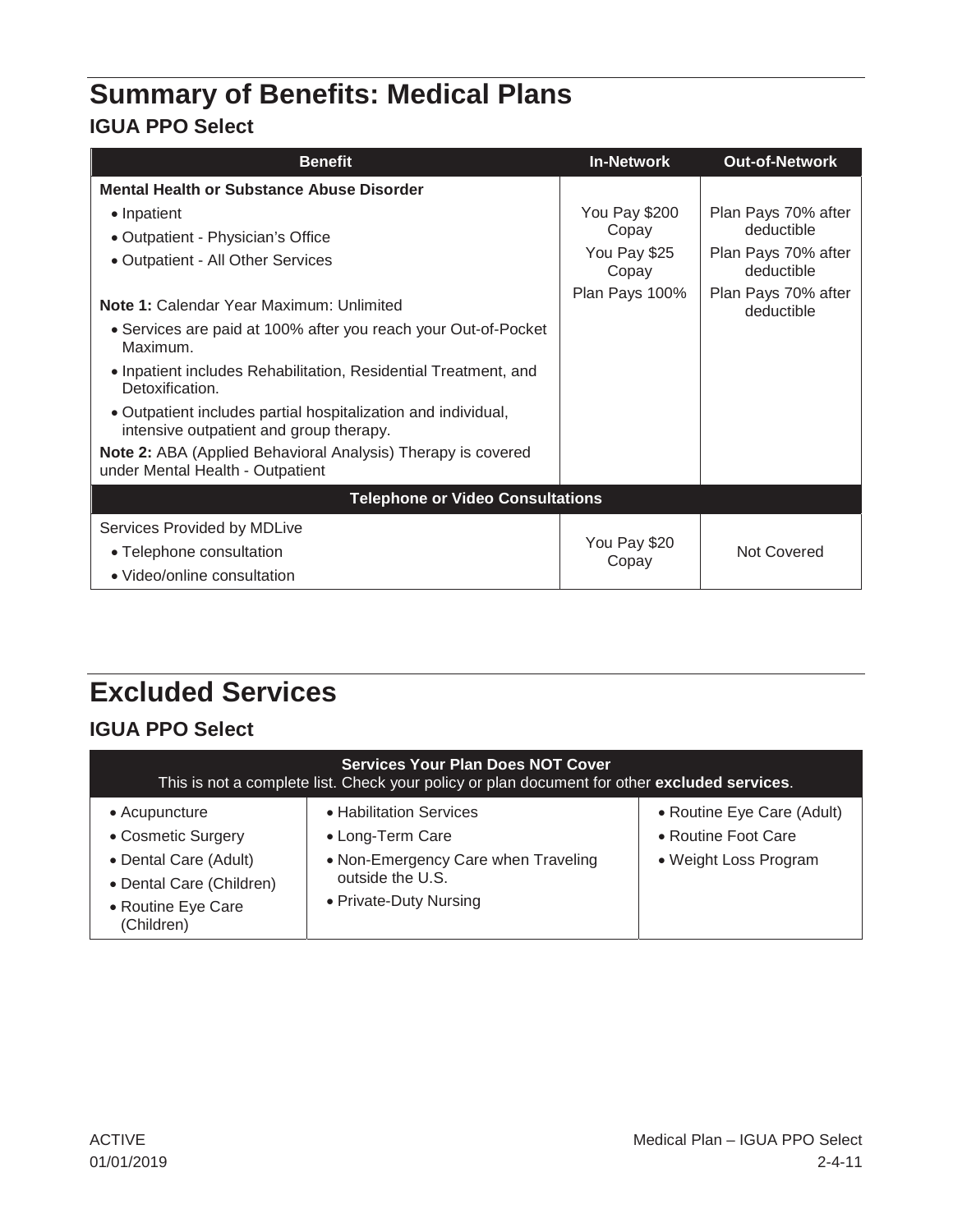This page intentionally left blank.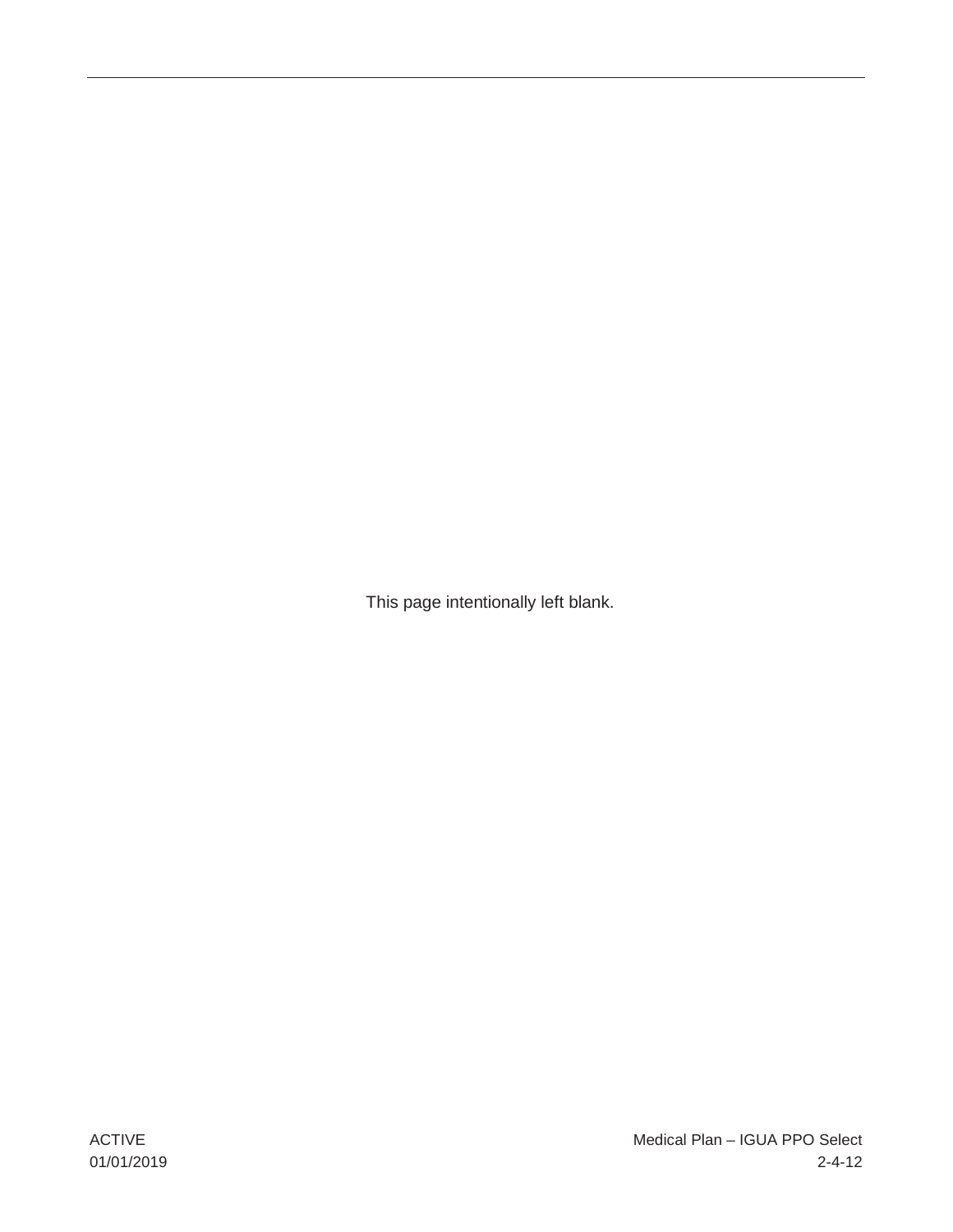

# **Open Access Plus (OAP) Choice Fund with Health Savings Account (HSA)**

**Atomic Trades and Labor Council (ATLC)**

**International Guards Union of America (IGUA) Central Alarm Station Operators, Central Training Facility Instructors, and Beta 9 Operators**

**Metal Trades Council (MTC)**

**Pantex & Y-12 Non-Bargaining**

**United Steel Workers (USW)**

**Y-12 Fire Captains and Lieutenants (FCLT)**

**Pantex Guards Union (PGU)**

**International Guards Union of America (IGUA) Y-12 Security Police Officers**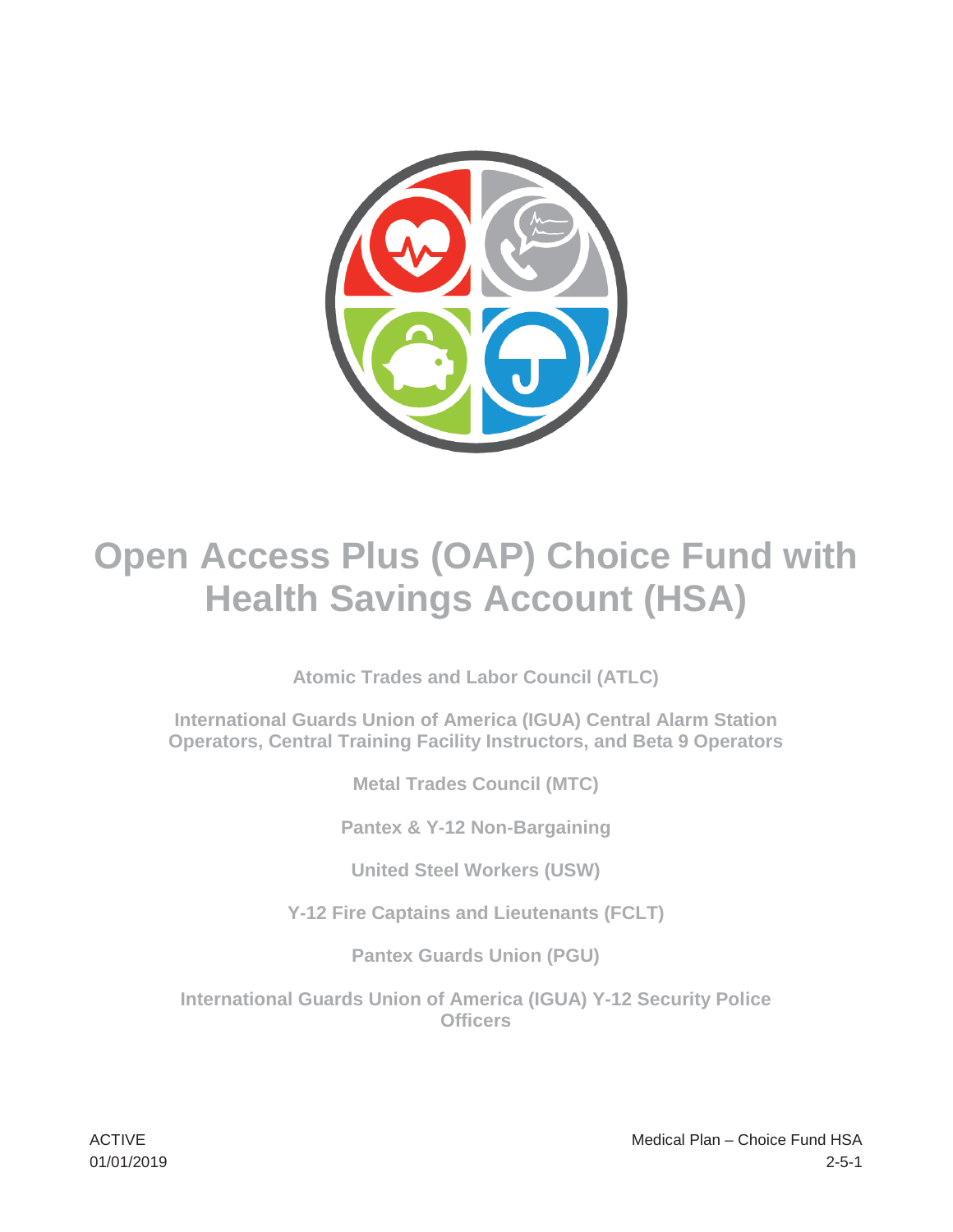This page intentionally left blank.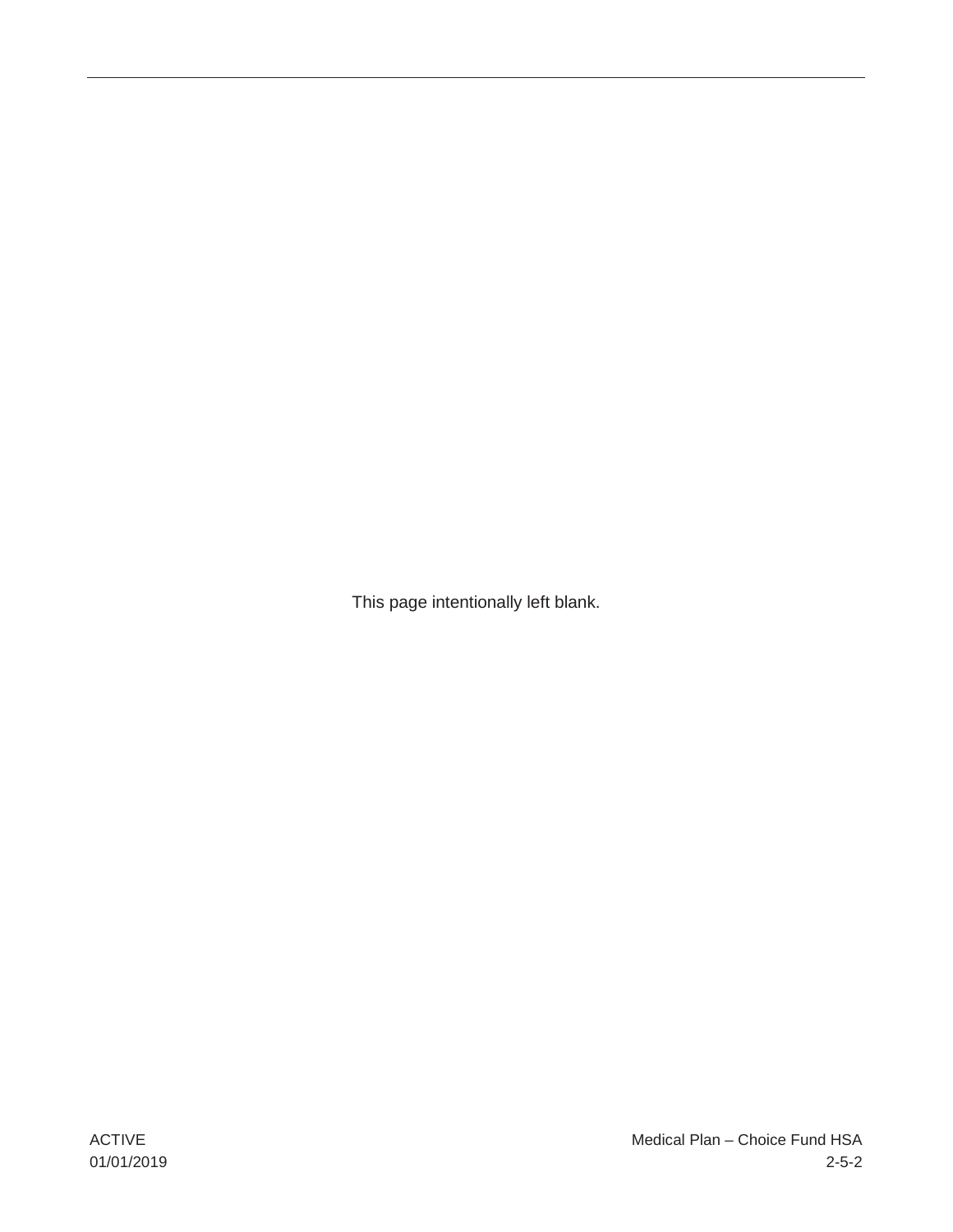#### **For Open Access Plus (OAP) Choice Fund with Health Savings Account (HSA)**

The Choice Fund with HSA is a high deductible medical plan. This plan comes with an HSA which is a tax-advantaged bank account that allows you to save and then use tax-free dollars to pay for health care expenses in the months and years ahead.

Any money you and the Company contribute to your HSA will not be taxed. As long as you use your HSA funds to pay for eligible expenses, you will not be taxed. You can make tax-free contributions to your account up to the annual IRS limit. If you are age 55 or older, you can make additional contributions in accordance with IRS limits.

You will not be taxed on the amounts you use to pay for eligible expenses or the interest your account earns. Qualified expenses can include expenses not covered through your medical plans such as dental, vision, and prescription drugs. Eligible expenses are listed at www.cigna.com/expenses.

To use the money in your account you will receive a debit card that you can use at the doctor's office, pharmacy, and any other provider.

Your HSA balance is yours to use even if you no longer participate in a high deductible plan or leave the Company. The HSA funds are "portable". They stay with you if you change plans, retire, or terminate employment. When your HSA coverage ends you may still receive tax-free HSA distributions for eligible expenses (or withdraw funds on a taxable basis for ineligible expenses) but you may no longer make tax-free contributions to your HSA account.

#### **Who is not eligible for the HSA:**

- If you are currently not enrolled in a high deductible health plan
- You or an Eligible Dependent who is entitled to Medicare
- If you are claimed as a dependent under someone else's tax return

You may refer to IRS Publication 969, *Health Savings Accounts and Other Tax-Favored Health Plans*, for additional information on HSA.

| Important<br><b>Questions</b>                               | <b>Answers</b>                                                                                                                                                                                                                           | <b>Why this Matters</b>                                                                                                   |
|-------------------------------------------------------------|------------------------------------------------------------------------------------------------------------------------------------------------------------------------------------------------------------------------------------------|---------------------------------------------------------------------------------------------------------------------------|
| What is the<br>overall<br>Deductible?                       | In-network providers:<br>\$1,500/Individual and \$3,000/Family<br>Out-of-network providers:<br>\$3,000/Individual and \$6,000/Family<br>Deductible per person applies when the<br>employee is the only person covered<br>under the plan. | You must pay all the costs up to the<br>Deductible amount before this plan begins to<br>pay for covered services you use. |
| Are there any<br>out-of-pocket<br>limits on my<br>expenses? | In-network providers:<br>\$4,000/Individual and \$8,000/Family<br>Out-of-network providers:<br>\$8,000/Individual and \$16,000/Family                                                                                                    | The <b>out-of-pocket limit</b> is the most you could<br>pay during a calendar year.                                       |
| What is not<br>included in the<br>out-of-pocket<br>limit?   | Premiums, balanced-billed charges,<br>penalties for no pre-certification, and<br>health care this plan does not cover.                                                                                                                   | Even though you pay these expenses, they do<br>not count toward the out-of-pocket limit.                                  |
| Do I need a<br>referral to see<br>a Specialist?             | No. You do not need a referral to see a<br><b>Specialist.</b>                                                                                                                                                                            | You can see the <b>Specialist</b> you choose.                                                                             |
| <b>ACTIVE</b>                                               |                                                                                                                                                                                                                                          | Medical Plan - Choice Fund HSA                                                                                            |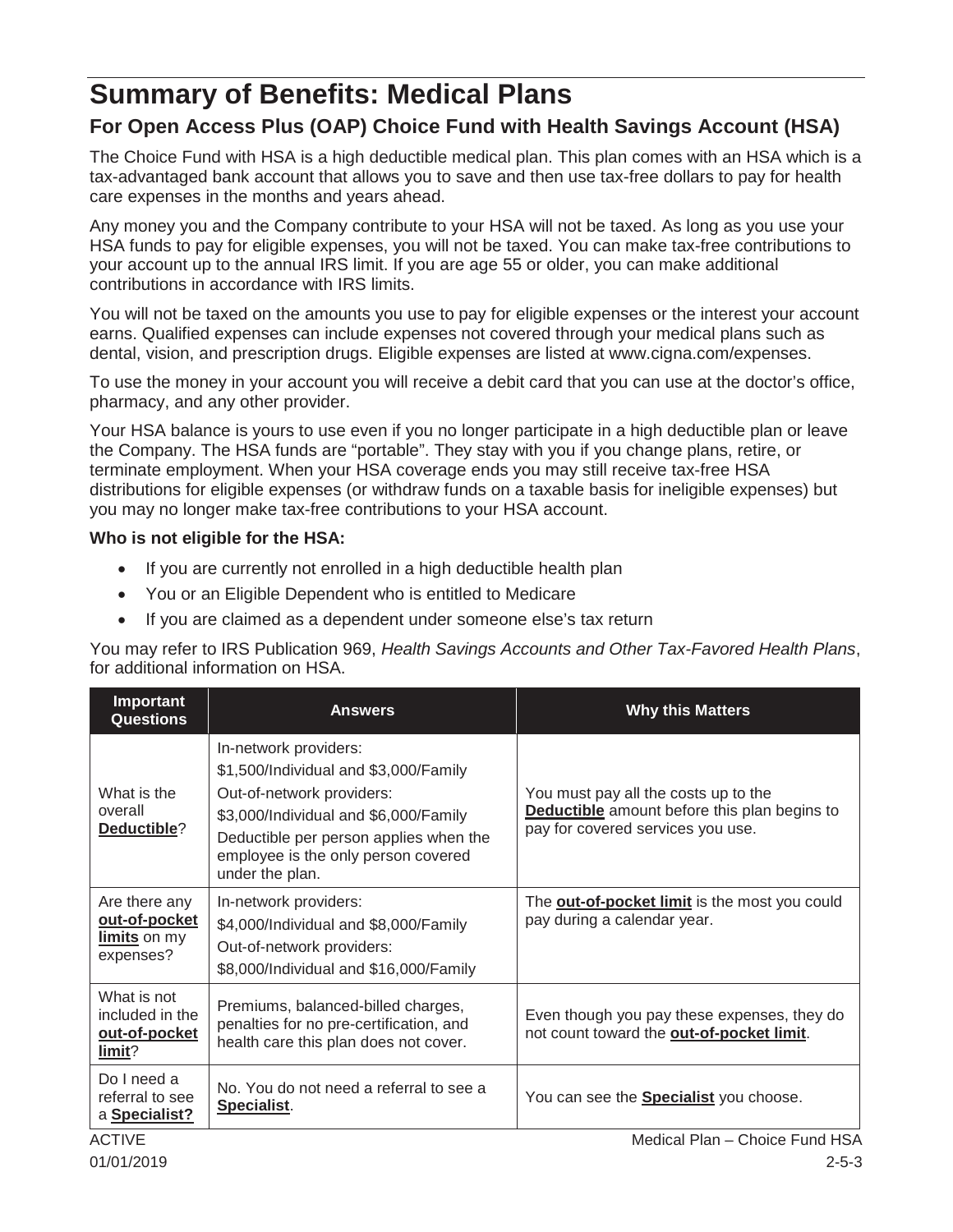| <b>Plan Highlights</b>                                                                                                                                                                                                                                                             | <b>In-Network</b>                    | <b>Out-of-Network</b>                 |
|------------------------------------------------------------------------------------------------------------------------------------------------------------------------------------------------------------------------------------------------------------------------------------|--------------------------------------|---------------------------------------|
| Your coverage includes a health savings account that you can use to pay for eligible out-of-pocket expenses.                                                                                                                                                                       |                                      |                                       |
| Annual Employer Contribution:                                                                                                                                                                                                                                                      |                                      |                                       |
| For Individual Coverage:<br>\$250                                                                                                                                                                                                                                                  |                                      |                                       |
| For Family Coverage:<br>\$500                                                                                                                                                                                                                                                      |                                      |                                       |
| <b>Maximum Lifetime Benefit</b>                                                                                                                                                                                                                                                    | Unlimited                            | Unlimited                             |
| <b>Coinsurance</b>                                                                                                                                                                                                                                                                 | Plan Pays 90%                        | Plan Pays 70%                         |
| <b>Calendar Year Deductible</b>                                                                                                                                                                                                                                                    | \$1,500/Individual<br>\$3,000/Family | \$3,000/Individual<br>\$6,000/Family  |
| . The amount you pay for in-network covered expenses only counts toward your in-network Deductible. The<br>amount you pay for out-of-network covered expenses counts toward both your in-network and out-of-<br>network Deductibles.                                               |                                      |                                       |
| • The Deductible must be met first before any Copay or Coinsurance will apply.                                                                                                                                                                                                     |                                      |                                       |
| . This plan includes a combined medical/pharmacy plan Deductible.                                                                                                                                                                                                                  |                                      |                                       |
| • All eligible family members contribute towards the family plan Deductible. Once the family Deductible has<br>been met, the plan will pay each eligible family member's expenses based on the Coinsurance level<br>specified by the plan.                                         |                                      |                                       |
| Note 1: If you cover only yourself in this plan, you need to meet the individual Deductible before the plan<br>applies any Coinsurance or Copay for covered benefits.                                                                                                              |                                      |                                       |
| Note 2: If you cover yourself and any dependents, the family Deductible will apply. You must meet the entire<br>family Deductible before the plan applies any Coinsurance or Copay for covered benefits (there is no<br>individual Deductible).                                    |                                      |                                       |
| <b>Calendar Year Out-of-Pocket Maximum</b>                                                                                                                                                                                                                                         | \$4,000/Individual<br>\$8,000/Family | \$8,000/Individual<br>\$16,000/Family |
| . The amount you pay for in-network covered expenses only counts toward your in-network Out-of-Pocket<br>Maximum. The amount you pay for out-of-network covered expenses counts toward both your in-network<br>and out-of-network Out-of-Pocket Maximums.                          |                                      |                                       |
| . All Copays, Coinsurance, and Deductibles contribute toward your Out-of-Pocket Maximum.                                                                                                                                                                                           |                                      |                                       |
| . This plan includes a combined medical/pharmacy plan Out-of-Pocket Maximum.                                                                                                                                                                                                       |                                      |                                       |
| • After each eligible family member meets his or her individual Out-of-Pocket Maximum, the plan will pay<br>100% of his or her covered expenses. After the family Out-of-Pocket Maximum has been met, the plan will<br>pay 100% of each eligible family member's covered expenses. |                                      |                                       |
| <b>Preventive Care</b>                                                                                                                                                                                                                                                             |                                      |                                       |
| <b>Preventive Care</b>                                                                                                                                                                                                                                                             |                                      |                                       |
| • Includes coverage of additional services, such as urinalysis,<br>EKG, and other laboratory tests, supplementing the standard<br>Preventive Care benefit when billed as part of the office visit.                                                                                 | Plan Pays 100%                       | Not Covered                           |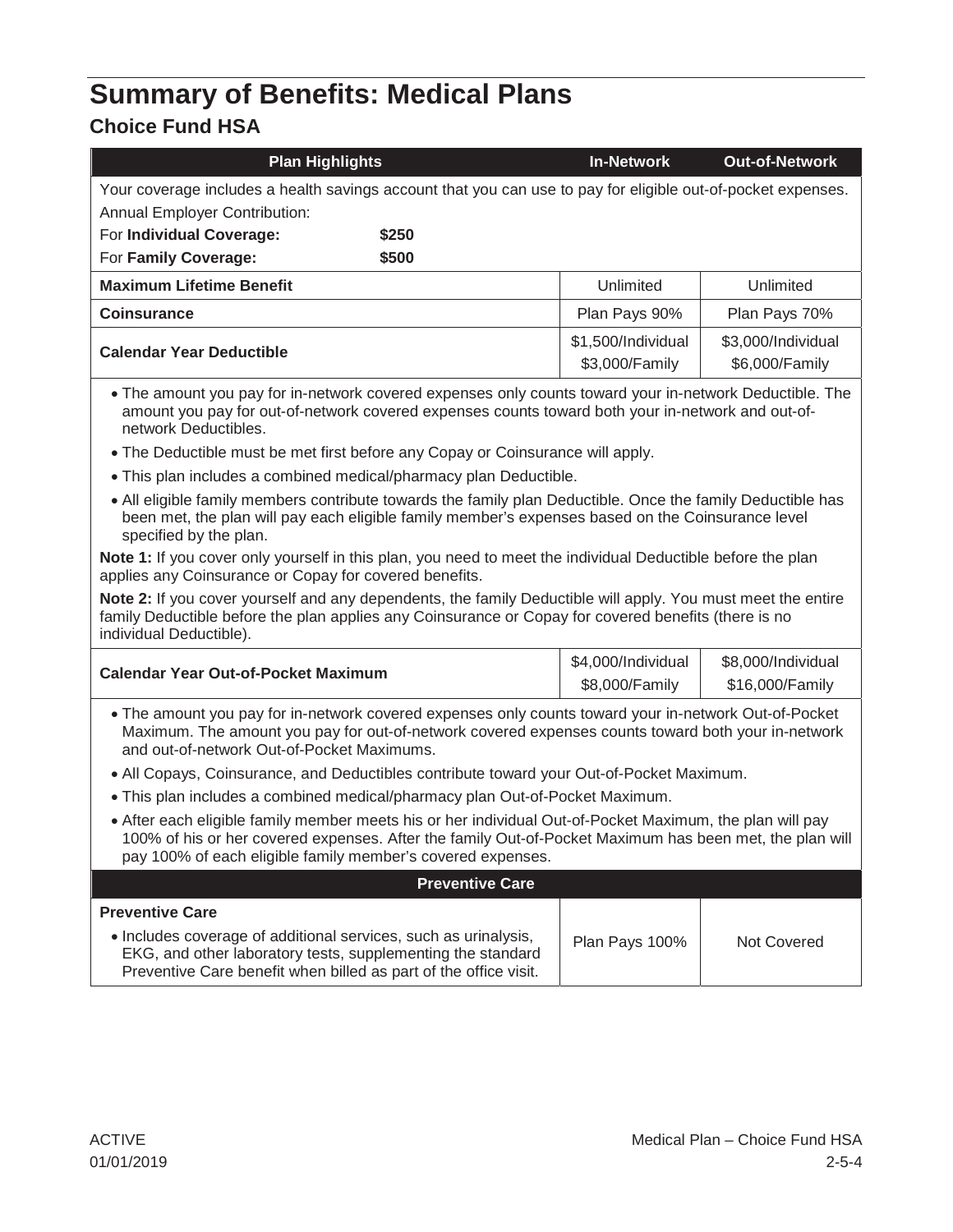| <b>Plan Highlights</b>                              | <b>In-Network</b>                                                                        | <b>Out-of-Network</b>                                                                    |
|-----------------------------------------------------|------------------------------------------------------------------------------------------|------------------------------------------------------------------------------------------|
| <b>Immunizations</b>                                | Plan Pays 100%                                                                           | Not Covered                                                                              |
| Mammogram, PAP, and PSA Tests<br>• Routine services | Plan Pays 100%                                                                           | Plan Pays 70%<br>after deductible                                                        |
| • Non-routine services                              | Plan Pays<br>subject to Plan's<br>Lab and X-ray<br>benefit; based on<br>place of service | Plan Pays subject<br>to Plan's Lab and<br>X-ray benefit;<br>based on place of<br>service |

| <b>Benefits</b>                                                                                                                                                                                                                                                                                                           | <b>In-Network</b>                                                      | <b>Out-of-Network</b>                                                  |
|---------------------------------------------------------------------------------------------------------------------------------------------------------------------------------------------------------------------------------------------------------------------------------------------------------------------------|------------------------------------------------------------------------|------------------------------------------------------------------------|
| <b>Physician Services</b>                                                                                                                                                                                                                                                                                                 |                                                                        |                                                                        |
| <b>PCP Office</b><br><b>Specialist Office</b>                                                                                                                                                                                                                                                                             | Plan Pays 90%<br>after deductible<br>Plan Pays 90%<br>after deductible | Plan Pays 70%<br>after deductible<br>Plan Pays 70%<br>after deductible |
| <b>Surgery Performed in the Physician's Office</b><br>• PCP Office<br>• Specialist Office                                                                                                                                                                                                                                 | Plan Pays 90%<br>after deductible<br>Plan Pays 90%<br>after deductible | Plan Pays 70%<br>after deductible<br>Plan Pays 70%<br>after deductible |
| <b>Allergy Treatment/Injections</b><br>• PCP Office<br>• Specialist Office                                                                                                                                                                                                                                                | Plan Pays 90%<br>after deductible<br>Plan Pays 90%<br>after deductible | Plan Pays 70%<br>after deductible<br>Plan Pays 70%<br>after deductible |
| <b>Allergy Serum</b><br>(Medication only dispensed by the Physician in the Office)                                                                                                                                                                                                                                        | Plan Pays 90%<br>after deductible                                      | Plan Pays 70%<br>after deductible                                      |
| Inpatient                                                                                                                                                                                                                                                                                                                 |                                                                        |                                                                        |
| <b>Inpatient Hospital Facility</b><br>• Semi-private and Private rooms: Limited to the In-Network<br>semi-private negotiated rate<br>· Special Care Units: Intensive Care Unit (ICU), Critical Care<br>Unit (CCU): In-Network: Limited to the negotiated rate /<br>Out-of-Network: Limited to the ICU/CCU daily room rate | Plan Pays 90%<br>after deductible                                      | Plan Pays 70%<br>after deductible                                      |
| <b>Inpatient Hospital Physician's Visit/Consult</b>                                                                                                                                                                                                                                                                       | Plan Pays 90%<br>after deductible                                      | Plan Pays 70%<br>after deductible                                      |
| <b>Inpatient Professional Services</b><br>• For services performed by Surgeons, Radiologists,<br>Pathologists, and Anesthesiologists                                                                                                                                                                                      | Plan Pays 90%<br>after deductible                                      | Plan Pays 70%<br>after deductible                                      |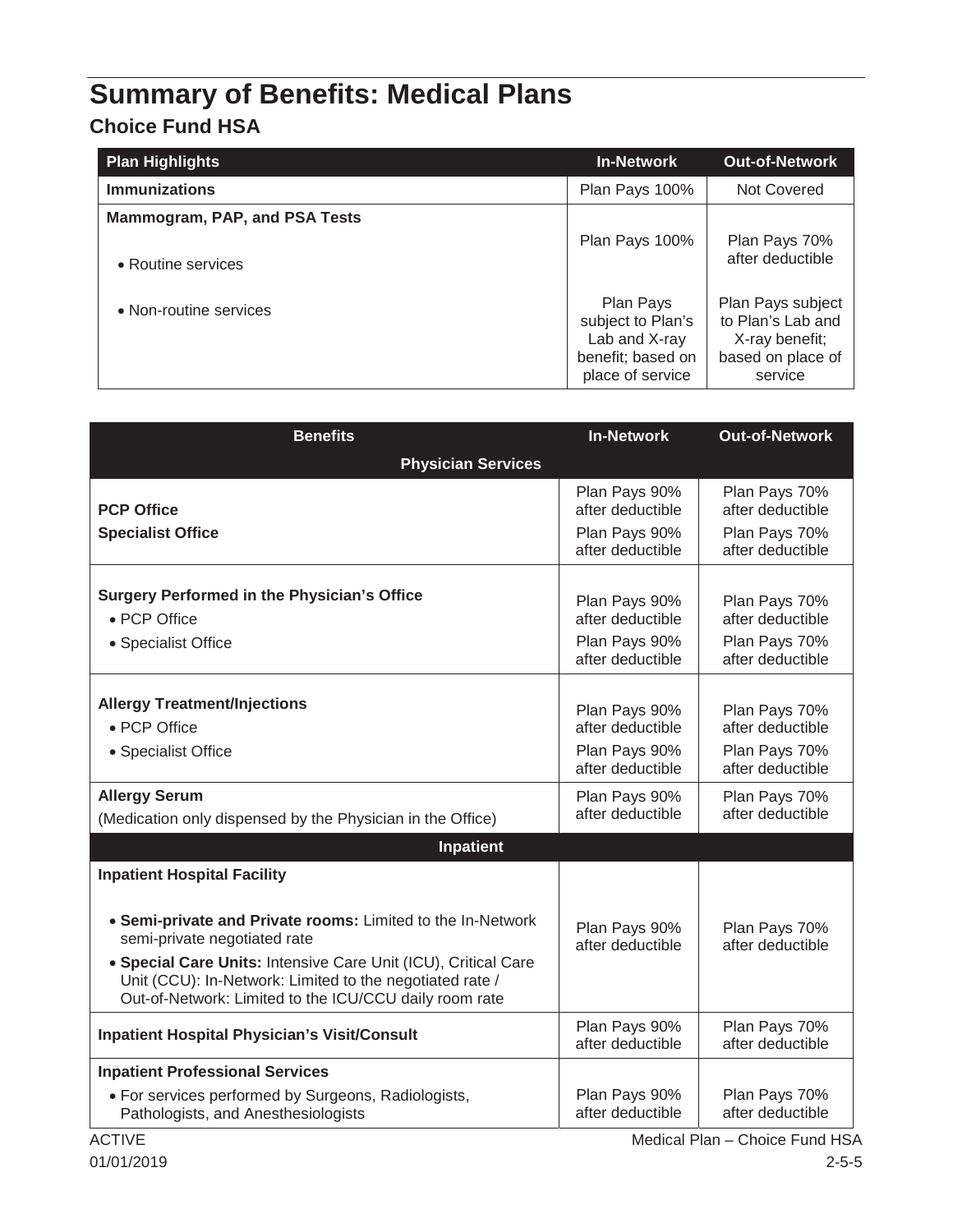| <b>Benefits</b>                                                                                                                                                     | <b>In-Network</b>                 | <b>Out-of-Network</b>             |  |
|---------------------------------------------------------------------------------------------------------------------------------------------------------------------|-----------------------------------|-----------------------------------|--|
| <b>Outpatient</b>                                                                                                                                                   |                                   |                                   |  |
| <b>Outpatient Facility Services</b>                                                                                                                                 | Plan Pays 90%<br>after deductible | Plan Pays 70% after<br>deductible |  |
| <b>Outpatient Professional Services</b>                                                                                                                             |                                   |                                   |  |
| For services performed by Surgeons, Radiologists, Pathologists,<br>and Anesthesiologists                                                                            | Plan Pays 90%<br>after deductible | Plan Pays 70% after<br>deductible |  |
| <b>Short-Term Rehabilitation</b>                                                                                                                                    |                                   |                                   |  |
| Calendar Year Maximum: 180 days                                                                                                                                     |                                   |                                   |  |
| • Pulmonary Rehabilitation, Cognitive Therapy, Physical<br>Therapy, Speech Therapy, Occupational Therapy, and<br><b>Cardiac Rehabilitation</b>                      | Plan Pays 90%<br>after deductible | Plan Pays 70% after<br>deductible |  |
| Note: Therapy days, provided as part of an approved Home<br>Health Care plan, accumulate to the applicable outpatient<br>short-term rehabilitation therapy maximum. |                                   |                                   |  |
| <b>Chiropractic Care</b>                                                                                                                                            | Plan Pays 90%                     | Plan Pays 70% after               |  |
| Calendar Year Maximum: 25 days                                                                                                                                      | after deductible                  | deductible                        |  |
| <b>Other Health Care Facilities/Services</b>                                                                                                                        |                                   |                                   |  |
| <b>Home Health Care</b>                                                                                                                                             |                                   |                                   |  |
| (includes outpatient private-duty nursing subject to medical<br>necessity)                                                                                          | Plan Pays 90%<br>after deductible | Plan Pays 70% after<br>deductible |  |
| • Calendar Year Maximum: 60 days                                                                                                                                    |                                   |                                   |  |
| • 16-hour maximum per day                                                                                                                                           |                                   |                                   |  |
| Skilled Nursing Facility, Rehabilitation Hospital, Sub-Acute<br><b>Facility</b>                                                                                     | Plan Pays 90%<br>after deductible | Plan Pays 70% after<br>deductible |  |
| • Calendar Year Maximum: 60 days                                                                                                                                    |                                   |                                   |  |
| <b>Durable Medical Equipment</b>                                                                                                                                    | Plan Pays 90%                     | Plan Pays 70% after               |  |
| • Calendar Year Maximum: Unlimited                                                                                                                                  |                                   |                                   |  |
| • Includes coverage for foot orthotics and supportive devices;<br>orthotic shoes                                                                                    | after deductible                  | deductible                        |  |
| <b>Breastfeeding Equipment and Supplies</b>                                                                                                                         |                                   |                                   |  |
| • Limited to the rental of one breast pump per birth as ordered<br>or prescribed by a physician                                                                     | Plan Pays 100%                    | Not Covered                       |  |
| • Includes related supplies                                                                                                                                         |                                   |                                   |  |
| <b>Enteral Formulas</b>                                                                                                                                             | Plan Pays 90%                     |                                   |  |
| • Nutritional formulas for enteral feedings are covered<br>regardless of diagnosis                                                                                  | after deductible                  | Plan Pays 70% after<br>deductible |  |
| <b>External Prosthetic Appliances (EPA)</b>                                                                                                                         | Plan Pays 90%                     | Not Covered                       |  |
| • Calendar Year Maximum: Unlimited                                                                                                                                  | after deductible                  |                                   |  |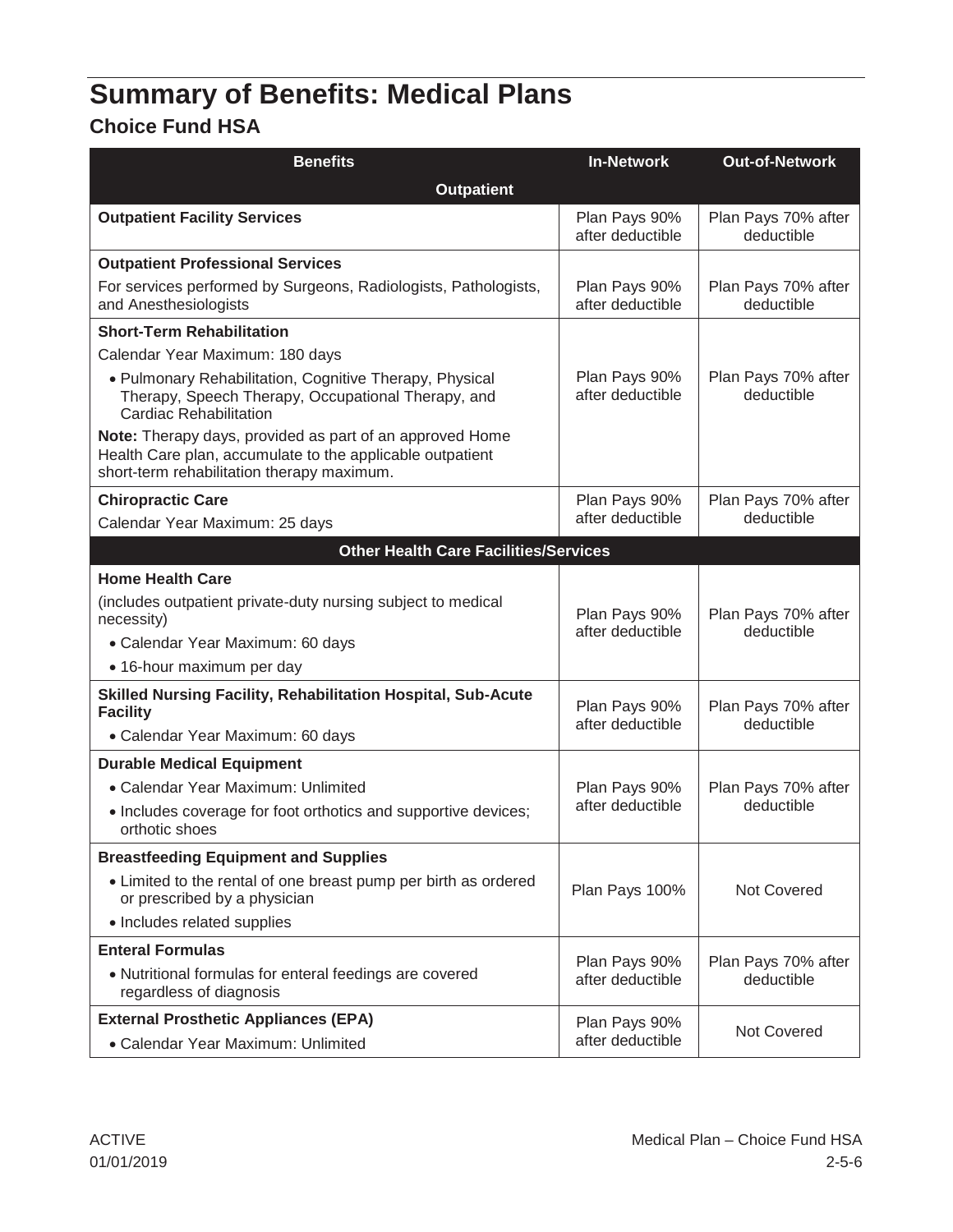| <b>Benefits</b>                                                                                                                                                                                                                                                         | <b>In-Network</b>                 | <b>Out-of-Network</b>             |
|-------------------------------------------------------------------------------------------------------------------------------------------------------------------------------------------------------------------------------------------------------------------------|-----------------------------------|-----------------------------------|
| <b>Routine Foot Disorders</b>                                                                                                                                                                                                                                           |                                   |                                   |
| Note: Services associated with foot care for diabetes and<br>peripheral vascular disease are covered when medically<br>necessary.                                                                                                                                       | <b>Not Covered</b>                | Not Covered                       |
| <b>Hearing Aid</b>                                                                                                                                                                                                                                                      |                                   |                                   |
| • Maximum of 1 pair every 36 months; maximum \$3,000                                                                                                                                                                                                                    |                                   |                                   |
| • Includes testing and fitting of hearing aid devices covered at<br>PCP or Specialist Office visit level                                                                                                                                                                | Plan Pays 90%<br>after deductible | Not Covered                       |
| • Excludes replacement and repair of hearing aid due to normal<br>wear and replacement batteries                                                                                                                                                                        |                                   |                                   |
| <b>Medical Specialty Drugs</b>                                                                                                                                                                                                                                          |                                   |                                   |
| Inpatient                                                                                                                                                                                                                                                               |                                   |                                   |
| This benefit applies to the cost of the Infusion Therapy<br>drugs administered in an Inpatient Facility. This benefit<br>does not cover the related Facility or Professional<br>charges.                                                                                | Plan Pays 90%<br>after deductible | Plan Pays 70% after<br>deductible |
| <b>Outpatient Facility Services</b>                                                                                                                                                                                                                                     |                                   |                                   |
| This benefit applies to the cost of the Infusion Therapy<br>$\bullet$<br>drugs administered in an Outpatient Facility. This benefit<br>does not cover the related Facility or Professional<br>charges.                                                                  | Plan Pays 90%<br>after deductible | Plan Pays 70% after<br>deductible |
| Physician's Office                                                                                                                                                                                                                                                      |                                   |                                   |
| This benefit applies to the cost of targeted Infusion<br>$\bullet$<br>Therapy drugs administered in the Physician's office.<br>This benefit does not cover the related Office Visit or<br>Professional charges.                                                         | Plan Pays 90%<br>after deductible | Plan Pays 70% after<br>deductible |
| Home                                                                                                                                                                                                                                                                    |                                   |                                   |
| This benefit applies to the cost of targeted Infusion<br>$\bullet$<br>Therapy drugs administered in the patient's home. This<br>benefit does not cover the related Professional charges.                                                                                | Plan Pays 90%<br>after deductible | Plan Pays 70% after<br>deductible |
| Lab and X-ray                                                                                                                                                                                                                                                           |                                   |                                   |
| Note: All lab and X-ray services, including Advanced Radiological<br>Imaging (ARI), provided at Inpatient Hospital are covered under<br>Inpatient Hospital benefit. Emergency Room/Urgent Care Facility<br>are covered the same as Emergency Care/Urgent Care services. | Plan Pays 90%<br>after deductible | Plan Pays 70% after<br>deductible |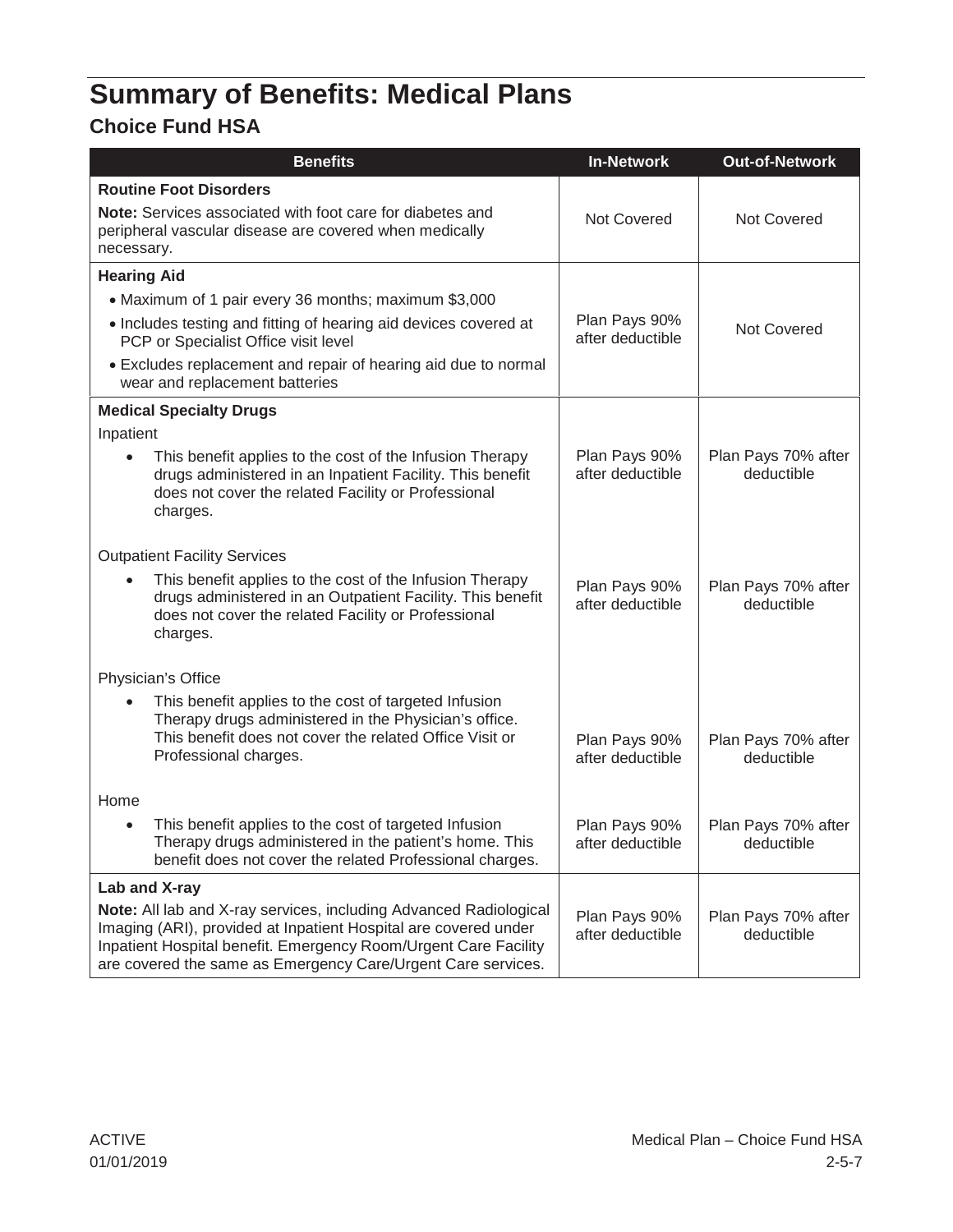| <b>Benefit</b>                                                                                                                     | <b>In-Network</b>                  | <b>Out-of-Network</b>             |
|------------------------------------------------------------------------------------------------------------------------------------|------------------------------------|-----------------------------------|
| <b>Advanced Radiological Imaging In:</b>                                                                                           |                                    |                                   |
| • Physician's Office                                                                                                               | Plan Pays 90%                      | Plan Pays 70% after               |
| • Emergency Room/Urgent Care Facility                                                                                              | after deductible                   | deductible                        |
| • Outpatient Facility                                                                                                              | Plan Pays 90%<br>after deductible  | Plan Pays 90% after<br>deductible |
| Note 1: ARI includes MRI, MRA, CAT Scan, PET Scan, etc.                                                                            | Plan Pays 90%                      | Plan Pays 70% after               |
| Note 2: All lab and X-ray services, including ARI, provided at<br>Inpatient Hospital are covered under Inpatient Hospital benefit. | after deductible                   | deductible                        |
| <b>Emergency Care</b>                                                                                                              |                                    |                                   |
| • Outpatient Professional Services                                                                                                 | Plan Pays 90%<br>after deductible  | Plan Pays 90% after<br>deductible |
| <b>Urgent Care</b>                                                                                                                 |                                    |                                   |
| • Outpatient Professional Services                                                                                                 | Plan Pays 90%<br>after deductible  | Plan Pays 90% after<br>deductible |
| <b>Ambulance Services</b>                                                                                                          | Plan Pays 90%                      | Plan Pays 90% after               |
| If used as Non-Emergency Transportation (e.g., transportation<br>from hospital back home), services generally are not covered.     | after deductible                   | deductible                        |
| <b>Hospice Care and Bereavement Counseling</b>                                                                                     |                                    |                                   |
| • Inpatient Hospital and Other Health Care Facilities                                                                              | Plan Pays 90%                      | Plan Pays 70% after               |
| • Outpatient Services                                                                                                              | after deductible                   | deductible                        |
| Note: Services provided by mental health professionals are<br>covered under mental health benefits.                                | Plan Pays 90%<br>after deductible  | Plan Pays 70% after<br>deductible |
| <b>Organ Transplant Coverage</b>                                                                                                   |                                    |                                   |
| Includes all medically appropriate, non-experimental transplants                                                                   |                                    |                                   |
| <b>Inpatient Hospital Facility</b>                                                                                                 | Plan Pays 100%                     | <b>Not Covered</b>                |
| • Lifesource Facility                                                                                                              | after deductible<br>Plan Pays 90%  |                                   |
| • Non-Lifesource Inpatient Facility                                                                                                | after deductible                   | Not Covered                       |
| <b>Inpatient Professional Services</b>                                                                                             |                                    |                                   |
| • Lifesource Facility                                                                                                              | Plan Pays 100%<br>after deductible | <b>Not Covered</b>                |
| • Non-Lifesource Facility                                                                                                          | Plan Pays 90%<br>after deductible  | <b>Not Covered</b>                |
| Travel Lifetime Maximum to a Lifesource Facility \$10,000 Per<br>Transplant (If using an approved Lifesource facility)             |                                    |                                   |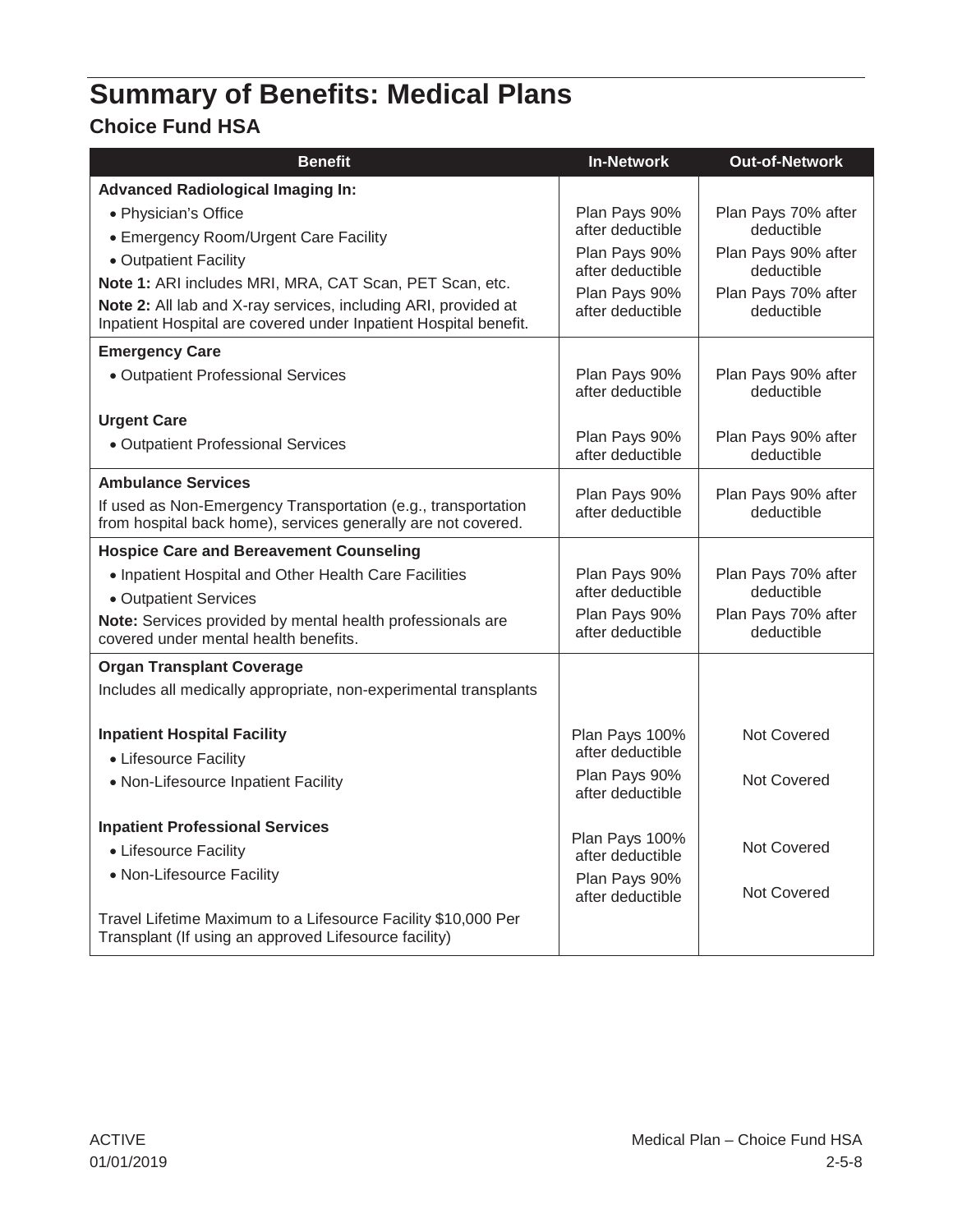| <b>Benefit</b>                                                                                  | <b>In-Network</b>                                       | <b>Out-of-Network</b>                                   |
|-------------------------------------------------------------------------------------------------|---------------------------------------------------------|---------------------------------------------------------|
| <b>Maternity</b>                                                                                |                                                         |                                                         |
| Initial Visit to Confirm Pregnancy                                                              | Plan Pays 90%<br>after deductible                       | Plan Pays 70% after<br>deductible                       |
| <b>Global Maternity Fee</b>                                                                     |                                                         |                                                         |
| All Subsequent Prenatal Visits, Postnatal Visits, and Physician's<br><b>Delivery Charges</b>    | Plan Pays 90%<br>after deductible                       | Plan Pays 70% after<br>deductible                       |
| <b>Office Visits in Addition to Global Maternity Fee</b><br>(Performed by OB/GYN or Specialist) | Plan Pays 90%<br>after deductible                       | Plan Pays 70% after<br>deductible                       |
| <b>Delivery Facility</b><br>Inpatient Hospital, Birthing Center                                 | Covered same as<br>Plan's Inpatient<br>Hospital benefit | Covered same as<br>Plan's Inpatient<br>Hospital benefit |
| <b>Abortion - Elective and Non-Elective Procedures</b>                                          |                                                         |                                                         |
| • PCP Office<br>• Specialist Office                                                             | Plan Pays 90%<br>after deductible                       | Plan Pays 70% after<br>deductible                       |
| • Inpatient Facility                                                                            | Plan Pays 90%<br>after deductible                       | Plan Pays 70% after<br>deductible                       |
| • Outpatient Facility<br>• Inpatient Professional Services                                      | Plan Pays 90%<br>after deductible                       | Plan Pays 70% after<br>deductible                       |
| • Outpatient Professional Services                                                              | Plan Pays 90%<br>after deductible                       | Plan Pays 70% after<br>deductible                       |
|                                                                                                 | Plan Pays 90%<br>after deductible                       | Plan Pays 70% after<br>deductible                       |
|                                                                                                 | Plan Pays 90%<br>after deductible                       | Plan Pays 70% after<br>deductible                       |
| <b>Family Planning - Men's Services</b>                                                         |                                                         |                                                         |
| Includes surgical services, such as vasectomy (Excludes                                         | Plan Pays 90%                                           | Plan Pays 70% after                                     |
| reversals)                                                                                      | after deductible                                        | deductible                                              |
| • PCP Office<br>• Specialist Office                                                             | Plan Pays 90%<br>after deductible                       | Plan Pays 70% after<br>deductible                       |
| • Inpatient Facility                                                                            | Plan Pays 90%<br>after deductible                       | Plan Pays 70% after<br>deductible                       |
| • Outpatient Facility<br>• Inpatient Professional Services                                      | Plan Pays 90%<br>after deductible                       | Plan Pays 70% after<br>deductible                       |
| • Outpatient Professional Services                                                              | Plan Pays 90%<br>after deductible                       | Plan Pays 70% after<br>deductible                       |
|                                                                                                 | Plan Pays 90%<br>after deductible                       | Plan Pays 70% after<br>deductible                       |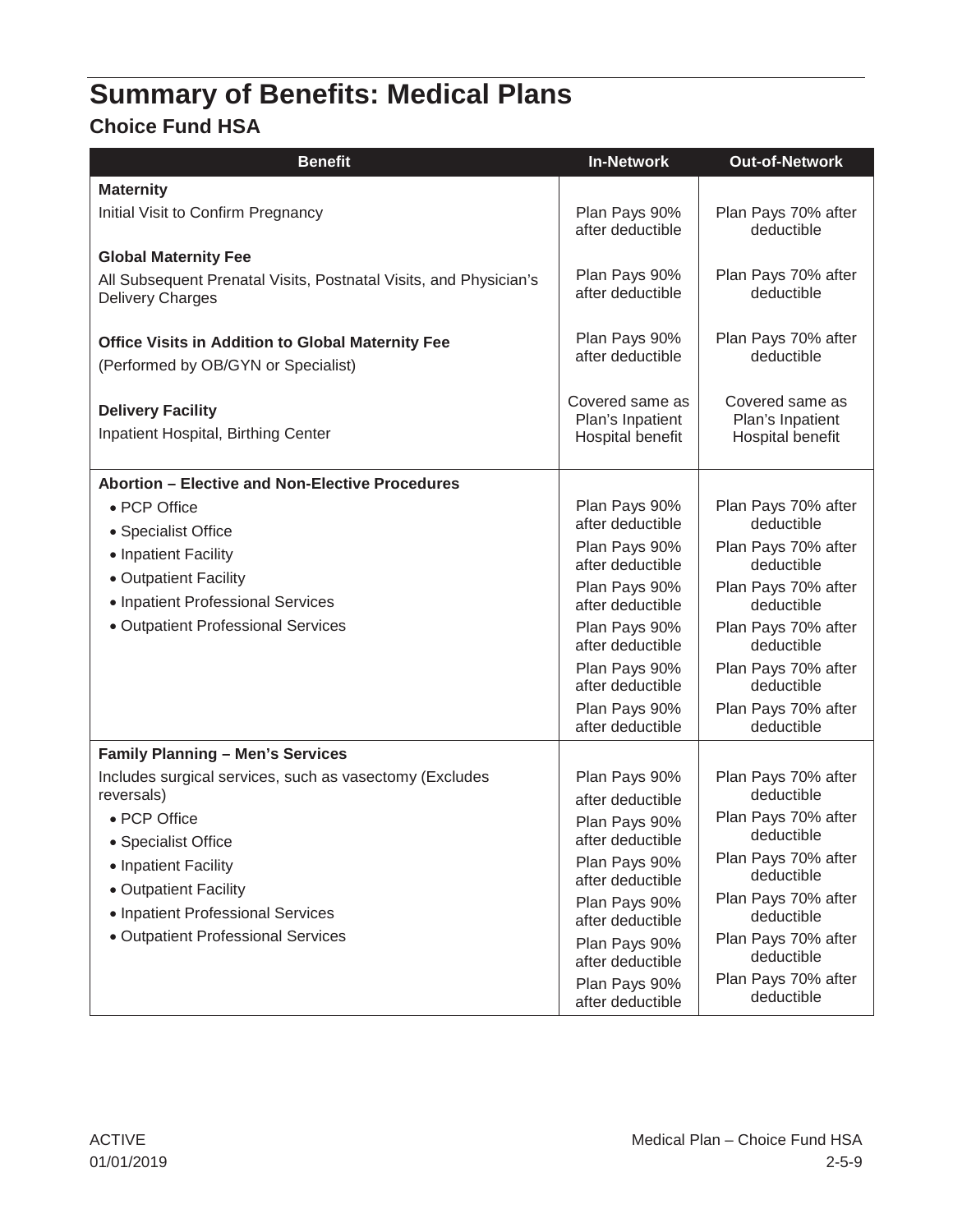| <b>Benefit</b>                                                                                                                                                                                            | <b>In-Network</b>                 | <b>Out-of-Network</b>             |
|-----------------------------------------------------------------------------------------------------------------------------------------------------------------------------------------------------------|-----------------------------------|-----------------------------------|
| <b>Family Planning - Women's Services</b>                                                                                                                                                                 |                                   | Plan Pays 70% after               |
| Includes surgical services, such as tubal ligation (Excludes                                                                                                                                              |                                   | deductible                        |
| reversals)                                                                                                                                                                                                |                                   | Plan Pays 70% after<br>deductible |
| Contraceptive devices as ordered or prescribed by a physician<br>• PCP Office                                                                                                                             |                                   | Plan Pays 70% after               |
| • Specialist Office                                                                                                                                                                                       | Plan Pays 100%                    | deductible                        |
| • Inpatient Facility                                                                                                                                                                                      | Plan Pays 100%<br>Plan Pays 100%  | Plan Pays 70% after               |
| • Outpatient Facility                                                                                                                                                                                     | Plan Pays 100%                    | deductible<br>Plan Pays 70% after |
| • Inpatient Professional Services                                                                                                                                                                         | Plan Pays 100%                    | deductible                        |
| • Outpatient Professional Services                                                                                                                                                                        | Plan Pays 100%                    | Plan Pays 70% after<br>deductible |
| Infertility Note: Coverage will be provided for the treatment of an underlying medical condition up to the point<br>an infertility condition is diagnosed. Services will be covered as any other illness. |                                   |                                   |
| Temporomandibular Joint (TMJ)                                                                                                                                                                             | Plan Pays 90%                     | Plan Pays 70% after               |
| Services provided on a case-by-case basis. Always excludes                                                                                                                                                | after deductible                  | deductible                        |
| appliances and orthodontic treatment. Subject to medical<br>necessity.                                                                                                                                    | Plan Pays 90%<br>after deductible | Plan Pays 70% after<br>deductible |
| • PCP Office                                                                                                                                                                                              | Plan Pays 90%                     | Plan Pays 70% after               |
| • Specialist Office                                                                                                                                                                                       | after deductible<br>Plan Pays 90% | deductible<br>Plan Pays 70% after |
| • Inpatient Facility                                                                                                                                                                                      | after deductible                  | deductible                        |
| • Outpatient Facility                                                                                                                                                                                     | Plan Pays 90%                     | Plan Pays 70% after               |
| • Inpatient Professional Services                                                                                                                                                                         | after deductible                  | deductible                        |
| • Outpatient Professional Services                                                                                                                                                                        | Plan Pays 90%<br>after deductible | Plan Pays 70% after<br>deductible |
| Bariatric Surgery (in accordance with medical necessity                                                                                                                                                   |                                   |                                   |
| requirements)                                                                                                                                                                                             | Plan Pays 90%                     | <b>Not Covered</b>                |
| • PCP Office                                                                                                                                                                                              | after deductible<br>Plan Pays 90% | <b>Not Covered</b>                |
| • Specialist Office                                                                                                                                                                                       | after deductible                  | Not Covered                       |
| • Inpatient Facility<br>• Outpatient Facility                                                                                                                                                             | Plan Pays 90%                     | Not Covered<br>Not Covered        |
| • Inpatient Professional Services                                                                                                                                                                         | after deductible                  | <b>Not Covered</b>                |
| • Outpatient Professional Services                                                                                                                                                                        | Plan Pays 90%<br>after deductible |                                   |
|                                                                                                                                                                                                           | Plan Pays 90%                     |                                   |
| Surgeon Charges Lifetime Maximum: \$10,000                                                                                                                                                                | after deductible                  |                                   |
| Treatment of clinically severe obesity, as defined by the body<br>mass index (BMI) is covered.                                                                                                            | Plan Pays 90%<br>after deductible |                                   |
| The following are excluded:                                                                                                                                                                               |                                   |                                   |
| Medical and surgical services to alter appearances or<br>physical changes that are the result of any surgery performed<br>for the management of obesity or clinically severe (morbid)<br>obesity.         |                                   |                                   |
| Weight loss programs or treatments, whether prescribed or<br>$\bullet$<br>recommended by a physician or under medical supervision.                                                                        |                                   |                                   |
| <b>ACTIVE</b>                                                                                                                                                                                             |                                   | Medical Plan - Choice Fund HSA    |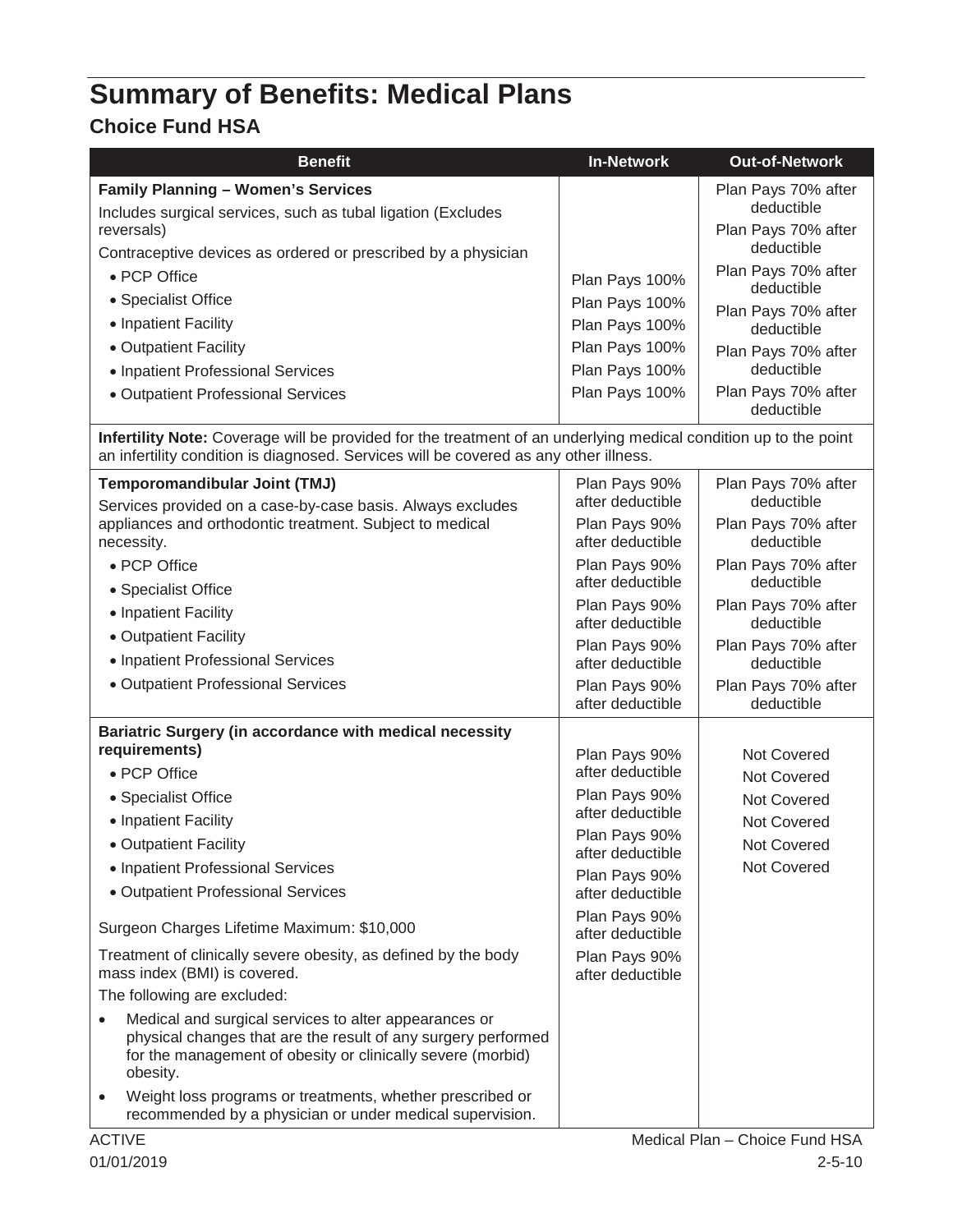#### **Choice Fund HSA**

| <b>Benefit</b>                                                                                           | <b>In-Network</b>                 | <b>Out-of-Network</b>             |  |
|----------------------------------------------------------------------------------------------------------|-----------------------------------|-----------------------------------|--|
| <b>Mental Health and Substance Abuse Disorder Services</b>                                               |                                   |                                   |  |
| Mental Health/Substance Abuse Disorder Utilization Review, Case Management, and Programs;                |                                   |                                   |  |
| <b>Inpatient and Outpatient Management:</b>                                                              |                                   |                                   |  |
| • Inpatient utilization review and case management                                                       |                                   |                                   |  |
| • Outpatient utilization review and case management                                                      |                                   |                                   |  |
| • Partial Hospitalization                                                                                |                                   |                                   |  |
| • Intensive outpatient programs                                                                          |                                   |                                   |  |
| <b>Mental Health or Substance Abuse Disorder</b>                                                         |                                   |                                   |  |
| Inpatient                                                                                                | Plan Pays 90%                     | Plan Pays 70% after               |  |
| Outpatient - Physician's Office                                                                          | after deductible                  | deductible                        |  |
| Outpatient - All Other Services                                                                          | Plan Pays 90%<br>after deductible | Plan Pays 70% after<br>deductible |  |
| Note 1: Calendar Year Maximum: Unlimited                                                                 | Plan Pays 90%<br>after deductible | Plan Pays 70% after<br>deductible |  |
| • Services are paid at 100% after you reach your Out-of-Pocket<br>Maximum.                               |                                   |                                   |  |
| • Inpatient includes Rehabilitation, Residential Treatment, and<br>Detoxification.                       |                                   |                                   |  |
| • Outpatient includes partial hospitalization and individual,<br>intensive outpatient and group therapy. |                                   |                                   |  |
| Note 2: ABA (Applied Behavioral Analysis) Therapy is covered<br>under Mental Health - Outpatient         |                                   |                                   |  |
| <b>Telephone or Video Consultations</b>                                                                  |                                   |                                   |  |
| Services Provided by MDLive                                                                              |                                   |                                   |  |
|                                                                                                          | Plan Pays 90%                     | Not Covered                       |  |
| • Telephone consultation                                                                                 | after deductible                  |                                   |  |
| · Video/online consultation                                                                              |                                   |                                   |  |

### **Excluded Services**

| <b>Services Your Plan Does NOT Cover</b><br>This is not a complete list. Check your policy or plan document for other excluded services. |                                                                                   |                                                   |  |
|------------------------------------------------------------------------------------------------------------------------------------------|-----------------------------------------------------------------------------------|---------------------------------------------------|--|
| • Acupuncture<br>• Cosmetic Surgery                                                                                                      | • Habilitation Services<br>• Long-Term Care                                       | • Routine Eye Care (Adult)<br>• Routine Foot Care |  |
| • Dental Care (Adult)<br>• Dental Care (Children)<br>• Routine Eye Care                                                                  | • Non-Emergency Care when Traveling<br>outside the U.S.<br>• Private-Duty Nursing | • Weight Loss Program                             |  |
| (Children)                                                                                                                               |                                                                                   |                                                   |  |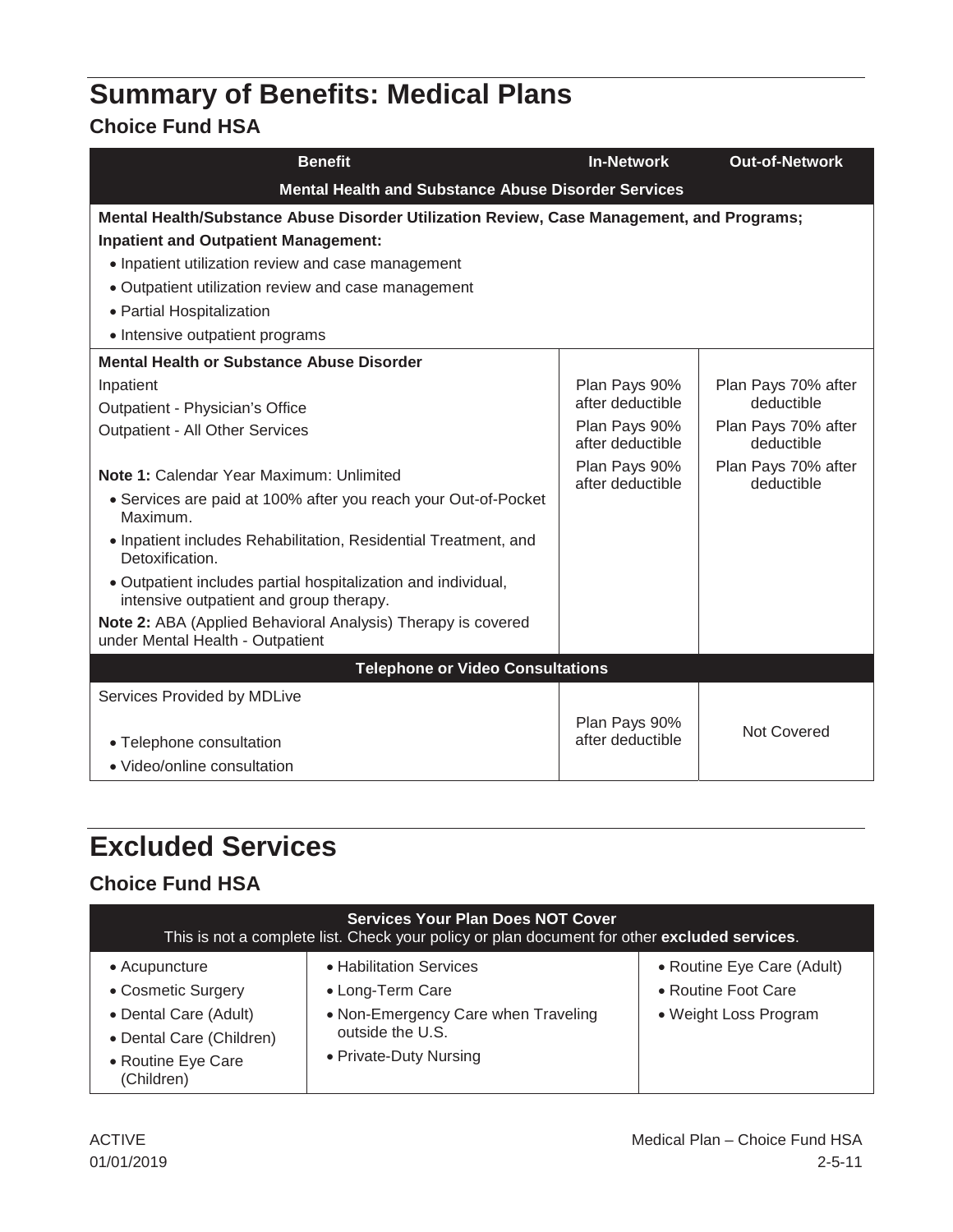This page intentionally left blank.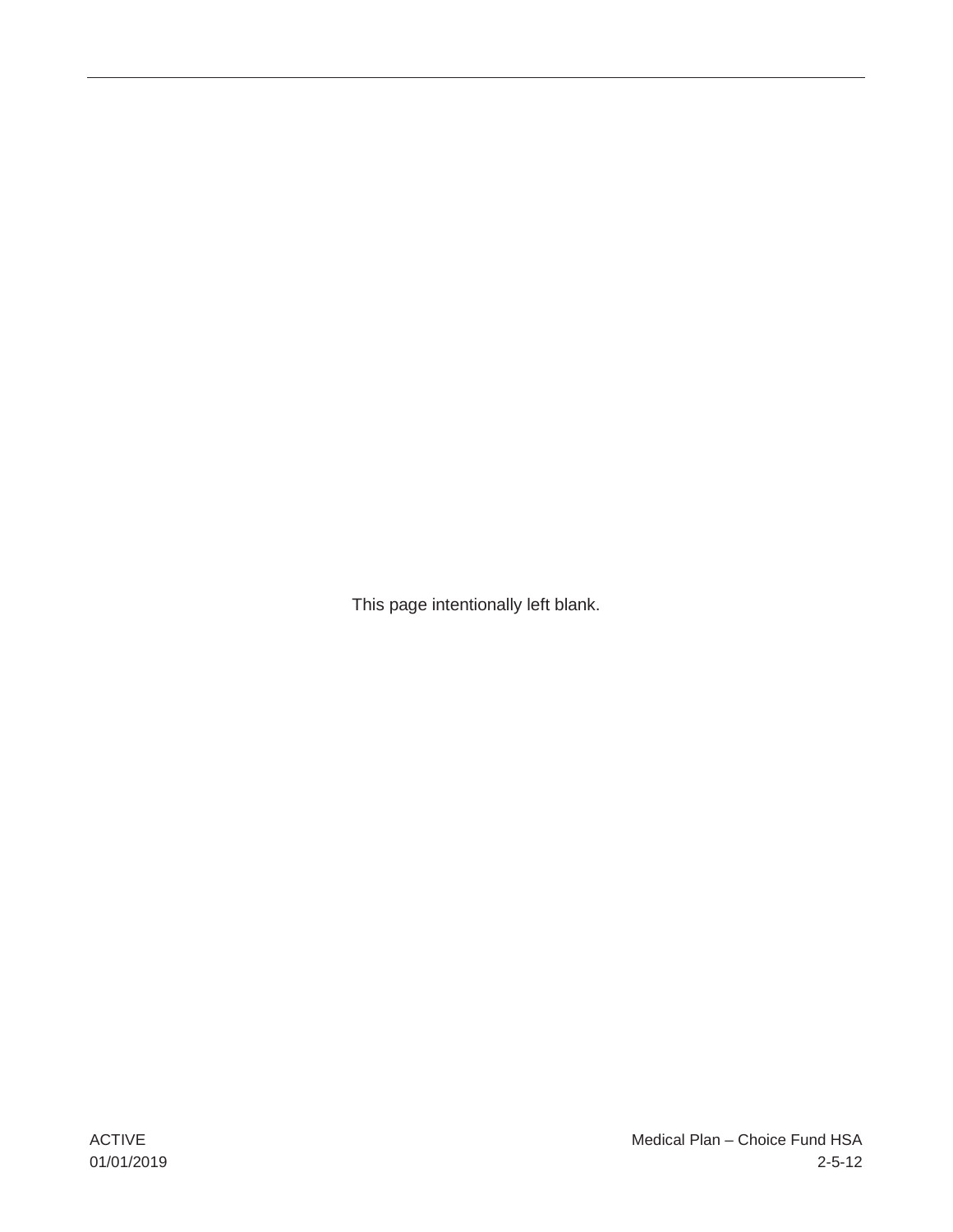

# **Open Access Plus (OAP) Preferred Provider Organization (PPO) Core**

**Atomic Trades and Labor Council (ATLC)**

**International Guards Union of America (IGUA) Central Alarm Station Operators, Central Training Facility Instructors, and Beta 9 Operators**

**Metal Trades Council (MTC)**

**Pantex & Y-12 Non-Bargaining**

**United Steel Workers (USW)**

**Y-12 Fire Captains and Lieutenants (FCLT)**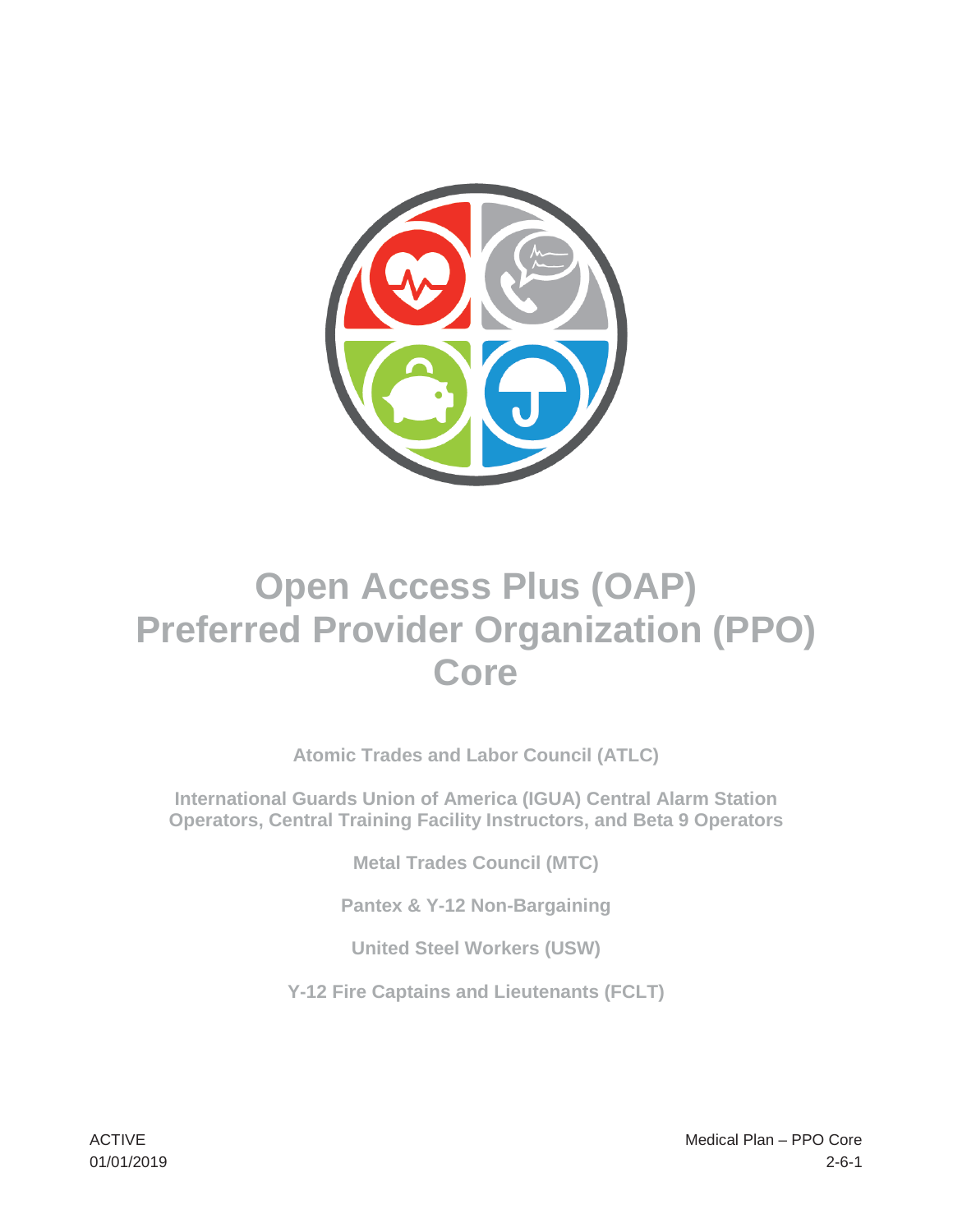This page intentionally left blank.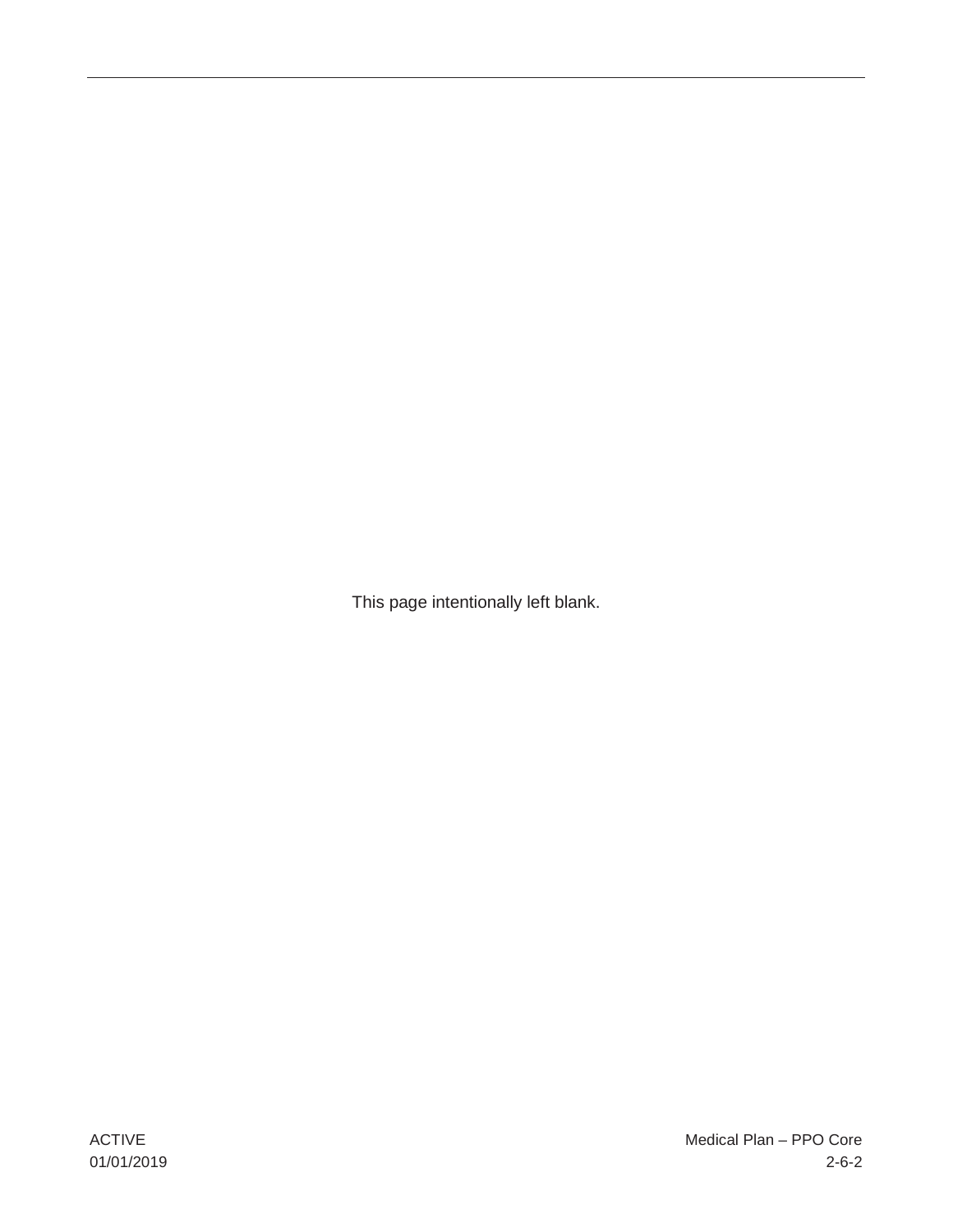#### **PPO Core**

| <b>Important</b><br><b>Questions</b>                        | <b>Answers</b>                                                                                                                                                                                                                     | <b>Why this Matters</b>                                                                                                               |
|-------------------------------------------------------------|------------------------------------------------------------------------------------------------------------------------------------------------------------------------------------------------------------------------------------|---------------------------------------------------------------------------------------------------------------------------------------|
| What is the<br>overall<br>Deductible?                       | In-network providers:<br>\$400/Individual and \$800/Family<br>Out-of-network providers:<br>\$800/Individual and \$1,600/Family<br>Individual Deductible applies when the<br>employee is the only person covered<br>under the plan. | You must pay all the costs up to the<br><b>Deductible</b> amount before this plan begins to<br>pay for covered services you use.      |
| Are there any<br>out-of-pocket<br>limits on my<br>expenses? | In-network providers:<br>\$1,500/Individual and \$3,000/Family<br>Out-of-network providers:<br>\$3,000/Individual and \$6,000/Family                                                                                               | The <b>out-of-pocket limit</b> is the most you could<br>pay during a calendar year for your share of<br>the cost of covered services. |
| What is not<br>included in the<br>out-of-pocket<br>limit?   | Premiums, balanced-billed charges,<br>penalties for no pre-certification, and<br>health care this plan does not cover                                                                                                              | Even though you pay these expenses, they do<br>not count toward the out-of-pocket limit.                                              |
| Do I need a<br>referral to see<br>a Specialist?             | No. You do not need a referral to see a<br>Specialist.                                                                                                                                                                             | You can see the <b>Specialist</b> you choose.                                                                                         |

| <b>Benefit</b>                  | <b>In-Network</b>                 | <b>Out-of-Network</b>              |
|---------------------------------|-----------------------------------|------------------------------------|
| <b>Maximum Lifetime Benefit</b> | Unlimited                         | Unlimited                          |
| <b>Coinsurance</b>              | Plan Pays 90%<br>after deductible | Plan Pays 70%<br>after deductible  |
| <b>Calendar Year Deductible</b> | \$400/Individual<br>\$800/Family  | \$800/Individual<br>\$1,600/Family |

• The amount you pay for all covered expenses counts toward both your in-network and out-of-network Deductibles.

• Copays always apply before plan Deductible and Coinsurance.

• After an eligible family member meets his or her individual Deductible, covered expenses for that family member will be paid based on the Coinsurance level specified by the plan. After the family Deductible has been met, covered expenses for each eligible family member will be paid based on the Coinsurance level specified by the plan.

| Calendar Year Out-of-Pocket Maximum | \$1,500/Individual | \$3,000/Individual |
|-------------------------------------|--------------------|--------------------|
|                                     | \$3,000/Family     | \$6,000/Family     |

• The amount you pay for all covered expenses counts toward both your in-network and out-of-network Outof-Pocket Maximums.

• All Copays, Coinsurance, and plan Deductibles contribute toward your Out-of-Pocket Maximum.

• This plan includes a combined medical/pharmacy plan Out-of-Pocket Maximum.

• After an eligible family member meets his or her individual Out-of-Pocket Maximum, the plan will pay 100% of his or her covered expenses. After the family Out-of-Pocket Maximum has been met, the plan will pay 100% of each eligible family member's covered expenses.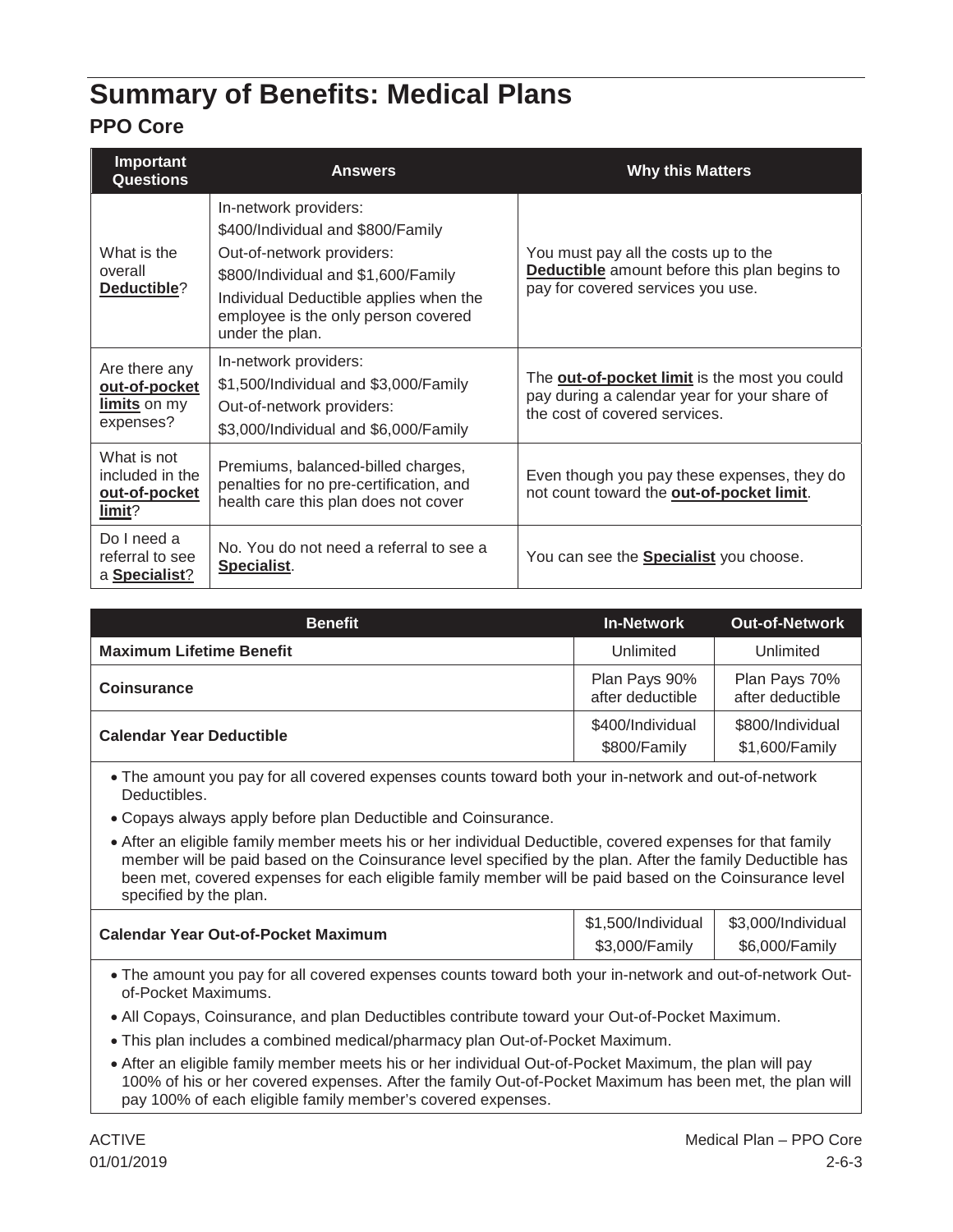| <b>Benefit</b>                                                                                                                                                                                                                                                                                                                     | <b>In-Network</b>                                                                        | <b>Out-of-Network</b>                                                                 |
|------------------------------------------------------------------------------------------------------------------------------------------------------------------------------------------------------------------------------------------------------------------------------------------------------------------------------------|------------------------------------------------------------------------------------------|---------------------------------------------------------------------------------------|
| <b>Preventive Care</b>                                                                                                                                                                                                                                                                                                             |                                                                                          |                                                                                       |
| <b>Preventive Care</b><br>• Includes coverage of additional services, such as urinalysis,<br>EKG, and other laboratory tests, supplementing the standard<br>Preventive Care benefit when billed as part of the office visit.                                                                                                       | Plan Pays 100%                                                                           | <b>Not Covered</b>                                                                    |
| <b>Immunizations</b>                                                                                                                                                                                                                                                                                                               | Plan Pays 100%                                                                           | Not Covered                                                                           |
| <b>Mammogram, PAP, and PSA Tests</b>                                                                                                                                                                                                                                                                                               |                                                                                          |                                                                                       |
| • Routine services                                                                                                                                                                                                                                                                                                                 | Plan Pays 100%                                                                           | Plan Pays 70% after<br>deductible                                                     |
| • Non-routine services                                                                                                                                                                                                                                                                                                             | Plan Pays<br>subject to Plan's<br>Lab and X-ray<br>benefit; based on<br>place of service | Plan Pays subject to<br>Plan's Lab and<br>X-ray benefit; based<br>on place of service |
| <b>Physician Services</b>                                                                                                                                                                                                                                                                                                          |                                                                                          |                                                                                       |
| <b>PCP Office</b><br><b>Specialist Office</b><br>• All services including Lab and X-ray<br>• Plan Pays 100% after your Copay                                                                                                                                                                                                       | You Pay \$20<br>Copay<br>You Pay \$35<br>Copay                                           | Plan Pays 70% after<br>deductible<br>Plan Pays 70% after<br>deductible                |
| <b>Surgery Performed in the Physician's Office</b><br>• PCP Office<br>• Specialist Office                                                                                                                                                                                                                                          | You Pay \$20<br>Copay<br>You Pay \$35<br>Copay                                           | Plan Pays 70% after<br>deductible<br>Plan Pays 70% after<br>deductible                |
| <b>Allergy Treatment/Injections</b><br>• PCP Office<br>• Specialist Office                                                                                                                                                                                                                                                         | You Pay \$20<br>Copay<br>You Pay \$35<br>Copay                                           | Plan Pays 70% after<br>deductible<br>Plan Pays 70% after<br>deductible                |
| <b>Allergy Serum</b><br>(Medication only dispensed by the Physician in the Office)                                                                                                                                                                                                                                                 | Plan Pays 100%                                                                           | Plan Pays 70% after<br>deductible                                                     |
| Inpatient                                                                                                                                                                                                                                                                                                                          |                                                                                          |                                                                                       |
| <b>Inpatient Hospital Facility Services</b><br>• Semi-private and Private rooms: Limited to the In-Network<br>semi-private negotiated rate<br>· Special Care Units: Intensive Care Unit (ICU), Critical Care<br>Unit (CCU): In-Network: Limited to the negotiated rate /<br>Out-of-Network: Limited to the ICU/CCU daily room rate | Plan Pays 90%<br>after deductible                                                        | Plan Pays 70% after<br>deductible                                                     |
| <b>Inpatient Hospital Physician's Visit/Consult</b>                                                                                                                                                                                                                                                                                | Plan Pays 90%<br>after deductible                                                        | Plan Pays 70% after<br>deductible                                                     |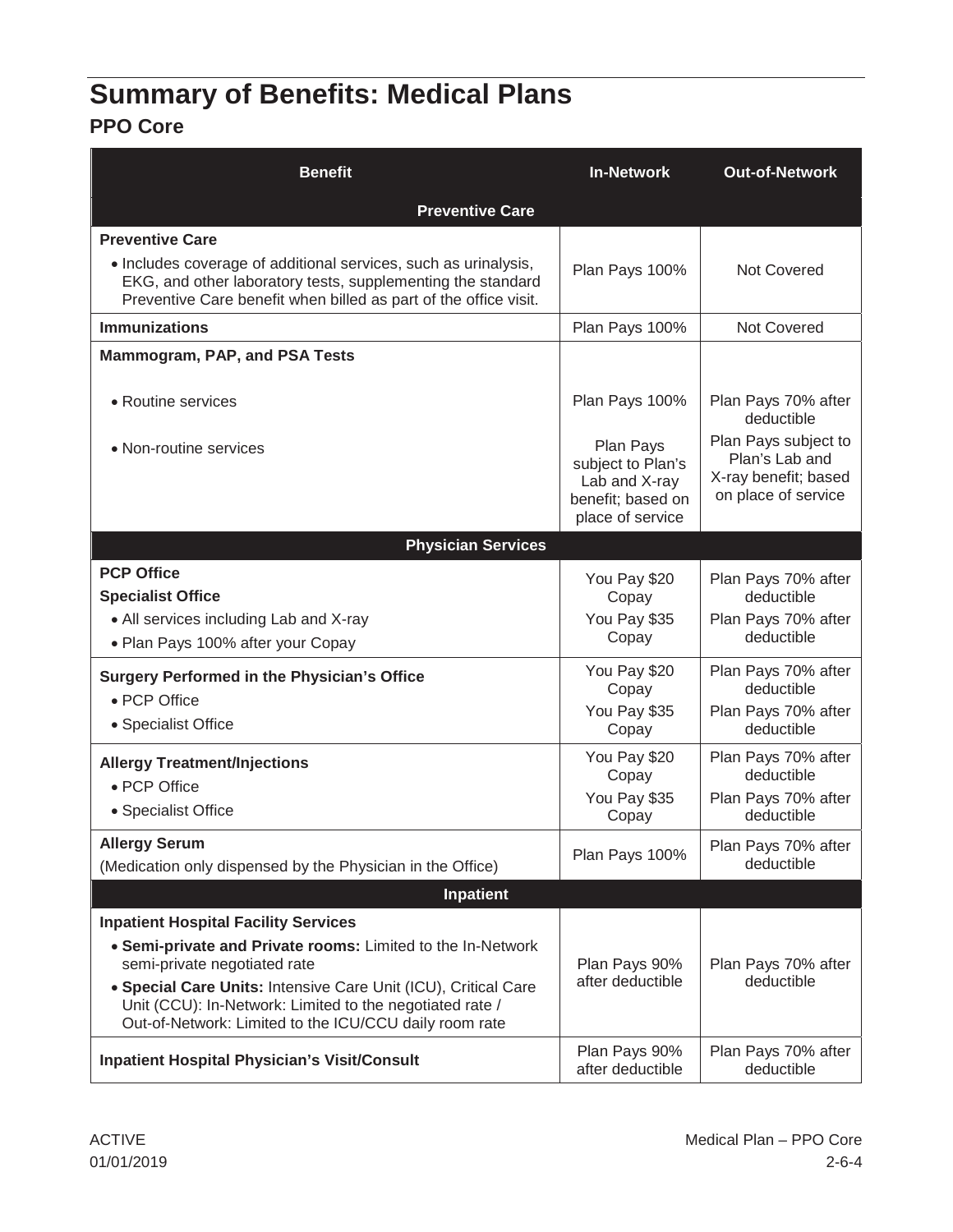| <b>Benefits</b>                                                                                                                                                                         | <b>In-Network</b>                 | Out-of-Network                    |  |
|-----------------------------------------------------------------------------------------------------------------------------------------------------------------------------------------|-----------------------------------|-----------------------------------|--|
| <b>Inpatient Professional Services</b><br>• For services performed by Surgeons, Radiologists,<br>Pathologists, and Anesthesiologists                                                    | Plan Pays 90%<br>after deductible | Plan Pays 70% after<br>deductible |  |
| <b>Outpatient</b>                                                                                                                                                                       |                                   |                                   |  |
| <b>Outpatient Facility Services</b>                                                                                                                                                     | Plan Pays 90%<br>after deductible | Plan Pays 70% after<br>deductible |  |
| <b>Outpatient Professional Services</b><br>• For services performed by Surgeons, Radiologists,<br>Pathologists, and Anesthesiologists                                                   | Plan Pays 90%<br>after deductible | Plan Pays 70% after<br>deductible |  |
| <b>Short-Term Rehabilitation</b>                                                                                                                                                        |                                   |                                   |  |
| Calendar Year Maximum: 180 days                                                                                                                                                         |                                   |                                   |  |
| • Pulmonary Rehabilitation, Cognitive Therapy, Physical<br>Therapy, Speech Therapy, Occupational Therapy, and<br>Cardiac Rehabilitation (includes coverage for developmental<br>delays) | You Pay \$25<br>Copay             | Plan Pays 70% after<br>deductible |  |
| Note: Therapy days, provided as part of an approved Home<br>Health Care plan, accumulate to the applicable outpatient<br>short-term rehabilitation therapy maximum.                     |                                   |                                   |  |
| <b>Chiropractic Care</b>                                                                                                                                                                | You Pay \$25                      | Plan Pays 70% after               |  |
| Calendar Year Maximum: 25 days                                                                                                                                                          | Copay                             | deductible                        |  |
| <b>Other Health Care Facilities/Services</b>                                                                                                                                            |                                   |                                   |  |
| <b>Home Health Care</b>                                                                                                                                                                 |                                   |                                   |  |
| (includes outpatient private-duty nursing subject to medical<br>necessity)                                                                                                              | Plan Pays 90%<br>after deductible | Plan Pays 70% after<br>deductible |  |
| · Calendar Year Maximum: 60 days                                                                                                                                                        |                                   |                                   |  |
| • 16-hour maximum per day                                                                                                                                                               |                                   |                                   |  |
| <b>Skilled Nursing Facility, Rehabilitation Hospital, Sub-Acute</b><br><b>Facility</b>                                                                                                  | Plan Pays 90%<br>after deductible | Plan Pays 70% after<br>deductible |  |
| • Calendar Year Maximum: 60 days                                                                                                                                                        |                                   |                                   |  |
| <b>Durable Medical Equipment</b>                                                                                                                                                        |                                   |                                   |  |
| • Calendar Year Maximum: Unlimited                                                                                                                                                      | Plan Pays 90%                     | Plan Pays 70% after               |  |
| • Includes coverage for foot orthotics and supportive devices;<br>orthotic shoes                                                                                                        | after deductible                  | deductible                        |  |
| <b>Breastfeeding Equipment and Supplies</b>                                                                                                                                             |                                   |                                   |  |
| • Limited to the rental of one breast pump per birth as ordered<br>or prescribed by a physician                                                                                         | Plan Pays 100%                    | <b>Not Covered</b>                |  |
| · Includes related supplies                                                                                                                                                             |                                   |                                   |  |
| <b>Enteral Formulas</b>                                                                                                                                                                 | Plan Pays 90%                     | Plan Pays 70% after               |  |
| · Nutritional formulas for enteral feedings are covered<br>regardless of diagnosis.                                                                                                     | after deductible                  | deductible                        |  |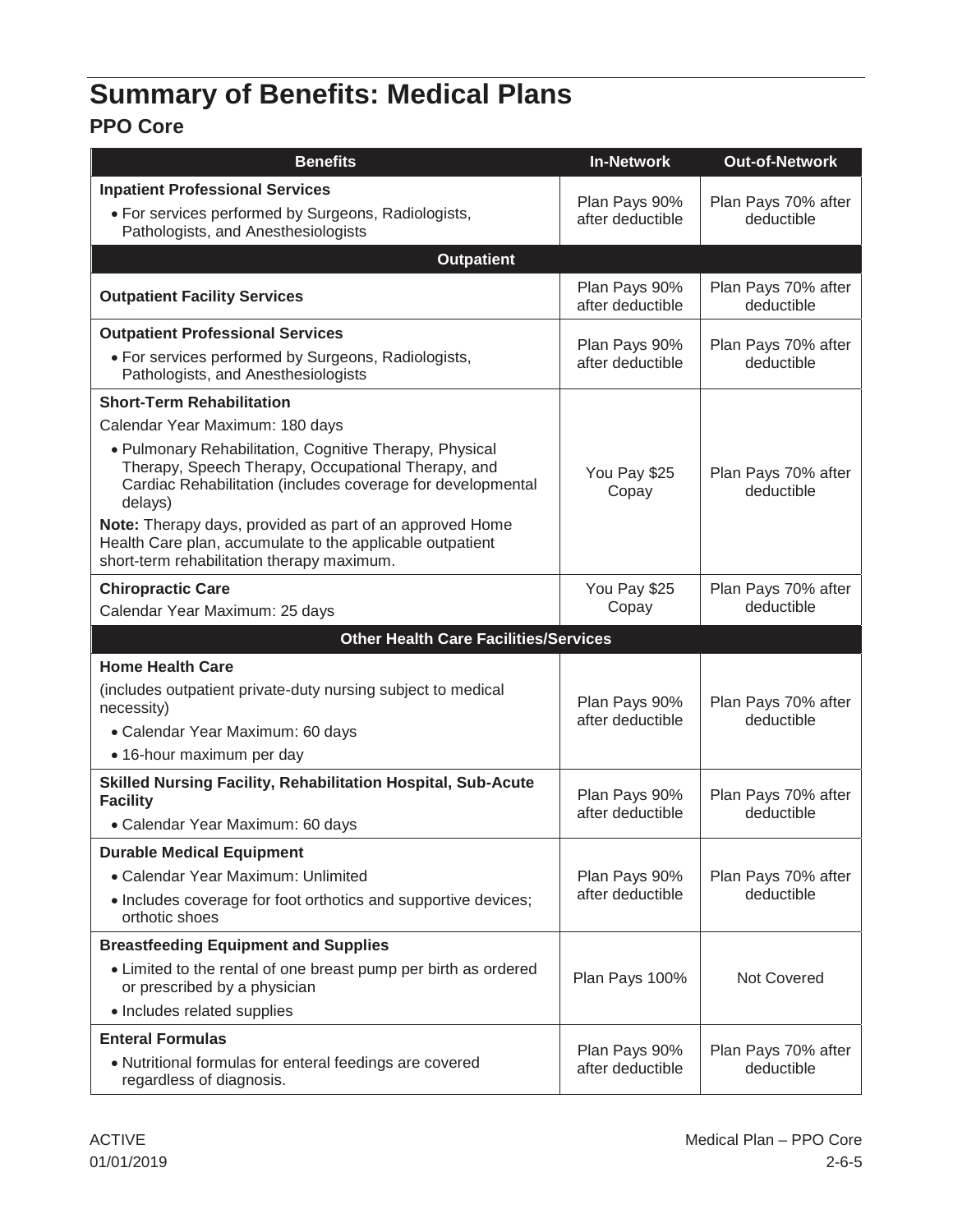| <b>Benefits</b>                                                                                                                                                                                    | <b>In-Network</b>                 | <b>Out-of-Network</b>             |
|----------------------------------------------------------------------------------------------------------------------------------------------------------------------------------------------------|-----------------------------------|-----------------------------------|
| <b>External Prosthetic Appliances (EPA)</b>                                                                                                                                                        | Plan Pays 90%                     | Not Covered                       |
| • Calendar Year Maximum: Unlimited                                                                                                                                                                 | after deductible                  |                                   |
| <b>Routine Foot Disorders</b>                                                                                                                                                                      |                                   |                                   |
| Note: Services associated with foot care for diabetes and<br>peripheral vascular disease are covered when medically<br>necessary.                                                                  | Not Covered                       | <b>Not Covered</b>                |
| <b>Hearing Aid</b>                                                                                                                                                                                 |                                   |                                   |
| • Maximum of 1 pair every 36 months; maximum \$3,000                                                                                                                                               |                                   |                                   |
| • Includes testing and fitting of hearing-aid devices covered at<br>PCP or Specialist Office visit level                                                                                           | Plan Pays 90%<br>after deductible | Not Covered                       |
| • Excludes replacement and repair of hearing aid due to normal<br>wear; replacement batteries                                                                                                      |                                   |                                   |
| <b>Cochlear Implants</b>                                                                                                                                                                           | Plan Pays 90%<br>after deductible | Plan Pays 70% after<br>deductible |
| <b>Medical Specialty Drugs</b>                                                                                                                                                                     |                                   |                                   |
| Inpatient                                                                                                                                                                                          |                                   |                                   |
| This benefit applies to the cost of the Infusion Therapy<br>drugs administered in an Inpatient Facility. This benefit<br>does not cover the related Facility or Professional<br>charges.           | Plan Pays 90%<br>after deductible | Plan Pays 70% after<br>deductible |
| <b>Outpatient Facility Services</b>                                                                                                                                                                |                                   |                                   |
| This benefit applies to the cost of the Infusion Therapy<br>drugs administered in an Outpatient Facility. This benefit<br>does not cover the related Facility or Professional<br>charges.          | Plan Pays 90%<br>after deductible | Plan Pays 70% after<br>deductible |
| Physician's Office                                                                                                                                                                                 |                                   |                                   |
| This benefit applies to the cost of targeted Infusion<br>Therapy drugs administered in the Physician's office.<br>This benefit does not cover the related Office Visit or<br>Professional charges. | Plan Pays 100%                    | Plan Pays 70% after<br>deductible |
| Home                                                                                                                                                                                               |                                   |                                   |
| This benefit applies to the cost of targeted Infusion<br>$\bullet$<br>Therapy drugs administered in the patient's home. This<br>benefit does not cover the related Professional charges.           | Plan Pays 90%<br>after deductible | Plan Pays 70% after<br>deductible |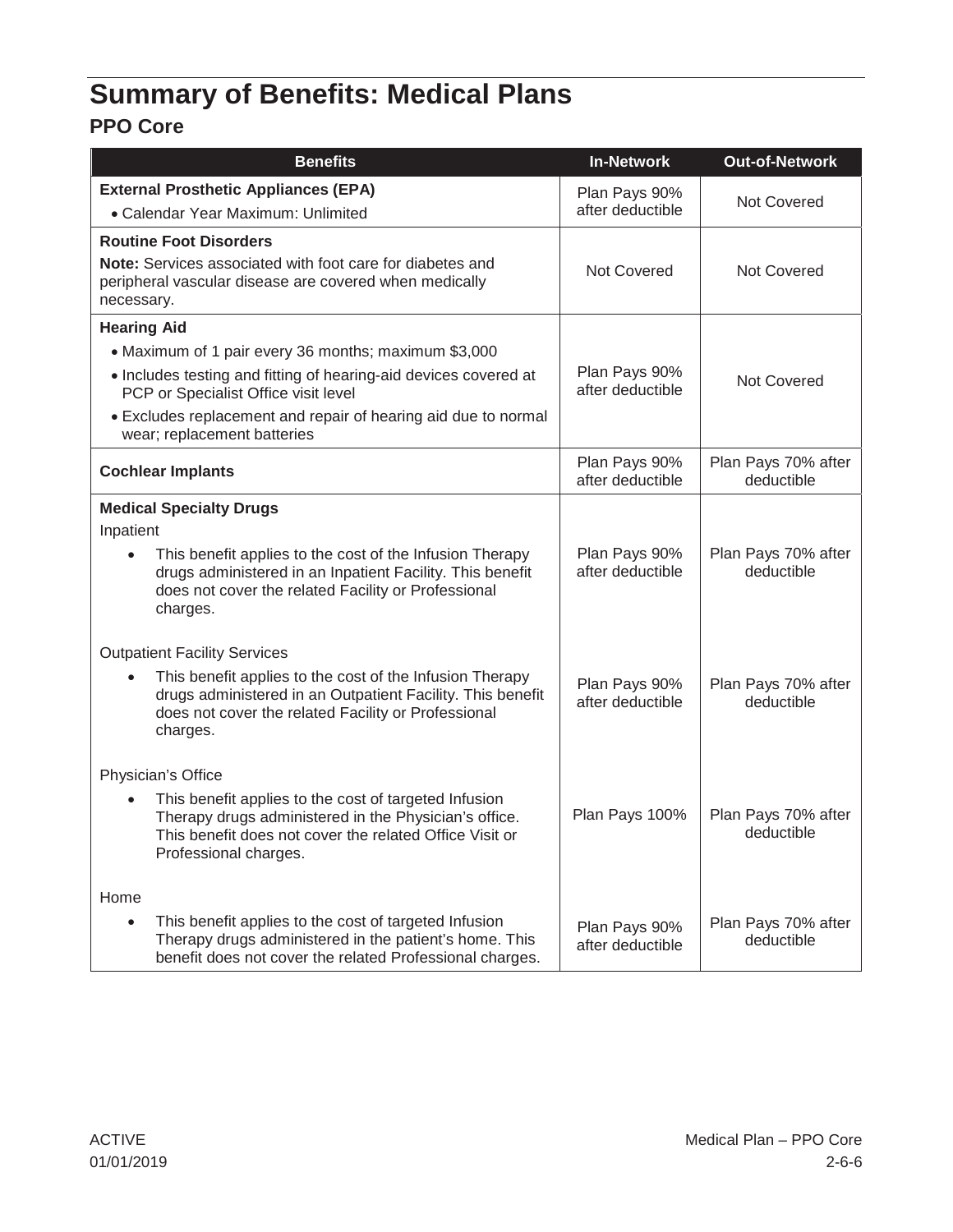| <b>Benefit</b>                                                                                                                                                                                                                                                                                                                                                                                                                               | <b>In-Network</b>                                                                       | <b>Out-of-Network</b>                                                                                                                            |
|----------------------------------------------------------------------------------------------------------------------------------------------------------------------------------------------------------------------------------------------------------------------------------------------------------------------------------------------------------------------------------------------------------------------------------------------|-----------------------------------------------------------------------------------------|--------------------------------------------------------------------------------------------------------------------------------------------------|
| Lab and X-ray In:<br>• Physician's Office<br>• Specialist Office<br>• Independent Lab<br>• Outpatient Facility<br>Note: Emergency Room/Urgent Care Facility lab and X-ray services<br>covered the same as Emergency Room and Urgent Care Facility<br>services.                                                                                                                                                                               | Plan Pays 100%<br>Plan Pays 100%<br>Plan Pays 90%<br>Plan Pays 90%                      | Plan Pays 70%<br>after deductible<br>Plan Pays 70%<br>after deductible<br>Plan Pays 70%<br>after deductible<br>Plan Pays 70%<br>after deductible |
| <b>Advanced Radiological Imaging In:</b><br>• Physician's Office<br>• Outpatient Facility<br>Note 1: ARI includes MRI, MRA, CAT Scan, PET Scan, etc.<br>Note 2: All lab and X-ray services, including ARI, provided at<br>Inpatient Hospital are covered under Inpatient Hospital benefit.<br>Note 3: Emergency Room/Urgent Care Facility lab and X-ray<br>services covered the same as Emergency Room and Urgent Care<br>Facility services. | Plan Pays 100%<br>Plan Pays 90%<br>after deductible                                     | Plan Pays 70%<br>after deductible<br>Plan Pays 70%<br>after deductible                                                                           |
| <b>Emergency Care</b><br>• Emergency Room<br>• Outpatient Professional Services<br><b>Urgent Care</b><br>• Urgent Care Facility<br>• Outpatient Professional Services<br>Note: Copays are waived if admitted.                                                                                                                                                                                                                                | You Pay \$150 Copay Per Visit<br>Plan Pays 100%<br>You Pay \$35 Copay<br>Plan Pays 100% |                                                                                                                                                  |
| <b>Ambulance Services</b><br>If used as Non-Emergency Transportation (e.g., transportation from<br>hospital back home), services generally are not covered.                                                                                                                                                                                                                                                                                  | Plan Pays 90% after deductible                                                          |                                                                                                                                                  |
| <b>Hospice Care and Bereavement Counseling</b><br>• Inpatient Hospital and Other Health Care Facilities<br>• Outpatient Services<br>Note: Services provided by mental health professionals are covered<br>under mental health benefits.                                                                                                                                                                                                      | Plan Pays 90%<br>after deductible<br>Plan Pays 90%<br>after deductible                  | Plan Pays 70%<br>after deductible<br>Plan Pays 70%<br>after deductible                                                                           |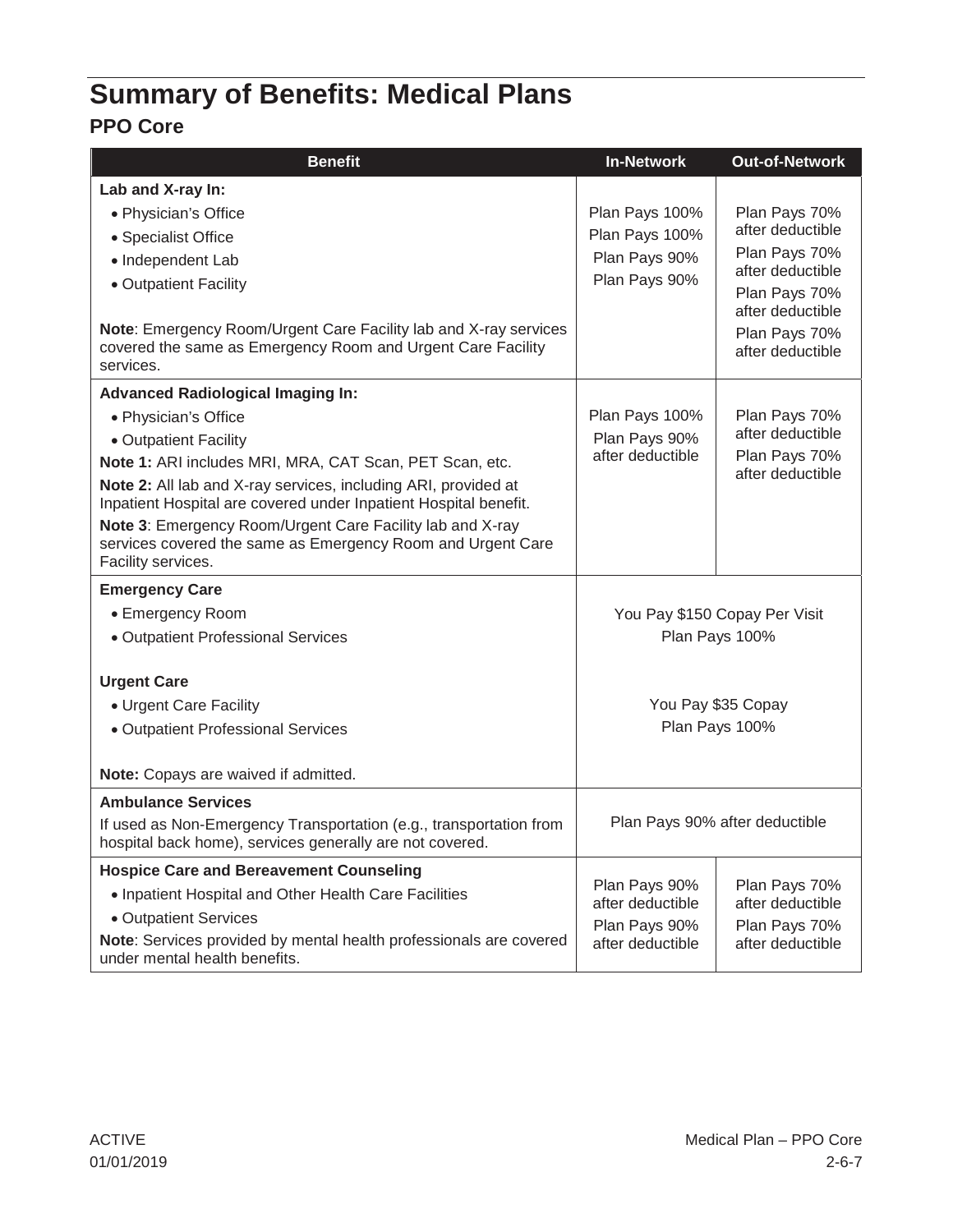| <b>Benefit</b>                                                                                                         | <b>In-Network</b>                    | <b>Out-of-Network</b>                |
|------------------------------------------------------------------------------------------------------------------------|--------------------------------------|--------------------------------------|
| <b>Organ Transplant Coverage</b>                                                                                       |                                      |                                      |
| Includes all medically appropriate, non-experimental transplants                                                       |                                      |                                      |
| <b>Inpatient Hospital Facility</b>                                                                                     | Plan Pays 100%                       | <b>Not Covered</b>                   |
| • Lifesource Facility                                                                                                  | Plan Pays 90%                        | <b>Not Covered</b>                   |
| • Non-Lifesource Inpatient Facility                                                                                    | after deductible                     |                                      |
| <b>Inpatient Professional Services</b>                                                                                 |                                      |                                      |
| • Lifesource Facility                                                                                                  | Plan Pays 100%                       | <b>Not Covered</b>                   |
| • Non-Lifesource Facility                                                                                              | Plan Pays 90%                        | <b>Not Covered</b>                   |
|                                                                                                                        | after deductible                     |                                      |
| Travel Lifetime Maximum to a Lifesource Facility \$10,000 Per<br>Transplant (If using an approved Lifesource facility) |                                      |                                      |
| <b>Maternity</b>                                                                                                       |                                      |                                      |
| Initial Visit to Confirm Pregnancy                                                                                     | You Pay \$20                         | Plan Pays 70%                        |
| • PCP Office Visit                                                                                                     | Copay                                | after deductible                     |
| • Specialist Office Visit                                                                                              | You Pay \$35<br>Copay                | Plan Pays 70%<br>after deductible    |
| <b>Global Maternity Fee</b>                                                                                            |                                      |                                      |
| (All Subsequent Prenatal Visits, Postnatal Visits, and Physician's                                                     | Plan Pays 90%                        | Plan Pays 70%                        |
| Delivery Charges)                                                                                                      | after deductible                     | after deductible                     |
|                                                                                                                        |                                      |                                      |
| <b>Office Visits in Addition to Global Maternity Fee</b>                                                               | You Pay \$20                         | Plan Pays 70%                        |
| Performed by Physician Office                                                                                          | Copay                                | after deductible                     |
| Performed by OB/GYN or Specialist                                                                                      | You Pay \$35                         | Plan Pays 70%                        |
|                                                                                                                        | Copay                                | after deductible                     |
| <b>Delivery Facility</b>                                                                                               |                                      |                                      |
| Inpatient Hospital, Birthing Center                                                                                    | Covered same as                      | Covered same as                      |
|                                                                                                                        | Plan's Inpatient<br>Hospital benefit | Plan's Inpatient<br>Hospital benefit |
| <b>Abortion - Elective and Non-Elective Procedures</b>                                                                 |                                      |                                      |
| • PCP Office                                                                                                           | You Pay \$20                         | Plan Pays 70%                        |
| • Specialist Office                                                                                                    | Copay                                | after deductible                     |
| • Inpatient Facility                                                                                                   | You Pay \$35                         | Plan Pays 70%                        |
| • Outpatient Facility                                                                                                  | Copay                                | after deductible                     |
|                                                                                                                        | Plan Pays 90%                        | Plan Pays 70%                        |
| • Inpatient Professional Services                                                                                      | after deductible                     | after deductible                     |
| • Outpatient Professional Services                                                                                     | Plan Pays 90%<br>after deductible    | Plan Pays 70%<br>after deductible    |
|                                                                                                                        | Plan Pays 90%                        | Plan Pays 70%                        |
|                                                                                                                        | after deductible                     | after deductible                     |
|                                                                                                                        | Plan Pays 90%                        | Plan Pays 70%                        |
|                                                                                                                        | after deductible                     | after deductible                     |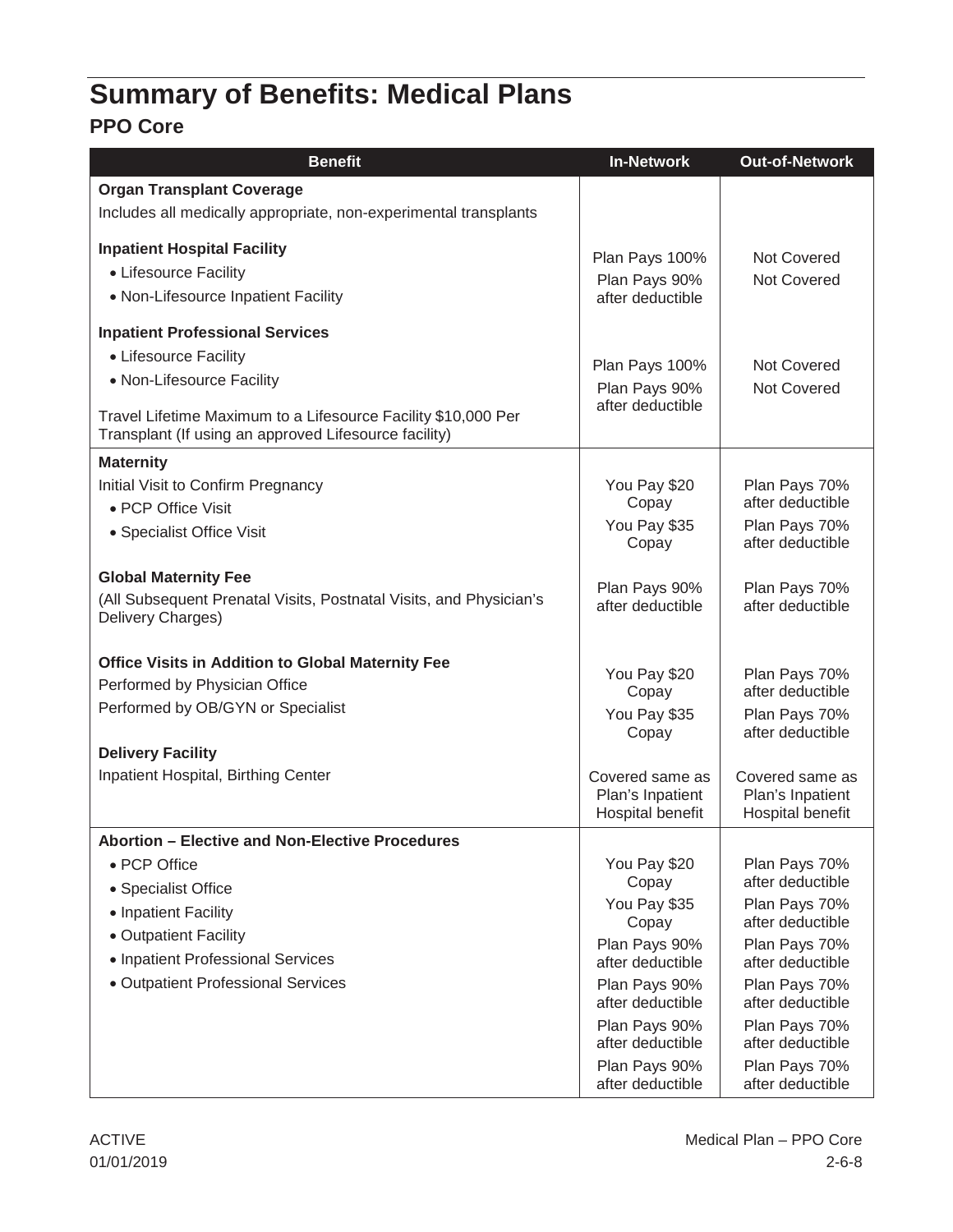| <b>Benefit</b>                                                                                             | <b>In-Network</b>                 | <b>Out-of-Network</b>             |
|------------------------------------------------------------------------------------------------------------|-----------------------------------|-----------------------------------|
| <b>Family Planning - Men's Services</b>                                                                    |                                   |                                   |
| Includes surgical services, such as vasectomy (Excludes                                                    |                                   |                                   |
| reversals)                                                                                                 | You Pay \$20                      | Plan Pays 70%                     |
| • PCP Office                                                                                               | Copay                             | after deductible                  |
| • Specialist Office                                                                                        | You Pay \$35<br>Copay             | Plan Pays 70%<br>after deductible |
| • Inpatient Facility                                                                                       | Plan Pays 90%                     | Plan Pays 70%                     |
| • Outpatient Facility                                                                                      | after deductible                  | after deductible                  |
| • Inpatient Professional Services                                                                          | Plan Pays 90%                     | Plan Pays 70%                     |
| • Outpatient Professional Services                                                                         | after deductible                  | after deductible                  |
|                                                                                                            | Plan Pays 90%<br>after deductible | Plan Pays 70%<br>after deductible |
|                                                                                                            | Plan Pays 90%                     | Plan Pays 70%                     |
|                                                                                                            | after deductible                  | after deductible                  |
| <b>Family Planning - Women's Services</b>                                                                  |                                   |                                   |
| Includes surgical services, such as tubal ligation (Excludes<br>reversals)                                 |                                   |                                   |
| Contraceptive devices as ordered or prescribed by a physician                                              | Plan Pays 100%                    | Plan Pays 70%                     |
| • PCP Office                                                                                               | Plan Pays 100%                    | after deductible                  |
| • Specialist Office                                                                                        | Plan Pays 100%                    | Plan Pays 70%                     |
| • Inpatient Facility                                                                                       | Plan Pays 100%                    | after deductible                  |
| • Outpatient Facility                                                                                      | Plan Pays 100%                    | Plan Pays 70%<br>after deductible |
| • Inpatient Professional Services                                                                          | Plan Pays 100%                    | Plan Pays 70%                     |
| • Outpatient Professional Services                                                                         |                                   | after deductible                  |
|                                                                                                            |                                   | Plan Pays 70%                     |
|                                                                                                            |                                   | after deductible                  |
|                                                                                                            |                                   | Plan Pays 70%<br>after deductible |
| Infertility Note: Coverage will be provided for the treatment of an underlying medical condition up to the |                                   |                                   |
| point an infertility condition is diagnosed. Services will be covered as any other illness.                |                                   |                                   |
| Temporomandibular Joint (TMJ)                                                                              |                                   |                                   |
| Surgical and Non-Surgical Services provided on a case-by-case                                              |                                   |                                   |
| basis. Always excludes appliances and orthodontic treatment.<br>Subject to medical necessity.              | You Pay \$20                      | Plan Pays 70%                     |
| Non-Surgical: Unlimited maximum per lifetime                                                               | Copay                             | after deductible                  |
|                                                                                                            | You Pay \$35<br>Copay             | Plan Pays 70%<br>after deductible |
| • PCP Office                                                                                               | Plan Pays 90%                     | Plan Pays 70%                     |
| • Specialist Office                                                                                        | after deductible                  | after deductible                  |
| • Inpatient Facility                                                                                       | Plan Pays 90%                     | Plan Pays 70%                     |
| • Outpatient Facility                                                                                      | after deductible                  | after deductible                  |
| • Inpatient Professional Services                                                                          | Plan Pays 90%<br>after deductible | Plan Pays 70%<br>after deductible |
| • Outpatient Professional Services                                                                         | Plan Pays 90%                     | Plan Pays 70%                     |
|                                                                                                            | after deductible                  | after deductible                  |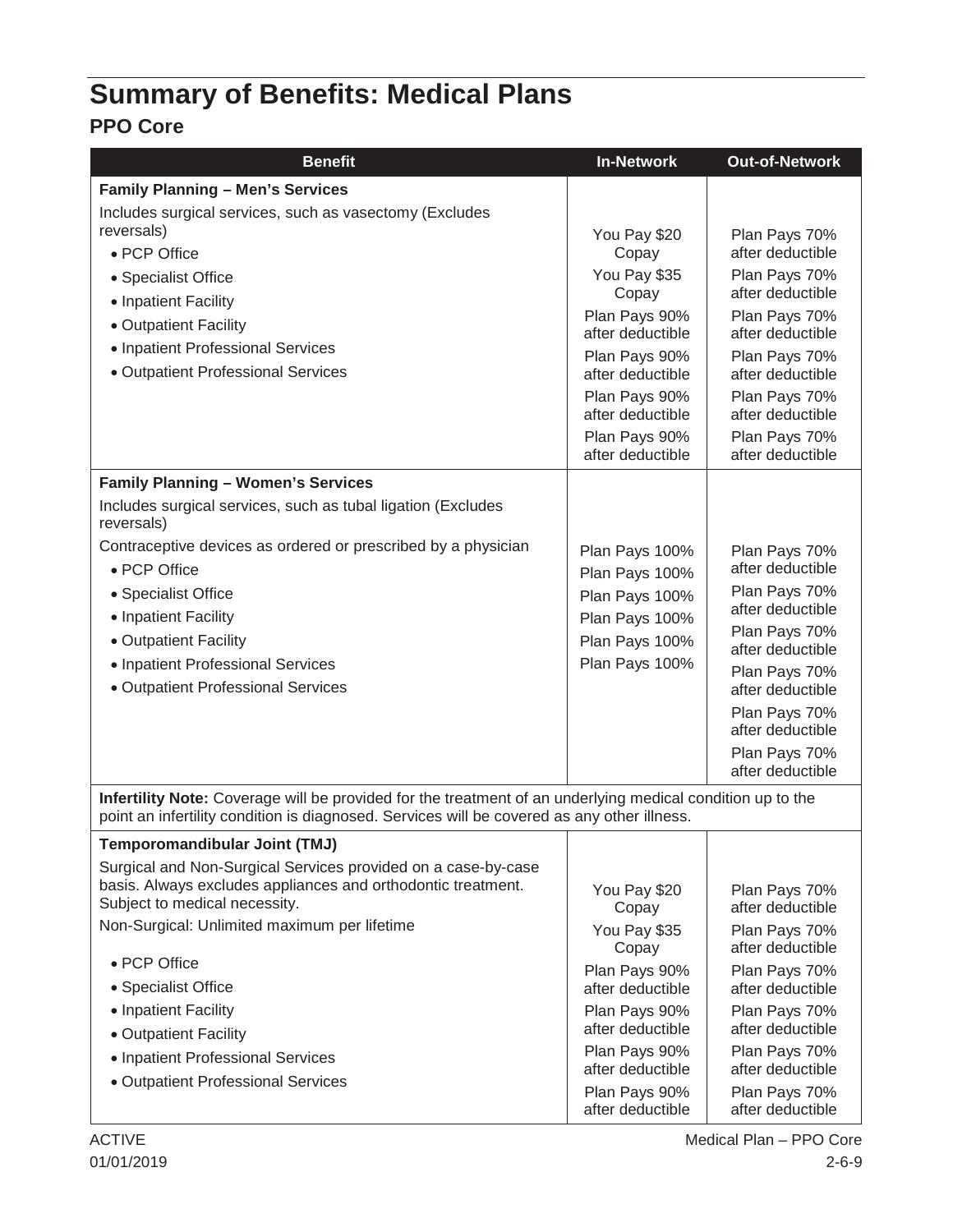| <b>Benefit</b>                                                                                                                                                                                                                                                                                                                                                                                                                                                                                                                                                                                                                                                                                                                                                     | <b>In-Network</b>                                                                                                                                                                                  | <b>Out-of-Network</b>                                                                                              |
|--------------------------------------------------------------------------------------------------------------------------------------------------------------------------------------------------------------------------------------------------------------------------------------------------------------------------------------------------------------------------------------------------------------------------------------------------------------------------------------------------------------------------------------------------------------------------------------------------------------------------------------------------------------------------------------------------------------------------------------------------------------------|----------------------------------------------------------------------------------------------------------------------------------------------------------------------------------------------------|--------------------------------------------------------------------------------------------------------------------|
| Bariatric Surgery (in accordance with medical necessity<br>requirements)<br>• PCP Office<br>• Specialist Office<br>• Inpatient Facility<br>• Outpatient Facility<br>• Inpatient Professional Services<br>• Outpatient Professional Services<br>Surgeon Charges Lifetime Maximum: \$10,000<br>Treatment of clinically severe obesity, as defined by the body mass<br>index (BMI) is covered.<br>The following are excluded:<br>Medical and surgical services to alter appearances or physical<br>changes that are the result of any surgery performed for the<br>management of obesity or clinically severe (morbid) obesity.<br>Weight loss programs or treatments, whether prescribed or<br>$\bullet$<br>recommended by a physician or under medical supervision. | You pay \$20<br>Copay<br>You pay \$35<br>Copay<br>Plan Pays 90%<br>after deductible<br>Plan Pays 90%<br>after deductible<br>Plan Pays 90%<br>after deductible<br>Plan Pays 90%<br>after deductible | <b>Not Covered</b><br>Not Covered<br>Not Covered<br><b>Not Covered</b><br><b>Not Covered</b><br><b>Not Covered</b> |
| <b>Mental Health and Substance Abuse Disorder Services</b>                                                                                                                                                                                                                                                                                                                                                                                                                                                                                                                                                                                                                                                                                                         |                                                                                                                                                                                                    |                                                                                                                    |
| Mental Health/Substance Abuse Disorder Utilization Review, Case Management, and Programs;<br><b>Inpatient and Outpatient Management:</b><br>• Inpatient utilization review and case management<br>• Outpatient utilization review and case management<br>• Partial Hospitalization<br>• Intensive outpatient programs                                                                                                                                                                                                                                                                                                                                                                                                                                              |                                                                                                                                                                                                    |                                                                                                                    |
| <b>Mental Health or Substance Abuse Disorder</b>                                                                                                                                                                                                                                                                                                                                                                                                                                                                                                                                                                                                                                                                                                                   |                                                                                                                                                                                                    |                                                                                                                    |
| Inpatient<br>Outpatient - Physician's Office<br>Outpatient - All Other Services                                                                                                                                                                                                                                                                                                                                                                                                                                                                                                                                                                                                                                                                                    | Plan Pays 90%<br>after deductible<br>You Pay \$35<br>Copay<br>Plan Pays 90%                                                                                                                        | Plan Pays 70%<br>after deductible<br>Plan Pays 70%<br>after deductible<br>Plan Pays 70%                            |
| Note 1: Calendar Year Maximum: Unlimited<br>• Services are paid at 100% after you reach your Out-of-Pocket<br>Maximum.                                                                                                                                                                                                                                                                                                                                                                                                                                                                                                                                                                                                                                             | after deductible                                                                                                                                                                                   | after deductible                                                                                                   |
| • Inpatient includes Rehabilitation, Residential Treatment, and<br>Detoxification.                                                                                                                                                                                                                                                                                                                                                                                                                                                                                                                                                                                                                                                                                 |                                                                                                                                                                                                    |                                                                                                                    |
| . Outpatient includes partial hospitalization and individual,<br>intensive outpatient and group therapy.                                                                                                                                                                                                                                                                                                                                                                                                                                                                                                                                                                                                                                                           |                                                                                                                                                                                                    |                                                                                                                    |
| Note 2: ABA (Applied Behavioral Analysis) Therapy is covered<br>under Mental Health - Outpatient                                                                                                                                                                                                                                                                                                                                                                                                                                                                                                                                                                                                                                                                   |                                                                                                                                                                                                    |                                                                                                                    |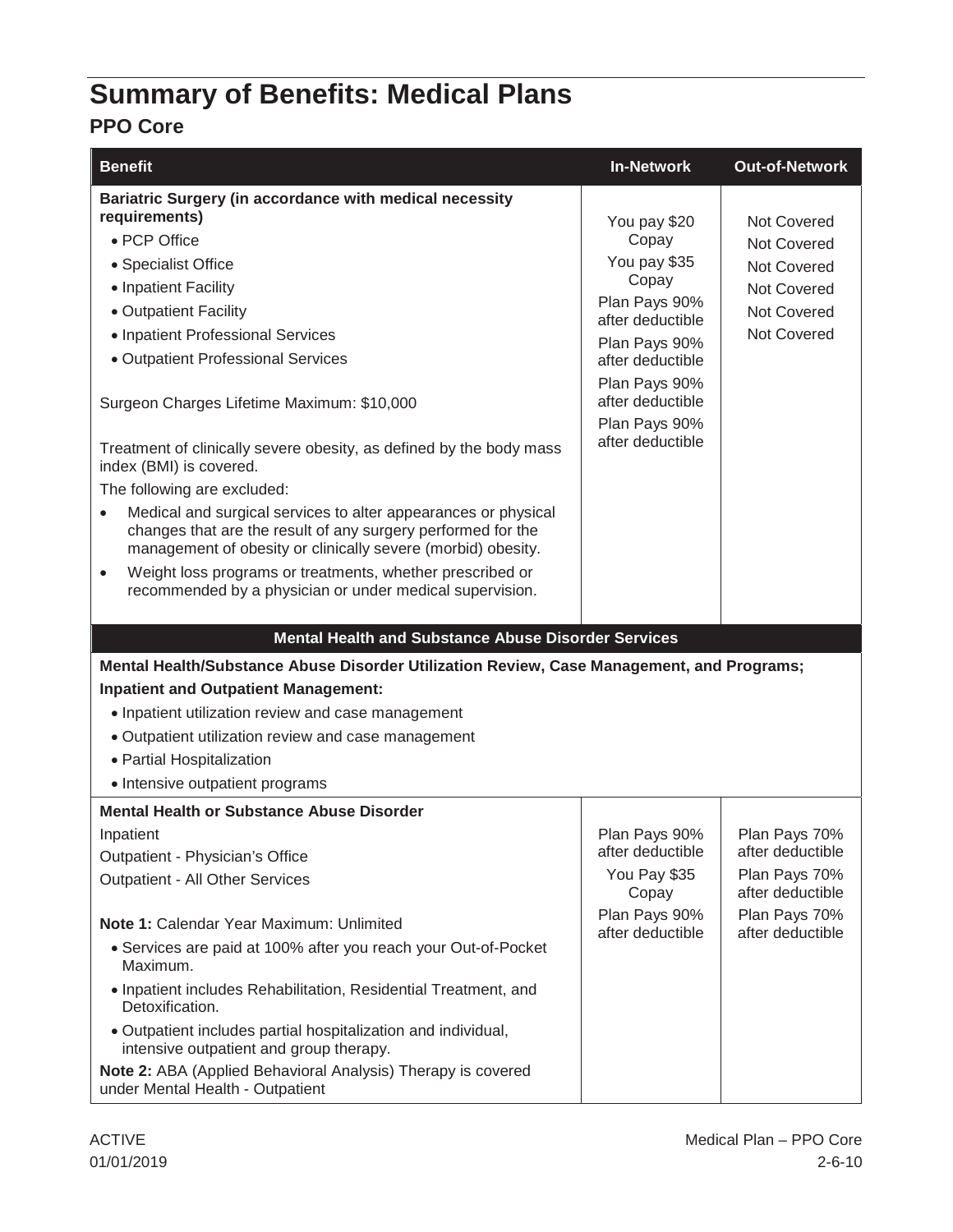### **Summary of Benefits: Medical Plans PPO Core**

| <b>Benefit</b>                                                                         | <b>In-Network</b>     | <b>Out-of-Network</b> |
|----------------------------------------------------------------------------------------|-----------------------|-----------------------|
| <b>Telephone or Video Consultations</b>                                                |                       |                       |
| Services Provided by MDLive<br>• Telephone consultation<br>• Video/online consultation | You Pay \$20<br>Copay | Not Covered           |

### **Excluded Services**

| <b>Services Your Plan Does NOT Cover</b><br>This is not a complete list. Check your policy or plan document for other excluded services. |                                                                                                                                  |                                                                            |  |
|------------------------------------------------------------------------------------------------------------------------------------------|----------------------------------------------------------------------------------------------------------------------------------|----------------------------------------------------------------------------|--|
| • Acupuncture<br>• Cosmetic Surgery<br>• Dental Care (Adult)<br>• Dental Care (Children)<br>• Routine Eye Care<br>(Children)             | • Habilitation Services<br>• Long-Term Care<br>• Non-Emergency Care when Traveling<br>outside the U.S.<br>• Private-Duty Nursing | • Routine Eye Care (Adult)<br>• Routine Foot Care<br>• Weight Loss Program |  |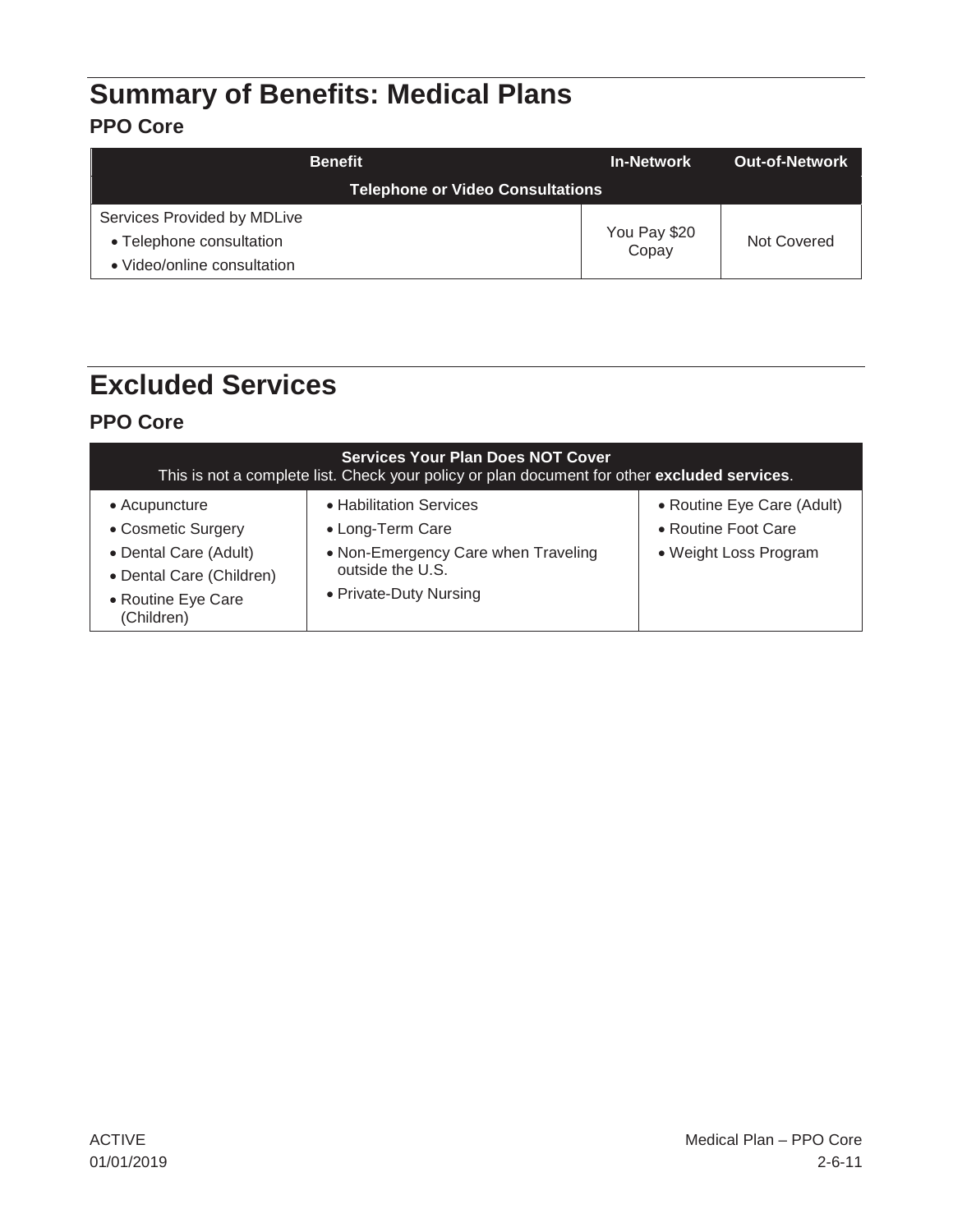This page intentionally left blank.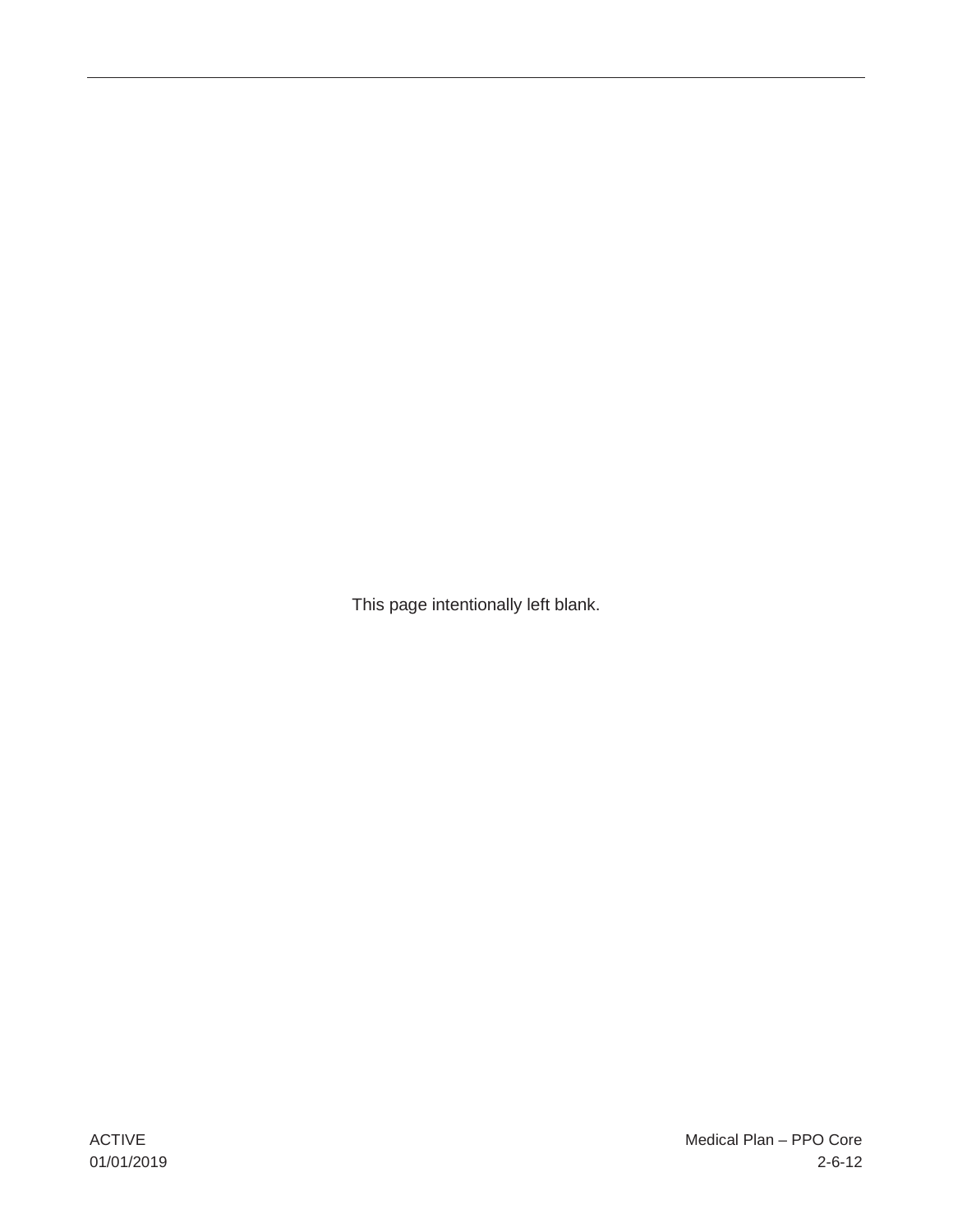

# **Open Access Plus (OAP) Preferred Provider Organization (PPO) Select**

**Atomic Trades and Labor Council (ATLC)**

**International Guards Union of America (IGUA) Central Alarm Station Operators, Central Training Facility Instructors, and Beta 9 Operators**

**Metal Trades Council (MTC)**

**Pantex & Y-12 Non-Bargaining**

**United Steel Workers (USW)**

**Y-12 Fire Captains and Lieutenants (FCLT)**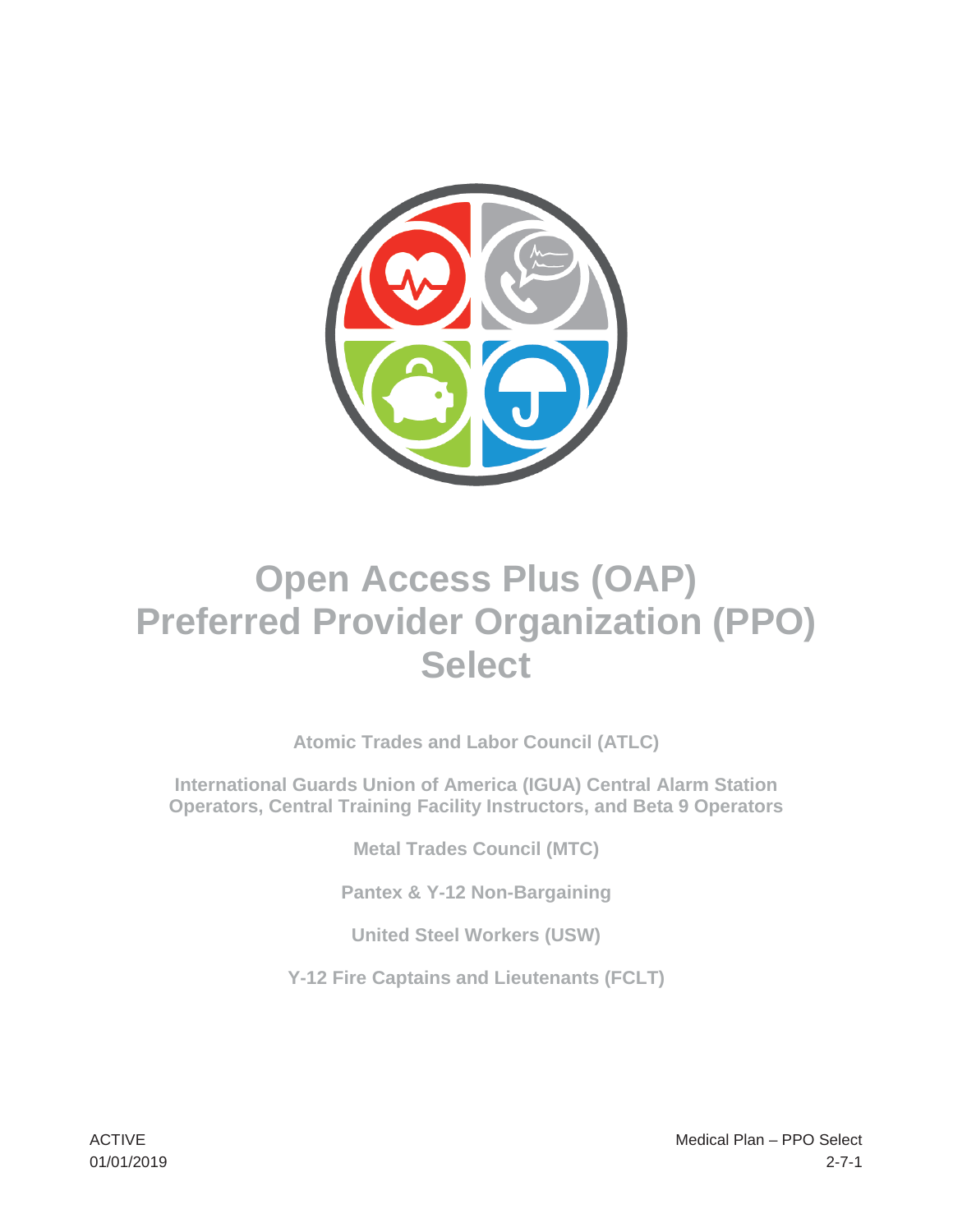This page intentionally left blank.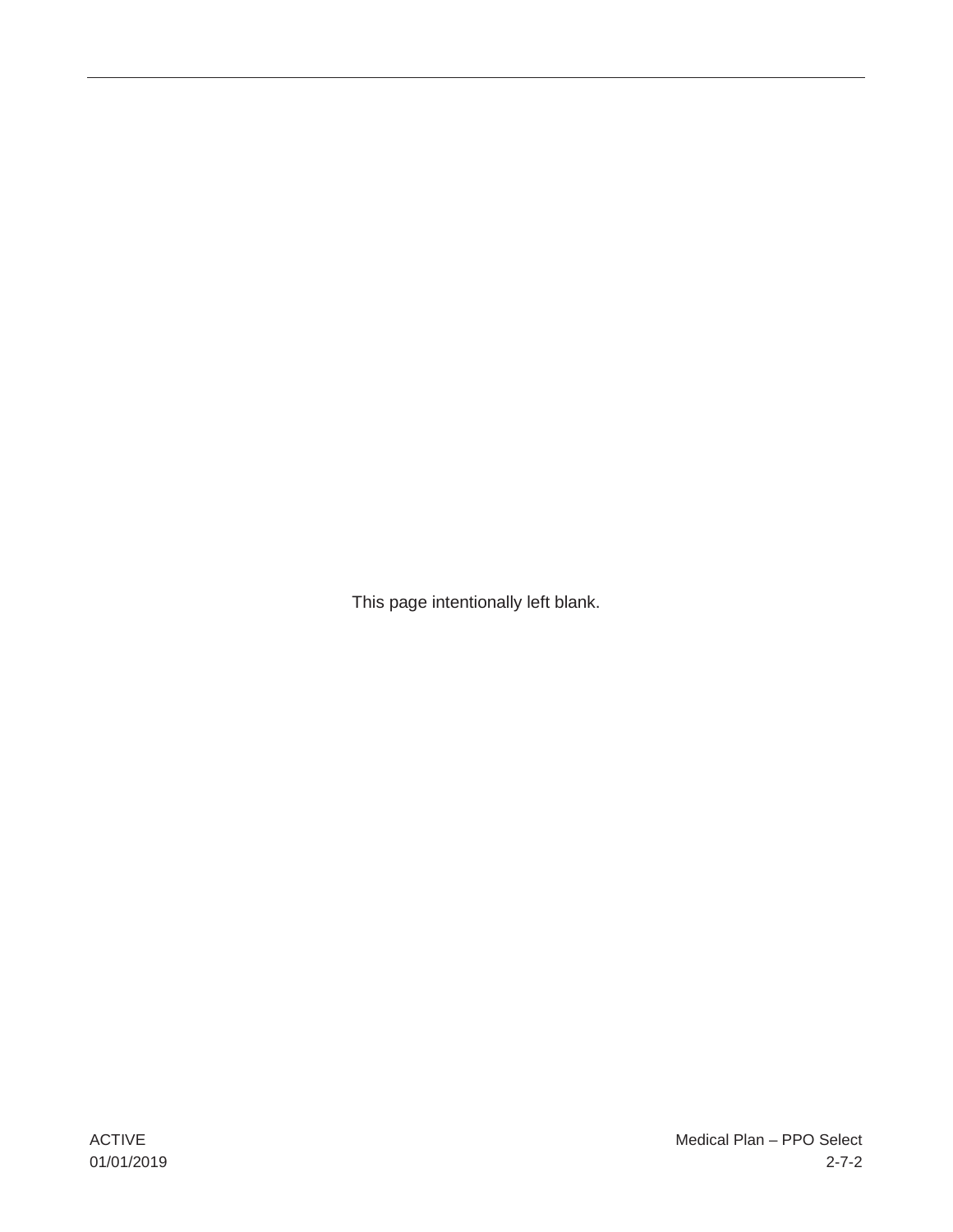#### **PPO Select**

| Important<br><b>Questions</b>                               | <b>Answers</b>                                                                                                                   | <b>Why this Matters</b>                                                                                                               |
|-------------------------------------------------------------|----------------------------------------------------------------------------------------------------------------------------------|---------------------------------------------------------------------------------------------------------------------------------------|
| What is the<br>overall<br>Deductible?                       | In-network providers:<br>\$0/Individual and \$0 family<br>Out-of-network providers:<br>\$500/Individual and \$1,000/Family       | You must pay all the costs up to the<br>Deductible amount before this plan begins to<br>pay for covered services you use.             |
| Are there any<br>out-of-pocket<br>limits on my<br>expenses? | In-network providers:<br>\$1,500/Individual and \$3,000/Family<br>Out-of-network providers:<br>\$3,000/Individual \$6,000/Family | The <b>out-of-pocket limit</b> is the most you could<br>pay during a calendar year for your share of<br>the cost of covered services. |
| What is not<br>included in the<br>out-of-pocket<br>limit?   | Premiums, balanced-billed charges,<br>penalties for no pre-certification, and<br>health care this plan does not cover            | Even though you pay these expenses, they do<br>not count toward the out-of-pocket limit.                                              |
| Do I need a<br>referral to see<br>a Specialist?             | No. You do not need a referral to see a<br>Specialist.                                                                           | You can see the <b>Specialist</b> you choose.                                                                                         |

| <b>Benefit</b>                          | <b>In-Network</b> | Out-of-Network                     |
|-----------------------------------------|-------------------|------------------------------------|
| <b>Maximum Lifetime Benefit</b>         | Unlimited         | Unlimited                          |
| <b>Coinsurance</b>                      | Plan Pays 100%    | Plan Pays 70%<br>after deductible  |
| <b>Calendar Year Deductible</b><br>None |                   | \$500/Individual<br>\$1,000/Family |

• The amount you pay for all covered expenses counts toward your out-of-network Deductible.

• Copays always apply before plan Deductible and Coinsurance.

• After an eligible family member meets his or her individual Deductible, covered expenses for that family member will be paid based on the Coinsurance level specified by the plan. After the family Deductible has been met, covered expenses for each eligible family member will be paid based on the Coinsurance level specified by the plan.

|                                     | $\frac{1}{2}$ \$1,500/Individual $\frac{1}{2}$ \$3,000/Individual |                |
|-------------------------------------|-------------------------------------------------------------------|----------------|
| Calendar Year Out-of-Pocket Maximum | \$3,000/Family                                                    | \$6,000/Family |

- The amount you pay for all covered expenses counts toward both your in-network and out-of-network Out-of-Pocket Maximums.
- All Copays, Coinsurance, and plan Deductibles contribute toward your Out-of-Pocket Maximum.
- This plan includes a combined medical/pharmacy plan Out-of-Pocket Maximum.
- After an eligible family member meets his or her individual Out-of-Pocket maximum, the plan will pay 100% of his or her covered expenses. After the family Out-of-Pocket Maximum has been met, the plan will pay 100% of each eligible family member's covered expenses.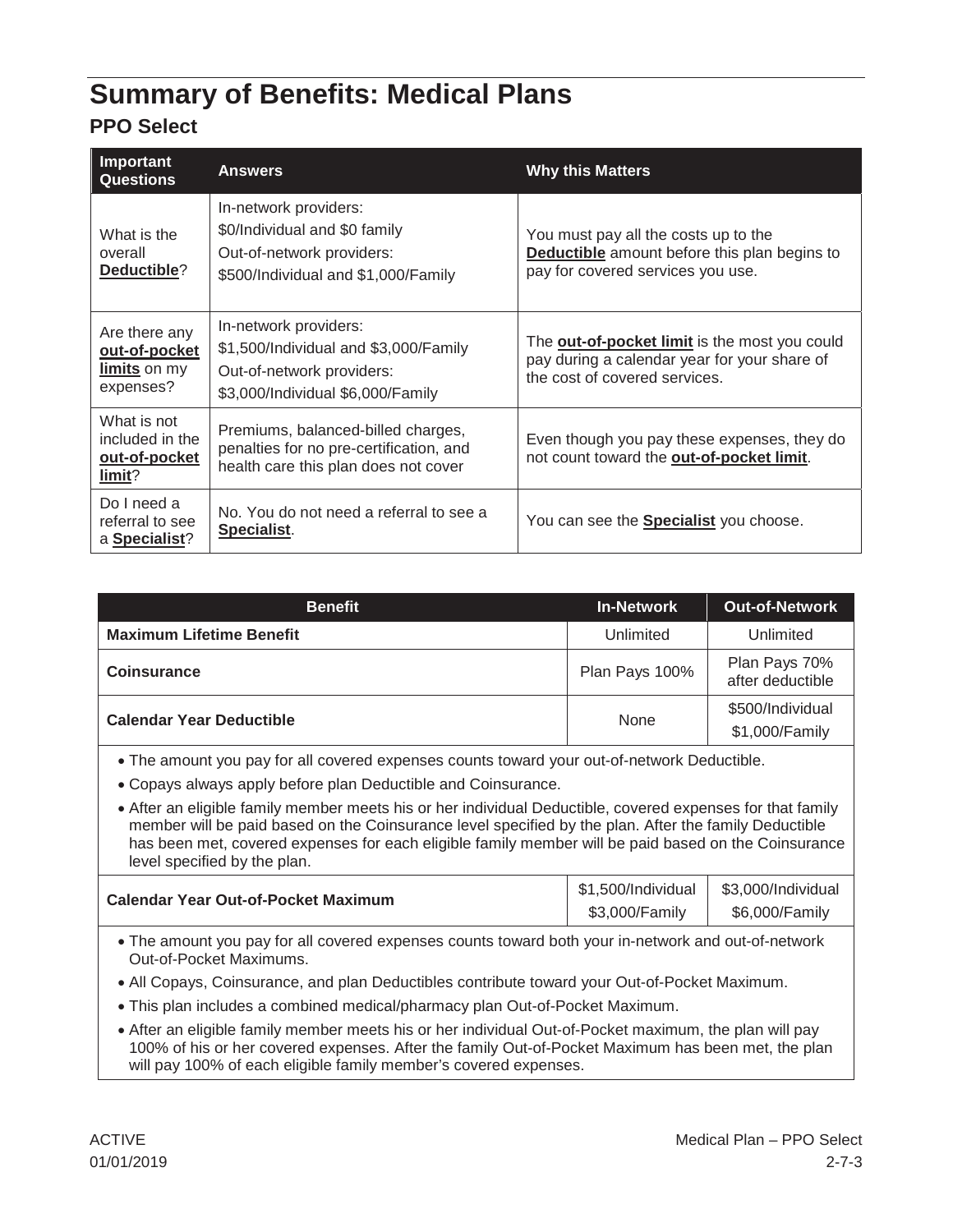| <b>Benefit</b>                                                                                                                                                                                     | <b>In-Network</b>                                                                        | <b>Out-of-Network</b>                                                                 |  |
|----------------------------------------------------------------------------------------------------------------------------------------------------------------------------------------------------|------------------------------------------------------------------------------------------|---------------------------------------------------------------------------------------|--|
| <b>Preventive Care</b>                                                                                                                                                                             |                                                                                          |                                                                                       |  |
| <b>Preventive Care</b>                                                                                                                                                                             |                                                                                          |                                                                                       |  |
| • Includes coverage of additional services, such as urinalysis,<br>EKG, and other laboratory tests, supplementing the standard<br>Preventive Care benefit when billed as part of the office visit. | Plan Pays 100%                                                                           | <b>Not Covered</b>                                                                    |  |
| <b>Immunizations</b>                                                                                                                                                                               | Plan Pays 100%                                                                           | Not Covered                                                                           |  |
| Mammogram, PAP, and PSA Tests                                                                                                                                                                      |                                                                                          |                                                                                       |  |
| • Routine services                                                                                                                                                                                 | Plan Pays 100%                                                                           | Plan Pays 70% after<br>deductible                                                     |  |
| • Non-routine services                                                                                                                                                                             | Plan Pays<br>subject to Plan's<br>Lab and X-ray<br>benefit; based on<br>place of service | Plan Pays subject to<br>Plan's Lab and<br>X-ray benefit; based<br>on place of service |  |
| <b>Physician Services</b>                                                                                                                                                                          |                                                                                          |                                                                                       |  |
| <b>PCP Office</b>                                                                                                                                                                                  | You Pay \$20<br>Copay                                                                    | Plan Pays 70% after<br>deductible                                                     |  |
| <b>Specialist Office</b>                                                                                                                                                                           | You Pay \$30<br>Copay                                                                    | Plan Pays 70% after<br>deductible                                                     |  |
| <b>Surgery Performed in the Physician's Office</b>                                                                                                                                                 | You Pay \$20                                                                             | Plan Pays 70% after                                                                   |  |
| • PCP Office                                                                                                                                                                                       | Copay                                                                                    | deductible                                                                            |  |
| • Specialist Office                                                                                                                                                                                | You Pay \$30<br>Copay                                                                    | Plan Pays 70% after<br>deductible                                                     |  |
| <b>Allergy Treatment/Injections</b><br>• PCP Office                                                                                                                                                | You Pay \$20<br>Copay                                                                    | Plan Pays 70% after<br>deductible                                                     |  |
| • Specialist Office                                                                                                                                                                                | You Pay \$30<br>Copay                                                                    | Plan Pays 70% after<br>deductible                                                     |  |
| <b>Allergy Serum</b><br>(Medication only dispensed by the Physician in the Office)                                                                                                                 | Plan Pays 100%                                                                           | Plan Pays 70% after<br>deductible                                                     |  |
| Inpatient                                                                                                                                                                                          |                                                                                          |                                                                                       |  |
| <b>Inpatient Hospital Facility:</b>                                                                                                                                                                |                                                                                          |                                                                                       |  |
| • Semi-private and Private rooms: Limited to the In-Network<br>semi-private negotiated rate                                                                                                        | You Pay \$400<br>Copay Per                                                               | Plan Pays 70% after                                                                   |  |
| • Special Care Units: Intensive Care Unit (ICU), Critical Care<br>Unit (CCU): In-Network: Limited to the negotiated rate /<br>Out-of-Network: Limited to the ICU/CCU daily room rate               | Admission                                                                                | deductible                                                                            |  |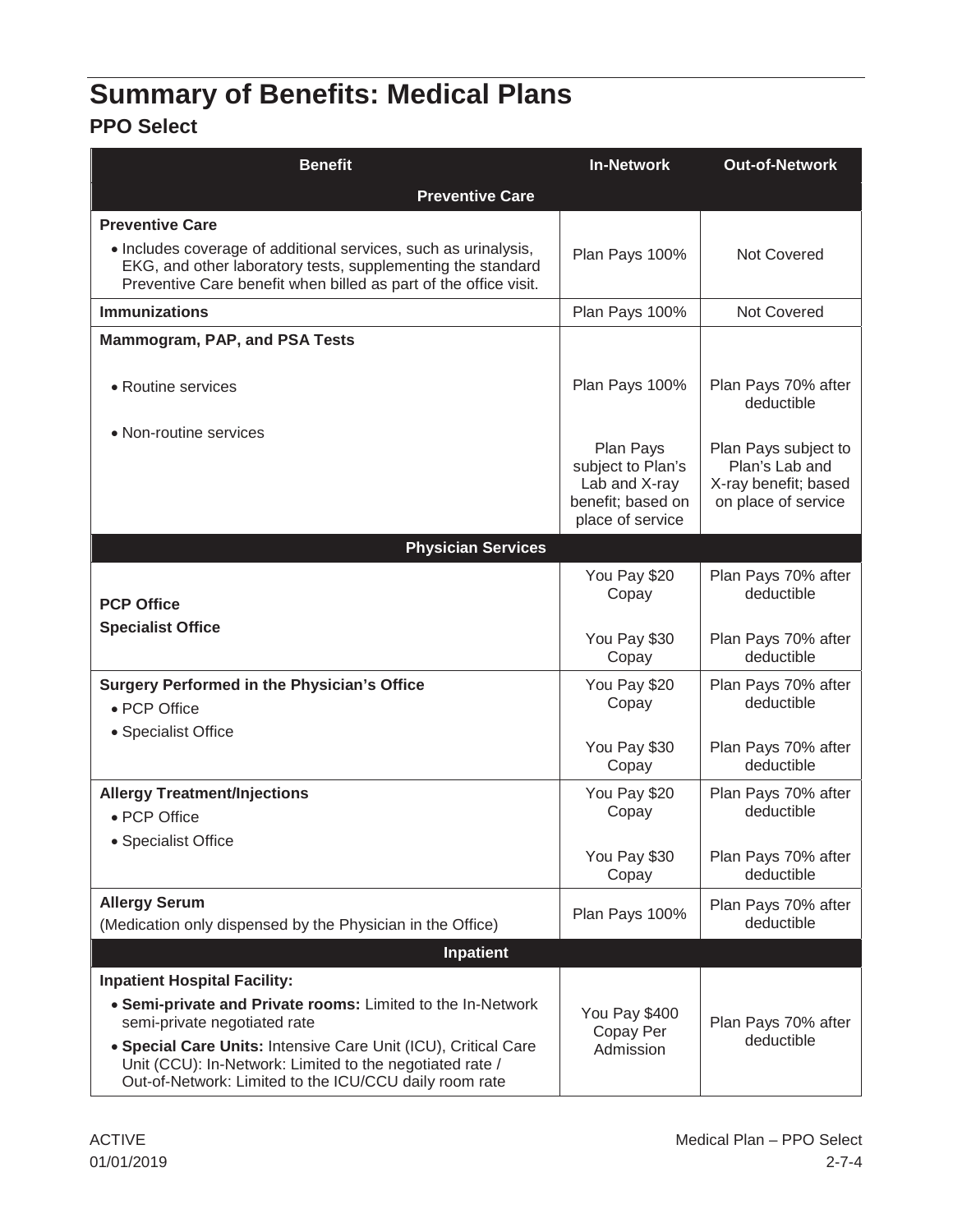| <b>Benefit</b>                                                                                                                                                      | <b>In-Network</b>           | <b>Out-of-Network</b>             |  |
|---------------------------------------------------------------------------------------------------------------------------------------------------------------------|-----------------------------|-----------------------------------|--|
| <b>Inpatient Hospital Physician's Visit/Consult</b>                                                                                                                 | Plan Pays 100%              | Plan Pays 70% after<br>deductible |  |
| <b>Inpatient Professional Services</b><br>• For services performed by Surgeons, Radiologists,<br>Pathologists, and Anesthesiologists                                | Plan Pays 100%              | Plan Pays 70% after<br>deductible |  |
| <b>Outpatient</b>                                                                                                                                                   |                             |                                   |  |
| <b>Outpatient Facility Services</b>                                                                                                                                 | You Pay \$250               |                                   |  |
| • Non-surgical treatment procedures are not subject to the<br>facility per visit Copay                                                                              | Copay<br>Per Facility/Visit | Plan Pays 70% after<br>deductible |  |
| <b>Outpatient Professional Services</b>                                                                                                                             |                             | Plan Pays 70% after               |  |
| • For services performed by Surgeons, Radiologists,<br>Pathologists, and Anesthesiologists                                                                          | Plan Pays 100%              | deductible                        |  |
| <b>Short-Term Rehabilitation</b>                                                                                                                                    |                             |                                   |  |
| Calendar Year Maximum: 180 days                                                                                                                                     |                             | Plan Pays 70% after<br>deductible |  |
| · Pulmonary Rehabilitation, Cognitive Therapy, Physical<br>Therapy, Speech Therapy, Occupational Therapy, and<br><b>Cardiac Rehabilitation</b>                      | You Pay \$20<br>Copay       |                                   |  |
| • Includes coverage for developmental delay                                                                                                                         |                             |                                   |  |
| Note: Therapy days, provided as part of an approved Home<br>Health Care plan, accumulate to the applicable outpatient<br>short-term rehabilitation therapy maximum. |                             |                                   |  |
| <b>Chiropractic Care</b>                                                                                                                                            | You Pay \$20                | Plan Pays 70% after               |  |
| Calendar Year Maximum: 25 days                                                                                                                                      | Copay                       | deductible                        |  |
| <b>Other Health Care Facilities/Services</b>                                                                                                                        |                             |                                   |  |
| <b>Home Health Care</b>                                                                                                                                             |                             |                                   |  |
| (includes outpatient private-duty nursing subject to medical                                                                                                        |                             | Plan Pays 70% after<br>deductible |  |
| necessity)<br>• Calendar Year Maximum: 60 days                                                                                                                      | Plan Pays 100%              |                                   |  |
| • 16-hour maximum per day                                                                                                                                           |                             |                                   |  |
| <b>Skilled Nursing Facility, Rehabilitation Hospital, Sub-Acute</b>                                                                                                 |                             |                                   |  |
| <b>Facility</b>                                                                                                                                                     | Plan Pays 100%              | Plan Pays 70% after<br>deductible |  |
| • Calendar Year Maximum: 60 days                                                                                                                                    |                             |                                   |  |
| <b>Durable Medical Equipment</b>                                                                                                                                    |                             |                                   |  |
| • Calendar Year Maximum: Unlimited                                                                                                                                  | Plan Pays 100%              | Plan Pays 70% after               |  |
| • Includes coverage for foot orthotics and supportive devices;<br>orthotic shoes                                                                                    |                             | deductible                        |  |
| <b>Breastfeeding Equipment and Supplies</b>                                                                                                                         |                             |                                   |  |
| • Limited to the rental of one breast pump per birth as ordered<br>or prescribed by a physician                                                                     | Plan Pays 100%              | <b>Not Covered</b>                |  |
| • Includes related supplies                                                                                                                                         |                             |                                   |  |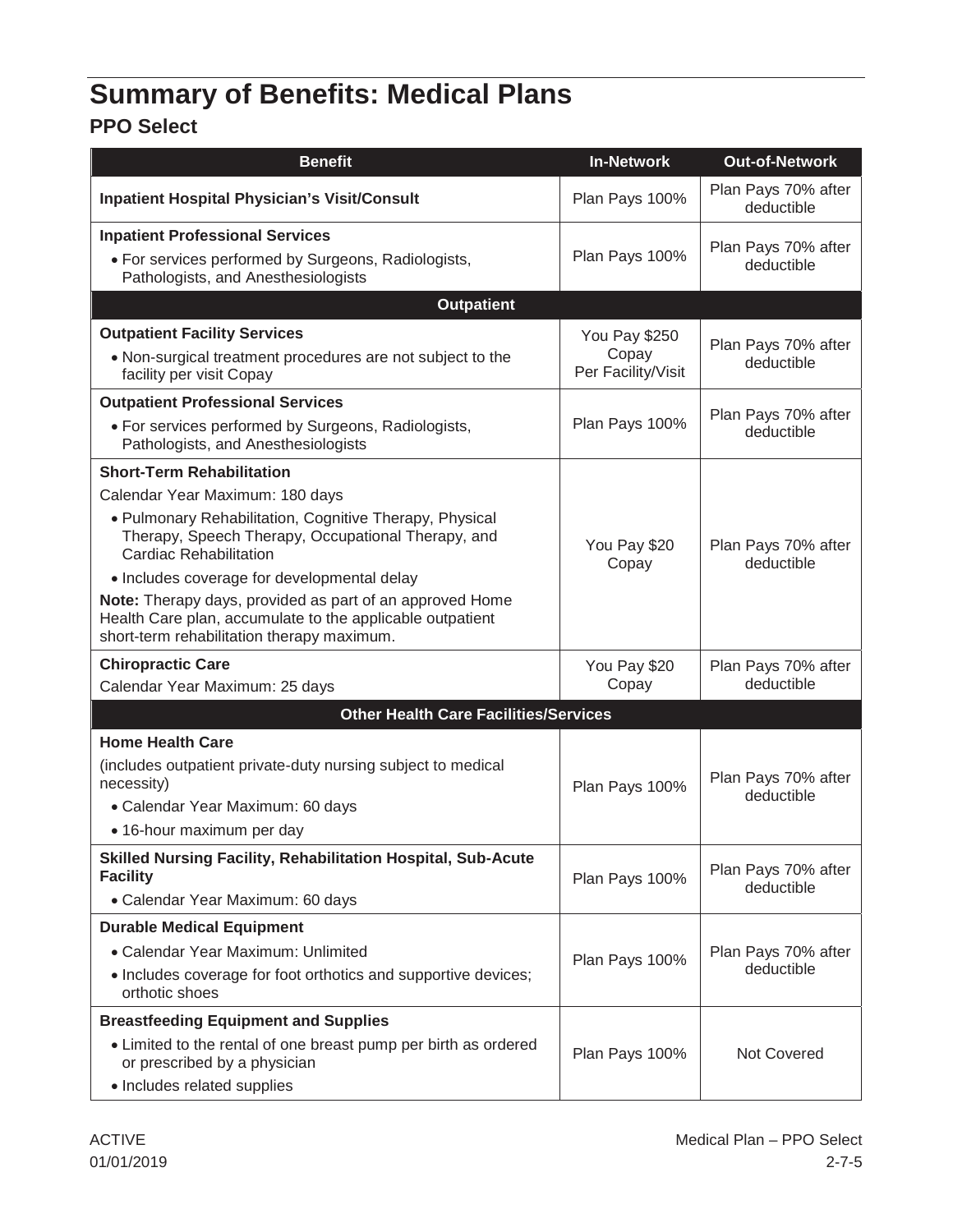| <b>Benefit</b>                                                                                                                                                                                     | <b>In-Network</b> | <b>Out-of-Network</b>             |  |
|----------------------------------------------------------------------------------------------------------------------------------------------------------------------------------------------------|-------------------|-----------------------------------|--|
| <b>Enteral Formulas</b>                                                                                                                                                                            |                   |                                   |  |
| • Nutritional formulas for enteral feedings are covered<br>regardless of diagnosis.                                                                                                                | Plan Pays 100%    | Plan Pays 70% after<br>deductible |  |
| <b>External Prosthetic Appliances (EPA)</b>                                                                                                                                                        | Plan Pays 100%    | Not Covered                       |  |
| • Calendar Year Maximum: Unlimited                                                                                                                                                                 |                   |                                   |  |
| <b>Routine Foot Disorders</b>                                                                                                                                                                      |                   |                                   |  |
| Note: Services associated with foot care for diabetes and<br>peripheral vascular disease are covered when medically<br>necessary.                                                                  | Not Covered       | <b>Not Covered</b>                |  |
| <b>Hearing Aid</b>                                                                                                                                                                                 |                   |                                   |  |
| • Maximum of 1 pair every 36 months; maximum \$3,000                                                                                                                                               |                   |                                   |  |
| • Includes testing and fitting of hearing-aid devices covered at<br>PCP or Specialist Office visit level                                                                                           | Plan Pays 100%    | <b>Not Covered</b>                |  |
| • Excludes replacement and repair of hearing aid due to normal<br>wear and replacement batteries                                                                                                   |                   |                                   |  |
| <b>Cochlear Implants</b>                                                                                                                                                                           | Plan Pays 100%    | Plan Pays 70% after<br>deductible |  |
| <b>Medical Specialty Drugs</b>                                                                                                                                                                     |                   |                                   |  |
|                                                                                                                                                                                                    |                   |                                   |  |
| Inpatient                                                                                                                                                                                          |                   |                                   |  |
| This benefit applies to the cost of the Infusion Therapy<br>drugs administered in an Inpatient Facility. This benefit<br>does not cover the related Facility or Professional<br>charges.           | Plan Pays 100%    | Plan Pays 70% after<br>deductible |  |
| <b>Outpatient Facility Services</b>                                                                                                                                                                |                   |                                   |  |
| This benefit applies to the cost of the Infusion Therapy<br>drugs administered in an Outpatient Facility. This benefit<br>does not cover the related Facility or Professional<br>charges.          | Plan Pays 100%    | Plan Pays 70% after<br>deductible |  |
| Physician's Office                                                                                                                                                                                 |                   |                                   |  |
| This benefit applies to the cost of targeted Infusion<br>Therapy drugs administered in the Physician's office.<br>This benefit does not cover the related Office Visit or<br>Professional charges. | Plan Pays 100%    | Plan Pays 70% after<br>deductible |  |
| Home                                                                                                                                                                                               |                   |                                   |  |
| This benefit applies to the cost of targeted Infusion<br>Therapy drugs administered in the patient's home. This<br>benefit does not cover the related Professional charges.                        | Plan Pays 100%    | Plan Pays 70% after<br>deductible |  |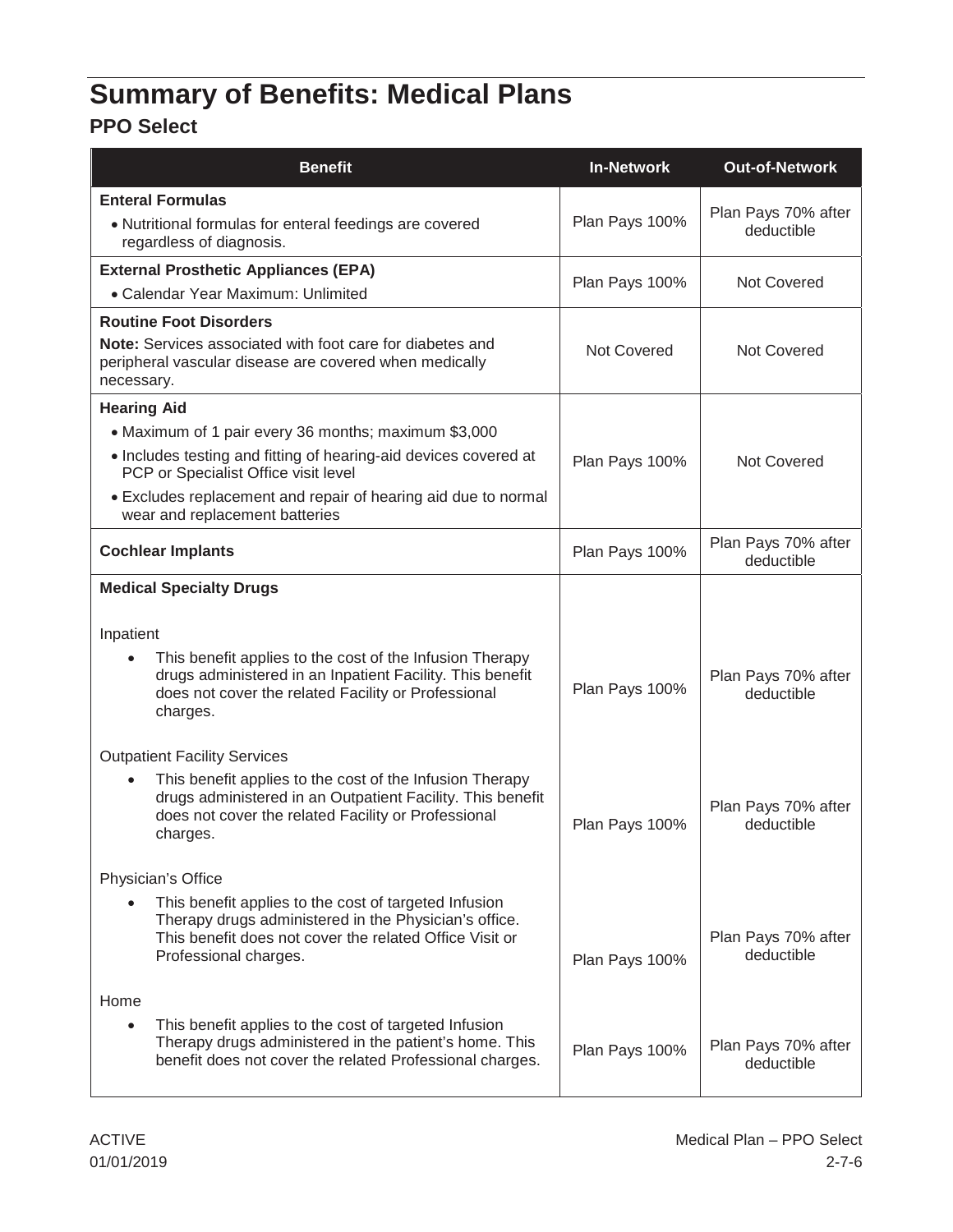| <b>Benefit</b>                                                                                                                                                                                                                                                                                                                      | <b>In-Network</b>                                                                                    | <b>Out-of-Network</b>                                                                                                                            |
|-------------------------------------------------------------------------------------------------------------------------------------------------------------------------------------------------------------------------------------------------------------------------------------------------------------------------------------|------------------------------------------------------------------------------------------------------|--------------------------------------------------------------------------------------------------------------------------------------------------|
| Lab and X-ray In:<br>• PCP Office<br>• Specialist Office<br>• Independent Lab<br>• Outpatient Facility<br>Note: Emergency Room/Urgent Care Facility lab and X-ray<br>services covered the same as Emergency Room and Urgent<br>Care Facility services.                                                                              | Plan Pays 100%<br>Plan Pays 100%<br>Plan Pays 100%<br>Plan Pays 100%                                 | Plan Pays 70% after<br>deductible<br>Plan Pays 70% after<br>deductible<br>Plan Pays 70% after<br>deductible<br>Plan Pays 70% after<br>deductible |
| <b>Advanced Radiological Imaging In:</b><br>• Physician's Office<br>• Emergency Room/Urgent Care Facility<br>• Outpatient Facility<br>Note 1: ARI includes MRI, MRA, CAT Scan, PET Scan, etc.<br>Note 2: All lab and X-ray services, including ARI, provided at<br>Inpatient Hospital are covered under Inpatient Hospital benefit. | You Pay\$150<br>Copay Per Scan<br>You Pay \$150<br>Copay Per Scan<br>You Pay \$150<br>Copay Per Scan | Plan Pays 70% after<br>deductible<br>You Pay \$150 Copay<br>Per Scan<br>Plan Pays 70% after<br>deductible                                        |
| <b>Emergency Care</b><br>• Emergency Room<br>• Outpatient Professional Services<br><b>Urgent Care</b><br>• Urgent Care Facility<br>• Outpatient Professional Services<br>Note: Copays are waived if admitted.                                                                                                                       | You Pay \$150 Copay Per Visit<br>Plan Pays 100%<br>You Pay \$30 Copay Per Visit<br>Plan Pays 100%    |                                                                                                                                                  |
| <b>Ambulance Services</b><br>If used as Non-Emergency Transportation (e.g., transportation<br>from hospital back home), services generally are not covered.                                                                                                                                                                         | Plan Pays 100%                                                                                       |                                                                                                                                                  |
| <b>Hospice Care and Bereavement Counseling</b><br>• Inpatient Hospital and Other Health Care Facilities<br>• Outpatient Services<br>Note: Services provided by mental health professionals are<br>covered under mental health benefits.                                                                                             | Plan Pays 100%<br>Plan Pays 100%                                                                     | Plan Pays 70% after<br>deductible<br>Plan Pays 70% after<br>deductible                                                                           |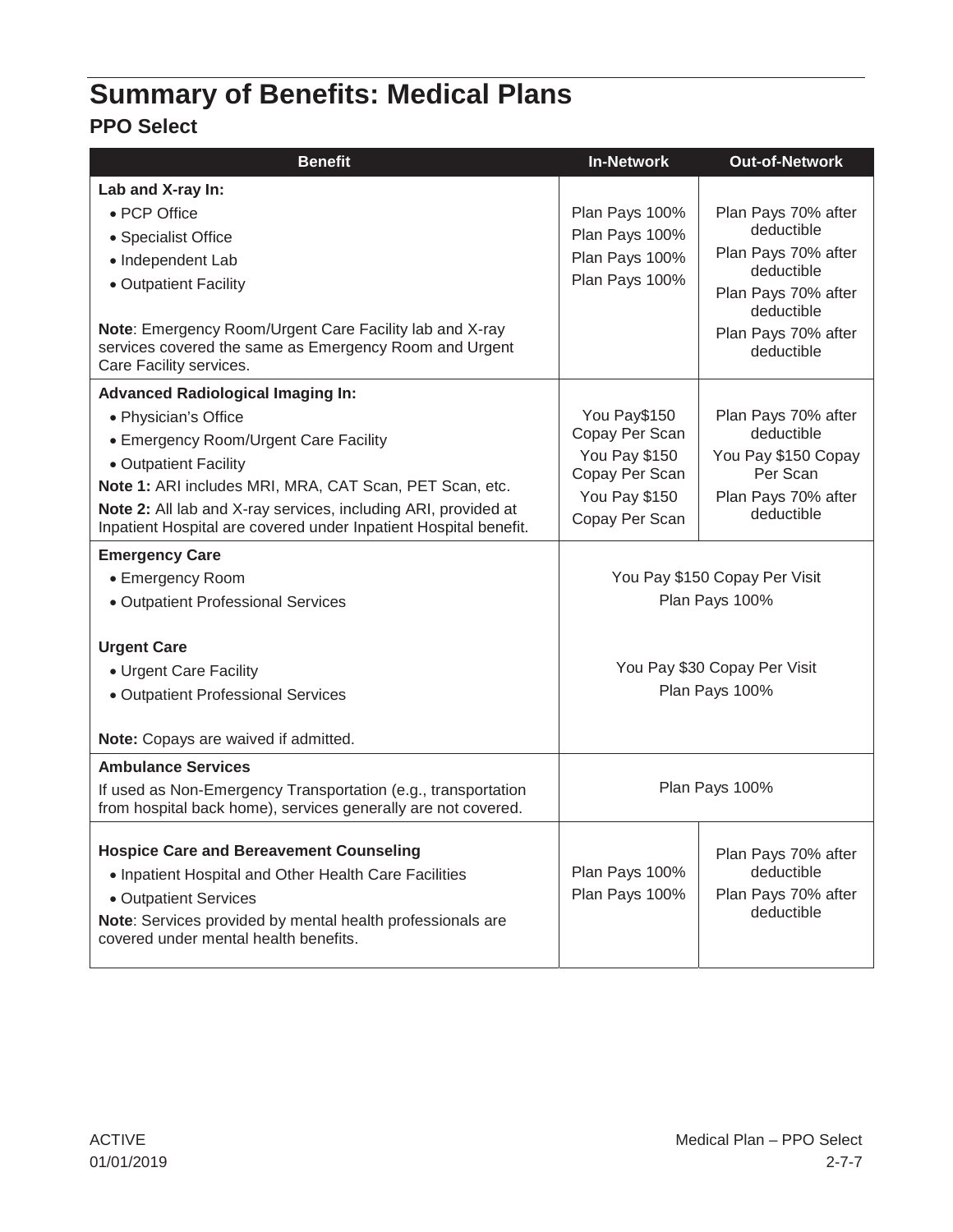| <b>Benefit</b>                                                                                                         | <b>In-Network</b>                                       | <b>Out-of-Network</b>                                   |
|------------------------------------------------------------------------------------------------------------------------|---------------------------------------------------------|---------------------------------------------------------|
| <b>Organ Transplant Coverage</b><br>Includes all medically appropriate, non-experimental transplants                   |                                                         |                                                         |
| <b>Inpatient Hospital Facility</b>                                                                                     | \$400 Copay Per<br>Visit                                | Not Covered<br><b>Not Covered</b>                       |
| • Lifesource Facility<br>• Non-Lifesource Inpatient Facility                                                           | \$400 Copay Per<br>Visit                                |                                                         |
| <b>Inpatient Professional Services</b>                                                                                 |                                                         |                                                         |
| • Lifesource Facility                                                                                                  | Plan Pays 100%                                          | <b>Not Covered</b>                                      |
| • Non-Lifesource Facility                                                                                              | Plan Pays 100%                                          | <b>Not Covered</b>                                      |
| Travel Lifetime Maximum to a Lifesource Facility \$10,000 Per<br>Transplant (If using an approved Lifesource facility) |                                                         |                                                         |
| <b>Maternity</b><br>Initial Visit to Confirm Pregnancy:                                                                | You Pay \$20<br>Copay                                   | Plan Pays 70% after<br>deductible                       |
| • PCP Office Visit                                                                                                     | You Pay \$30                                            | Plan Pays 70% after                                     |
| • Specialist Office Visit                                                                                              | Copay                                                   | deductible                                              |
| <b>Global Maternity Fee</b>                                                                                            |                                                         |                                                         |
| All Subsequent Prenatal Visits, Postnatal Visits, and Physician's<br><b>Delivery Charges</b>                           | Plan Pays 100%                                          | Plan Pays 70% after<br>deductible                       |
| <b>Office Visits in Addition to Global Maternity Fee</b>                                                               | You Pay \$20                                            |                                                         |
| <b>PCP Office Visit</b>                                                                                                | Copay                                                   | Plan Pays 70% after                                     |
| <b>Specialist Office Visit</b>                                                                                         | You Pay \$30                                            | deductible                                              |
| <b>Delivery Facility</b>                                                                                               | Copay                                                   |                                                         |
| Inpatient Hospital, Birthing Center                                                                                    | Covered same as<br>Plan's Inpatient<br>Hospital benefit | Covered same as<br>Plan's Inpatient<br>Hospital benefit |
|                                                                                                                        | You Pay \$20<br>Copay                                   | Plan Pays 70% after<br>deductible                       |
| <b>Abortion - Elective and Non-Elective Procedures</b><br>• PCP Office                                                 | You Pay \$30<br>Copay                                   | Plan Pays 70% after<br>deductible                       |
| • Specialist Office                                                                                                    | You Pay \$400<br>Copay Per Visit                        | Plan Pays 70% after<br>deductible                       |
| • Inpatient Facility<br>• Outpatient Facility                                                                          | You Pay \$250<br>Copay Per Visit                        | Plan Pays 70% after<br>deductible                       |
| • Inpatient Professional Services                                                                                      | Plan Pays 100%                                          | Plan Pays 70% after                                     |
| • Outpatient Professional Services                                                                                     | Plan Pays 100%                                          | deductible                                              |
|                                                                                                                        |                                                         | Plan Pays 70% after<br>deductible                       |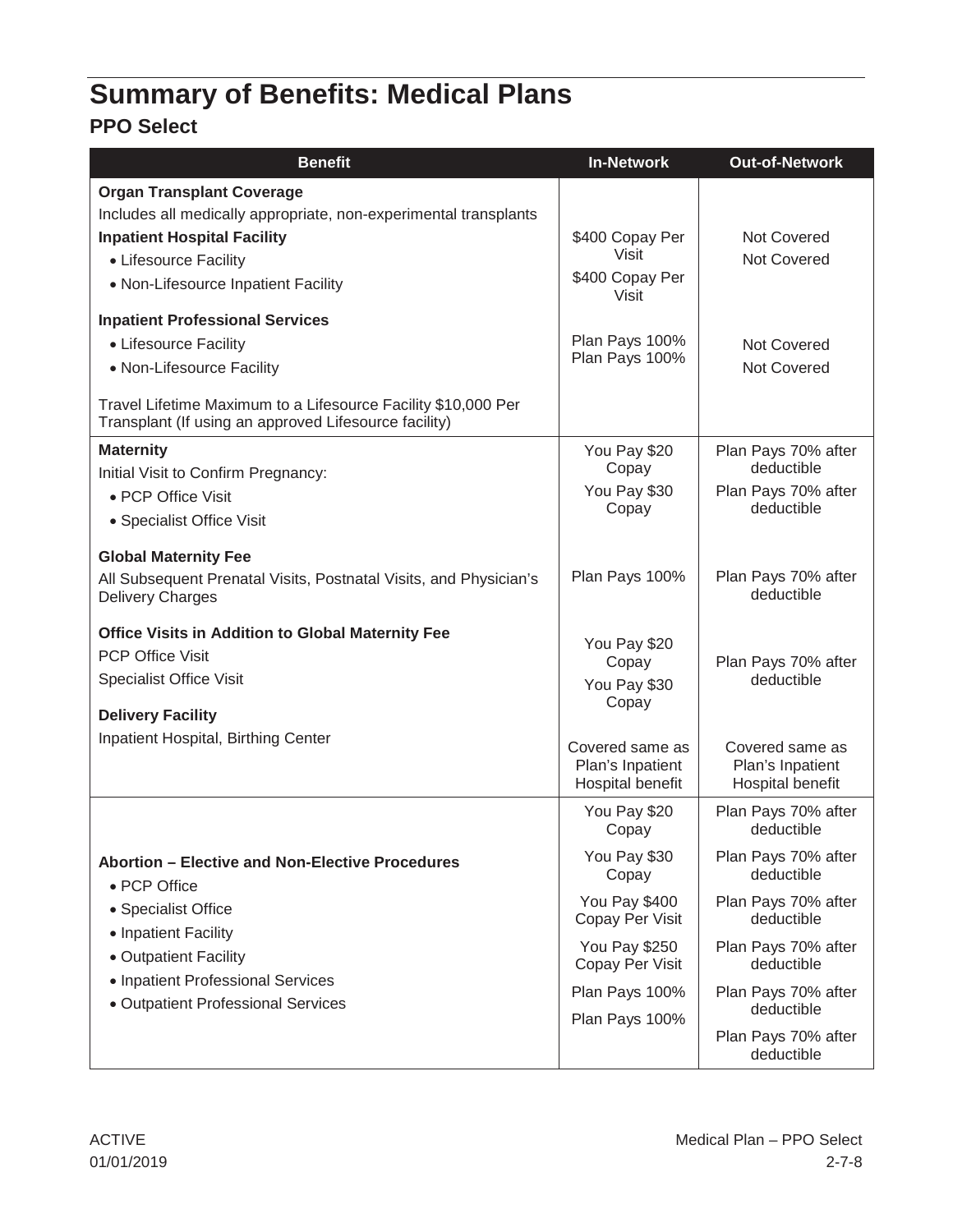| <b>Benefit</b>                                                                                                                                                                                            | <b>In-Network</b>                | <b>Out-of-Network</b>             |
|-----------------------------------------------------------------------------------------------------------------------------------------------------------------------------------------------------------|----------------------------------|-----------------------------------|
| <b>Family Planning - Men's Services</b>                                                                                                                                                                   |                                  |                                   |
| Includes surgical services, such as vasectomy (Excludes reversals)<br>• PCP Office                                                                                                                        | You Pay \$20<br>Copay            | Plan Pays 70%<br>after deductible |
| • Specialist Office<br>• Inpatient Facility<br>• Outpatient Facility                                                                                                                                      | You Pay \$30<br>Copay            | Plan Pays 70%<br>after deductible |
| • Inpatient Professional Services<br>• Outpatient Professional Services                                                                                                                                   | You Pay \$400<br>Copay Per Visit | Plan Pays 70%<br>after deductible |
|                                                                                                                                                                                                           | You Pay \$250<br>Copay Per Visit | Plan Pays 70%<br>after deductible |
|                                                                                                                                                                                                           | Plan Pays 100%                   | Plan Pays 70%<br>after deductible |
|                                                                                                                                                                                                           | Plan Pays 100%                   | Plan Pays 70%<br>after deductible |
| <b>Family Planning - Women's Services</b>                                                                                                                                                                 |                                  |                                   |
| Includes surgical services, such as tubal ligation (Excludes<br>reversals)                                                                                                                                |                                  |                                   |
| Contraceptive devices as ordered or prescribed by a physician                                                                                                                                             |                                  |                                   |
| • PCP Office                                                                                                                                                                                              | Plan Pays 100%                   | Plan Pays 70%                     |
| • Specialist Office                                                                                                                                                                                       | Plan Pays 100%                   | after deductible                  |
| • Inpatient Facility                                                                                                                                                                                      | Plan Pays 100%                   | Plan Pays 70%                     |
| • Outpatient Facility                                                                                                                                                                                     | Plan Pays 100%                   | after deductible                  |
| • Inpatient Professional Services                                                                                                                                                                         | Plan Pays 100%                   | Plan Pays 70%<br>after deductible |
| • Outpatient Professional Services                                                                                                                                                                        | Plan Pays 100%                   | Plan Pays 70%<br>after deductible |
|                                                                                                                                                                                                           |                                  | Plan Pays 70%<br>after deductible |
|                                                                                                                                                                                                           |                                  | Plan Pays 70%<br>after deductible |
| Infertility Note: Coverage will be provided for the treatment of an underlying medical condition up to the<br>point an infertility condition is diagnosed. Services will be covered as any other illness. |                                  |                                   |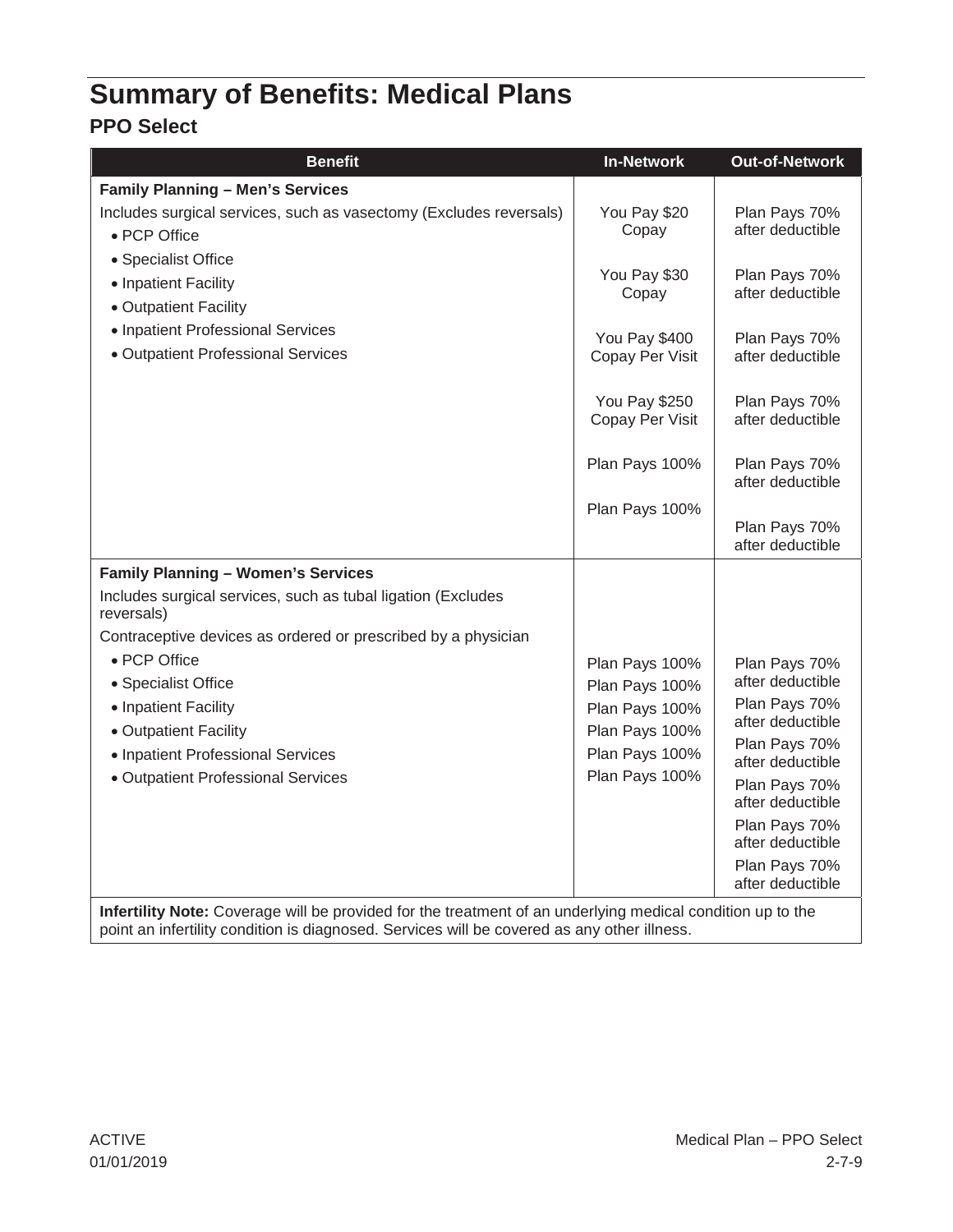| <b>Benefit</b>                                                                                                                                                                                                 | <b>In-Network</b>                     | <b>Out-of-Network</b>                                                  |
|----------------------------------------------------------------------------------------------------------------------------------------------------------------------------------------------------------------|---------------------------------------|------------------------------------------------------------------------|
|                                                                                                                                                                                                                |                                       |                                                                        |
| <b>Temporomandibular Joint (TMJ)</b>                                                                                                                                                                           |                                       |                                                                        |
| Services provided on a case-by-case basis. Always excludes<br>appliances and orthodontic treatment. Subject to medical<br>necessity                                                                            | You Pay \$20<br>Copay<br>You Pay \$30 | Plan Pays 70% after<br>deductible<br>Plan Pays 70% after<br>deductible |
| • PCP Office                                                                                                                                                                                                   | Copay                                 | Plan Pays 70% after                                                    |
| • Specialist Office                                                                                                                                                                                            | You Pay \$400<br>Copay Per Visit      | deductible                                                             |
| • Inpatient Facility                                                                                                                                                                                           | You Pay \$250                         | Plan Pays 70% after                                                    |
| • Outpatient Facility                                                                                                                                                                                          | Copay Per Visit                       | deductible                                                             |
| • Inpatient Professional Services                                                                                                                                                                              | Plan Pays 100%                        | Plan Pays 70% after<br>deductible                                      |
| · Outpatient Professional Services                                                                                                                                                                             | Plan Pays 100%                        | Plan Pays 70% after<br>deductible                                      |
| Bariatric Surgery (in accordance with medical necessity                                                                                                                                                        |                                       |                                                                        |
| requirements)                                                                                                                                                                                                  | You Pay \$20                          | <b>Not Covered</b>                                                     |
| • PCP Office                                                                                                                                                                                                   | Copay Per Visit                       | Not Covered                                                            |
| • Specialist Office                                                                                                                                                                                            | You Pay \$30<br>Copay Per Visit       | Not Covered                                                            |
| • Inpatient Facility                                                                                                                                                                                           | You Pay \$400                         | Not Covered                                                            |
| • Outpatient Facility                                                                                                                                                                                          | Copay Per Visit                       | Not Covered                                                            |
| • Inpatient Professional Services                                                                                                                                                                              | You Pay \$250                         | Not Covered                                                            |
| • Outpatient Professional Services                                                                                                                                                                             | Copay Per Visit                       |                                                                        |
|                                                                                                                                                                                                                | Plan Pays 100%                        |                                                                        |
| Surgeon Charges Lifetime Maximum: \$10,000                                                                                                                                                                     | Plan Pays 100%                        |                                                                        |
| Treatment of clinically severe obesity, as defined by the body<br>mass index (BMI), is covered.                                                                                                                |                                       |                                                                        |
| The following are excluded:                                                                                                                                                                                    |                                       |                                                                        |
| Medical and surgical services to alter appearances or<br>$\bullet$<br>physical changes that are the result of any surgery performed<br>for the management of obesity or clinically severe (morbid)<br>obesity. |                                       |                                                                        |
| Weight loss programs or treatments, whether prescribed or<br>recommended by a physician or under medical supervision.                                                                                          |                                       |                                                                        |
| <b>Mental Health and Substance Abuse Disorder Services</b>                                                                                                                                                     |                                       |                                                                        |
| Mental Health/Substance Abuse Disorder Utilization Review, Case Management, and Programs;                                                                                                                      |                                       |                                                                        |
| <b>Inpatient and Outpatient Management:</b>                                                                                                                                                                    |                                       |                                                                        |
| • Inpatient utilization review and case management                                                                                                                                                             |                                       |                                                                        |
| · Outpatient utilization review and case management                                                                                                                                                            |                                       |                                                                        |
| • Partial Hospitalization                                                                                                                                                                                      |                                       |                                                                        |
| • Intensive outpatient programs                                                                                                                                                                                |                                       |                                                                        |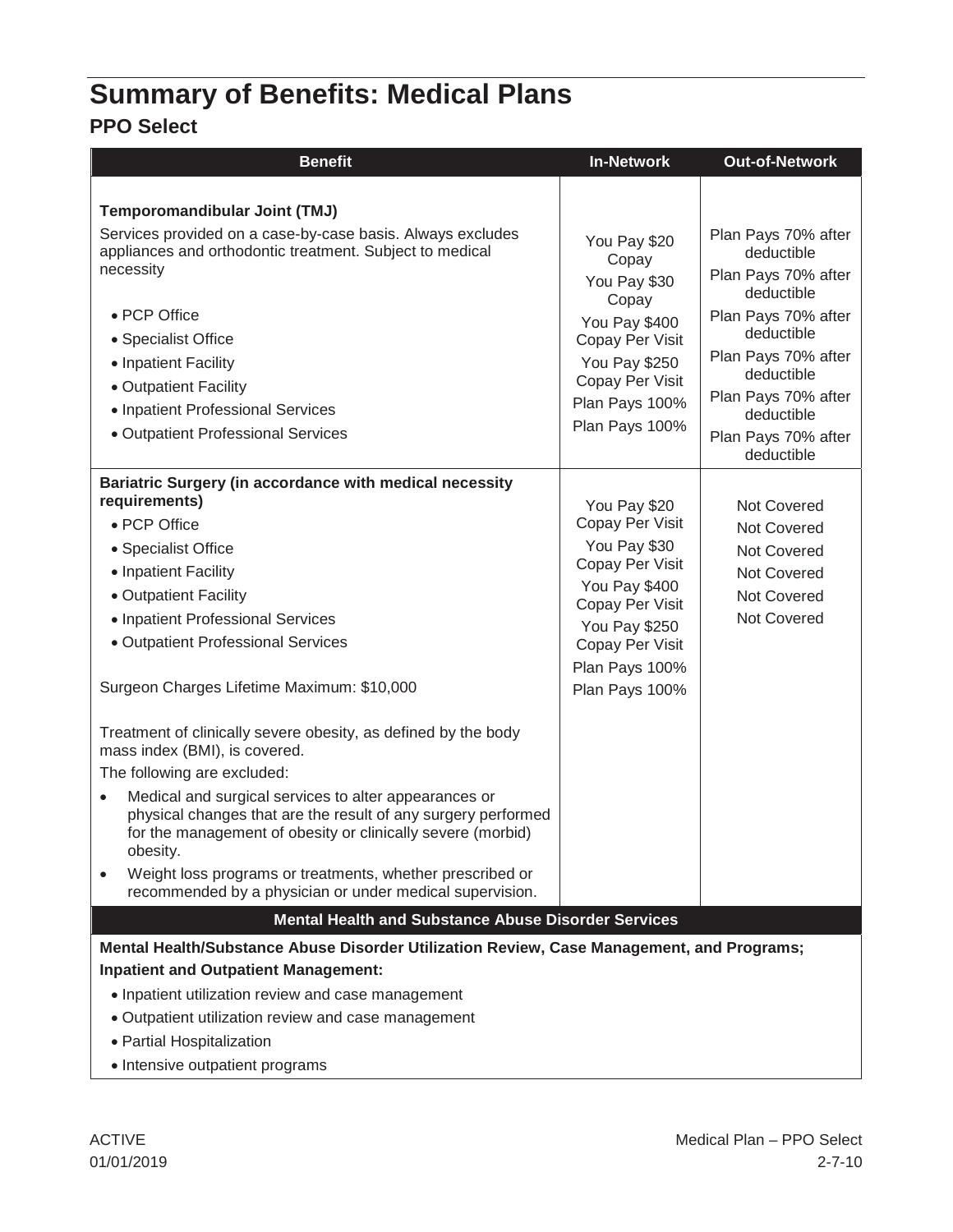### **PPO Select**

| <b>Benefit</b>                                                                                           | <b>In-Network</b>                               | <b>Out-of-Network</b>                                                  |  |
|----------------------------------------------------------------------------------------------------------|-------------------------------------------------|------------------------------------------------------------------------|--|
| <b>Mental Health or Substance Abuse Disorder</b>                                                         |                                                 |                                                                        |  |
| • Inpatient<br>• Outpatient - Physician's Office<br>• Outpatient - All Other Services                    | You Pay \$400<br>Copay<br>You Pay \$30<br>Copay | Plan Pays 70% after<br>deductible<br>Plan Pays 70% after<br>deductible |  |
| Note 1: Calendar Year Maximum: Unlimited                                                                 | Plan Pays 100%                                  | Plan Pays 70% after<br>deductible                                      |  |
| • Services are paid at 100% after you reach your Out-of-Pocket<br>Maximum.                               |                                                 |                                                                        |  |
| • Inpatient includes Rehabilitation, Residential Treatment, and<br>Detoxification.                       |                                                 |                                                                        |  |
| • Outpatient includes partial hospitalization and individual,<br>intensive outpatient and group therapy. |                                                 |                                                                        |  |
| <b>Note 2: ABA (Applied Behavioral Analysis) Therapy is covered</b><br>under Mental Health - Outpatient  |                                                 |                                                                        |  |
| <b>Telephone or Video Consultations</b>                                                                  |                                                 |                                                                        |  |
| Services Provided by MDLive<br>• Telephone consultation<br>• Video/online consultation                   | You Pay \$20<br>Copay                           | Not Covered                                                            |  |

### **Excluded Services**

| <b>Services Your Plan Does NOT Cover</b><br>This is not a complete list. Check your policy or plan document for other excluded services. |                                                                                   |                                                   |  |
|------------------------------------------------------------------------------------------------------------------------------------------|-----------------------------------------------------------------------------------|---------------------------------------------------|--|
| • Acupuncture<br>• Cosmetic Surgery                                                                                                      | • Habilitation Services<br>• Long-Term Care                                       | • Routine Eye Care (Adult)<br>• Routine Foot Care |  |
| • Dental Care (Adult)<br>• Dental Care (Children)<br>• Routine Eye Care<br>(Children)                                                    | • Non-Emergency Care when Traveling<br>outside the U.S.<br>• Private-Duty Nursing | • Weight Loss Program                             |  |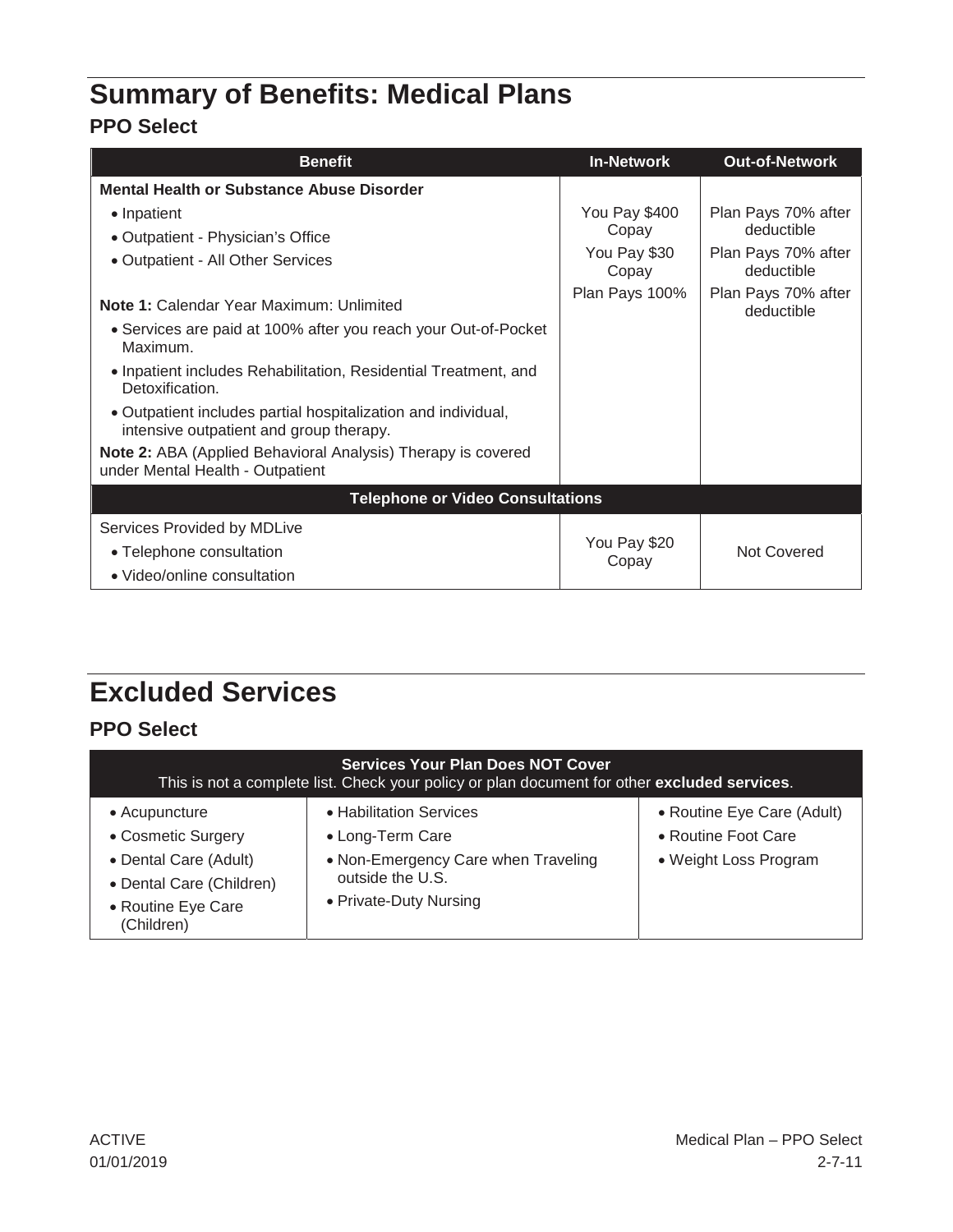This page intentionally left blank.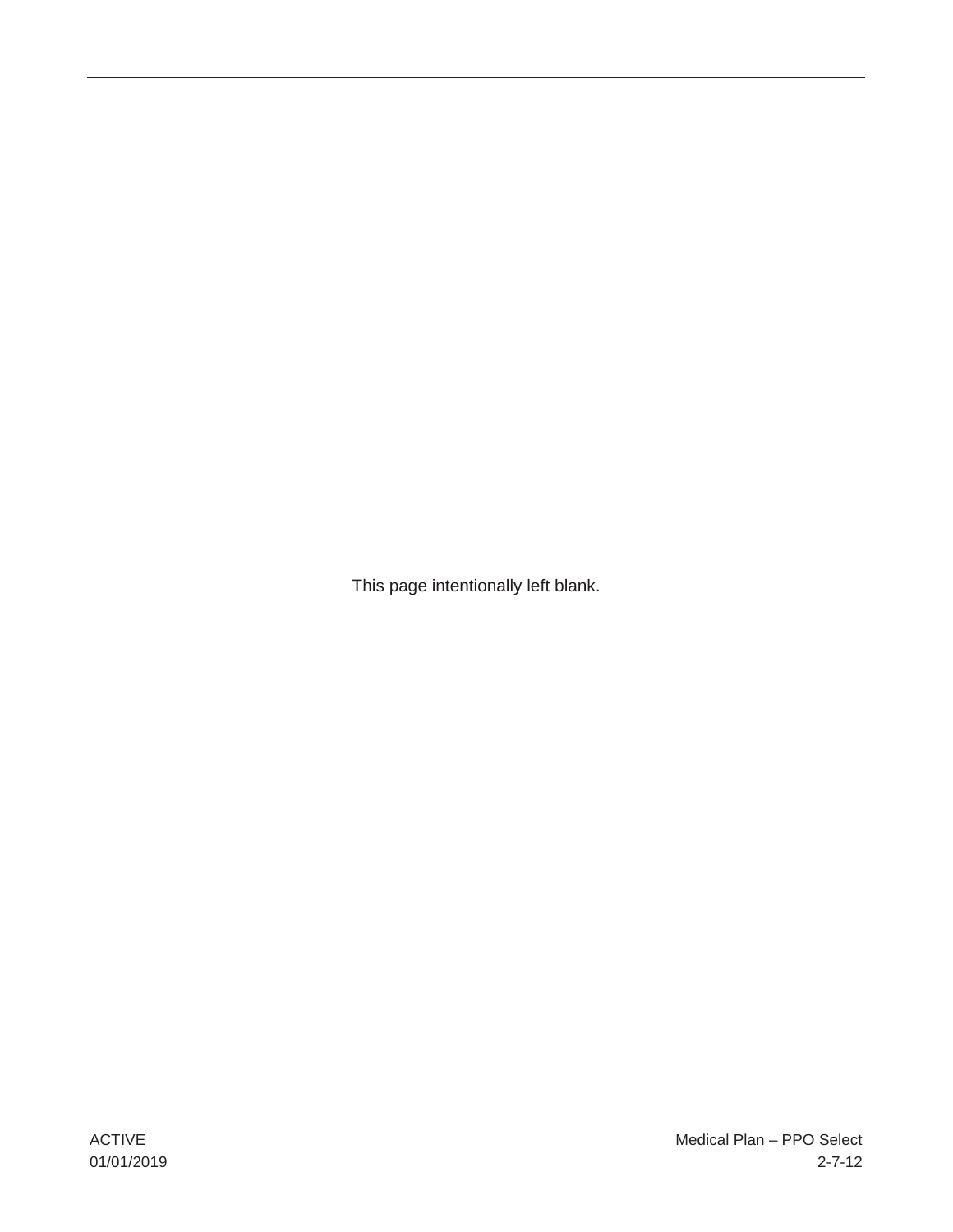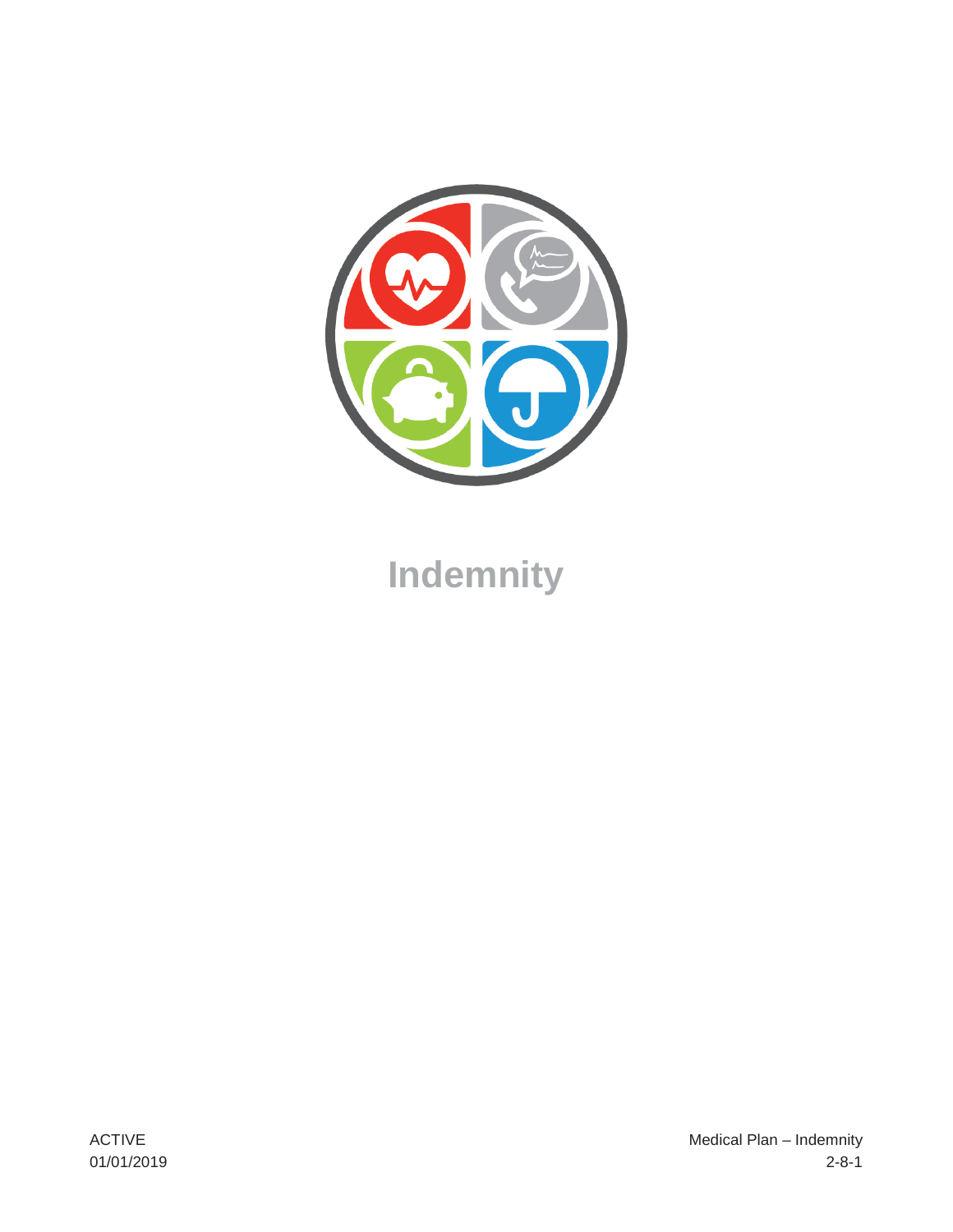This page intentionally left blank.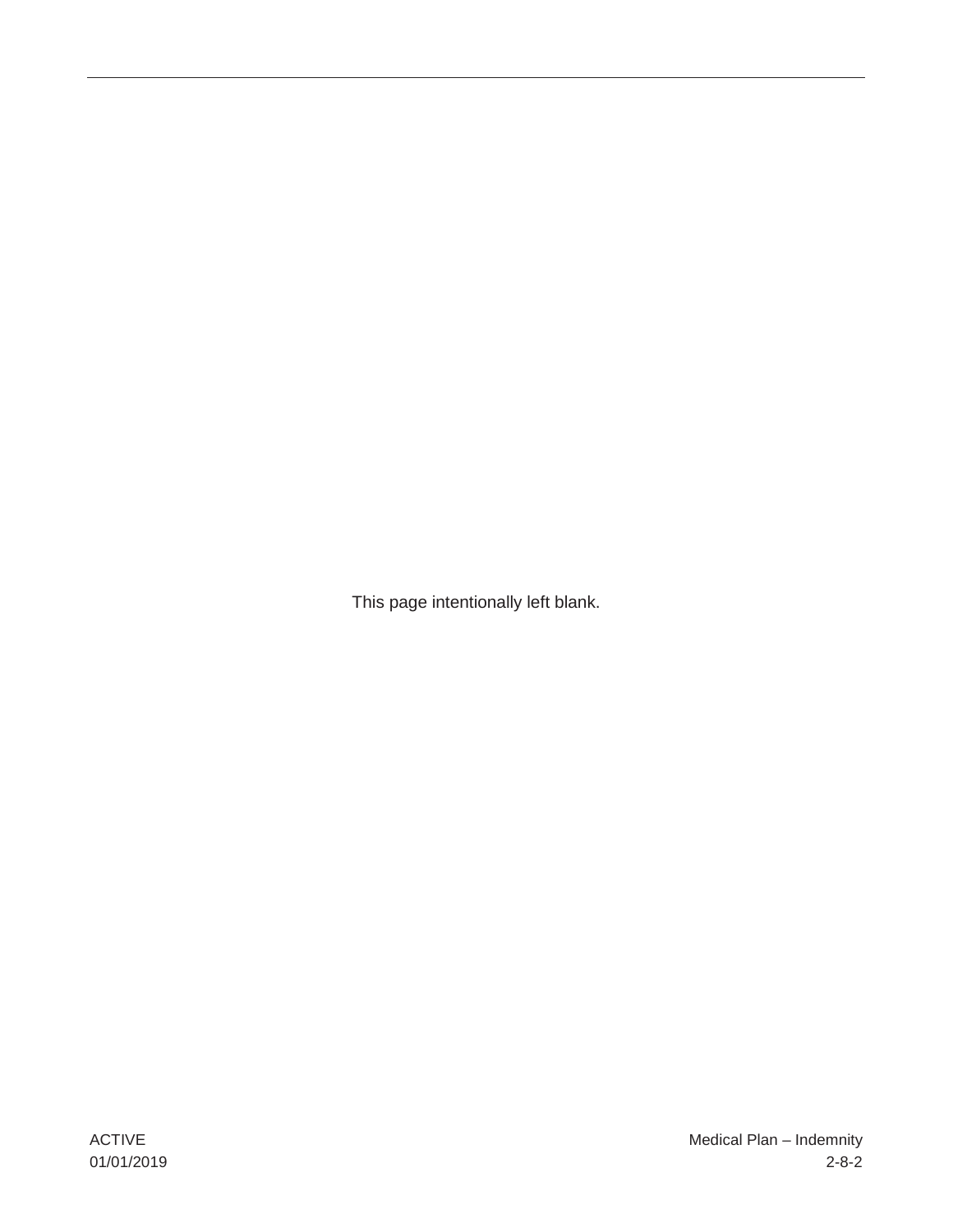| Important<br><b>Questions</b>                                         | <b>Answers</b>                                                                                                                          | <b>Why this Matters</b>                                                                                                               |
|-----------------------------------------------------------------------|-----------------------------------------------------------------------------------------------------------------------------------------|---------------------------------------------------------------------------------------------------------------------------------------|
| What is the<br>overall<br>Deductible?                                 | \$750/Individual and \$1,500/Family<br>Deductible per person applies when the<br>employee is the only person covered<br>under the plan. | You must pay all the costs up to the<br>Deductible amount before this plan begins to<br>pay for covered services you use.             |
| Are there<br>other<br><b>Deductibles</b><br>for specific<br>services? | Yes. See Emergency Care and Urgent<br>Care services.                                                                                    | You must pay this Deductible per visit.                                                                                               |
| Are there any<br>out-of-pocket<br>limits on my<br>expenses?           | \$3,250/Individual and \$6,500/Family                                                                                                   | The <b>out-of-pocket limit</b> is the most you could<br>pay during a calendar year for your share of<br>the cost of covered services. |
| What is not<br>included in the<br>out-of-pocket<br>limit?             | Premiums, balanced-billed charges,<br>penalties for no pre-certification, and<br>health care this plan does not cover                   | Even though you pay these expenses, they do<br>not count toward the out-of-pocket limit.                                              |
| Do I need a<br>referral to see<br>a Specialist?                       | No. You do not need a referral to see a<br><b>Specialist.</b>                                                                           | You can see the <b>Specialist</b> you choose.                                                                                         |

| <b>Benefit</b>                  | Out-of-Area                        |
|---------------------------------|------------------------------------|
| <b>Maximum Lifetime Benefit</b> | Unlimited                          |
| <b>Coinsurance</b>              | Plan Pays 80% after<br>deductible  |
| <b>Calendar Year Deductible</b> | \$750/Individual<br>\$1,500/Family |

- **Benefit Deductible always applies before plan Deductible and Coinsurance.**
- The amount you pay for all covered expenses counts toward your Deductible.
- After an eligible family member meets his or her individual Deductible, covered expenses for that family member will be paid based on the Coinsurance level specified by the plan. After the family Deductible has been met, covered expenses for each eligible family member will be paid based on the Coinsurance level specified by the plan.

| Calendar Year Out-of-Pocket Maximum | \$3,250/Individual |
|-------------------------------------|--------------------|
|                                     | \$6,500/Family     |

- The amount you pay for all covered expenses counts toward your Out-of-Pocket Maximum.
- All Coinsurance and plan Deductibles contribute toward your Out-of-Pocket Maximum.
- This plan includes a combined medical/pharmacy plan Out-of-Pocket Maximum.
- After an eligible family member meets his or her individual Out-of-Pocket Maximum, the plan will pay 100% of his or her covered expenses. After the family Out-of-Pocket Maximum has been met, the plan will pay 100% of each eligible family member's covered expenses.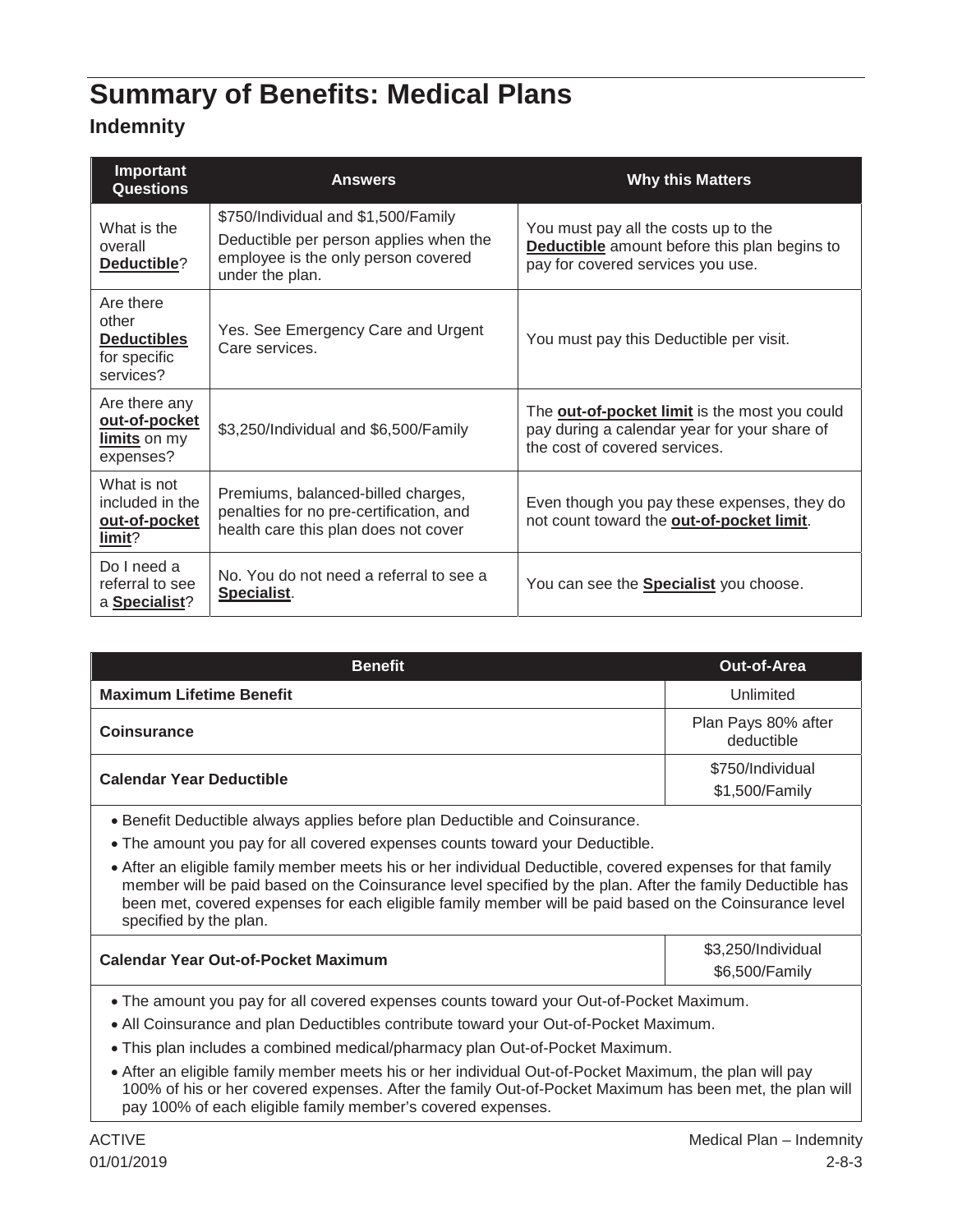| <b>Benefit</b>                                                                                                                                                                                     | <b>Out-of-Area</b>                |
|----------------------------------------------------------------------------------------------------------------------------------------------------------------------------------------------------|-----------------------------------|
| <b>Preventive Care</b>                                                                                                                                                                             |                                   |
| <b>Preventive Care</b>                                                                                                                                                                             |                                   |
| • Includes coverage of additional services, such as urinalysis, EKG, and other<br>laboratory tests, supplementing the standard Preventive Care benefit when<br>billed as part of the office visit. | Plan Pays 100%                    |
| <b>Immunizations</b>                                                                                                                                                                               | Plan Pays 100%                    |
| <b>Mammogram, PAP, and PSA Tests</b>                                                                                                                                                               | Plan Pays 100%                    |
| • Routine services                                                                                                                                                                                 |                                   |
| <b>Physician Services</b>                                                                                                                                                                          |                                   |
| <b>PCP Office</b>                                                                                                                                                                                  | Plan Pays 80% after<br>deductible |
| <b>Specialist Office</b>                                                                                                                                                                           | Plan Pays 80% after<br>deductible |
| <b>Surgery Performed in the Physician's Office</b><br>• PCP Office                                                                                                                                 | Plan Pays 80% after<br>deductible |
| • Specialist Office                                                                                                                                                                                | Plan Pays 80% after<br>deductible |
| <b>Allergy Treatment/Injections</b><br>• PCP Office                                                                                                                                                | Plan Pays 80% after<br>deductible |
| • Specialist Office                                                                                                                                                                                | Plan Pays 80% after<br>deductible |
| <b>Allergy Serum</b><br>(Medication only dispensed by the Physician in the Office)                                                                                                                 | Plan Pays 80% after<br>deductible |
| Inpatient                                                                                                                                                                                          |                                   |
| <b>Inpatient Hospital Facility</b>                                                                                                                                                                 |                                   |
| • Semi-private and Private rooms: Limited to the In-Network semi-private<br>negotiated rate                                                                                                        | Plan Pays 80% after<br>deductible |
| • Special Care Units: Intensive Care Unit (ICU), Critical Care Unit (CCU): In-<br>Network: Limited to the negotiated rate / Out-of-Network: Limited to the<br>ICU/CCU daily room rate              |                                   |
| <b>Inpatient Hospital Physician's Visit/Consultation</b>                                                                                                                                           | Plan Pays 80% after<br>deductible |
| <b>Inpatient Professional Services:</b>                                                                                                                                                            |                                   |
| • For services performed by Surgeons, Radiologists, Pathologists, and<br>Anesthesiologists                                                                                                         | Plan Pays 80% after<br>deductible |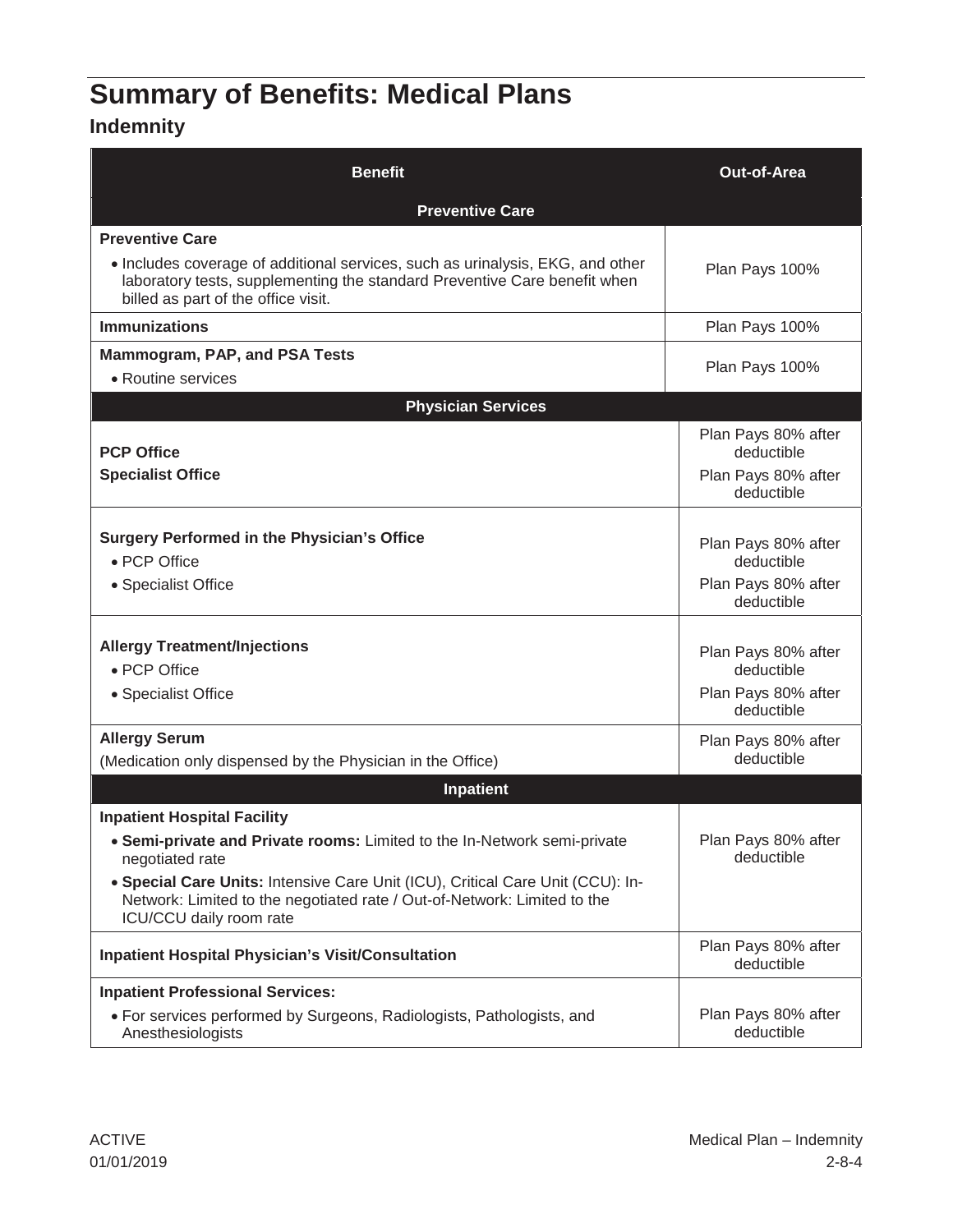| <b>Benefit</b>                                                                                                                                                   | <b>Out-of-Area</b>                |
|------------------------------------------------------------------------------------------------------------------------------------------------------------------|-----------------------------------|
| <b>Outpatient</b>                                                                                                                                                |                                   |
| <b>Outpatient Facility Services</b>                                                                                                                              | Plan Pays 80% after<br>deductible |
| <b>Outpatient Professional Services</b>                                                                                                                          | Plan Pays 80% after               |
| • For services performed by Surgeons, Radiologists, Pathologists, and<br>Anesthesiologists                                                                       | deductible                        |
| <b>Short-Term Rehabilitation</b>                                                                                                                                 |                                   |
| Calendar Year Maximum: 180 days                                                                                                                                  |                                   |
| · Pulmonary Rehabilitation, Cognitive Therapy, Physical Therapy, Speech<br>Therapy, Occupational Therapy, and Cardiac Rehabilitation                             | Plan Pays 80% after<br>deductible |
| Note: Therapy days, provided as part of an approved Home Health Care plan,<br>accumulate to the applicable outpatient short-term rehabilitation therapy maximum. |                                   |
| <b>Chiropractic Care</b>                                                                                                                                         | Plan Pays 80% after               |
| • Calendar Year Maximum: 25 days                                                                                                                                 | deductible                        |
| <b>Other Health Care Facilities/Services</b>                                                                                                                     |                                   |
| <b>Home Health Care</b>                                                                                                                                          |                                   |
| (includes outpatient private-duty nursing subject to medical necessity                                                                                           | Plan Pays 80% after               |
| • Calendar Year Maximum: 60 days                                                                                                                                 | deductible                        |
| · 16-hour maximum per day                                                                                                                                        |                                   |
| Skilled Nursing Facility, Rehabilitation Hospital, Sub-Acute Facility                                                                                            | Plan Pays 80% after               |
| • Calendar Year Maximum: 60 days                                                                                                                                 | deductible                        |
| <b>Durable Medical Equipment</b>                                                                                                                                 |                                   |
| • Calendar Year Maximum: Unlimited                                                                                                                               | Plan Pays 80% after<br>deductible |
| • Includes coverage for foot orthotics and supportive devices; orthotic shoes                                                                                    |                                   |
| <b>Breastfeeding Equipment and Supplies</b>                                                                                                                      |                                   |
| • Limited to the rental of one breast pump per birth as ordered or prescribed by a<br>physician                                                                  | Plan Pays 100%                    |
| • Includes related supplies                                                                                                                                      |                                   |
| <b>Enteral Formulas</b>                                                                                                                                          | Plan Pays 80% after               |
| • Nutritional formulas for enteral feedings are covered regardless of diagnosis                                                                                  | deductible                        |
| <b>Routine Foot Disorders</b>                                                                                                                                    |                                   |
| Note: Services associated with foot care for diabetes and peripheral vascular<br>disease are covered when medically necessary.                                   | <b>Not Covered</b>                |
| <b>External Prosthetic Appliances (EPA)</b>                                                                                                                      | Plan Pays 80% after               |
| • Calendar Year Maximum: Unlimited                                                                                                                               | deductible                        |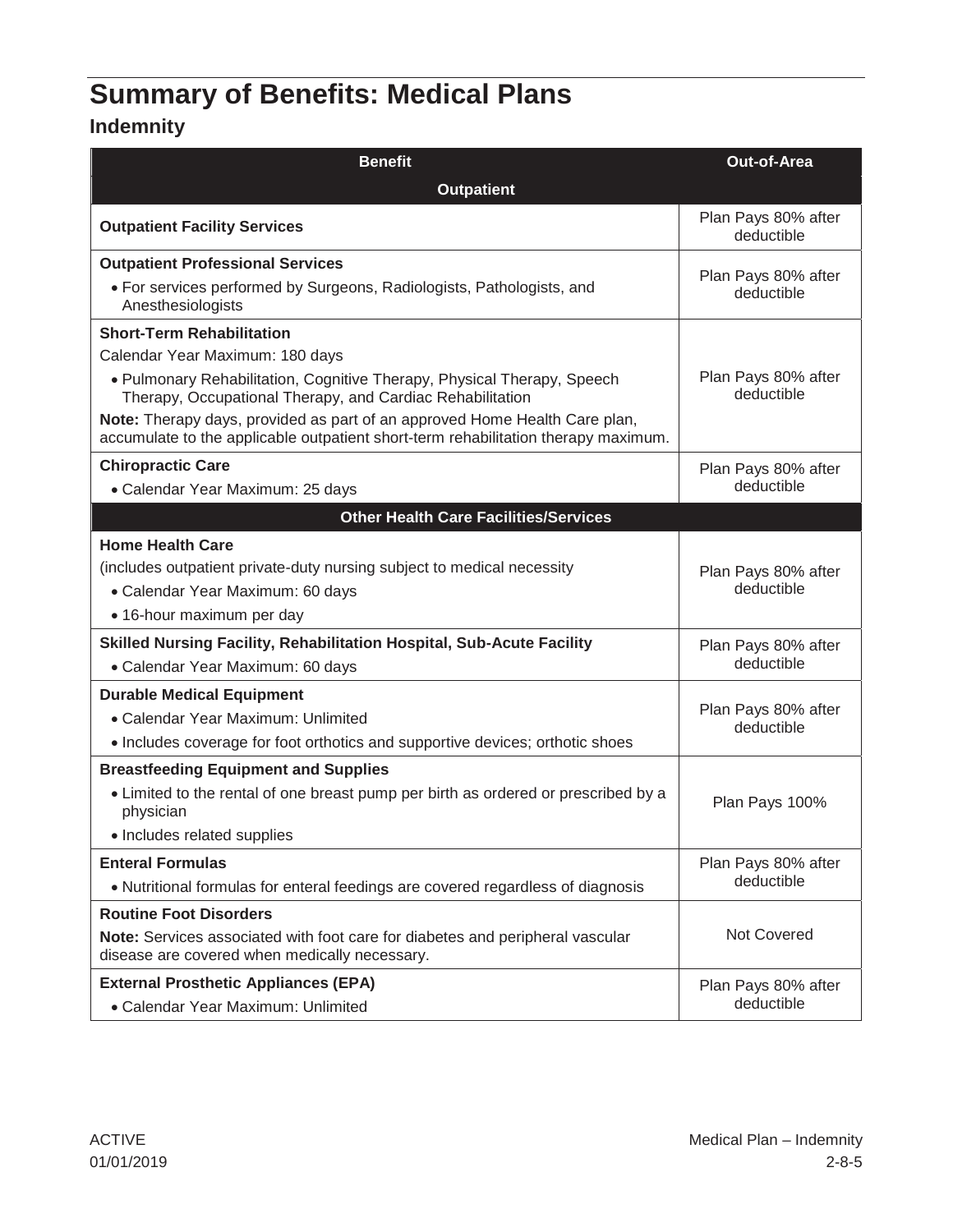| <b>Benefit</b>                                                                                                                                                                                               | Out-of-Area                       |
|--------------------------------------------------------------------------------------------------------------------------------------------------------------------------------------------------------------|-----------------------------------|
| <b>Hearing Aid</b>                                                                                                                                                                                           |                                   |
| • Maximum of 1 pair every 36 months; maximum \$3,000                                                                                                                                                         |                                   |
| • Includes testing and fitting of hearing-aid devices covered at PCP or Specialist<br>Office visit level                                                                                                     | Plan Pays 80% after<br>deductible |
| • Excludes replacement and repair of hearing aid due to normal wear and<br>replacement batteries                                                                                                             |                                   |
| <b>Cochlear Implants</b>                                                                                                                                                                                     | Plan Pays 80% after<br>deductible |
| <b>Medical Specialty Drugs</b>                                                                                                                                                                               |                                   |
| Inpatient                                                                                                                                                                                                    |                                   |
| This benefit applies to the cost of the Infusion Therapy drugs administered in<br>$\bullet$<br>an Inpatient Facility. This benefit does not cover the related Facility or<br>Professional charges.           | Plan Pays 80% after<br>deductible |
| <b>Outpatient Facility Services</b>                                                                                                                                                                          |                                   |
| This benefit applies to the cost of the Infusion Therapy drugs administered in<br>$\bullet$<br>an Outpatient Facility. This benefit does not cover the related Facility or<br>Professional charges.          | Plan Pays 80% after<br>deductible |
| Physician's Office                                                                                                                                                                                           |                                   |
| This benefit applies to the cost of targeted Infusion Therapy drugs<br>$\bullet$<br>administered in the Physician's office. This benefit does not cover the related<br>Office Visit or Professional charges. | Plan Pays 80% after<br>deductible |
| lHome                                                                                                                                                                                                        |                                   |
| This benefit applies to the cost of targeted Infusion Therapy drugs<br>$\bullet$<br>administered in the patient's home. This benefit does not cover the related<br>Professional charges.                     | Plan Pays 80% after<br>deductible |
| Lab In:                                                                                                                                                                                                      | Plan Pays 80% after<br>deductible |
| • Physician's Office                                                                                                                                                                                         | Plan Pays 80% after<br>deductible |
| • Independent Lab<br>• Emergency Room/Urgent Care Facility                                                                                                                                                   | \$150 Copay/\$75 Copay            |
| • Outpatient Facility                                                                                                                                                                                        | after deductible                  |
|                                                                                                                                                                                                              | Plan Pays 80% after<br>deductible |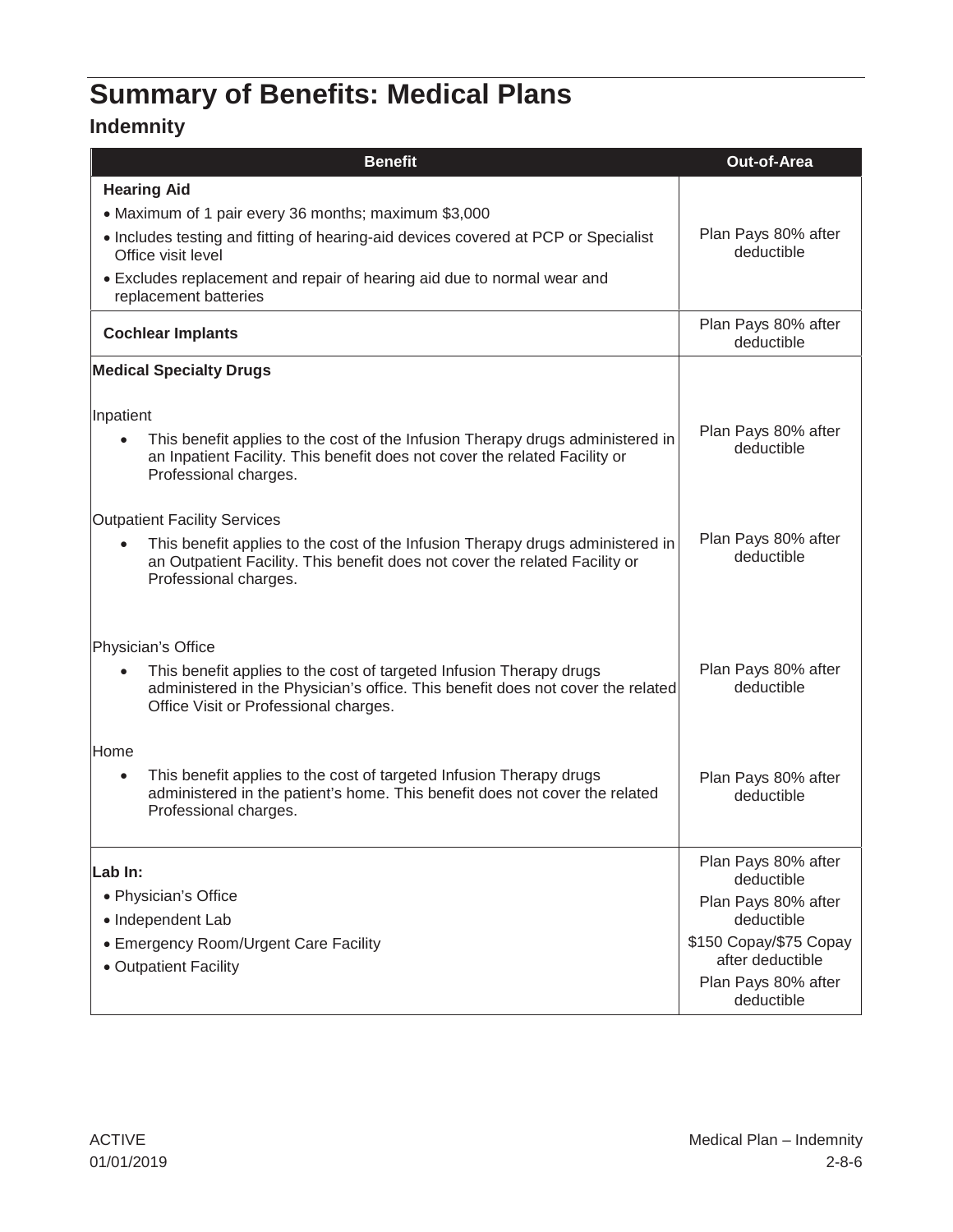| <b>Benefit</b>                                                                                                                     | Out-of-Area                        |
|------------------------------------------------------------------------------------------------------------------------------------|------------------------------------|
| Diagnostic and Advanced Radiological Imaging (ARI) In:                                                                             |                                    |
| • Physician's Office                                                                                                               | Plan Pays 80% after<br>deductible  |
| • Independent Lab                                                                                                                  | Not Applicable                     |
| • Emergency Room/Urgent Care Facility                                                                                              | Plan Pays 100% after               |
| • Outpatient Facility                                                                                                              | deductible                         |
| Note 1: ARI includes MRI, MRA, CAT Scan, PET Scan, etc.                                                                            | Plan Pays 80% after                |
| Note 2: All lab and X-ray services, including ARI, provided at Inpatient Hospital are<br>covered under Inpatient Hospital benefit. | deductible                         |
| <b>Emergency Care</b>                                                                                                              |                                    |
|                                                                                                                                    | You Pay \$150 Copay Per            |
| • Emergency Room                                                                                                                   | Visit                              |
| • Outpatient Professional Services                                                                                                 | Plan Pays 100% after<br>deductible |
| <b>Urgent Care</b>                                                                                                                 |                                    |
| • Urgent Care Services                                                                                                             | You Pay \$75 Copay Per<br>Visit    |
| • Outpatient Professional Services                                                                                                 | Plan Pays 100% after<br>deductible |
| <b>Ambulance Services</b>                                                                                                          |                                    |
| • If used as Non-Emergency Transportation (e.g., transportation from hospital back<br>home), services generally are not covered.)  | Plan Pays 80% after<br>deductible  |
| Note: Copays are waived if admitted.                                                                                               |                                    |
| <b>Hospice Care and Bereavement Counseling</b>                                                                                     |                                    |
| • Inpatient Hospital and Other Health Care Facilities                                                                              | Plan Pays 80% after                |
| • Outpatient Services                                                                                                              | deductible                         |
| Note: Services provided by mental health professionals are covered under mental<br>health benefits.                                | Plan Pays 80% after<br>deductible  |
| <b>Organ Transplant Coverage</b>                                                                                                   |                                    |
| Includes all medically appropriate, non-experimental transplants                                                                   |                                    |
| <b>Inpatient Hospital Facility</b>                                                                                                 | Plan Pays 80% after                |
| • Lifesource Facility                                                                                                              | deductible                         |
| <b>Inpatient Professional Services</b>                                                                                             | Plan Pays 80% after<br>deductible  |
| • Lifesource Facility                                                                                                              |                                    |
| Travel Lifetime Maximum to a Lifesource Facility \$10,000 Per Transplant (If using<br>an approved Lifesource facility)             |                                    |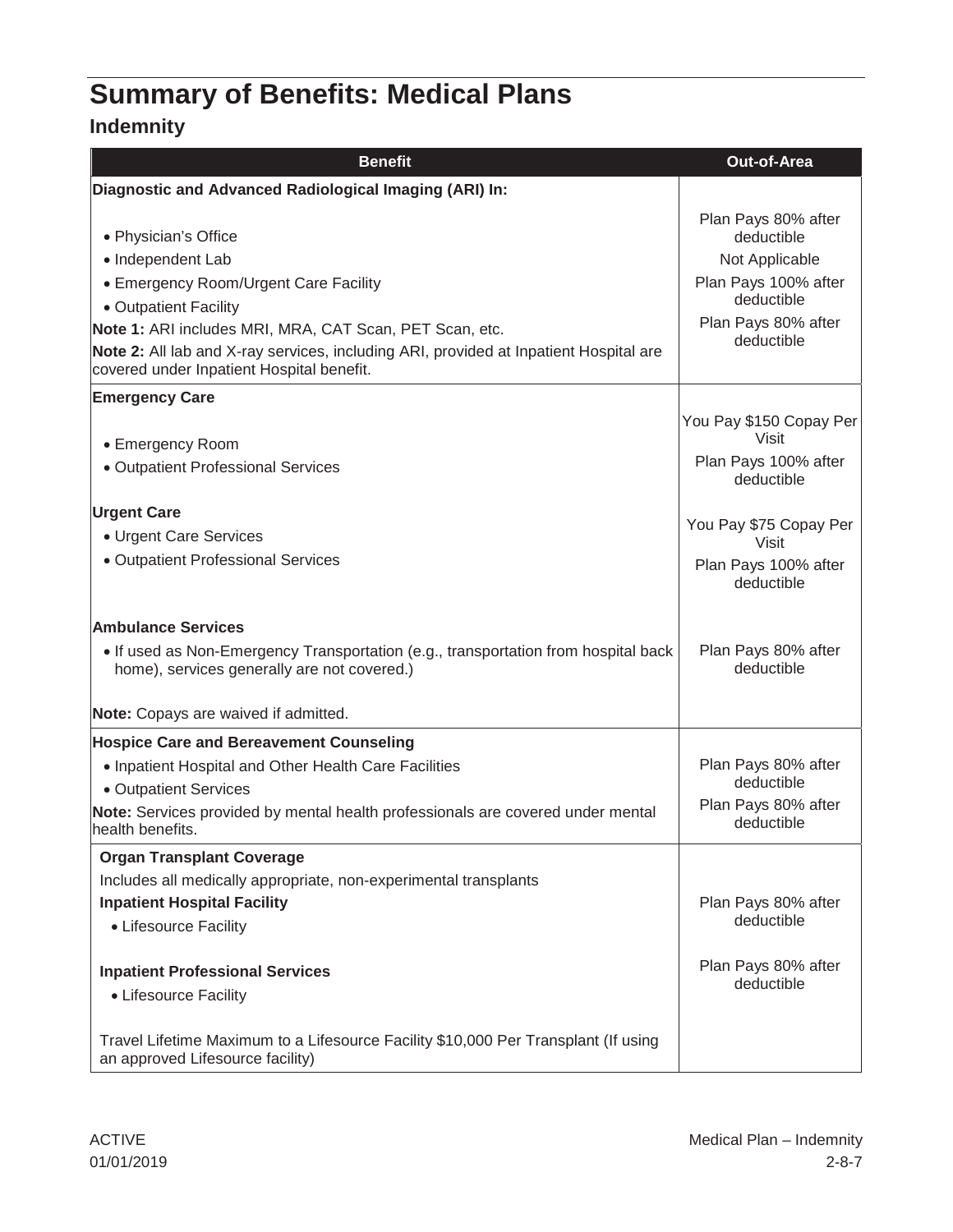| <b>Benefit</b>                                                                                                         | <b>Out-of-Area</b>                                      |
|------------------------------------------------------------------------------------------------------------------------|---------------------------------------------------------|
| <b>Maternity</b><br>• Initial Visit to Confirm Pregnancy                                                               | Plan Pays 80% after<br>deductible                       |
| <b>Global Maternity Fee</b><br>• All Subsequent Prenatal Visits, Postnatal Visits, and Physician's Delivery<br>Charges | Plan Pays 80% after<br>deductible                       |
| Office Visits in Addition to Global Maternity Fee                                                                      | Plan Pays 80% after<br>deductible                       |
| <b>Delivery Facility</b>                                                                                               |                                                         |
| • Inpatient Hospital, Birthing Center                                                                                  | Covered same as<br>Plan's Inpatient<br>Hospital benefit |
| Abortion - Elective and Non-Elective Procedures                                                                        |                                                         |
| · Physician's Office                                                                                                   | Plan Pays 80% after                                     |
| • Inpatient Facility                                                                                                   | deductible<br>Plan Pays 80% after                       |
| • Outpatient Facility                                                                                                  | deductible                                              |
| • Inpatient Professional Services<br>• Outpatient Professional Services                                                | Plan Pays 80% after<br>deductible                       |
|                                                                                                                        | Plan Pays 80% after<br>deductible                       |
|                                                                                                                        | Plan Pays 80% after<br>deductible                       |
| <b>Family Planning - Men's Services</b>                                                                                | Plan Pays 80% after                                     |
| Office Visits, Lab and Radiology Tests, and Counseling                                                                 | deductible                                              |
| Surgical Sterilization Procedures for Vasectomy (Excludes reversals)<br>· Physician's Office                           | Plan Pays 80% after<br>deductible                       |
| • Inpatient Facility                                                                                                   | Plan Pays 80% after<br>deductible                       |
| • Outpatient Facility<br>• Inpatient Professional Services                                                             | Plan Pays 80% after<br>deductible                       |
| • Outpatient Professional Services                                                                                     | Plan Pays 80% after<br>deductible                       |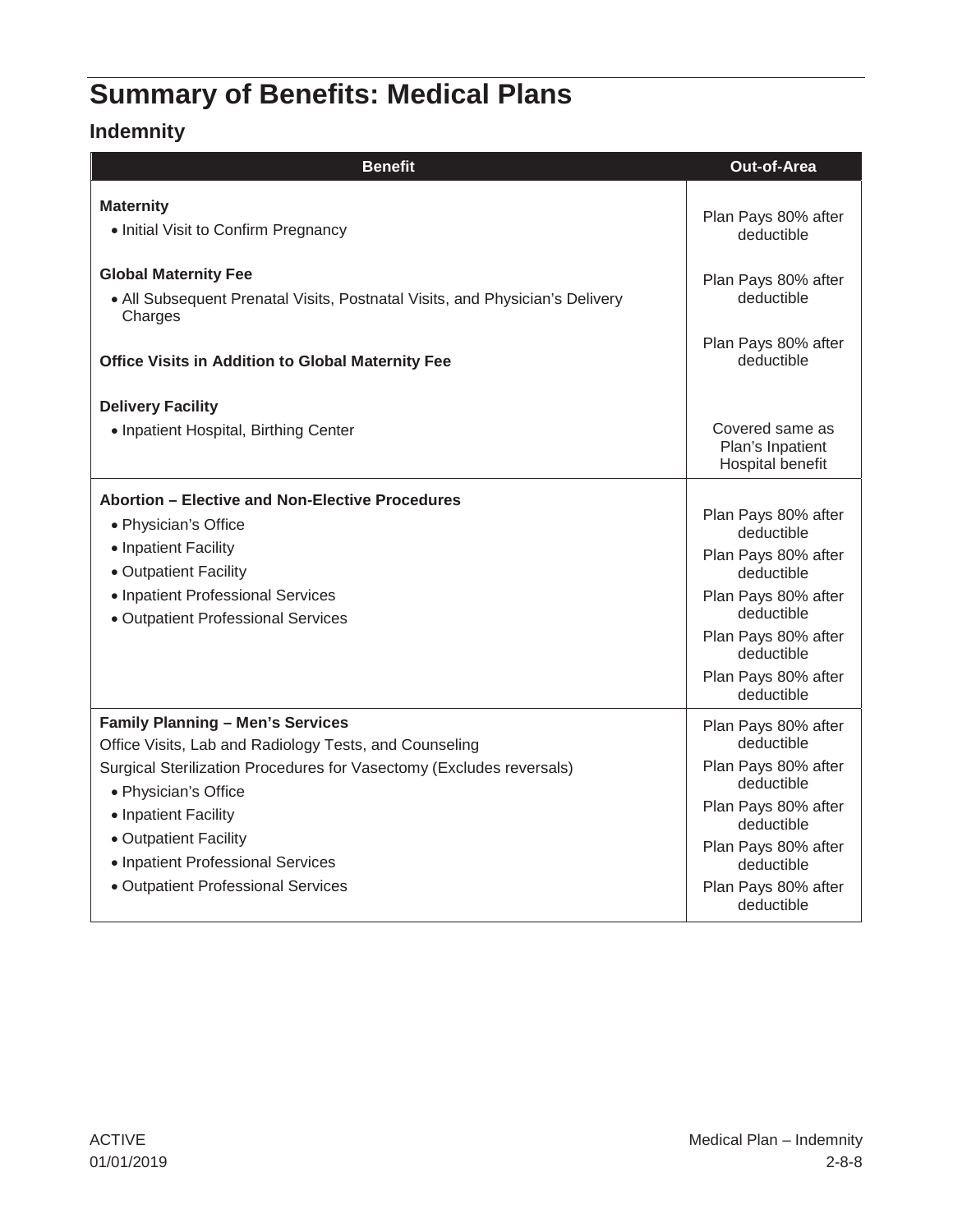| <b>Benefit</b>                                                                                                                                                                                                                          | <b>Out-of-Area</b>                |
|-----------------------------------------------------------------------------------------------------------------------------------------------------------------------------------------------------------------------------------------|-----------------------------------|
| <b>Family Planning - Women's Services</b>                                                                                                                                                                                               |                                   |
| • Physician's Office                                                                                                                                                                                                                    | Plan Pays 100%                    |
| • Inpatient Facility                                                                                                                                                                                                                    | Plan Pays 100%                    |
| • Outpatient Facility                                                                                                                                                                                                                   | Plan Pays 100%                    |
| • Inpatient Professional Services                                                                                                                                                                                                       | Plan Pays 100%                    |
| • Outpatient Professional Services                                                                                                                                                                                                      | Plan Pays 100%                    |
| Note: Includes coverage for contraceptive devices [i.e., Depo-Provera and<br>Intrauterine Devices (IUDs)] as ordered or prescribed by a Physician. Diaphragms<br>also are covered when services are provided in the Physician's office. |                                   |
| Surgical Sterilization Procedures for Tubal Ligation (Excludes reversals)                                                                                                                                                               |                                   |
| <b>Infertility Services</b>                                                                                                                                                                                                             |                                   |
| • Coverage will be provided for the treatment of an underlying medical condition up to the point an infertility<br>condition is diagnosed. Services will be covered as any other illness.                                               |                                   |
| Temporomandibular Joint (TMJ)                                                                                                                                                                                                           |                                   |
| Services provided on a case-by-case basis. Always excludes appliances and<br>orthodontic treatment. Subject to medical necessity.<br>Non-Surgical: Unlimited maximum per lifetime                                                       | Plan Pays 80% after<br>deductible |
| • Physician's Office                                                                                                                                                                                                                    | Plan Pays 80% after               |
| • Inpatient Facility                                                                                                                                                                                                                    | deductible                        |
| • Outpatient Facility                                                                                                                                                                                                                   | Plan Pays 80% after<br>deductible |
| • Inpatient Professional Services                                                                                                                                                                                                       | Plan Pays 80% after               |
| • Outpatient Professional Services                                                                                                                                                                                                      | deductible                        |
|                                                                                                                                                                                                                                         | Plan Pays 80% after<br>deductible |
| Bariatric Surgery (in accordance with medical necessity requirements)                                                                                                                                                                   |                                   |
| • PCP Office                                                                                                                                                                                                                            | Plan Pays 80% after               |
| • Specialist Office                                                                                                                                                                                                                     | deductible                        |
| • Inpatient Facility                                                                                                                                                                                                                    | Plan Pays 80% after<br>deductible |
| • Outpatient Facility                                                                                                                                                                                                                   | Plan Pays 80% after               |
| • Inpatient Professional Services                                                                                                                                                                                                       | deductible                        |
| • Outpatient Professional Services                                                                                                                                                                                                      | Plan Pays 80% after<br>deductible |
| Surgeon Charges Lifetime Maximum: \$10,000                                                                                                                                                                                              | Plan Pays 80% after               |
| Treatment of clinically severe obesity, as defined by the body mass index (BMI), is<br>covered.                                                                                                                                         | deductible                        |
| The following are excluded:                                                                                                                                                                                                             |                                   |
| Medical and surgical services to alter appearances or physical changes that are<br>$\bullet$<br>the result of any surgery performed for the management of obesity or clinically<br>severe (morbid) obesity.                             |                                   |
| Weight loss programs or treatments, whether prescribed or recommended by a<br>$\bullet$<br>physician or under medical supervision.                                                                                                      |                                   |
| <b>ACTIVE</b>                                                                                                                                                                                                                           | Medical Plan - Indemnity          |